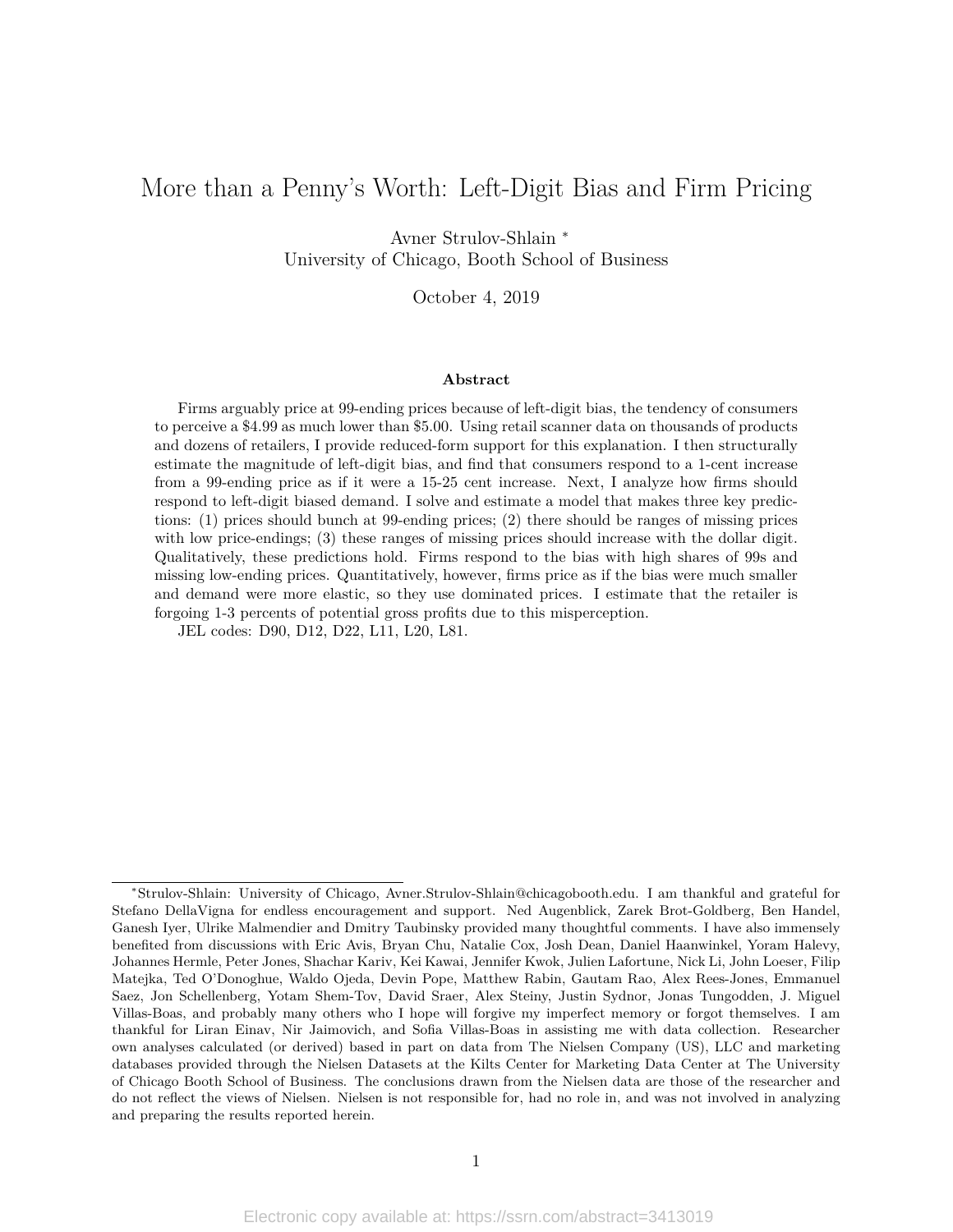## **1 Introduction**

Retail prices commonly end with 99 cents (Conlon and Rao (2016), Ginzberg (1936), Stiving and Winer  $(1997)^{1}$ . A leading explanation for this pricing behavior is that consumers are left-digit biased, meaning they ignore the cents component of the price (referred to as "level effects", e.g. Bizer and Schindler (2005)). An alternative explanation, "image effects", is that consumers learn about a product's higher quality or value from its price-ending (Stiving (2000)).

As common as 99-ending pricing is, we do not have a model of left-digit biased demand that is supported by the data and which can be integrated in optimal pricing models. As a consequence, it is difficult to evaluate the impact of this pricing behavior on consumers and firms. What level, if any, of left-digit bias do consumers exhibit? In turn, how should firms respond to the bias? Is the observed prevalence of 99-ending prices optimal, given the observed degree of left-digit bias by consumers? If not, how sizable are the profit losses? And what are the effects on consumers welfare?

To answer these questions, I provide a portable model, examine whether it is supported by the data, and estimate its parameters. I integrate the structure of left-digit biased consumers of Lacetera, Pope, and Sydnor (2012) within a setting of profit-maximizing firms to derive a set of predictions on pricing and profits. First, I provide reduced-form evidence for left-digit bias in consumer demand, and structurally estimate the degree of the bias on thousands of products in scanner data. I find that consumers are biased, to the extent of treating a 1 cent increase from a 99-ending price as if it were a 15-25 cent increase. Next, I estimate retailer pricing behavior. I find that firms pricing is aligned with the model's main predictions, but, firms seem to underestimate the magnitude of the bias significantly. From the firm's perspective, I estimate that they act as if a 99 ending price is treated by consumers as being only 1.5-3 cents lower than the round price. Finally, I examine the effects on consumer surplus and deadweight loss and show that they are ambiguous in sign. However, because of the discrepancies between the estimated and firm-perceived left-digit bias, I calculate economically significant implications on firm profits.

The first step in the paper is to create a framework to understand the phenomenon. Similar to Chetty, Looney, and Kroft (2009), DellaVigna (2009), Gabaix (2019), Lacetera et al. (2012), I model left-digit bias as if consumers ignore a  $\theta$  share of a component of the price – the lower digits - and replace it with a focal price ending  $\Delta$ . Focusing in this paper on single dollar-digit items, this makes a price *p* to be perceived as  $\hat{p} = (1 - \theta)p + \theta(|p| + \Delta)$  (a mix with weight  $\theta$  on a the price with  $\Delta$  cents component, and  $1 - \theta$  on the exact price). For example, with a bias of  $\theta = 0.15$ , a consumer perceives the difference between \$4.00 and \$3.99 as being 15 cents, but between \$4.01 and \$4.00 as only 0.85 cent (regardless of  $\Delta$ ). The bias causes aggregate demand to drop when the first digit changes, e.g. from 3.99 to 4.00, and also dampens the price sensitivity to within-dollar

<sup>1</sup>See also Aalto-Setala (2005), Anderson and Simester (2003), Anderson, Jaimovich, and Simester (2015), Ashton (2014), Ater and Gerlitz (2017), El Sehity, Hoelzl, and Kirchler (2005), Kalyanam and Shively (1998), Levy, Lee, Chen, Kaufmann, and Bergen (2011), Macé (2012), Schindler and Kibarian (1996), Snir, Levy, and Chen (2017), Strulov-Shlain (2019)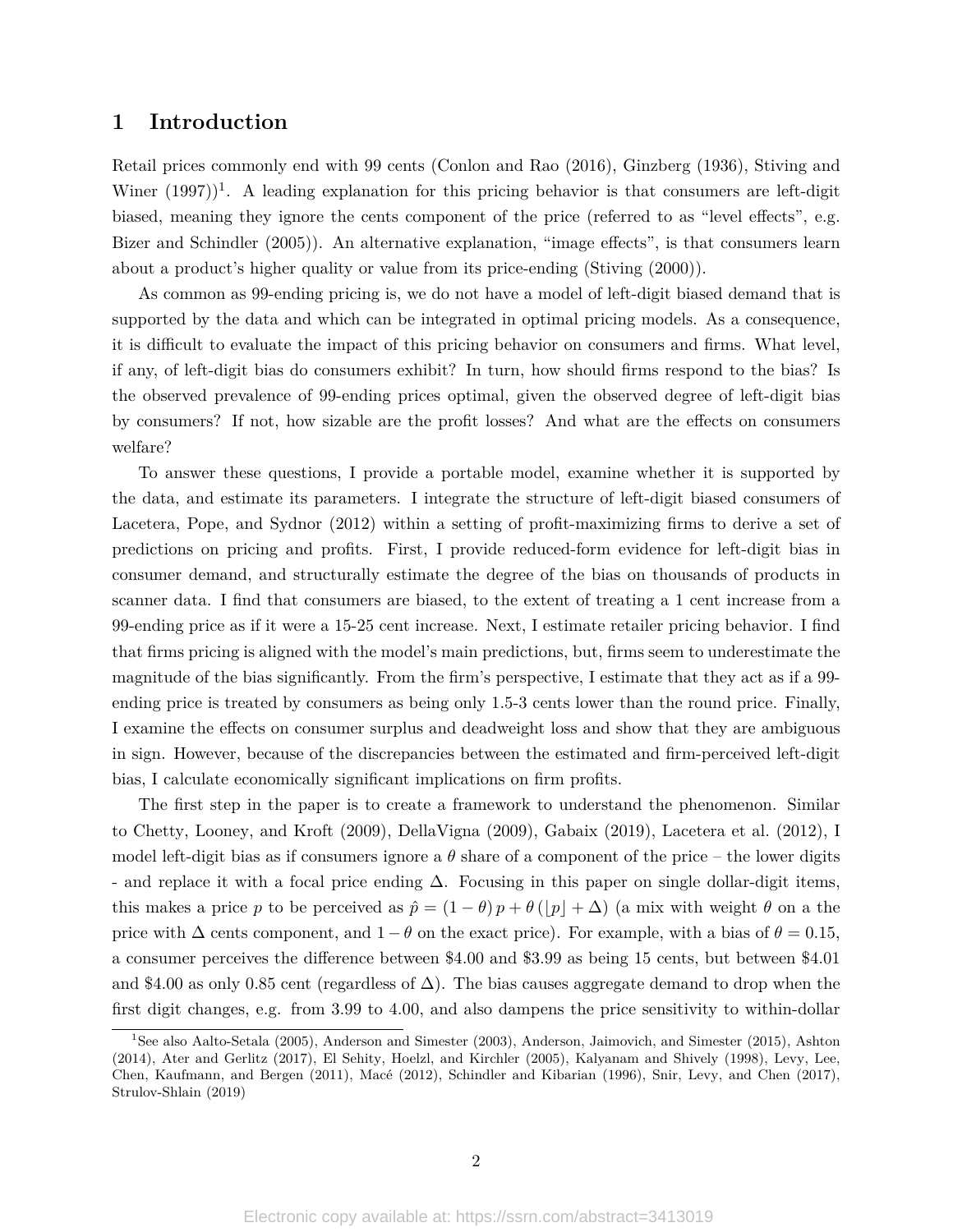price changes, e.g. from \$4.00 to \$4.01.

How should a firm respond to consumers who perceive prices this way? Optimal pricing exhibits bunching at 99-ending prices and missing low-ending prices. As left-digit bias increases, as demand becomes less elastic, or for larger dollar-digits, the missing prices regions increase.

Next, I turn to explore whether the bias is evident on the demand side. A vast literature has explored the issue, with positive but imprecise results (see Macé (2012), Stiving and Winer (1997) for reviews), perhaps due to small samples or prices measured with error. First, proper data cleaning and big scanner data allow to give finer and cleaner corroborating evidence for the bias ; Second, unlike existing literature, I estimate the bias such that we can incorporate it into the firms problem. To estimate demand, I use a sample of 1710 popular products in 248 stores of a single US retailer over 3.5 years, and another sample of 12 products in AC Nielsen RMS data across more than 60 chains and 11,000 stores, over 9 years. The key idea is that if the model is correct, controlling for demand shifters, we should observe drops in demand crossing the dollar digits. This holds even though firms are strategic and price-endings are endogenous, as long as there is variation in *price-endings* which is not driven by demand-level shocks.

Figure 1 provides a motivating example of a demand curve for a single product. The horizontal axis is the price and vertical axis is log-quantity sold, demeaned from various controls. Details regarding data and estimation are described in the body of the paper. The figure shows that demand is flatter within dollars than across all prices (solid lines versus dashed line), with drops between dollars.

To present systematic evidence on a large sample of products, I residualize quantities purchased from the overall price sensitivity (e.g., with constant elasticity), and other product-level controls such as seasonality, substitution with similar products, and promotions; then, I consider the *residuals by price* which are the unexplained component of demand. Relative to a smooth demand curve, residuals under left-digit bias have a sawtooth pattern - increasing within each dollar digit and dropping sharply across the dollars. The main advantage of this procedure is that it allows to aggregate over different products (with different elasticities and price distribution).

Several empirical challenges require attention, of which I highlight two. First, the analysis hinges on precise measurement of prices, but prices in scanner data are the division of weekly revenue by weekly number of units. This effective weekly average price is possibly a mix of different prices, for example if some consumers had a discount. To deal with it I exclude observations that are clearly mixes of different prices (for example if the price is not "to the cent"). Second, to estimate demand we need to capture price changes that are due to supply shocks. I control for most classic endogeneity concerns, and use instrumental variables inspired by Hausman (1996), with some advantages given by the richness of the data.

Figure 4 aggregates results from 1710 products and exhibits clear sawtooth patterns. Demand indeed drops as the dollar digits change. The patterns are robust to the demand structure, product selection, retailers, and are cleanest for regular prices (i.e. when a product is not "on sale").

These drops, together with the price level and price elasticity, can then be translated to estimate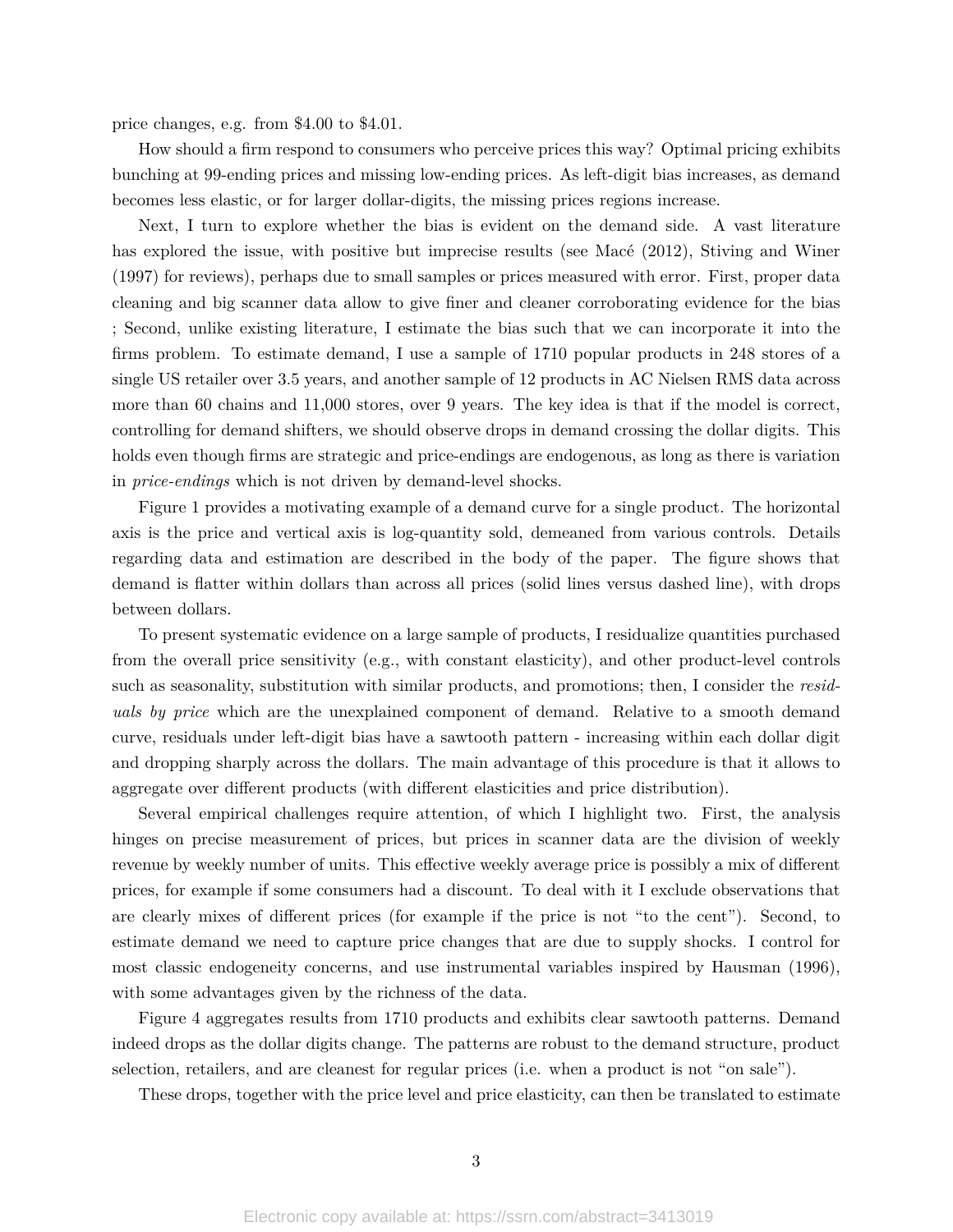the left-digit bias parameter. The bias parameter describes by how much the price should change absent the bias to generate the same change in demand as from the discontinuous drop. Namely, consider a drop of 4.5% in demand crossing from \$4.99 to \$5.00. With an elasticity of -1.5, a change of 4.5% in demand can also be coming from a 3% change in price. Since 3% of \$5 are 15 cents, it implies a bias of 0.15.

I estimate the bias at the product level in 3 different methods, resulting in similar parameters with high pairwise rank correlations  $(0.91, 0.7)$ . The average bias level is 0.16-0.24 depending on the estimation technique. I also estimate a specification with homogeneous left-digit bias and semi-elasticity, and estimate a bias parameter of  $\theta = 0.16$  (0.01).

An important point is that whether perceived prices are rounded up or down does not affect these estimates, and is not important for the implications I study later in the paper. Meaning, I do not claim that total demand increases or decreases due to left-digit bias, nor do I test that claim.

In the first part of the paper I establish the bias existence, and estimate its magnitude. In turn, it allows to ask how should and how do firms price in response. Given that I find large discrepancies between predicted and actual pricing patterns, I ask what are the implications of these discrepancies.

The model predicts an optimal price given parameters of left-digit bias, elasticity, and cost. Discontinuities in demand lead to a pricing schedule by monopolistic firms that has distinct features (also for price-competing firms, in Appendix B, or multiple-products monopolist in Appendix C). Prices bunch at 99-ending prices, and there are well-defined regions of missing prices above the 99-ending prices (but not below). This latter prediction separates this model from the few other models suggested in the literature.

Qualitatively, firms pricing behavior follows the predictions and comparative statics of the model. First, retail prices commonly end with 99 (24%-34% of popular products). Second, they rarely end with a price-ending lower than 19<sup>2</sup>. A third prediction of the model is that the range of missing prices is increasing with the dollar digits. This is also supported in the data. Low price endings are used less and less as the dollar digit increases.

However, quantitatively, there is a strong discrepancy between what the estimated bias implies for firms pricing patterns and what they actually do. Under the model, the estimated levels of left-digit bias (0.25 or even 0.16) and price elasticity imply that *all* prices should end with 99. Meaning, most prices set by the retailer are dominated by 99-ending prices (lower or higher). If the firm believes the bias to be lower or demand more elastic, that can explain its pricing decisions.

Therefore, I estimate the firm's *perceived* left-digit bias and elasticity that rationalize their pricing behavior under the model. The estimation technique allows to estimate the perceived price elasticity solely from the price distribution, even absent knowledge of quantities or costs. The estimation technique relies on strong assumptions, and the estimates are noisy, but reasonable. Compared to demand-side estimates, I find perceived elasticity to be more elastic and the perceived

<sup>&</sup>lt;sup>2</sup>When they do, they are almost always on-sale prices, and likely an artifact of specific promotion strategies (such as "2 for \$6")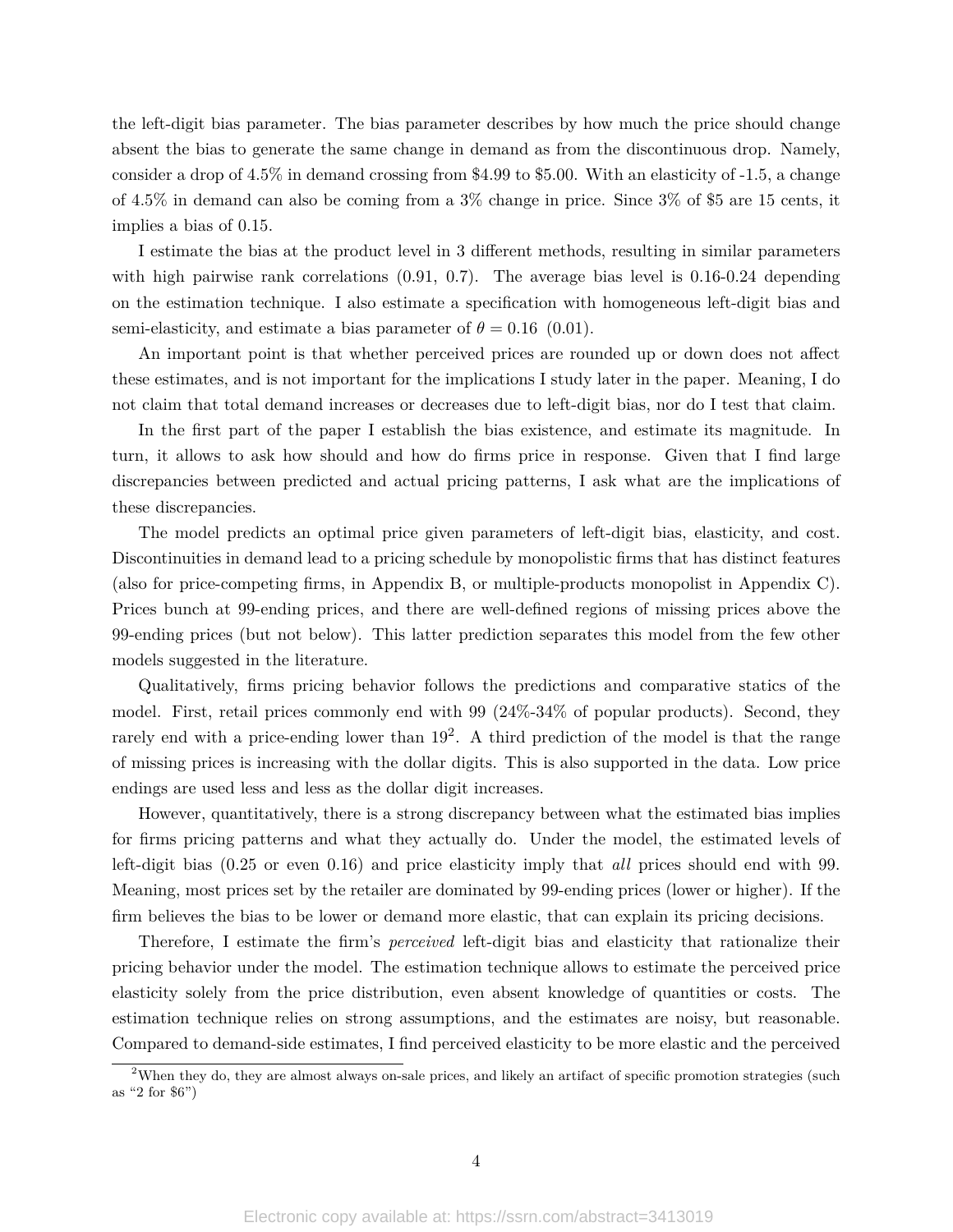left-digit bias to be much lower at 0.023, and even 0.005. I can reject a perceived bias larger than 0.043, which is four times lower than the demand-side estimated bias. The low estimated perceived bias is driven by the excess prevalence of low price endings.

Next, I investigate the welfare effects of the bias existence, and of the firm response to it. The bias might improve consumers surplus, because it pushes down some prices to be 99-ending, thus benefiting all consumers who now pay less for an item. While consumption distortion exists, it may not be the dominating force. Overall, welfare effects are ambiguous in sign due to the bias and to firms response to it, and their magnitude can be a few percents of consumer surplus and deadweight loss.

Finally, given the demand side estimates, I ask what are the firm profits when it underestimates the bias. Namely, I compare counterfactual profits from ignoring the bias or underestimating it to a benchmark of full optimization. Compared to underestimating the bias, gross profits for optimizing firms are higher by 1-3 percent. A conservative estimate of the effect - considering only regular price (non-promotional) transactions - is that annual revenues for the chain are about \$60m lower due to underestimation of the bias<sup>3</sup>.

How can firms respond to the bias but at the same time underestimate it? First, this is not the first paper to document firms making consistent deviations from profit maximization (e.g. Bloom and Van Reenen (2007), Goldfarb and Xiao (2011)). Yet, a specific explanation for the partial correction seems plausible. Changing a naive \$2.00 to \$1.99, is intuitive and brings large gains, but a full correction, such as changing a naive \$2.40 to an optimal \$1.99, is counter-intuitive and less impactful on profits (and hence also harder to pin down with noisy data). In the final section I discuss alternative explanations, such as if consumers' bias level responds to the pricing behavior of the firm. I argue that these can not be ruled out, but seem unlikely.

This paper adds to the literature on 9-ending prices, on left-digit bias in general, to the literature in behavioral industrial organization, and on retail demand estimation.

Of course, the prevalence of 9 ending prices is not new, and has been extensively explored. Some papers draw attention to documenting the fact that many prices end with 9 (Hackl, Kummer, and Winter-Ebmer (2014), Levy et al. (2011)) or revert to 9 following currency changes (Aalto-Setala (2005), El Sehity et al. (2005), Strulov-Shlain (2019)), as a "revealed preference" argument for its benefit. Experimental papers explore underlying mechanisms (e.g. Carver and Padgett  $(2012)^4$ ). Fewer papers examine the effects of 9-ending prices on demand, either in field experiments (e.g. Anderson and Simester  $(2003)$ , Ashton  $(2014)^5$ ), or in observational data (e.g. Stiving and Winer  $(1997)^6$ ). These papers find that 9-ending prices increase demand, with some mixed results. This

<sup>&</sup>lt;sup>3</sup>The result holds under various scenarios allowing for a multi-product price setting, or for heterogeneity in leftdigit bias, perceived bias, or price elasticity. The losses are of the same magnitude whether consumers adjust prices downward or upward.

<sup>&</sup>lt;sup>4</sup>Bizer and Schindler (2005), Carver and Padgett (2012), Schindler and Chandrashekaran (2004), Schindler and Kirby (1997), Schindler and Wiman (1989), Snir et al. (2017), Thomas and Morwitz (2005). A summary table is available in Carver and Padgett (2012)

 $5$ See Anderson and Simester (2003), Ashton (2014), Bray and Harris (2006), Dalrymple and Haines Jr (1970), Dube, Manning, and Naidu (2017), Ginzberg (1936), Schindler and Kibarian (1996).

<sup>&</sup>lt;sup>6</sup>See Blattberg and Wisniewski (1988), Hackl et al. (2014), Jiang (2018), Kalyanam and Shively (1998), Macé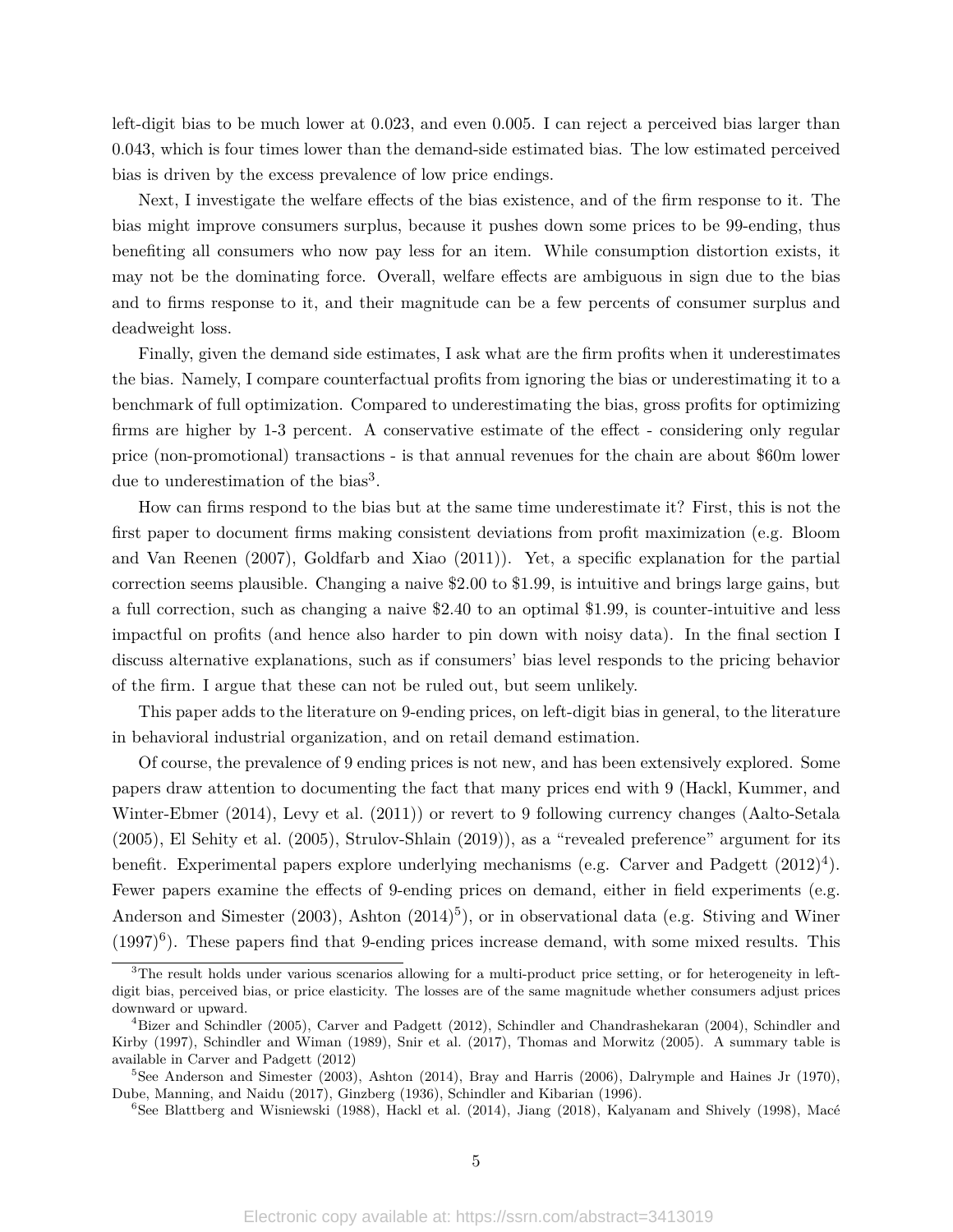paper adds to this literature by providing visual reduced-form evidence for the bias using big data, and an estimation and parameterization allowing to import the bias into the firm's problem<sup>7</sup>. This is also the first paper that quantifies firm response to the bias.

On the formal theory side, few models relate directly to 9-ending prices (Basu (1997, 2006), Stiving (2000)), but predictions are hard to reconcile with data. Another approach, of boundedrationality models, generates discrete price-setting behavior but these need not be 9-ending (Chen, Iyer, and Pazgal (2010), Gabaix (2014), Matějka (2015)). This paper provides a portable model that is straightforward to take to the data, connecting both the consumer and firm sides. A predecessor smooth model of left-digit bias (DellaVigna (2009)) was estimated in various economic settings, but not on prices (Busse, Lacetera, Pope, Silva-Risso, and Sydnor (2013), Lacetera et al. (2012)). This difference is crucial, since prices are manipulateable<sup>8</sup>.

The paper relates to the literature in behavioral IO in two senses. First, by studying a market where firms respond to biased consumers (See Heidhues and Kőszegi (2018) for review), and second by studying a case where the firms are also "behavioral", in the sense that they are not profitmaximizing in a systematic way<sup>9</sup>. A companion paper, Strulov-Shlain (2019), exploits a natural experiment in Israel and finds that firms do respond to left-digit bias in the long-run but in a way that is consistent with relearning a rule-of-thumb behavior rather than understanding the underlying model.

Finally, the paper relates to the vast literature of product demand estimation (see a review by Nevo (2011)), by contributing a method to estimate demand solely from the price distribution. This is a rare case in which a behavioral bias allows identification rather than make it impossible (see review by DellaVigna (2018)).

## **2 Model**

Most of the literature on 99 pricing is not formally modeled. It assumes that firms price at 99 because they face some non-standard consumers' response to pricing. Main explanations are in the form of "level effects", where consumers drop-off the lowest digits of a price, and "image effects" where the price carries a signal about the product, either about its quality or price (see Stiving and Winer (1997) for a review). The model that will be described shortly is a specific formalization of the "level effect" family, but the empirics also has something to say about image effects.

<sup>(2012),</sup> Stiving and Winer (1997). Observational data papers usually find higher demand for 99 or 9-ending prices by including a dummy for these. Surprisingly, these papers rarely discuss the issue of price averaging that is common across these data.

 ${}^{7}$ A few papers document that prices tend to end with 9, or 99, and ask questions on the effect of this phenomenon on price stickiness (Anderson et al. (2015), Ater and Gerlitz (2017), Levy et al. (2011)) and the pass-through of taxes (Conlon and Rao (2016)). This paper adds to this literature by micro-founding this stickiness as an optimal pricing response of firms.

<sup>8</sup> Indeed, two papers that examine left-digit bias in house prices, find extensive sorting of prices, but try to argue that the price ending is chosen as-good-as random, which is clearly not the case in retail pricing (Chava and Yao (2017), Repetto and Solis (2018)).

<sup>9</sup>See Cho and Rust (2008, 2010), DellaVigna and Gentzkow (2019), Goldfarb and Xiao (2011), Hanna, Mullainathan, and Schwartzstein (2014)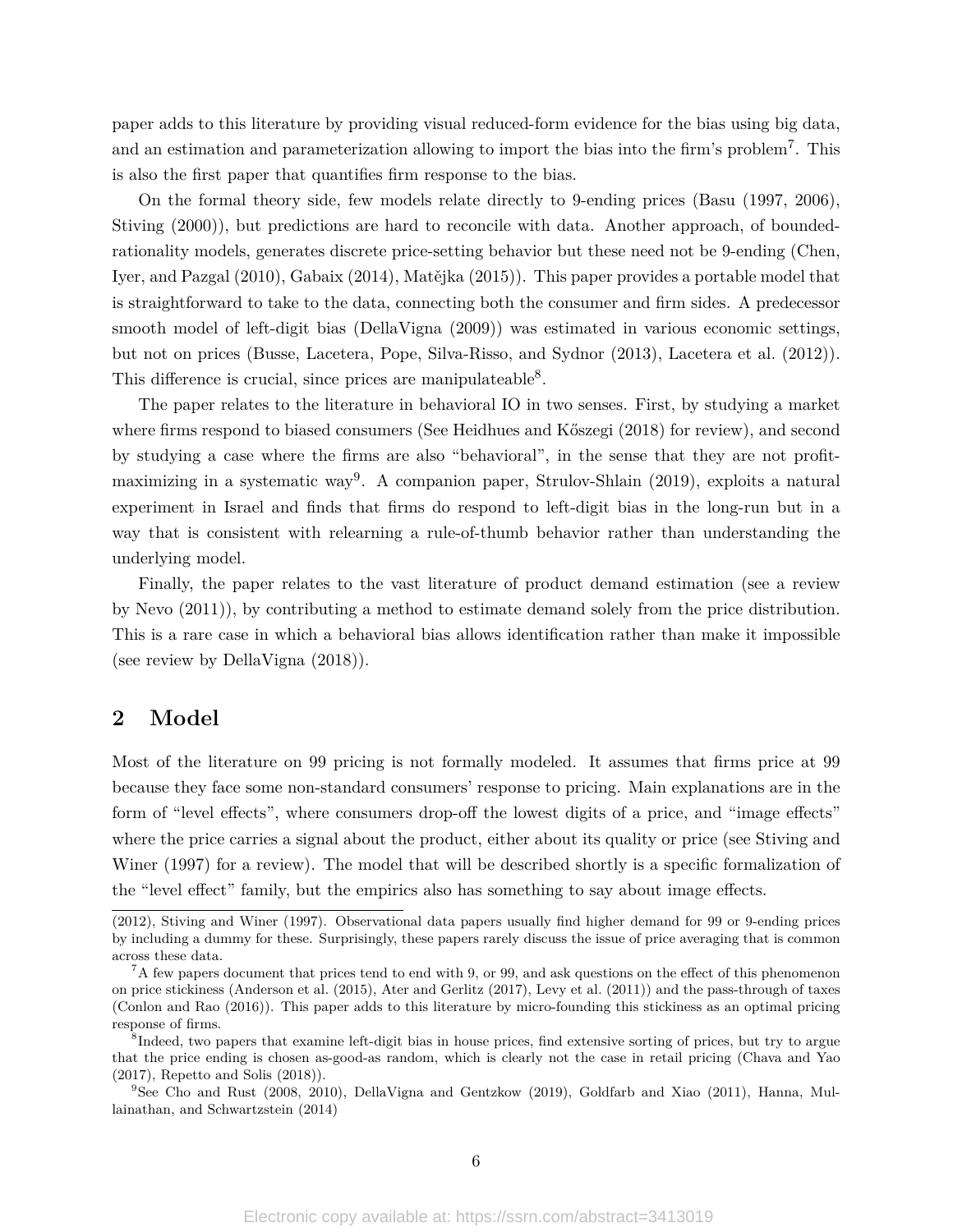The model consists of left-digit-biased consumers and monopolistic firms<sup>10</sup>. Consumers choose a quantity to purchase to maximize utility, but may misperceive the price. Firms price to maximize profits, according to their beliefs of consumer misperception. I assume that misperception is a primitive of consumer behavior, and is not affected by firm behavior. In the last section of the paper I will discuss the plausibility and importance of this assumption.

Consider a product with a price *p*. Assume that a consumer has a distorted perception of the price as  $\hat{p} = \hat{p}(p; \theta)$ , where the distortion increases with  $\theta$ . Given this paper's empirical context, the  $\hat{p}$  function is such that consumers observe the left-most digits in full, but sometimes replace the lower digits with a focal price ending. Specifically,  $\theta \in [0,1]$  is the *left-digit bias* parameter. I do not take a stance of where the bias is coming from but it has intuitive behavioral interpretations  $11.$  Specifically,

$$
\hat{p} = \hat{p}(p; \theta) = (1 - \theta)p + \theta(|p| + \Delta)
$$
\n(1)

The interpretation is that each consumer is putting a relative weight *θ* on a focal price-ending  $\Delta$  instead of the correct price ending, so the perceived price is a mix of the true price, and the price with the correct left digits and the focal price ending  $12$ .

The focal price ending,  $\Delta$ , is assumed to be exogenous and not a function of the price distribution. Its value is important for welfare and total profits because it determines if consumers overor under-consume. Yet, it can not be identified in the data. More importantly, it bears little effect on firm's pricing and is inconsequential for the impact of misoptimization by the firm. I highlight when  $\Delta$  is important, so for simplicity and unless otherwise specified, assume that  $\Delta = 0$ .

If an agent has utility of the form  $U(y,q) = y + \frac{\left(\frac{q}{A}\right)^{1+\frac{1}{\epsilon}}}{\frac{q}{A} + \frac{1}{\epsilon}}$  $\frac{47}{1+\frac{1}{6}}$  where *y* is the residual income, *q* is the quantity purchased of a good, and  $\overline{A}$  is translating quantity to numeraire value, then overall demand will be of the form $^{13}$ 

$$
D(p; \theta) = A\hat{p}^{\epsilon} = A((1 - \theta)p + \theta |p|)^{\epsilon}
$$
\n(2)

To gain some intuition, note that the *θ* left-digit bias parameter creates two effects of perceived price changes: First, a 0.01 price increase is perceived as being roughly  $0.01 + \theta$  if the left-most digit changes (i.e. 2.99 to 3.00); Second, a 0.01 price increase is perceived to be lower than in the standard model, being  $0.01 (1 - \theta)$ , if only one digit changes (i.e. 2.95 to 2.96).

 $10$ In appendix B I solve a case of firms pricing under price-competition with left-digit biased consumers. The case of multi-product monopolist is in appendix C.

<sup>&</sup>lt;sup>11</sup>In other papers,  $\theta$  is termed "inattention" (see Gabaix, 2019). However, other forces might lead to observationally equivalent behavior. Such mechanisms are imperfect price recall, price categorization, or a tendency to choose round numbers to represent internal values or reference-prices. Therefore, I use the term left-digit bias which captures all of these, and remain agnostic about the behavioral mechanism.

<sup>&</sup>lt;sup>12</sup>An alternative interpretation is that a  $\theta$  share of consumers replace the lower digits with the focal price ending. Though different in interpretation, these two modes lead to similar qualitative predictions (see Appendix B for when they differ). The former interpretation is a bit simpler to solve algebraically, and also captures the observation that "4.99 feels lower than 5.00" at the person-specific level. Further, Morrison and Taubinsky, 2019 find evidence against the multiple types interpretation.

 $13$ Conversely, if there is type mixture as described above, then following the same formulation will lead to demand of the form  $D(p; \theta) = A[(1 - \theta)p^{\epsilon} + \theta |p|^{\epsilon}].$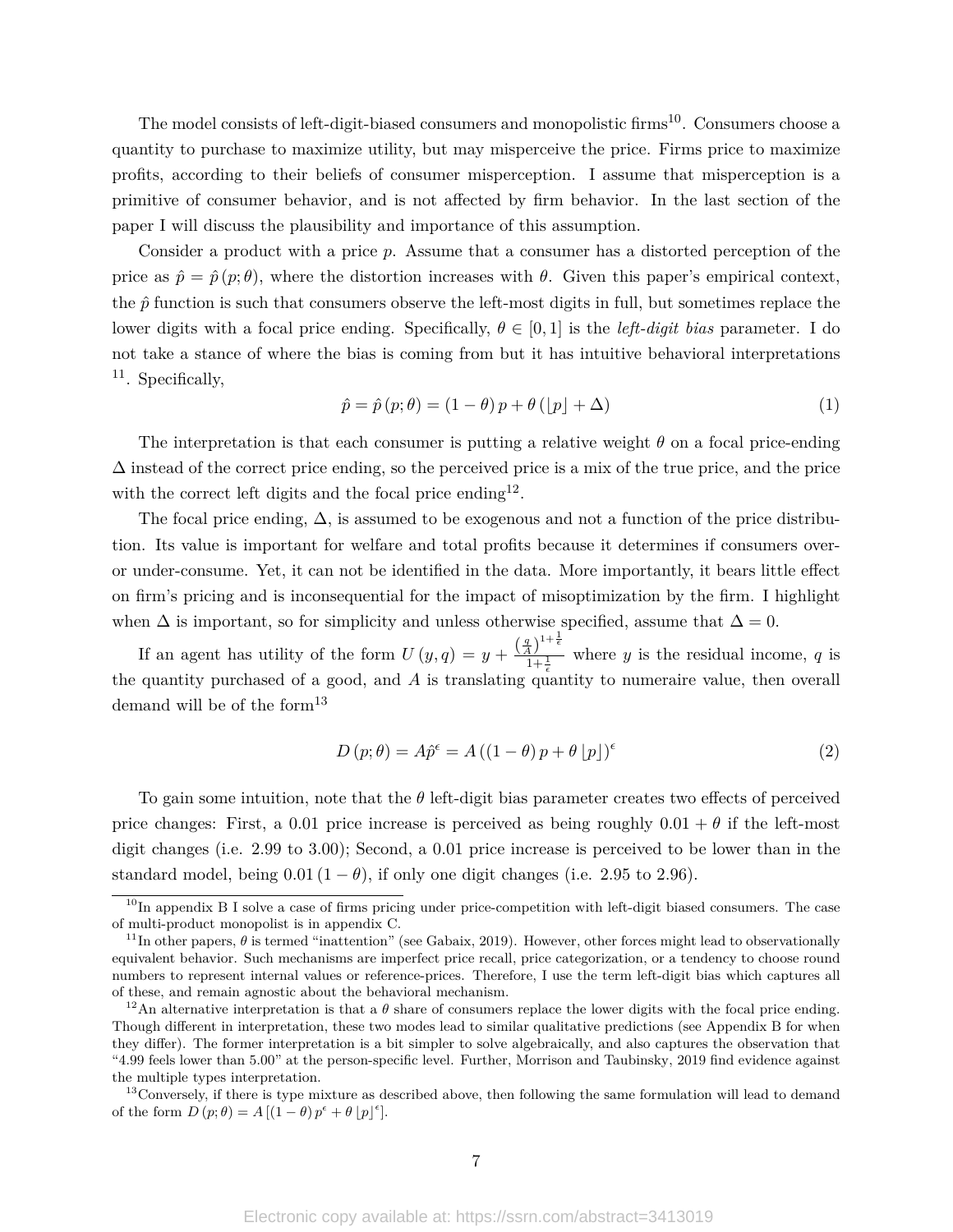These effects then affect price setting. Consider a monopolist that faces a demand function  $D(p;\theta)$ . The firm earns p per unit, and pays a fixed unit cost c but consumers perceive the price as  $\hat{p}$  and choose quantities accordingly. Then, the monopolist gross profits (absent fixed costs) are

$$
\Pi(p; \theta) = D(p; \theta) (p - c)
$$

i.e., demand is driven by the *perceived* price while per unit profits are governed by the *true* price. This is a common feature of models with inattention (e.g. Farhi and Gabaix (2015), Gabaix (2019)), where there is a discrepancy between true utility and maximized utility on the consumer side, causing distortions.

In section 5 I consider a specific form of misoptimization by the firm. The monopolist understands the model and knows the true structural elasticity, but might be wrong about the level of left-digit bias, so will maximize profits given their belief. i.e., it maximizes the wrong profit function  $\hat{\Pi} = D(p; \hat{\theta}) (p - c)$ , where  $\hat{\theta}$  might be different than  $\theta$ . For now, assume that  $\hat{\theta} = \theta$ .

**Optimal pricing given**  $\theta$  For ease of exposition, I decompose a price p into its decimal basis components, s.t.  $p = p_1 + p_{0.1} + p_{0.01}$ . For example,  $p = 3.49 = 3 + 0.40 + 0.09$ , so  $p_1 = 3$ .

With left-digit bias, we get a discontinuity in demand when changing  $p_1$  since in the limit from below, demand is  $A(p_1 - \theta)^{\epsilon}$  versus  $A(p_1)^{\epsilon}$ . To simplify the solution, assume that prices can be chosen from all real numbers between a natural number and a .99 ending number -  $\bigcup_{q_1} [q_1, q] \subset \mathbb{R}_+$ where  $q_1 \in \mathbb{N}$  and  $q = q_1 + 0.9 + 0.09$ . Proofs to the following propositions and corollaries appear in Appendix A.

Solving for optimal pricing yields the following

**Proposition 1** (optimal pricing formula, for small  $\theta$ ). For any cost *c* and parameters  $\epsilon$ *and θ find* the appropriate .99 ending number  $q = (q_1, .9, .09)$  such that  $c \in \left[c_q, c_{q+1}\right] \triangleq$  $\left[q\left(1+\frac{1}{\epsilon}\right)+\frac{\theta}{1-\theta}\frac{q_1+\Delta}{\epsilon},\ (q+1)\left(1+\frac{1}{\epsilon}\right)+\frac{\theta}{1-\theta}\frac{q_1+1+\Delta}{\epsilon}\right]$ . Then, the optimal price for that cost c is

$$
p(c; \theta, \epsilon) = \begin{cases} q & \text{if } c \in \left[c_q, \overline{c}_q\right] \\ \left(c - \frac{\theta}{1 - \theta} \cdot \frac{q_1 + 1 + \Delta}{\epsilon}\right) \frac{\epsilon}{1 + \epsilon} & \text{if } c \in \left[\overline{c}_q, \underline{c}_{q + 1}\right) \end{cases}
$$
(3)

Where  $c_q$  and  $c_{q+1}$  are defined above, and  $\bar{c}_q$  is defined below with an implicit equation as the minimal cost for which it is profitable to price strictly above *q*.

To make Equation 3 clearer I elaborate on the three threshold costs  $c_q$ ,  $c_{q+1}$ , and  $\bar{c}_q$ . The former two,  $c_q$  and  $c_{q+1}$ , are the costs for which the monopolist's profit is maximized as an *interior* solution at *q* and  $q + 1$  respectively. i.e., where the first order condition is satisfied at *q* and  $q + 1$ . The image of costs in  $[c_q, c_{q+1}]$  is hence prices in  $[q, q+1]$  which allows to use *q* and  $q_1$  in the two cases in Equation 3. The third threshold,  $\bar{c}_q$ , is the cost for which prices will switch between *q* to a point in the segment  $[q_1 + 1, q + 1]$ . At  $\bar{c}_q$  two conditions are met: (1) the profit is maximized (with an internal solution) on some price  $P_q \in [q_1 + 1, q + 1] > q$ ; and (2) profits are equal at that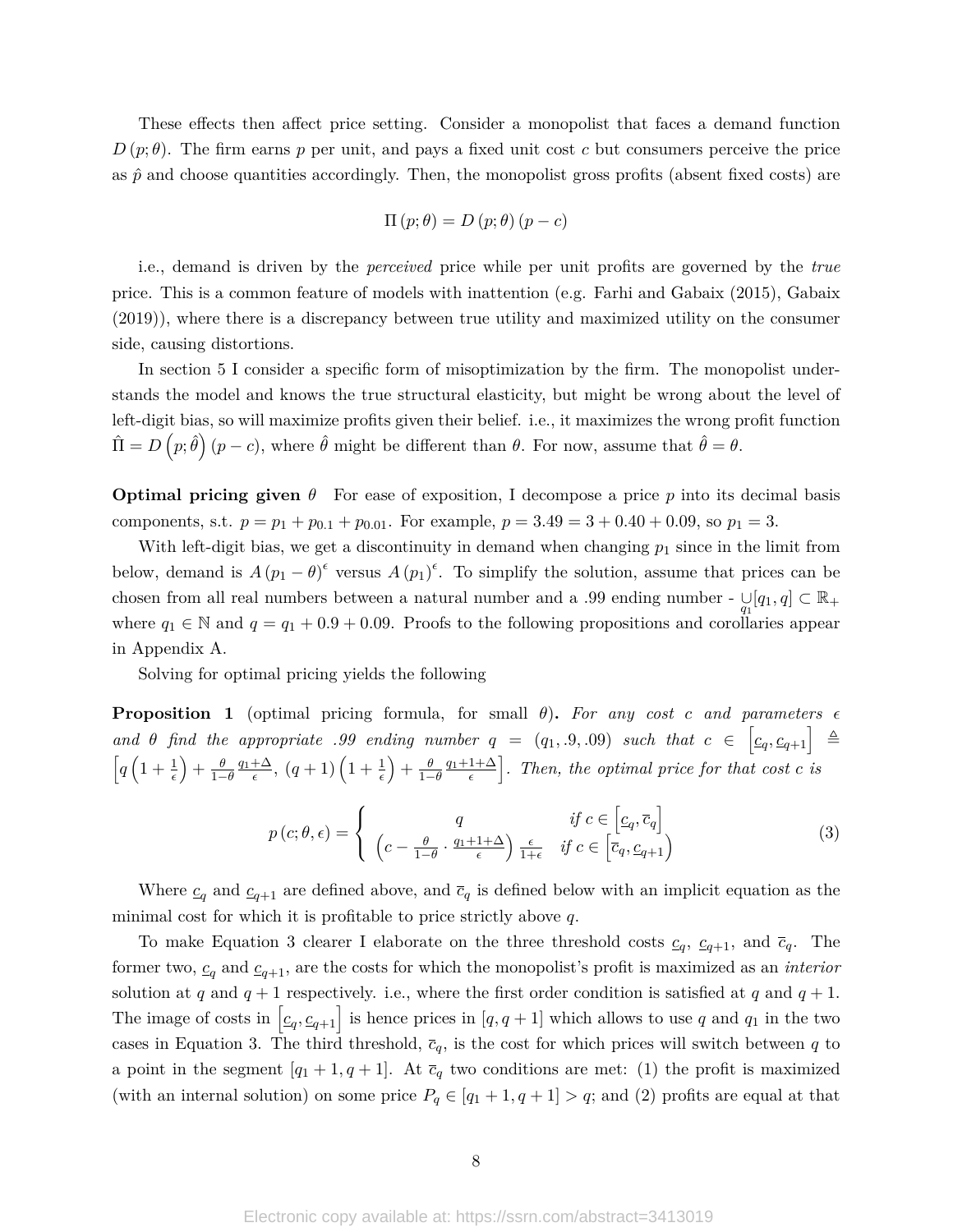price,  $P_q$ , and at  $q^{14}$ . For ease of notation, I omit  $q$  from  $P_q$  in the following:

$$
\overline{c}_q = \begin{cases} P + \frac{(1-\theta)P + \theta(P_1 + \Delta)}{\epsilon(1-\theta)} \\ \frac{D_P P - D_q q}{D_P - D_q} \end{cases} \tag{4}
$$

**Definition 1.** *The* Next-Lowest Price *P is the lowest price used above a 99-ending price q, and is a function of the parameters*  $\theta$  *and*  $\epsilon$  *as defined by the following implicit equation:* 

$$
P + \frac{(1-\theta)P + \theta (P_1 + \Delta)}{\epsilon (1-\theta)} - \frac{((1-\theta)P + \theta (P_1 + \Delta))^{\epsilon}P - ((1-\theta)q + \theta (q_1 + \Delta))^{\epsilon}q}{((1-\theta)P + \theta (P_1 + \Delta))^{\epsilon} - ((1-\theta)q + \theta (q_1 + \Delta))^{\epsilon}} = 0
$$
 (5)

This equation is not analytically solvable, but can be easily solved numerically. Given *P*, we get  $\bar{c}_q$  from either part of Equation 4.

To gain some intuition regarding Equation 3 note that this pricing behavior is different from the standard case of no-bias in two ways. First, the top case in Equation 3 shows prices ending at 99, and second, the bottom case describes interior solutions as a modified markup rule with an added component driven by the bias.

The top equation shows that prices are set at 99-ending prices (*q*) for a range of unit costs, and hence with varying markups. This is an admittedly unsurprising, and a motivating prediction, of non-zero mass at 99-ending prices. The mass is caused by the discontinuous drops in demand. Thus, this model generates price stickiness that is not driven by frictions on the supplier side.

The lower expression in Equation 3, describes the interior solutions, with the lowest observed price above *q* being  $P_q$ . It shows that the optimal price is a modified Lerner equation with an extra term  $\left(-\frac{\theta}{1-\theta}\cdot\frac{q_1+1+\Delta}{1+\epsilon}\right)$ . In the interior solutions region, the price is slightly higher than it would have been absent the bias (recall that  $\epsilon < -1$ ). This is due to the left-digit bias making demand less elastic for changes within the same first digit. This added markup is increasing in the bias (*θ*)*,* and the nominal price  $(q_1)$ , and decreasing in the absolute elasticity  $(\epsilon)$ .

The pricing schedule is illustrated in Figure 2 showing price as a function of cost with left-digit bias. The diagonal gray line is the price without bias, and the thick lines are the optimal prices with the bias, exhibiting regions of costs priced at 99-ending prices and ranges of missing prices with low price endings.

Notice that in Figure 2 some products whose price is 99-ending are priced with *lower* markups than absent a bias. This can be seen as a "level effect" micro-foundation of the "image effect" style of explanations – 99-ending prices are indeed, in expectation, of higher value (insofar as costs are positively related to value).

Most important are the testable predictions of the model: That there is bunching at 99-ending prices, and that this bunching is asymmetric and drawn from missing prices above the round price thresholds.

#### **Comparative statics**

<sup>&</sup>lt;sup>14</sup>For very low  $\theta$ , there is no gap, and  $P_q = q_1 + 1$ .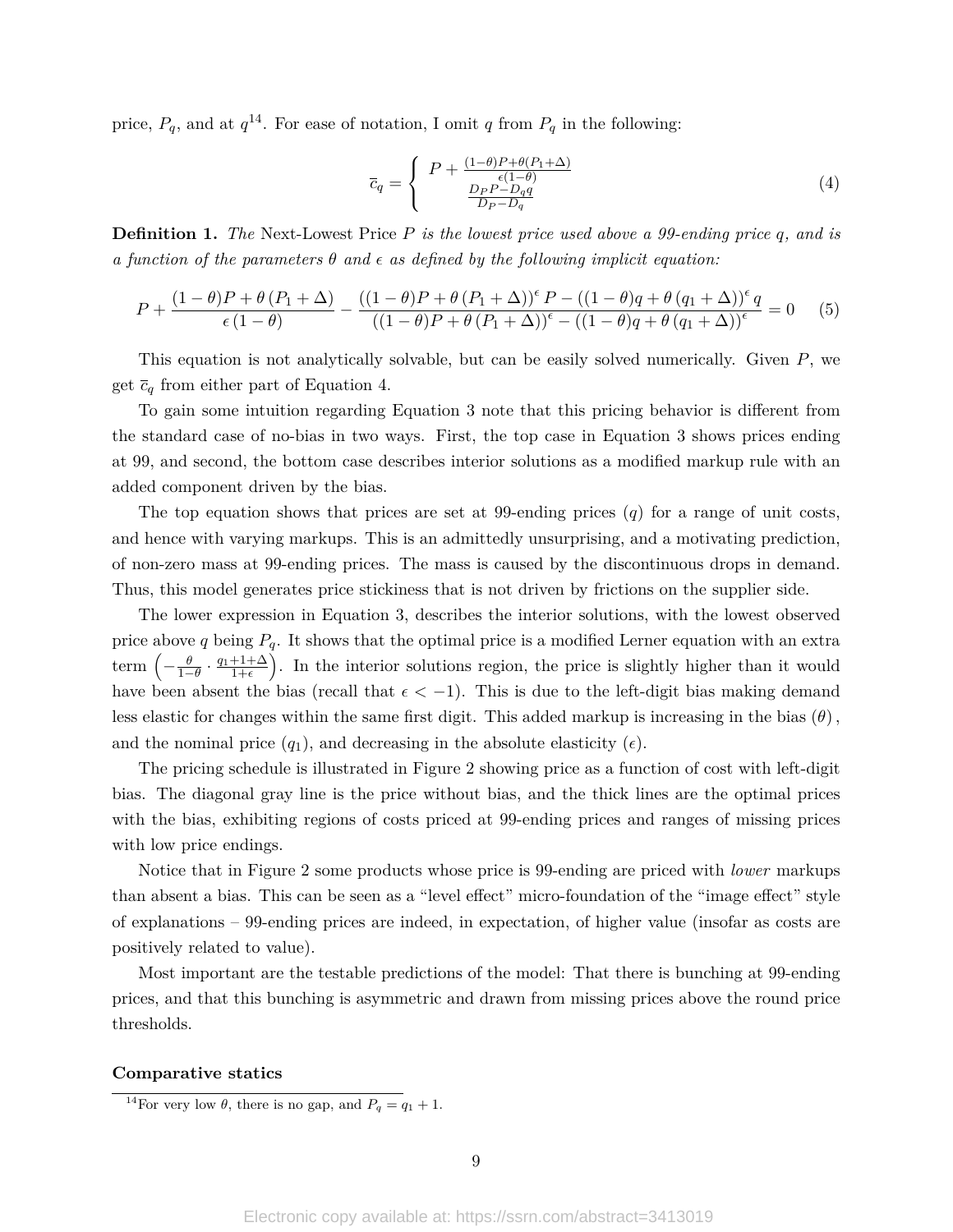**Proposition 2** (Comparative statics of the Next-Lowest Price). For  $\epsilon < -1$ , *The next-lowest price is lower when demand is more elastic, i.e.*  $\frac{\partial P}{\partial |\epsilon|} < 0$ *For*  $q_1 > 0$ , the next-lowest price is higher when there is more bias, i.e.  $\frac{\partial P}{\partial \theta} > 0$ .

The first part of Proposition 2 shows that more elastic demand leads to lower next-lowest price. Higher elasticity means lower markups, so costs that go to a 99-ending price *q* are now higher. If the indifference cost  $\bar{c}_q$  is kept fixed, and since  $\bar{c}_q = P\left(1 + \frac{1}{\epsilon}\right) + \dots$ , it means that P must decrease. Of course, the cost is increasing, but the proof shows that it increases by less than offsetting this primary effect.

The second part of Proposition 2 states that higher bias leads to higher next-lowest prices. The effect of higher bias is simpler to understand. Consider *P* and increase *θ.* The infra-marginal benefits from changing the price to the lower 99 are now larger (because the gap increased), while the costs of increasing the price above *P* are lower because of the lower sensitivity of within-left-digit demand. So *P* must increase.

A corollary is that the right-digits component of the next-lowest price is increasing from one threshold to the next:

**Corollary 1.** For  $\epsilon < -1$ , the lower digits of the Next-Lowest Price (i.e.,  $P - P_1$ ) are increasing *with the first digits.*

This corollary means that nominally expensive products have larger regions of missing prices. For example, for the same parameters of left-digit bias and elasticity, the lowest observed price above \$4 should be \$4.30 and above \$5 is \$5.32.

A larger region of missing prices is not necessarily tied to larger shares of 99-ending prices, because excess mass depends on the shape of the underlying cost distribution. The share of observations in a 99-ending price *q* is  $F(\bar{c}_q) - F(q_q)$ . Higher left-digit bias or less elastic demand lead to greater  $\bar{c}_q$ , but both also shift the costs that go to 99, meaning also higher  $\underline{c}_q$ . It can be shown, even for the simplest uniform cost distribution that the sign of effects on share of 99-prices depends on the parameters. For example, if costs are uniformly distributed, then a change in the excess-mass due to an infinitesimal increase in  $\theta$  is proportional to  $\frac{\partial P}{\partial \theta} + \frac{1}{\epsilon}$  $\frac{1}{\epsilon}\left(\frac{\partial P}{\partial \theta} + \frac{1}{(1-\theta)}\right)$  $\frac{1}{(1-\theta)^2}$ . If  $\epsilon \to -1$  then this is negative, implying a decreasing mass at *q*. If  $\epsilon \ll -1$  then the first term, which is positive as per Proposition 2, dominates, making the effect positive overall. The same kind of exercise holds also for the comparative static effects of the price elasticity<sup>15</sup>.

In other words, unlike the next-lowest price predictions, the excess mass is sensitive to the shape of the cost distribution and the exact values of parameters. This means that point identification of left-digit bias and price elasticity from next-lowest prices and excess mass is theoretically possible, in the sense that the parameters have differing effects on the moments of missing prices and excess mass at 99-ending prices. This avenue is then explored and developed in Section 5.

<sup>&</sup>lt;sup>15</sup>For elasticity with uniform cost distribution the first derivative of excess mass at *q* to changes in  $\epsilon$  is  $\frac{\partial P}{\partial \epsilon}(1+\frac{1}{\epsilon})$  –  $\left(P-q+\frac{\theta}{1-\theta}\right)\frac{1}{\epsilon^2}.$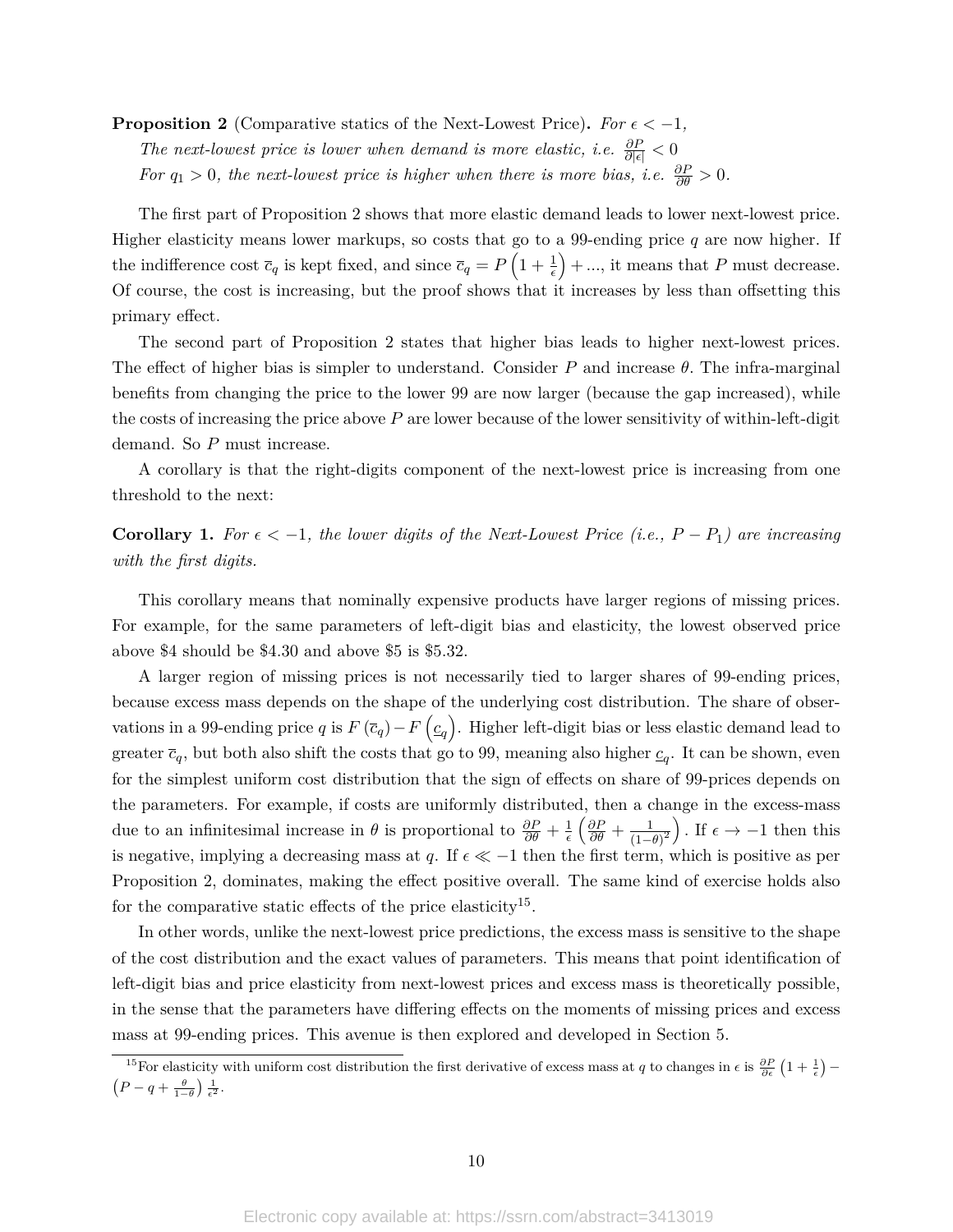## **3 Data**

This project relies on various data sources, aiming to provide a thorough investigation of the bias. Ideal data include a large number of observations of precisely measured prices and quantities, where prices change due to supply shocks and all demand shifters can be controlled for. For validity purposes, we would also like the data to reflect many types of products, consumers, and retailers. As is often the case, ideal data are hard to find. Nielsen scanner data capture a large share of products and retailers. It is also a long panel, helping with estimation precision. However, it has a few shortcomings mainly on the side of price measurement. Prices in the data often represent an average of different prices paid within a week, but not a price that any consumer actually paid. In contrast, data from a large national US grocer have several advantages in measurement and separation between regular and on-sale prices, but represent only this retailer and their clientele.

Therefore, the main dataset I use is the retailer, allowing for cleaner empirical analysis on a large set of products. I then use a sample from Nielsen as a validity and robustness test, and find similar results across more than 60 different retailers.

A note on heterogeneity. In the data we observe prices across time, products and stores. So far, we have not made any assumptions about what drives variation in prices under the model. Indeed, price variation can be generated from differences in costs, in elasticities, or in bias levels. As is common in the literature (e.g. Hausman (1996)) I will assume that for a specific level of observations (e.g., same brand and chain, across stores and time) elasticity and bias are fixed, and the price-setting variation is driven by changes in  $costs^{16}$ . Since promotion strategies are driven by other considerations, such as price discrimination, the assumption is probably more likely to hold for regular prices. Further, the appeal of left-digit bias might be more relevant for regular prices, as I will discuss below (see also Anderson and Simester, 2003).

#### **3.1 Retailer**

The first dataset is scanner data of sales of a US national grocer and its subsidiaries, with a relatively rich set of variables. The same data were used in other papers such as Eichenbaum, Jaimovich, and Rebelo (2011), Gopinath, Gourinchas, Hsieh, and Li (2011). Data are collected from the cash registries of the chain's stores and aggregated at the weekly level. Each observation is a distinct product (UPC) in a store in a week. As shown in column (1) of Table 1, there are about 74000 distinct products, in 250 stores, and 177 weeks (2004 to mid-2007). The data describe sales of more than 3 billion units, and \$7.2 billion worth of sales.

Available variables for each observation include the number of units sold, the net revenue (the actual amount paid) and the gross revenue (which is the amount the store would have collected if each unit were priced at its regular price, absent discounts), among other variables (such as two

 $^{16}$ DellaVigna and Gentzkow (2019) show that there are different elasticities between stores within a chain-product, but that these differences are not translated to variation in prices; bias heterogeneity is also of course probable, but it seems natural to establish the mean bias as a first step (compare the mean-bias Chetty et al. (2009) to the heterogeneous-bias Taubinsky and Rees-Jones (2016)).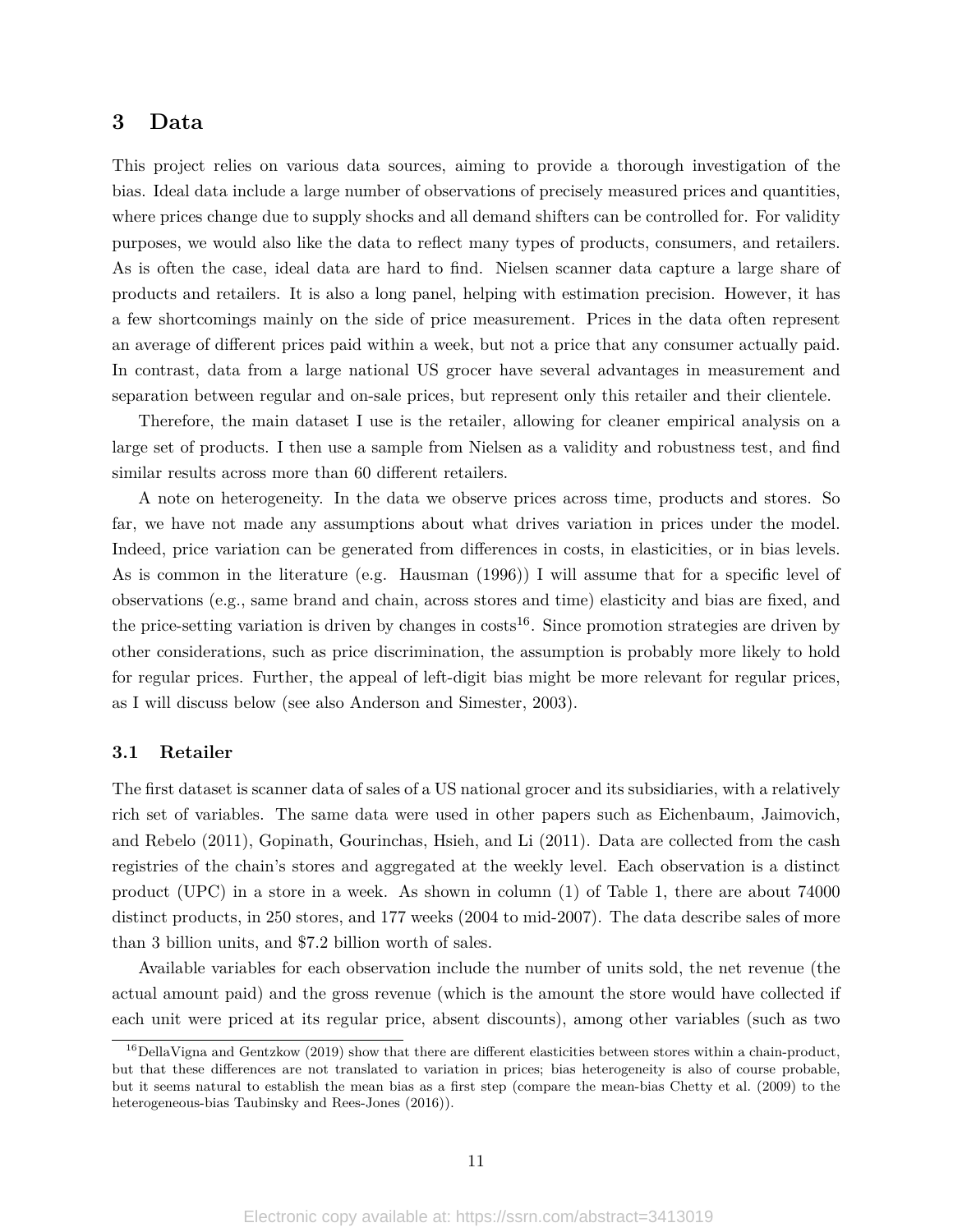cost measures - wholesale prices and adjusted gross profits). The price is then the division of net revenue by units sold, and the regular price is the division of gross revenue by units sold.

An important issue with such scanner data is that if a product did not sell in a certain week, its price is not observed (because zero units sold for zero revenue). It is likely that observations are not missing at random. That is, if a product is less likely to sell when its price is high, then there is a potential for underestimation of price elasticity. To mitigate this issue, I select popular products. I select all products that were available at regular prices for at least 50% of all observations (among weeks and stores in which they were at any point sold) and with at least 10,000 observations. To get some level of minimal price-ending and dollar variation, I am selecting the 1710 products whose regular prices end with 99 at most 75% of observations, or are all within a single dollar digit at most 75% of observations, as shown in column (2) of Table 1.

As shown in column 2 of Table 1, this procedure leaves me with 1,710 products and 51.3 million observations. Since these are of the most available and popular products, while they are 2.3% of all possible products, they capture 19.2% of all revenue in the data. The average price is \$3.42 (with standard deviation of 1.63), and the inter-quartile range of prices is \$2.29 to \$4.19. Meaning, most of the prices have exactly one dollar digit, limiting exploration of the effects of more or fewer digits (96.35% of observations are strictly between \$1 and \$10).

A potential concern is the sample is selected based on outcome-related variables. Hence, I also present results for the complementary set of popular products, namely those with highly concentrated prices, as a robustness<sup>17</sup>. Another limitation of the data is that it is not possible to infer the unit price for products paid by weight, such as fresh produce, meat, or deli items. I exclude these product categories<sup>18</sup>.

In order to investigate the relationship of demand to changes within, versus across, dollar digits, the exact price paid is crucial. However, the inferred price (net revenue divided by units sold) does not necessarily, and often do not, describe the actual price paid in store. This happens when some consumers have club membership specific discounts, or if some products are priced with non-linear pricing (such as "buy 1 item get the second for 50%"). Another potential source of multiple prices, which is when prices change during the measurement week, does not occur in this data set, since the measurement weeks are aligned with the price changing frequency. However, in AC Nielsen RMS data this is a sometimes severe issue as will be described next. The nature of averaged prices in scanner data is a known issue in the literature, and some of its implications on inference regarding economic phenomena, such as demand estimation and price changes, were explored (e.g. Eichenbaum, Jaimovich, Rebelo, and Smith (2014), Einav, Leibtag, and Nevo (2010)). The retailer

 $17$ The other 2149 products, are characterized by having just as high availability and 10000 observations, but have either more than 75% of observations ending with 99 (only 125 products), or more than 75% of observations starting with the same dollar digit. This mostly happens for cheaper products, priced under \$1. There are 55M observations, representing 170M units sold annually (more than the main sample) with annual revenue of \$292M (less than the main sample). Indeed, the average price is \$2.2 (versus \$3.5 for the main sample), with fewer 99 and 9-ending prices (15.4% and 63.7%).

<sup>&</sup>lt;sup>18</sup>I exclude the following: Delicatessen, Food Service, Fresh Produce, Meat, Seafood, and Alcoholic Beverages. This is a serious issue since weight adjustments only work for some products but not for others. For example, sliced turkey breast, packaged in the deli and priced by weight with a sticker on the wrap will appear as a single unit.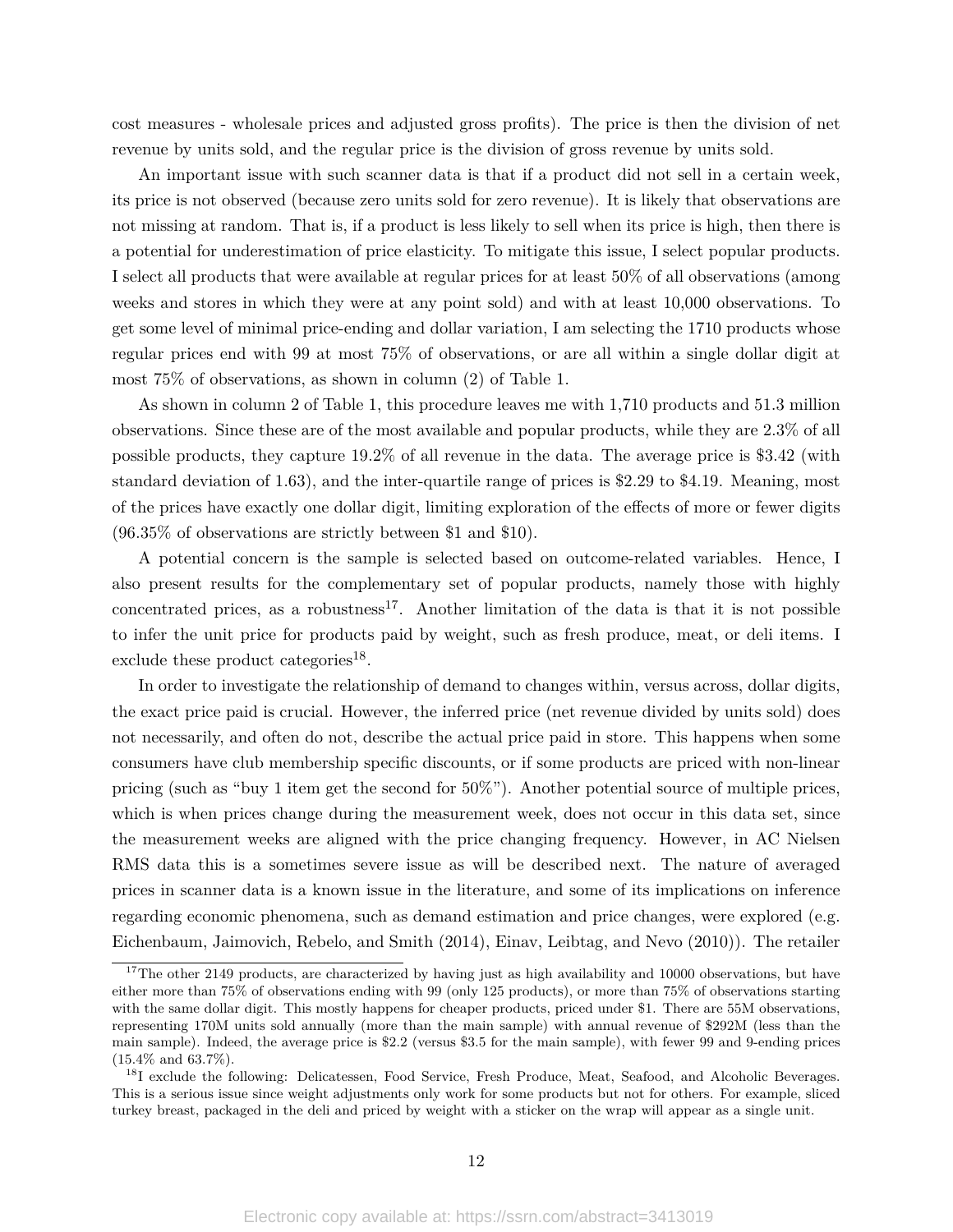data have a unique advantage since there is no rounding. e.g., a price in the data, which is the result of dividing revenue by units, might be \$3.044. In such cases, when the price is not "to the cent" then it must be the result of weighted averaging of several prices (here, for example one possible mix can be 41 units selling for \$2.99 and 9 units for \$3.29). Therefore, I exclude these observations, reducing the number of observations by about 10%, to 46 Million (column (3) of Table 1). However, this might keep other observations that are a mixture but happen to have an average that is to-the cent. For example, 9 units purchased at \$4.99 and 6 at \$4.49 will give an average price of  $$4.79^{19}$ . A different approach is to use the length of a same-price spell. If the same price for an item in a store appears for two consecutive weeks or more, it is less likely that this price is non-real. Indeed, as shown in Figure 12 by the dark circles, already at two-week spells, most prices are to-the-cent. This method is mostly useful for Nielsen data, where all prices are rounded to the cent, so the former approach is unavailable.

Finally, a sure way to keep only non-averaged prices is to only consider the instances where the net price equals the regular price (which happens for about two thirds of observations). Regular prices do not change very often, and are indeed always to-the-cent. Furthermore, regular prices likely provide the cleanest test for left-digit bias, because demand is mostly driven by the price and not by various promotional strategies.

Some statistics about the price endings are shown in Panel B of Table 1. When I include prices that are not to-the-cent I round the prices, emulating what happens in the Nielsen data. As we change samples, from all observations to the "real prices", the share of 9-ending prices increases, meaning that other price endings are more likely to be the result of averaging of multiple prices. Notice also the higher share of 0-ending prices for all prices (column (3)) versus only regular prices (column  $(4)$ ). Meaning, 0-ending prices are strongly positively correlated with being on-sale<sup>20</sup>.

If 9-ending prices are mostly not on-sale, while 0-ending prices (and others) are on-sale, it will lead to spurious higher demand for 0-ending prices. High demand for 0-ending prices will show without flexible enough controls of sales effects or if the model is misspecified. Prices are only one determinant of demand, and different promotion techniques can lead to stronger effects than others. Indeed, as casual observations suggest, round prices are commonly the result of quantity sales (e.g., "2 for \$5" which means an individual unit price of \$2.50) that might have stronger effects than equally sized sales (e.g. Blattberg and Neslin (1990), Wansink, Kent, and Hoch (1998)). Appendix Figure 11 shows how the shares of observations with to-the-cent prices (left panel) and on-sale prices (right panel) depend on the last digit of the price. Indeed, almost all 9-ending prices likely

<sup>&</sup>lt;sup>19</sup>Under the assumption that there are at most two prices paid, with one of the prices being the regular price, the other price and quantity purchased at each price can be inferred in theory from the average price, the total number of units, and the facts that prices should end with a cent. However, this is imperfect and allows for multiple prices, and requires some assumptions to restrict possible prices to a single price. I therefore prefer to err on the safe side by reducing sample size.

 $20$ Note that these findings stand in contrast with the assumptions of "image effects". First, under image-effects rationalization, round prices should be linked to high-quality items, but at the product level, they occur mostly when the product is on-sale. Second, a common explanation for 99 prices effectiveness in this literature is that they are learned through consumer experience to signal a discount. But, the contrary is true, as 9-ending prices, if anything, should signal the regular, higher, prices.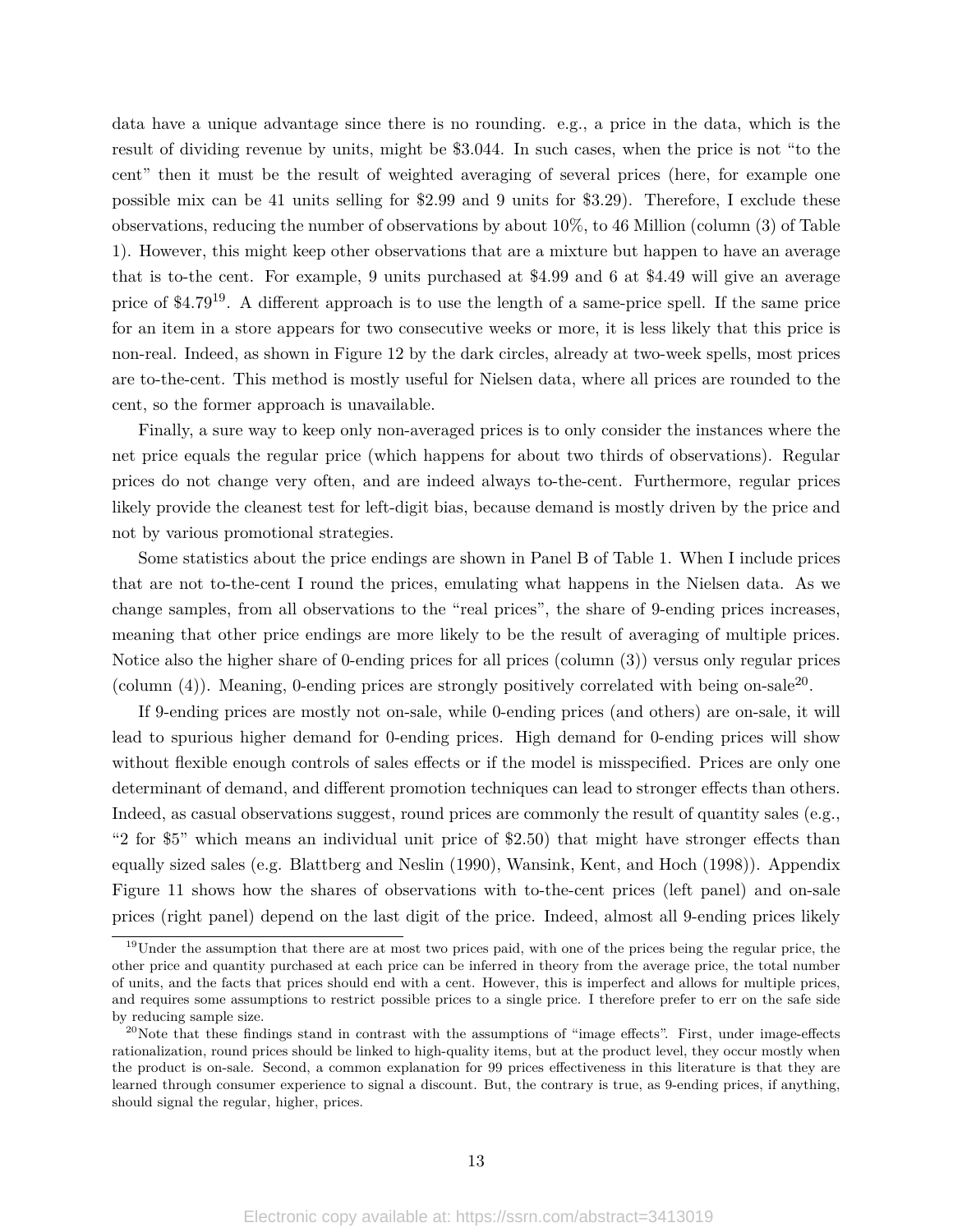represent prices actually paid in the store (98% are to-the-cent), but only 9.9% (!) of them are on-sale. Compare that to 0-ending prices, that are also mostly to-the-cent  $(92\%)$ , but  $91\%$  of them are on-sale prices.

#### **3.2 Nielsen**

Nielsen Retail Scanner (RMS) and Consumer Panel (HMS) data are provided by the Kilts Center at the University of Chicago. Like the retailer data, RMS records weekly UPC-store level quantity and revenues. Overall the scanner data record observations for over 35,000 stores during 2006-2014 in the US, regarding about a million different unique products. As per this version, I am using the Nielsen data as a robustness test using a sample of products and stores selected by DellaVigna and Gentzkow (2019) (see for details on data selection), of 12 items (termed "high-end" in their paper) in food stores. The summary statistics are described in Appendix Table 1. The sample consists of 28 million observations of these 12 products, in 11000 stores, with a total of 188 million units sold for \$881 million. The data have a few disadvantages relative to the retailer data, mainly that prices are rounded to-the-cent in the raw data, that measurement weeks are misaligned with price changing frequency, and that promotions are not easily identified. I elaborate on these issues with possible solutions in Appendix Section D. In a nutshell, an effective way to identify sales and non-real prices in the data is by using the spell length of a price. If a popular product's price changes from week to week, it is likely to be a non-real price. If a product's price is kept constant for many weeks, e.g. for six consecutive weeks, it is likely a regular price. I discuss this idea further in Appendix D.

## **4 Demand Estimation**

In this section I provide reduced-form support for left-digit bias, and structurally estimate the bias parameter as prescribed by the model. Finally, given estimates at the product level, I investigate how do estimates change with respect to characteristics of the product and its clientele.

There are a few common approaches for demand estimation in the literature. Following the approach of Berry, Levinsohn, and Pakes, 1995, Nevo, 2000, 2001 estimated demand for differentiated Consumer Packaged Goods with random coefficients. This approach has some practical limitations (see Conlon and Gortmaker, 2019; Dubé, Fox, and Su, 2012; Knittel and Metaxoglou, 2014 for discussions on limitations and solutions). Most notably for this paper, data restrictions that will be elaborated next, add another layer of complexity. Further, due to their computational burden these methods are more suitable for cases with a few items. A different approach, taken recently by DellaVigna and Gentzkow, 2019, conducts linear regressions with non-parametric heterogeneity of demand provided by finer cuts of the data. Because I aim at estimating demand for thousands of items and conducting many sensitivity analyses, and because cross-elasticities are not the measure of interest, this is the approach I will take here to estimate demand.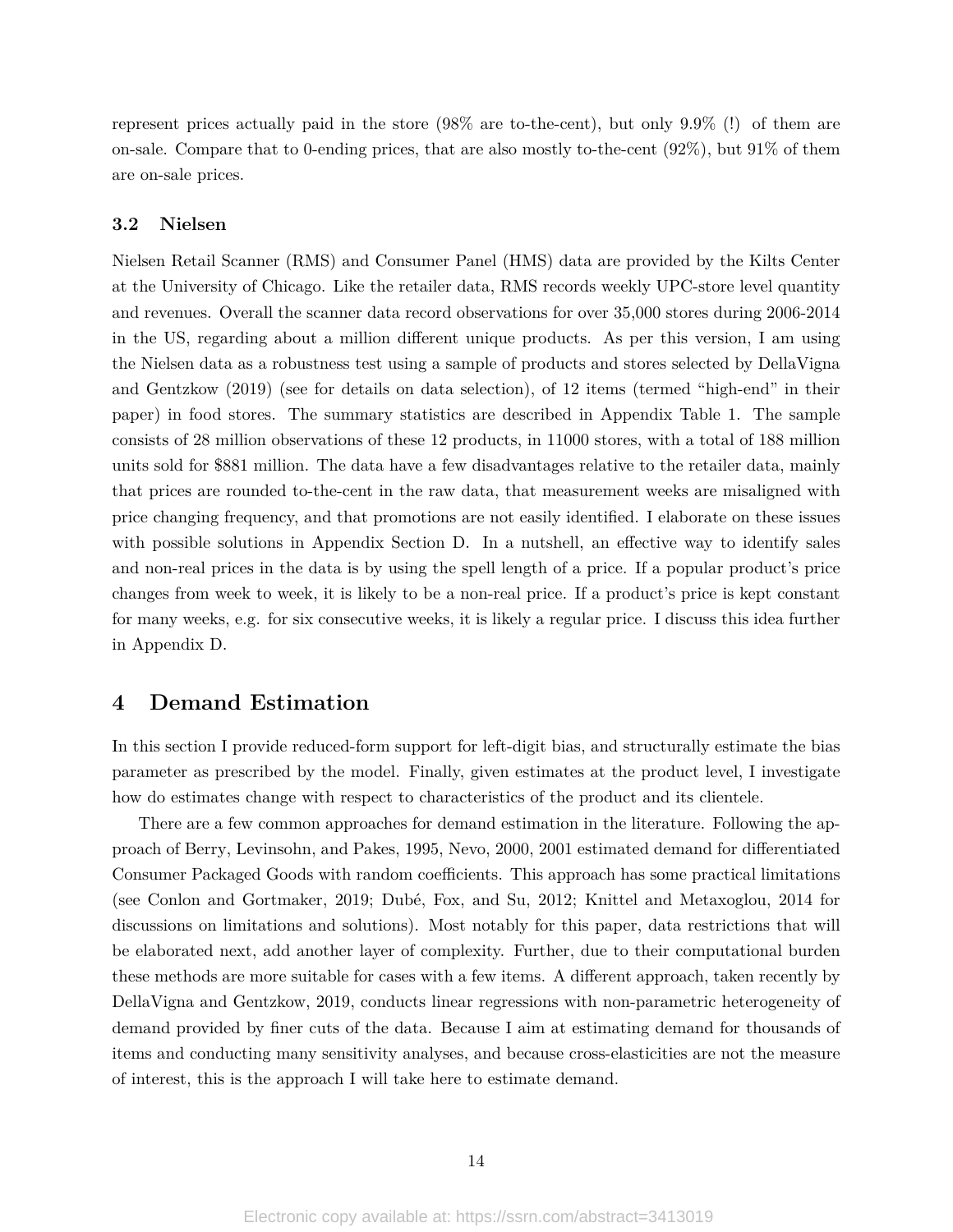#### **4.1 Reduced-Form Evidence**

Figure 3(a) illustrates constant elasticity demand curves with and without the bias, i.e.  $\log Q =$  $A + \epsilon \log((1 - \theta)p + \theta |p|)$ , for  $\theta = 0.15$  on the right panels and  $\theta = 0$  on the left. On the left, without bias, demand is a smooth curve with slope  $\epsilon$ . On the right, the slope is flatter within each dollar digit, and demand drops when the dollar digit changes (highlighted by different colors). The dashed line is the fitted line from a log(quantity) on log(price) regression<sup>21</sup>. In turn, Figure 3(b) shows the residuals by price from these regressions. The sawtooth pattern of residuals for the bias case, with discrete drops at dollar thresholds, is a manifestation of the bias. If there is no bias, as in the left panel of figure 3(b), residuals are a flat line at 0. If the model is misspecified, it will exhibit some other general shape.

In the following I focus on residualized demand by exact price. The idea is to net out any factors explaining differences in demand across observations that are not due to price-endings, such as seasonality, store and product characteristics, promotion mix, and price elasticities. This also allows to aggregate over more flexible demand structures, for example different elasticities and price distributions for different products.

Figure 4 shows that the sawtooth patterns are found in the data. Residualized demand is increasing within a dollar-digit and drops across digits. But before turning to the results, I would like to make the empirical strategy clear.

There are four main empirical threats to overcome. The unique challenge in this paper is that the analysis hinges on exact prices. Because prices are revenue over quantity, there is risk of prices in the data not representing the price paid. As mentioned above I mitigate that worry by excluding prices that are not to-the-cent and by excluding one-week spells, or at the extreme by keeping only regular prices.

A second issue is the need to control for the promotion mix. Normally, when a retailer is putting a product on sale demand will increase by more than the mere price effect. The retailer uses various strategies - different tags and postage, advertisement in other parts of the store or outside of it might be in place, and the promotion might be contingent on (or nudging for) purchasing multiple units. As shown in figure 11, since 9-ending prices are usually regular prices and 0-ending prices are usually on-sale, proper controls for sale effects are required. I am using multiple fixed effects for that purpose - a dummy for whether the product is on-sale, 4 dummies for the last digit of the price (0, 5, 9, or others), and 5 dummies for the spell length (since sales are usually shorter price spells as shown in Figure 12) – all proxy different aspects of sale strategies, but all missing important aspects. A more extreme solution is to conduct the analysis only on regular prices. This has the downside of capturing a different price elasticity, and cutting down more heavily on the

 $21$ The simulated price distribution is uniform. If it were the case that prices are more likely to be 99 ending, a regression line will be closer to the 99 ending prices. The slope of the regression line, without taking the bias into account, is interpreted as the price elasticity. The slope is affected by the distribution of price endings, and can be higher or lower due to the bias. For example, if prices are \$4.99 and \$5.05, the regression slope will be steeper, making demand seem more elastic than it is, while if prices were \$5.05 and \$5.99, the slope will be flatter and demand less elastic. I assume, as in the model, that the price elasticity is the demand response to true price changes.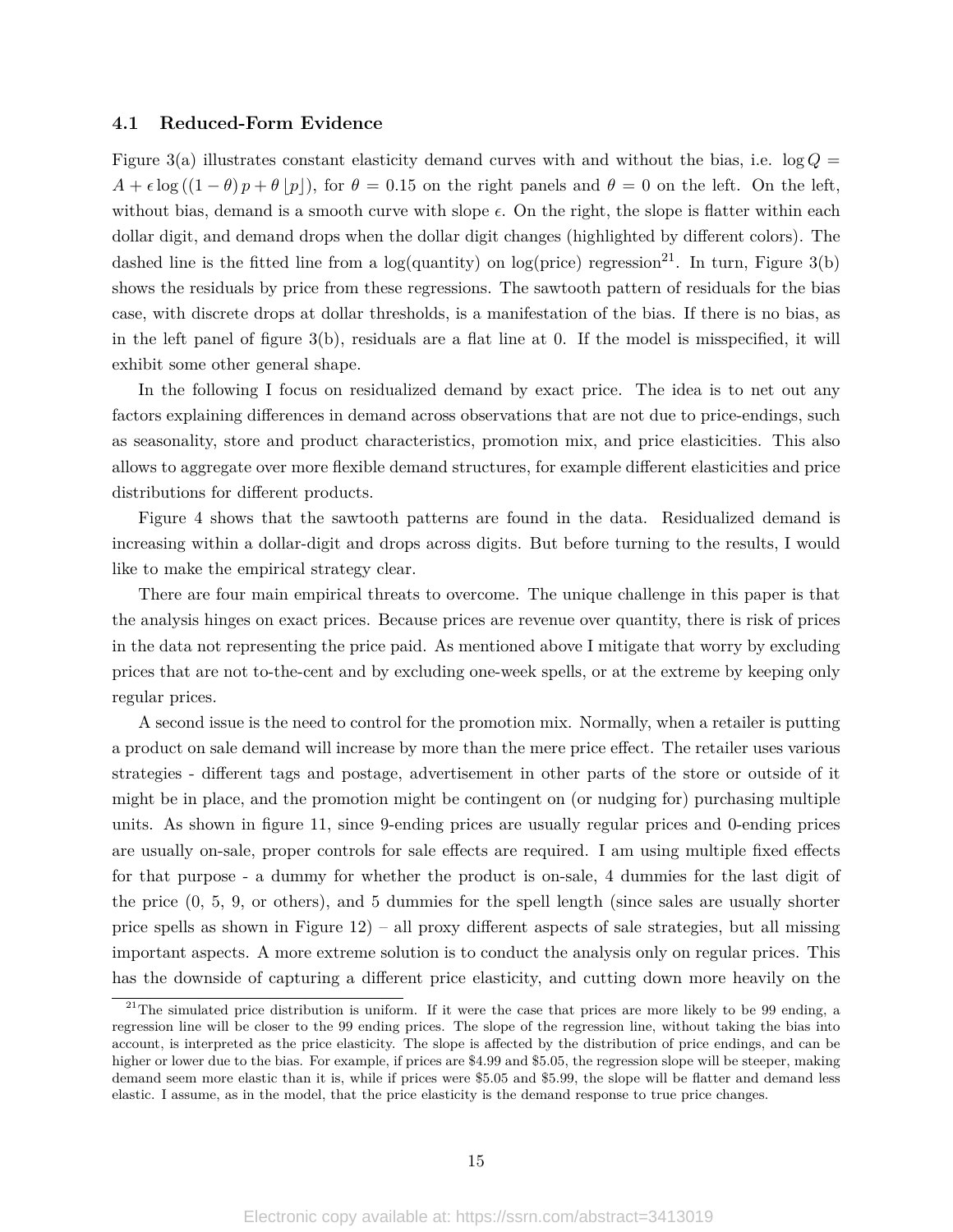data. I take both approaches. The main analysis is conducted with all prices and sales controls, but the results are indeed cleaner for the regular prices.

The third challenge is the sorting of *price-endings*. As long as price-endings are not tied to demand shocks (e.g., when demand is high price at 99, when low price at 19), and as long as there is enough variation in price-endings (guaranteed by sample selection) this is not a worry. The reason is, that I am estimating the demand curve, and while prices are a function of the costs, demand is not. From the consumer perspective, it does not matter that different costs translate to the same price. Of course, if all prices end with 99 or all prices begin with the same dollar digit, there is no variation and no hope for separating the price-ending effects from price effects.

Finally, since the data lack exogenous variation in prices, we worry of elasticity bias driven by unobservables (such as local demand shocks) affecting prices and quantity sold. As just mentioned, a simultaneity bias will alter the overall demand slope, but insofar as price-*endings* are not correlated with demand shocks this will not affect the drops in demand from changing dollar digits nor will affect the qualitative shape of the sawtooth patterns. Still, getting the same price elasticity right is important for pinning down the level of the bias. I will estimate demand at the product level across stores and time, with OLS and using instrumental variables. Since I conduct the estimation at the UPC level, I argue that much of demand variation is absorbed by fixed effects, capturing seasonality, products characteristics, permanent store differences, substitution with similar products, and sale strategies. As Rossi (2014) argues, long panels with multiple fixed effects might not be subject to substantial bias<sup>22</sup>. Relatedly, DellaVigna and Gentzkow (2019), Hitsch, Hortacsu, and Lin (2017) show that chains set uniform prices across stores, hence implying that price variation is not driven by local shocks and does not equates demand and supply at the store-week level. Meaning, the worry should not be too big. So, even though I use instrumental variables for the main results, in some cases I estimate a simple OLS (or a non-instrumented NLLS).

Next, I construct instrumental variables and find slightly more elastic demand, but small impact, if any, on the patterns and estimated bias. I instrument for the price  $logP_{ist}$  with  $logP_{id(s)t}$ , the average log-price of the same item  $i$  in same period  $t$  in stores  $s$  in other cities but the same distribution center  $d(s)$ . The assumption here is that this average price is capturing changes in price that are driven by cost changes. The costs are likely to be common across stores and hence are unlikely to be driven by local demand shocks<sup>23</sup>. These instruments can not fully resolve the issue of endogeneity, since it might be that there are aggregate demand shocks that affect prices across stores in a certain week.

Other potential instruments are the two cost measures available in the data. Unfortunately,

<sup>&</sup>lt;sup>22</sup>In fact, Hausman (1996) argues the following: "to the extent that supermarkets set their prices... under an assumption of constant marginal costs (in the short run) and do not alter their prices to equilibriate supply and demand in a given week, prices may be considered predetermined... then IV methods would not necessarily be needed".

 $^{23}$ The first stage for all products is very strong, with the mean coefficient across products being 0.86 (standard deviation of 0.14) with the smallest F-stat being 69 and most are on order of tens thousands. This strong relation is likely driven by zone pricing behavior, and also explains why a simple OLS provides almost identical results, just less noisy.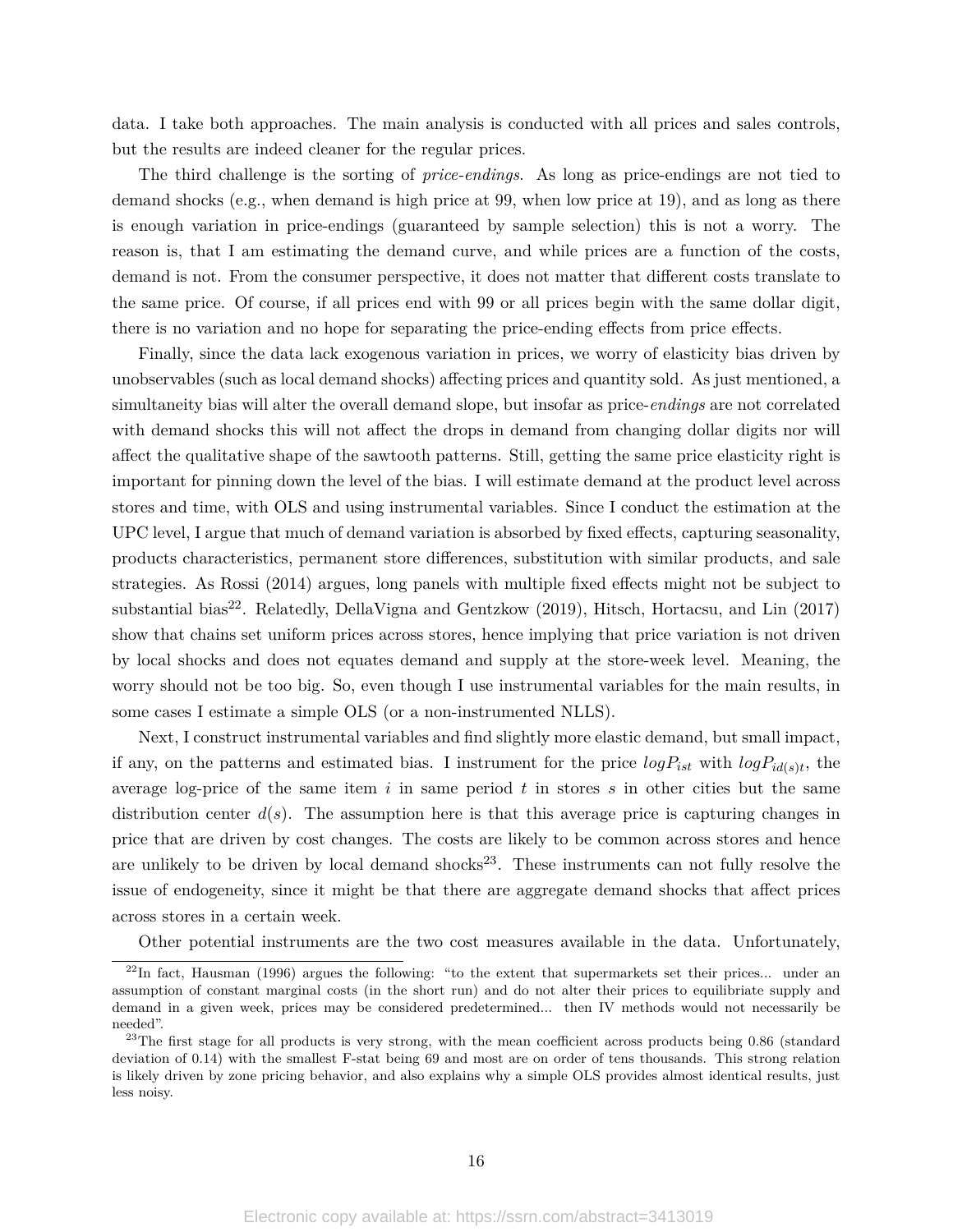they prove to be unhelpful in demand estimation. Wholesale prices rarely change, making them weak instruments with very low F-stats of the first stage, leading to inefficient and noisy estimates. Adjusted gross profits seem to be a result of agreements with suppliers to compensate for low demand, rendering the instrumented elasticities to be imprecise and in the opposite sign (demand increasing with price).

Finally, cross-elasticities with other products are an important component affecting demand<sup>24</sup>. I am therefore including a variable of the average price of other products in the same category (as defined by the retailer, e.g., "tea"). The common approach in the literature is to add all "close" products flexibly (as in the lowest level of almost ideal demand systems, as in Hausman, Leonard, and Zona (1994), or to use BLP-like random coefficients (as in Nevo (2001)), or to take a Bayesian approach (Rossi, Allenby, and McCulloch (2012)). Since I am using thousands of products and tens of millions of observations, and since I am excluding some observations with non-real prices, these approaches are difficult to implement in practice. By adding a single variable of mean log price, I essentially estimate the average cross-elasticity to products within the category (I find it to be on the order of 0.1-0.3). I also have a robustness specification with a within category price decile fixed effects to get non-linear effects.

I am using the following specification *product-by-product*:

$$
logQ_{ist} = \epsilon_i logP_{ist} + \alpha_i logP_{c(i)st} + \beta_{is} + \gamma_{i, year(t)} + \delta_{i, month(t)} + \mu_{i, on-sale(ist)} +
$$
  

$$
\mu'_{i, spell.length(ist)} + \nu_{i, cents.digit(ist)} + e_{ist}
$$
 (6)

Where *i* is product, *s* is store, and *t* is period. *Q* is number of units sold, and *P* is the price.  $\epsilon$  captures the product-chain elasticity as the coefficient on log-price. I instrument for  $logP_{ist}$ with  $logP_{id(s)t}$ , the average log-price of the product in stores in other cities that share the same distribution center. The second term captures cross-elasticities, where  $logP_{c(i)st}$  is the average logprice of other products of the same product category *c*(*i*) in the same store *s* at the same period *t*. *β* is a store fixed effect capturing a steady state product average demand in a store; *γ* is a year fixed effect capturing long-term shifts in demand; *δ* is month-of-year fixed effect capturing product specific seasonality;  $\mu$  is an indicator for whether a product's price is on-sale or not (by comparing the actual price to the regular price, and calling it "on sale" if the actual is lower than the regular).  $\mu'$  is a spell-length fixed effect for spells of length 2, 3, 4, 5 weeks, and more than 6 weeks, capturing on-sale propensity and some stockpiling effects; and *ν* is a fixed effect for the cents digit being 9, 0, 5, or other, capturing different promotional strategies that are correlated with specific price endings.

I then take the residuals,  $\hat{e}_{ist}$ , and regress them on price fixed effects at 10 cents bins (e.g.,

 $24$ Cross elasticities are also important for pricing. To keep the model solvable analytically, and allow for comparative statics, I ignored cross-elasticities on the theory and estimation of the firm behavior. I add it back in conducting counterfactual exercises.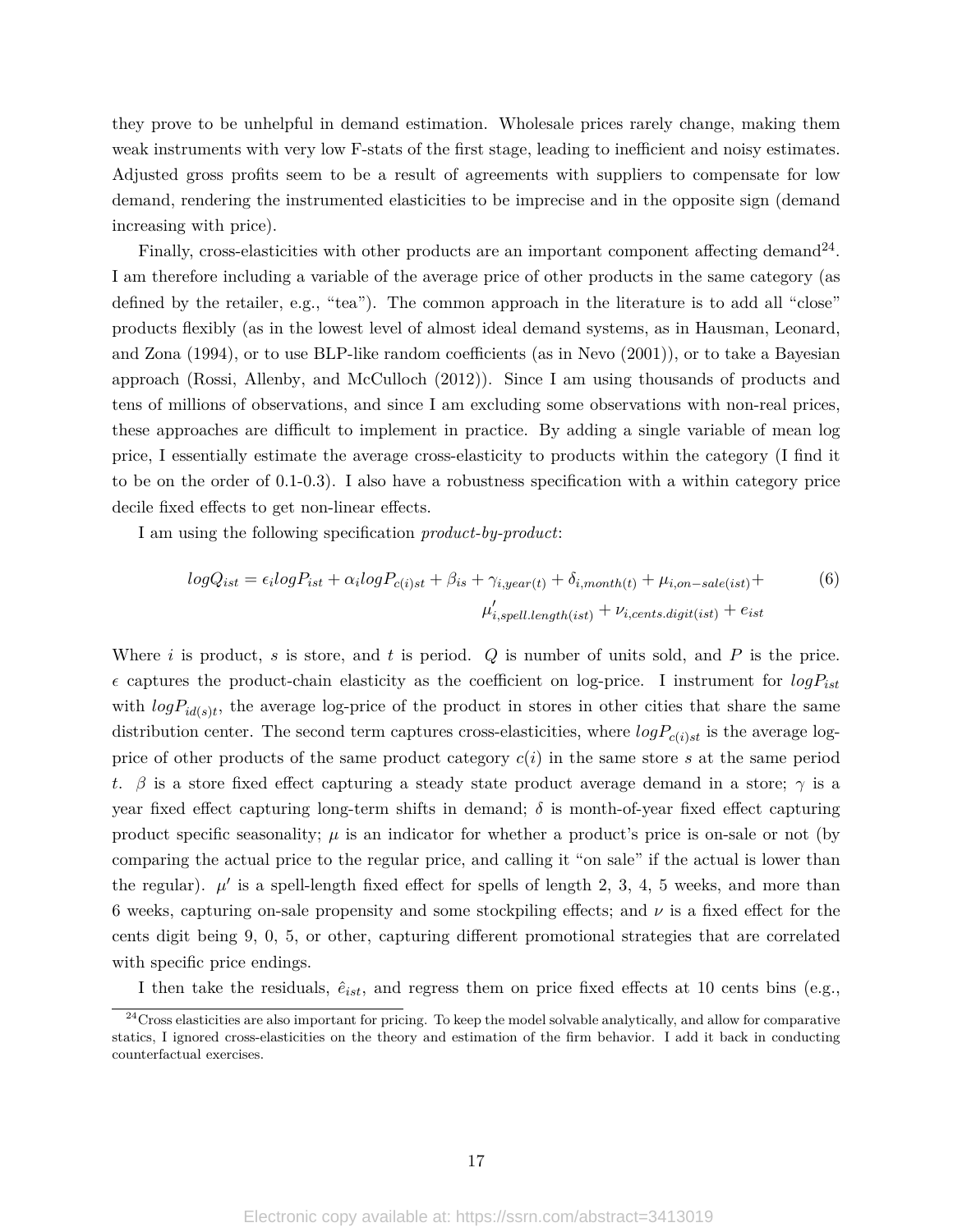\$2.90-\$2.99 is one bin).

$$
\hat{e}_{ist} = \sum_{\tilde{p} = \{1.0, 1.1, ..., 11.9\}} \alpha_{\tilde{p}} \mathbf{1} \left( p_{ist,1} + p_{ist,0.1} = \tilde{p} \right) + u_{ist}
$$

To get confidence intervals I bootstrap the two steps together 300 times, clustering by store. I do not do this in a single step due to the large number of fixed effects (about 470,000 fixed effects plus 3,420 linear variables), making it computationally inefficient.

The main results, for 1,710 products are shown in Figure 4. The horizontal axis is the price, and the vertical axis is the residualized demand. Each point is the estimated  $\alpha_{\tilde{p}}$ , the residual of demand per price bin (10 cent bins). The top panel shows the residuals from specification 6 on the main sample (column 3 in Table 1). The bottom panel shows results from a restricted sample of regular prices, and the patterns are cleaner there (column 4 in Table 1). The figures show that quantity purchased, netted of price, promotion, and seasonality effects, is increasing within each dollardigit and drops at dollar crossings. Such patterns are consistent with demand of left-digit biased consumers. Meaning, after controlling for all other effects, higher price-endings are associated with higher demand. Under the model, this is driven by ignoring a fixed proportion of the price-ending, creating larger discounts of the total price for higher price-endings.

In the main sample, for some prices there is actually no drop crossing the dollar threshold but for the next 10-cent prices (for example, demand only drops at \$5.10 rather than at \$5.00). A simple comparison of demand at \$4.99 to \$5.00 would lead to the conclusion that there is opposite bias, suggesting that perhaps round prices have some innate appeal. However, as can be seen in the bottom panel focusing on the sample of regular prices, these patterns are driven solely by promotions. For the restricted sample of regular prices, the round prices are aligned with the overall sawtooth pattern and all drops are at round prices. It does mean, however, that despite my efforts, controls for on-sale effects on demand are not fully absorbed. Or, at a fundamental level, that the model is more suited to describe price effects absent promotions. This finding is consistent with Anderson and Simester, 2003 who find that 9-ending prices are less effective when there is a "sale" sign.

An alternative explanation for the sawtooth pattern is that firms price at lower-ending prices to the extent that there is a negative demand shock, and at high-ending prices to the extent there is a positive demand shock. Yet, since the patterns are weakened due to sale strategies, but more consistent for regular prices (which are set for longer periods of time), this explanation seems unlikely.

One interesting pattern is that the drop size does not decrease as the dollar digits increase. Decrease in drops is implied if elasticity and bias are fixed across products and prices. Conversely, fixed drops imply that the ratio of bias to elasticity is increasing. I explore this topic in Appendix F.

The patterns also go against the image-effects explanations, where 9-ending prices have some innate appeal. These models describe demand as a smooth function that is decreasing in price but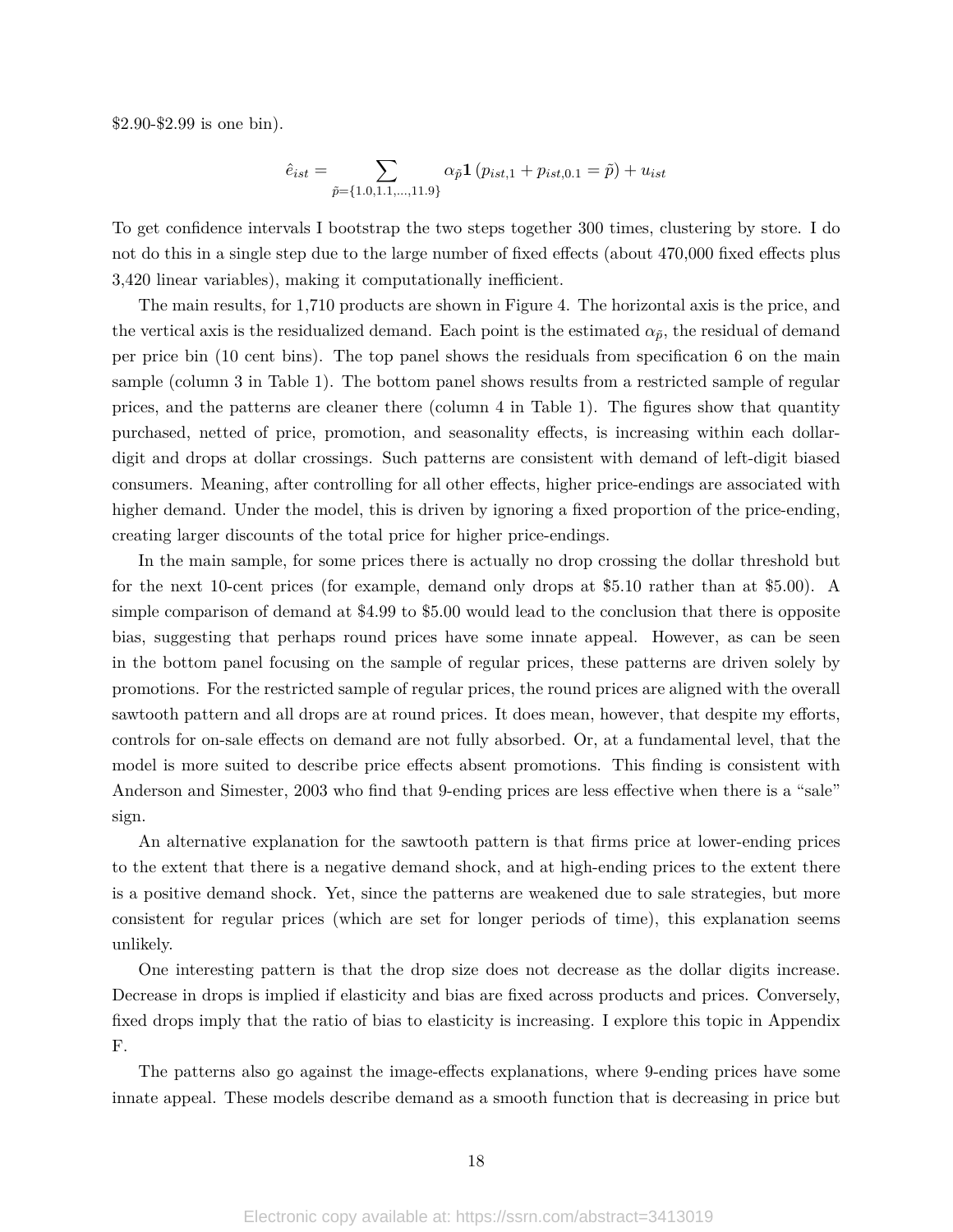exhibits discontinuous jumps of higher demand for 9- and 99-ending prices (e.g., "blip" description in Stiving (2000) and some interpretations of findings in Anderson and Simester (2003)). However, such behavior should have manifested itself in the data as flat residuals, with higher estimates only for the .9x fixed effects.

Next, I conduct several robustness tests to verify that the findings are not driven by the retailer, the demand structure, or the sample selection.

To verify that the behavior is not driven by the specific retailer, Appendix Figure 13 plots the results of the same exercise for the Nielsen data, of 12 products from DellaVigna and Gentzkow (2019) sold by more than 60 retailers. I run the regressions at the product-retailer level. In Nielsen data, cleaning is based on spell-length only, and so are the on-sale proxy variables. As for the single item and retailer, the patterns are clear but noisier for prices with fewer observations (as can be inferred from the confidence intervals, common prices for these 12 products are at \$3-\$5 and \$8-\$10).

In appendix figures 14, I explore the role of the demand structure. The patterns are not driven by the constant elasticity assumption, since the figure shows that a semi-elasticity specification produces similar sawtooth patterns. To estimate the patterns, I use the same specification and procedure as in Equation 6, replacing log-price with actual price (also replacing average log-price of other products with average price, and instrumenting with average price in other stores). In Appendix Figure 15 I do the same exercise but instead regress log-price on a 5th degree polynomial in prices at the product level, which is a very flexible, yet smooth, demand structure. In panel (b) I control for the possible threat of the retailer choosing 99-ending prices when they want to promote a certain product in a category. I add controls for the within-category weekly price decile. For example, being in the cheapest 10% of dairy products is absorbed by the fixed effects. This is also addressing the issue of substitution with similar products more flexibly.

Appendix Figure 16 provides robustness tests on a different sample, to show that these patterns are not driven by product selection. The figure shows the residuals from instances with regular prices for all remaining 2035 popular products (defined by at least 50% availability at regular prices and at least 10000 observations), with at least 75% of prices ending with 99 (merely 125 products) or at least 75% of prices starting with the same dollar digits. Meaning, popular products, but those with more concentrated price distribution, still produce the same sawtooth patterns.

In summary, sawtooth patterns are exhibited across various specifications, products, and retailers. These patterns support the existence and soundness of the model. More is needed in order to translate these patterns to parametric left-bias estimates.

#### **4.2 Structural Estimation of** *θ*

I now turn to connect the reduced-form evidence with the model, and to estimate the left-digit bias parameter  $\theta$ . This is a parameter of interest for multiple reasons. First, it has a clear interpretation in the sense of quantifying what fraction of the cents component of a price consumers ignore. Second, structural estimation allows to describe the demand curve with a functional form, and to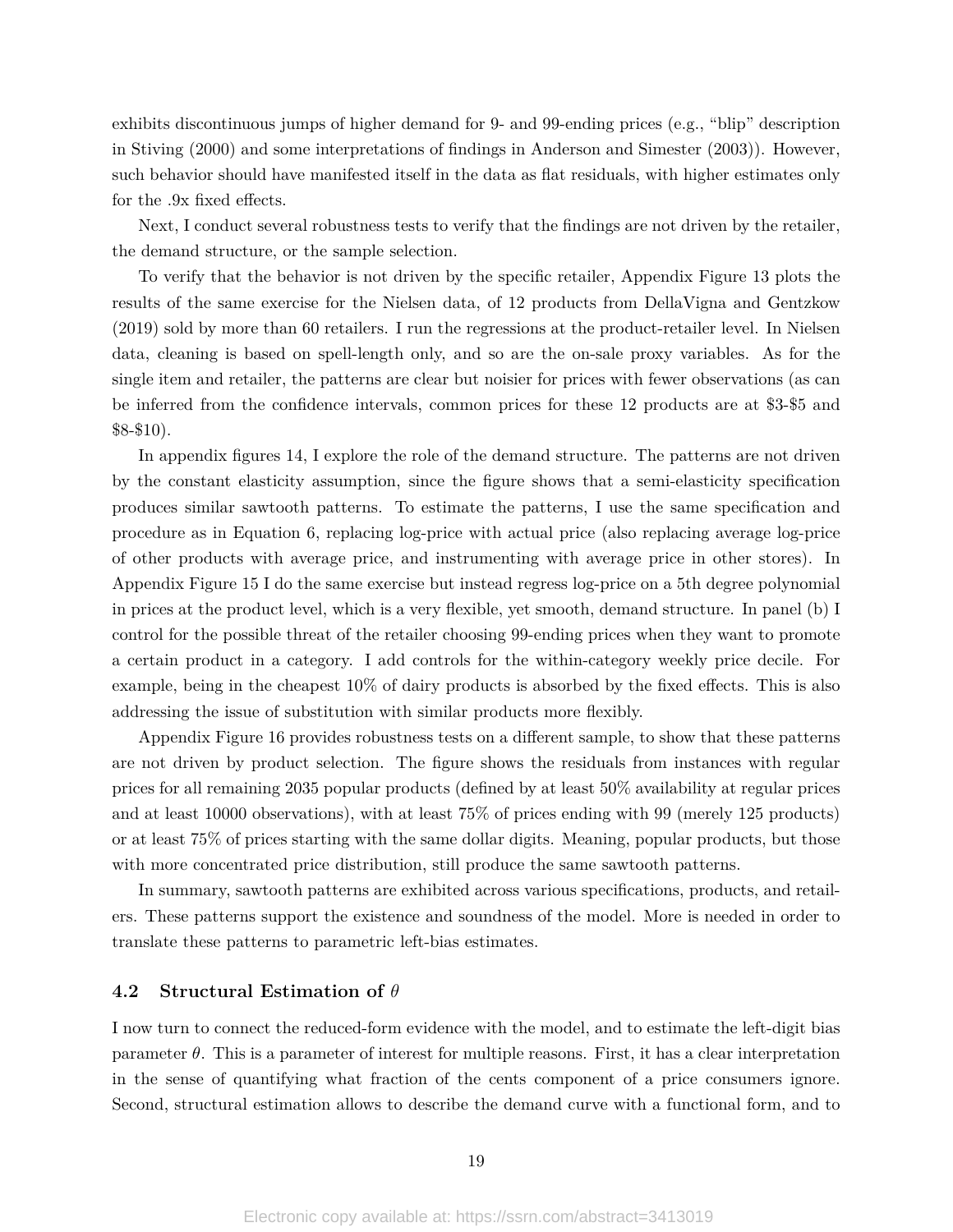find (analytical) optimal response for the firm pricing in response to it. And finally, structural estimation enables to conduct counterfactual exercises.

As a benchmark, I estimate a homogeneous left-digit bias parameter with a semi-elasticity specification (details in section E.0.2). I find a precise estimate of  $\theta = 0.1635$  (0.0096) which means that on average there is an additional 16 cent perceived difference between a 99-ending price and the 1-cent higher round price<sup>25</sup>.

For the main analysis, similar to the reduced-form results, I estimate the left-digit bias parameter at the product level. That is, I estimate multiple  $\theta_i$ s. I do so both for computational reasons<sup>26</sup>, and in order to explore heterogeneity in the bias estimates. Some of the heterogeneity is coming from sampling bias. Even with tens of thousands of observations per product, there is only a small finite number of prices used, while for identification, multiple prices within and across dollar digits are required. Further, the specification is a simplification of the demand structure, especially lacking in controlling for promotion effects. Since heterogeneity in left-digit bias is strongly correlated with underlying characteristics of the different products and their clientele, it does not seem spurious. Learning about this heterogeneity structure informs us about the underlying mechanisms driving the bias in the field.

#### **4.2.1 Sufficient Statistics Approach**

The bias can be inferred from the demand drops at dollar thresholds, which makes the inference practical to firms in the future. For example, assume that demand drops by 4% when the price crosses the \$5 digit. If elasticity is -2, a 4% change in demand can also be driven by a 2% change in price. 2% out of \$5 is \$0.10, so this implies a bias of 0.1, since the demand response in going from \$4.99 to \$5.00 is like an additional 10 cent increase.

In general, for each triplet of demand drop  $\Delta log Q$ , elasticity  $\epsilon$ , and dollar threshold *d*, the bias  $is^{27}$ :

$$
\theta = d \left( 1 - e^{\Delta \log Q/\epsilon} \right) \approx -d \cdot \Delta \log Q/\epsilon \tag{7}
$$

The first estimation approach relies on this specification, where I flexibly estimate the demand drops for each product-dollar pair, and complement it with the elasticity from the IV specification in Equation 6. To get the demand drops I estimate for each product a different demand slope and

<sup>&</sup>lt;sup>25</sup>The specification is  $logQ_{ist} = \eta (1 - \theta) P_{ist} + \eta \theta \left[ P_{ist} \right] + \alpha logP_{c(i)st} + \beta_{is} + \gamma_{i, year(t)} + \delta_{i, month(t)} + \mu'_{i, on. sale (ist)} +$  $\nu_{i,cents,digit(it)} + e_{ist}$ . Errors are clustered at the store level. Standard errors on *θ* are calculated using the delta method.

 $^{26}$ The above single regression takes almost two weeks to run because of the about 470,000 fixed effects.

<sup>&</sup>lt;sup>27</sup>This is an approximation of  $\triangle log Q = \epsilon (log ((1 - \theta) d + \theta (d - 1)) - log (d)) = \epsilon log (1 - \frac{\theta}{d}) \approx -\epsilon \frac{\theta}{d}$  for  $\theta/d \ll 1$ .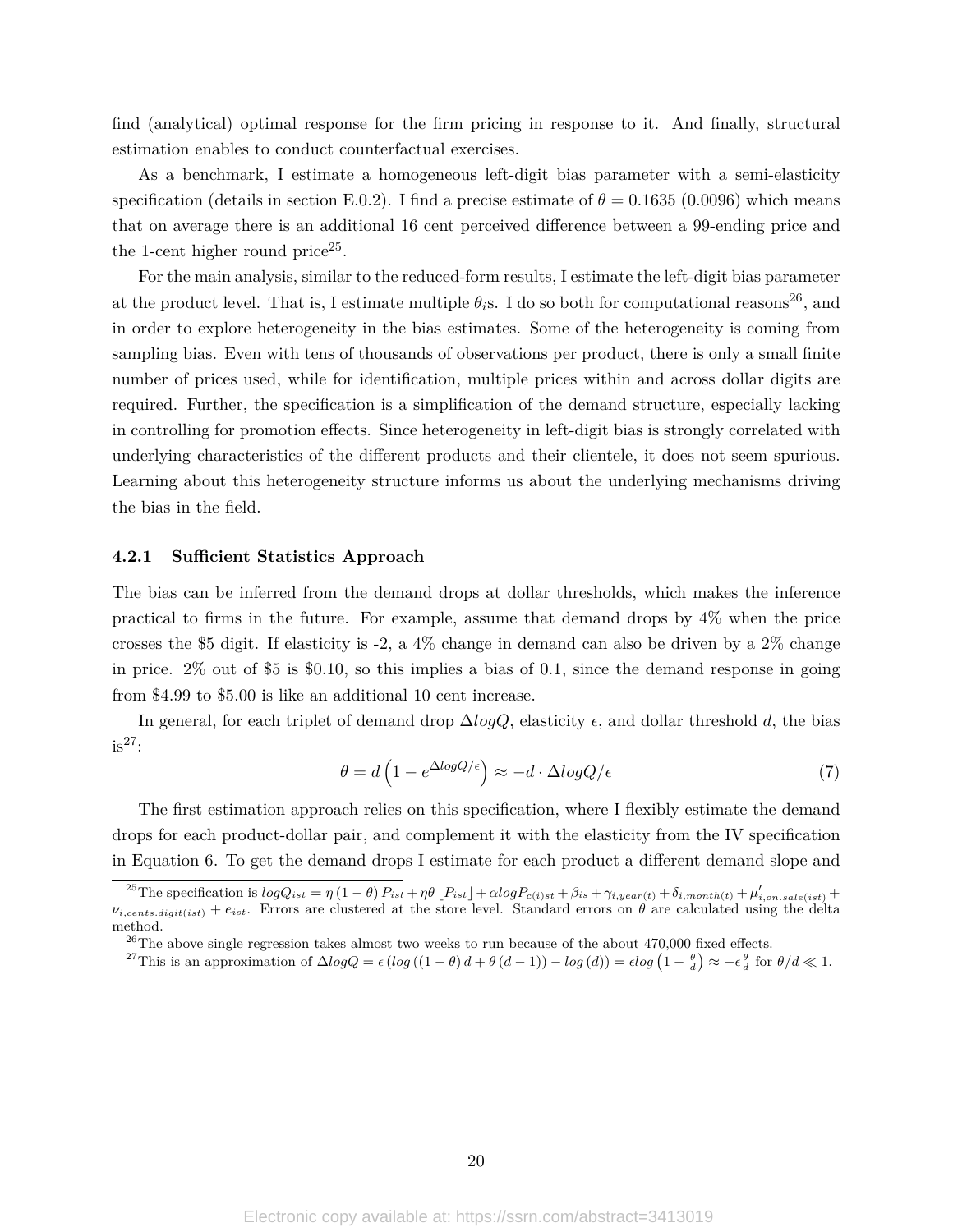intercept at each dollar digit

$$
logQ_{ist} = \sum_{\{d = dollar-digit\}} (\epsilon_{id} logP_{idst} + \kappa_{id}) +
$$

$$
\alpha_i logP_{c(i)st} + \beta_{is} + \gamma_{i, year(t)} + \delta_{i, month(t)} +
$$

$$
\mu_{i, on-sale(ist)} + \mu'_{i, spell.length(ist)} + \nu_{i, last-digit(ist)} + e_{ist}
$$

clustering standard errors by store. Then I calculate drops for each product at each dollar digit *x* as

$$
\Delta log Q_x = (\hat{\epsilon}_{x-1} log(x) + \hat{\kappa}_{x-1}) - (\hat{\epsilon}_x log(x) + \hat{\kappa}_x)
$$

where I calculate standard errors using the delta method. The identification of the drops then is coming not from changes from \$4.99 tp \$5.00, but rather of the predicted demand at \$5.00 extrapolated from the left (estimated on prices between \$4.00 to \$4.99) to the predicted demand from the right (estimated on \$5.00-\$5.99). That is, the between-dimes price changes is effectively the variation used to give these predicted levels $^{28}$ .

Results of these drops in demand are shown in Panel A of Table 2. I find an average drop of 9.0% (median of 8.0%), where 86.4% of drops (keeping the most precisely estimated drop per product, in case there is more than one) are positive, and 54.5% of drops are significantly positive at the 5% level (compare with 2.8% significantly negative). The drops are a product-level econometric equivalent of the residuals figure, showing that this phenomenon is occurring product by product and not only at the aggregate<sup>29</sup>.

The drops, then, provide a reduced-form measure of the effect of a left-digit change. This is similar to Anderson and Simester (2003) or Macé (2012), who add a dummy for any 9-ending price. This exercise adds to that existing knowledge by doing so for many products over a large set of stores and chains. Further, combining with elasticity estimates gives a structurally meaningful measure – the left-digit bias is the ignored share of the last digits. This estimation approach, relying on Equation 7, has the advantage that the vertical drops are unbiased estimates even if there is price-ending sorting due to the bias, as long as there is no systematic sorting within product to price-endings by demand shocks. The overall elasticity estimates are unbiased to the extent that controls and instrumental variables solve endogeneity issues. Therefore, the left-digit bias estimates are arguably unbiased.

A histogram of product-level left-digit bias estimates is shown in Figure 5. Row (5) in Table 2 shows that the mean parameter is 0.26, with inter-quartile range of 0.07 to 0.39. For the figure, I am highlighting in darker shade the estimates where the estimated drops are in the top three quartiles

<sup>&</sup>lt;sup>28</sup>This is akin to a regression discontinuity design, where I use a bandwidth of \$1 on each side of the round-dollar threshold, under the assumption that the residuals are as good as random vis-à-vis demand.

<sup>&</sup>lt;sup>29</sup>Perhaps finding positive drops is an artifact of the data. For that reason I am running placebo tests where I am estimating the drop size in other cutoff points (e.g., assume that at 50-ending prices, consumers round to the nearest dollar). In that case, if taking 49 as the cutoff instead of 99, half of "drops" are positive (48.9%), which we'd expect if this is happening at random. Indeed, round prices exhibit the most consistently positive demand drops.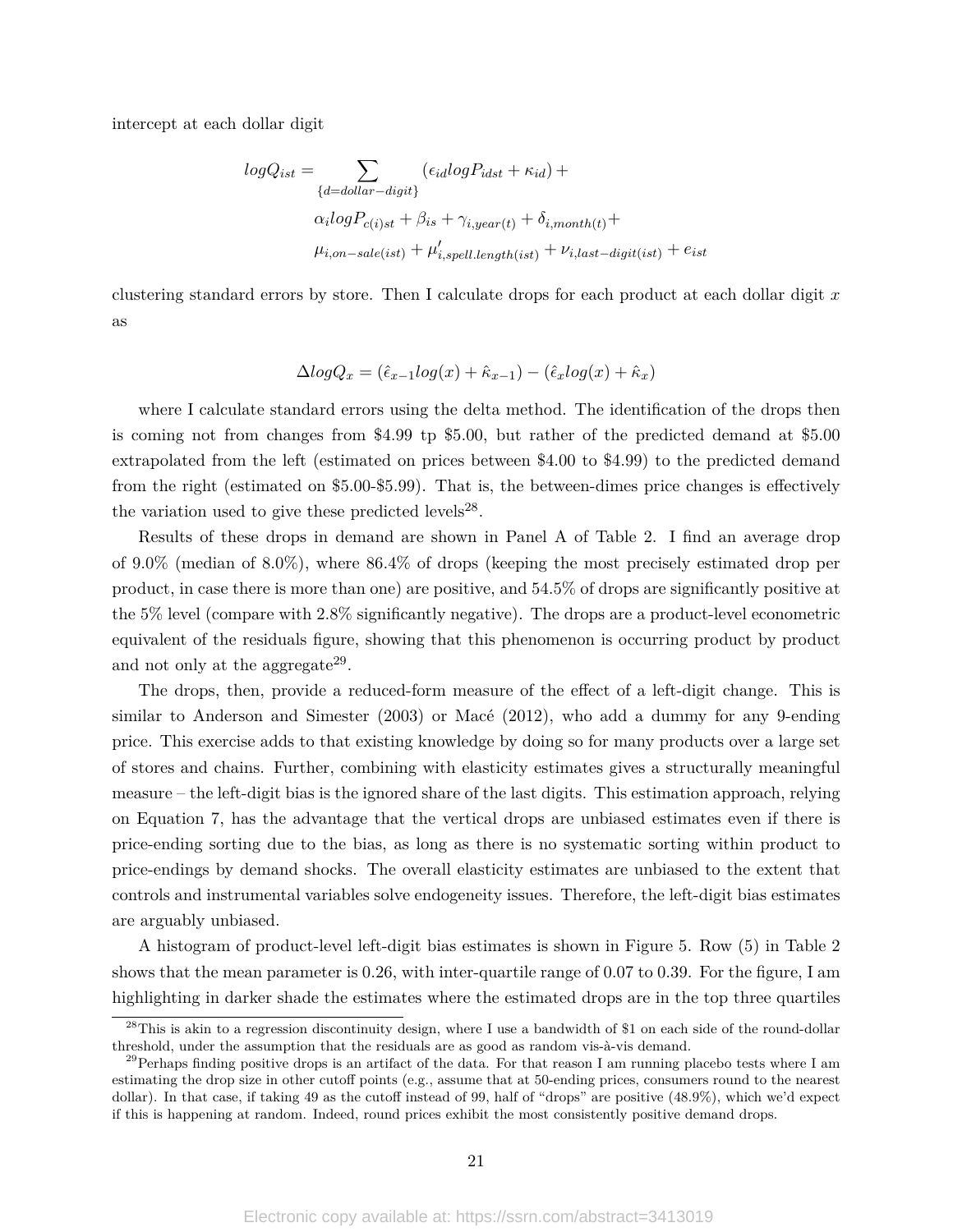of precision. As can be seen in the figure, imprecise estimates generate most of the outliers. A CDF of all estimates is shown as the solid dark curve in Appendix Figure 17.

In Appendix E I estimate the bias in two other methods, to make sure that the estimates are not sensitive to the two-step procedure or the assumed demand structure. Namely, I estimate the left-digit bias parameter in one step using non-linear least squares, and using a different structure of constant semi-elasticity instead of constant elasticity. Estimates are very similar, as shown in rows (6) and (7) of Table 2. A cdf of all estimates i in Appendix Figure 17.

Finally, I also estimate the model with homogeneous semi-elasticity and left-digit bias across products (but with product level fixed effects and cross elasticities)<sup>30</sup>. Row (4) in Table 2 shows the estimated constant left-digit bias of 0.1635 (0.096) and semi-elasticity of -0.3697 (0.0044) with implied average elasticity of -1.29.

#### **4.3 Exploring Bias Heterogeneity**

The demand-side model makes no assumption about where the bias is coming from and what mental process it might represent. One immediate question to ask is what is correlated with the bias (see also Macé (2012)). The results provide field evidence of relative thinking that co-lives with a form of deliberate inattention. Because this is not at the core of the paper, I defer the analysis and discussion to Appendix F. In a nutshell, using the Nielsen Consumer Panel (HMS) to gain characteristics of each product and the people who consume it, I find that the bias is increasing with the average price of an item, decreasing with the number of units a household purchases in a shopping trip, and is not significantly correlated with the purchasing clientele's education or income.

## **5 Firm Pricing**

Building on the findings of the demand structure in Section 4, I turn to investigate the firm's response. I document that qualitatively, firms act as if they respond to left-digit bias. And since they seem to respond to the bias, I conduct an "as if" exercise, estimating their perceived leftdigit bias needed to rationalize their pricing behavior. I find large gaps between the demand-side estimated bias and the supply-side estimated perceived bias.

#### **5.1 Qualitative Predictions**

As analyzed in section 2, the model prescribes three key qualitative predictions for pricing patterns of firms facing a demand structure such as the one estimated in section 4. The model predicts for

 $logQ_{ist} = \eta (1-\theta) P_{ist} + \eta \theta \left[ P_{ist} \right] + \alpha_i P_{c(i)st} + \beta_{is} + \gamma_{i, year(t)} + \delta_{i, month(t)} + \mu'_{i, on. sale (ist)} + \nu_{i, cents. digit (ist)} + e_{ist}$ 

<sup>30</sup>Specifically, I estimate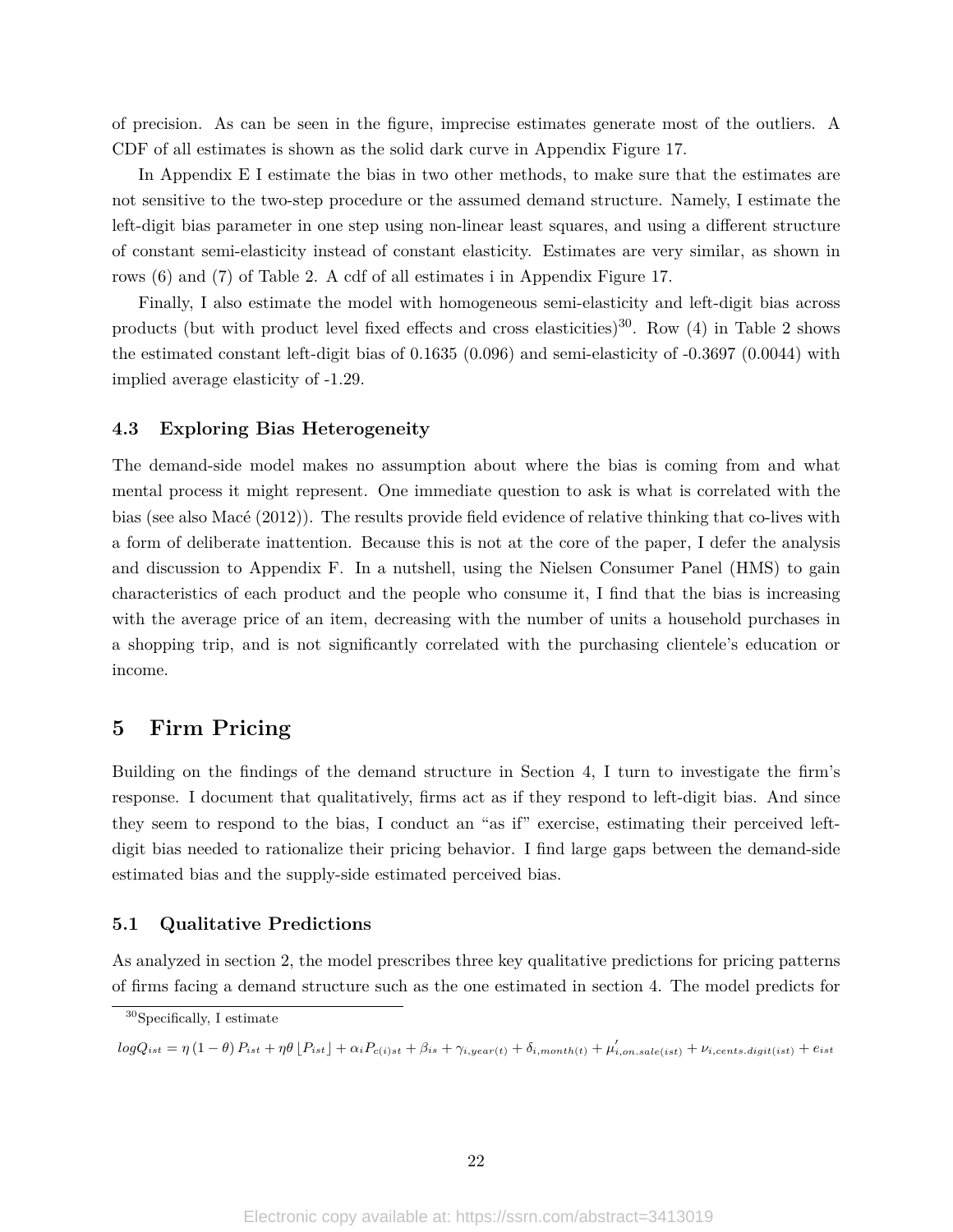optimizing firms: (1) excess mass at 99, (2) which is coming from a region of missing prices with low price-endings, (3) that is increasing with the dollar digit.

The data selection process, motivated by the need to have variation in prices for the demand side estimation is problematic. Basically, I am selecting on the products that exhibit limited 99 pricing, so I am effectively forcing a lower bound on the mass at 99. Note that since the left-digit bias is estimated on the same set of products, this exercise is internally consistent. But, to alleviate concerns, I am also doing robustness tests with the entire sample of popular products without exclusions based on price distribution.

**Excess mass** Figure 6 shows the price-ending histograms for the regular prices in the retailer data and the long price spells in the Nielsen data (at least 6 weeks). The reason I restrict attention to regular, or likely regular, prices, is that as shown above promotions techniques actually might work to increase demand better with round prices (see also Anderson and Simester (2003)). This is possibly because such pricing strategies, such as quantity discounts ("2 for \$6"), tap on different psychological forces such as price fluency and suggestive quantities. These forces are beyond the model. Indeed, the model seems to fit best for the regular prices as in Figure  $4(b)$ .

High shares of prices indeed end with 99, 27% in the retailer data, and 34% in the Nielsen data. Also, almost all prices end with 9 as the cent digit  $(85\% \text{ and } 86\%)^{31}$ . The latter finding also implies that there is further bias ignoring the last digit of the price, hence leading to so many 9-endings. This effect is probably true, but impossible to estimate, exactly because there is lack of variation in the last digits, and hence the drops in demand at the dime thresholds can not be identified. However, I do robustness tests assuming additional bias regarding the last digits (that is, assume that with some measure  $\theta_2$  consumers see the price as the dollar and dime digits but ignore the cents).

**Missing prices** Figure 6 also shows that for both the retailer and the Nielsen data, there are few prices ending with anything lower than 19. This finding provides further support for the model, especially because it is an unanticipated pattern and prediction and had not been explored in the literature.

It also does not seem that retailers price at 99 out of "convenience" or as if they perceive there is an inherent higher demand at 99 versus any other price (e.g., a "blip" in demand as discussed above). Such behaviors are manifested in symmetric missing prices, which is not the case here<sup>32</sup>.

**Next-lowest price by first digit** Figure 6 masks the heterogeneity of how price endings differ across dollar digits. The model predicts that the next-lowest price should increase with the dollar digit, keeping the bias and elasticity constant. If, as found in Appendix F, the bias is increasing

 $31$ In the Nielsen data, the next most popular price endings are 0 (4.2%), 8 (3.7%), and 5 (2.7%). For the retailer, these are 5  $(5.5\%, 4 (1.9\%)$  and 0  $(1.6\%).$ 

 $32$ In a related paper, Dube et al. (2017) study wage offer distributions. If employees are left-digit biased and want higher wages, then wages should be set at round numbers. The authors find excess mass at 0-ending wages, but missing prices are symmetric. They use the symmetry to argue against left-digit bias in their setting.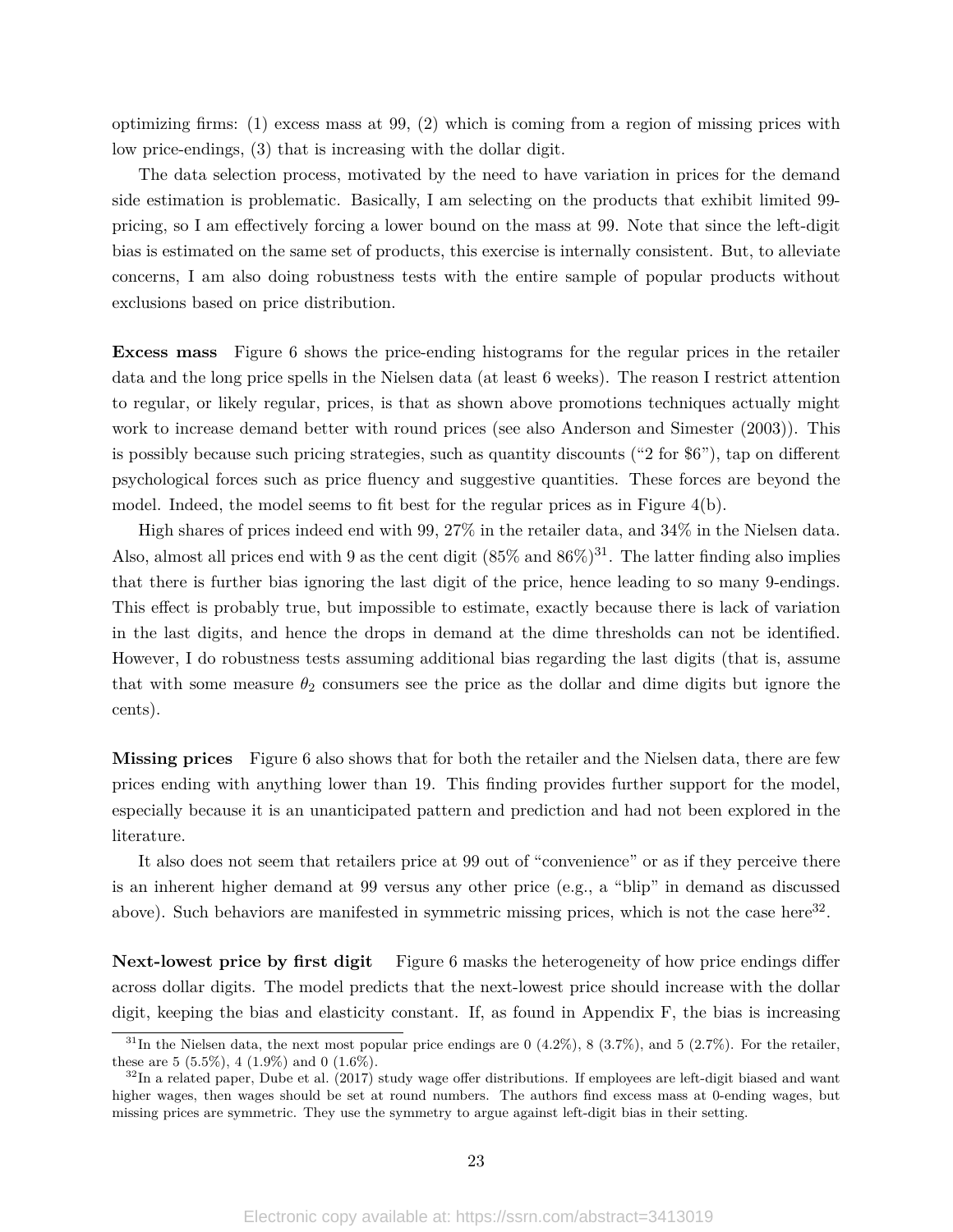with the price, this prediction intensifies. The share of 99-ending prices is not clearly predicted, since it relies on the distribution of costs.

In order to examine how price-endings change across dollar digits, I display the left tail of a by-dollar CDF of price endings in Figure 7. Darker lines are larger dollar digits. Indeed, Figure 7 shows that the distribution of price-endings is shifting to the right, meaning that for higher dollar digits there are less low price endings.

To recap, firm behavior is qualitatively consistent with the model. Prices bunch at 99, there are missing prices with low price endings, and the mass of low-ending prices is shifting to the right as the dollar digit increase.

#### **5.2 Quantitative Predictions**

But does the firm behavior align with the predictions of the model given the estimated bias and elasticities from the demand side estimation in Section 4?

Recall from Proposition 2 that next-lowest prices are decreasing as demand is more elastic and as the bias is weaker. Therefore, to make it "better" for the firm, I take the low-end estimated bias level, of 0.16, and the mean elasticity from the IV specification of -1.533. For these levels, the predictions are that next-lowest prices are 99. In that case there is no ambiguity, *all* prices should end at 99 regardless of the cost distribution<sup>34</sup>. Since only 27% of prices end with 99, 73% of prices are dominated. To quantify the extent of this misoptimization requires a structural interpretation of firm behavior.

Keeping in mind that firms do respond to the bias qualitatively, I take an "as if" approach to infer the perceived left-digit bias levels that rationalize the retailer pricing behavior. I assume that the retailer is pricing according to the model, parameterized with the *perceived* price elasticity and left-digit bias. In other words, in Section 4 I estimated the elasticity and bias that explain demand behavior, and here I estimate the elasticity and bias that rationalize supply behavior.

The first simple alternative explanation is that elasticities were estimated with bias, but in reality, known to the firms, demand is more elastic (while left-digit bias is perceived correctly). However, even for extremely elastic demand (e.g. -15, compare with the most extreme estimates from Hausman (1996) of -3.17 or Nevo (2001) of -4.25), the next-lowest prices and shares of 99 are much higher than observed. But fundamentally, large discrepancies between the estimated and perceived elasticity seem unlikely since this is a core parameter for a retailer. In contrast, this might not be the case for the left-digit bias parameter since I am not aware of a portable way to estimate it and use it for pricing (which is what I propose with the sufficient statistics approach). Indeed, if we assume that the estimated elasticity is correct but the bias is perceived to be much

<sup>&</sup>lt;sup>33</sup>Since I am comparing the *regular* prices distribution to the estimates using all prices, it is worth noting that if I estimate the bias parameters using observations of regular prices only (with NLLS), I get slightly higher estimates, with median bias of 0.23.

 $34$ Further, even for lower bias levels, apart from having a support that includes the costs that generate both a 99-ending price and the next-lowest price above it (i.e.,  $c_q$ ,  $\bar{c}_q$ ), we do not need to make any assumptions about the cost distribution,  $c \sim F$ , to test the NLP predictions in Proposition 2.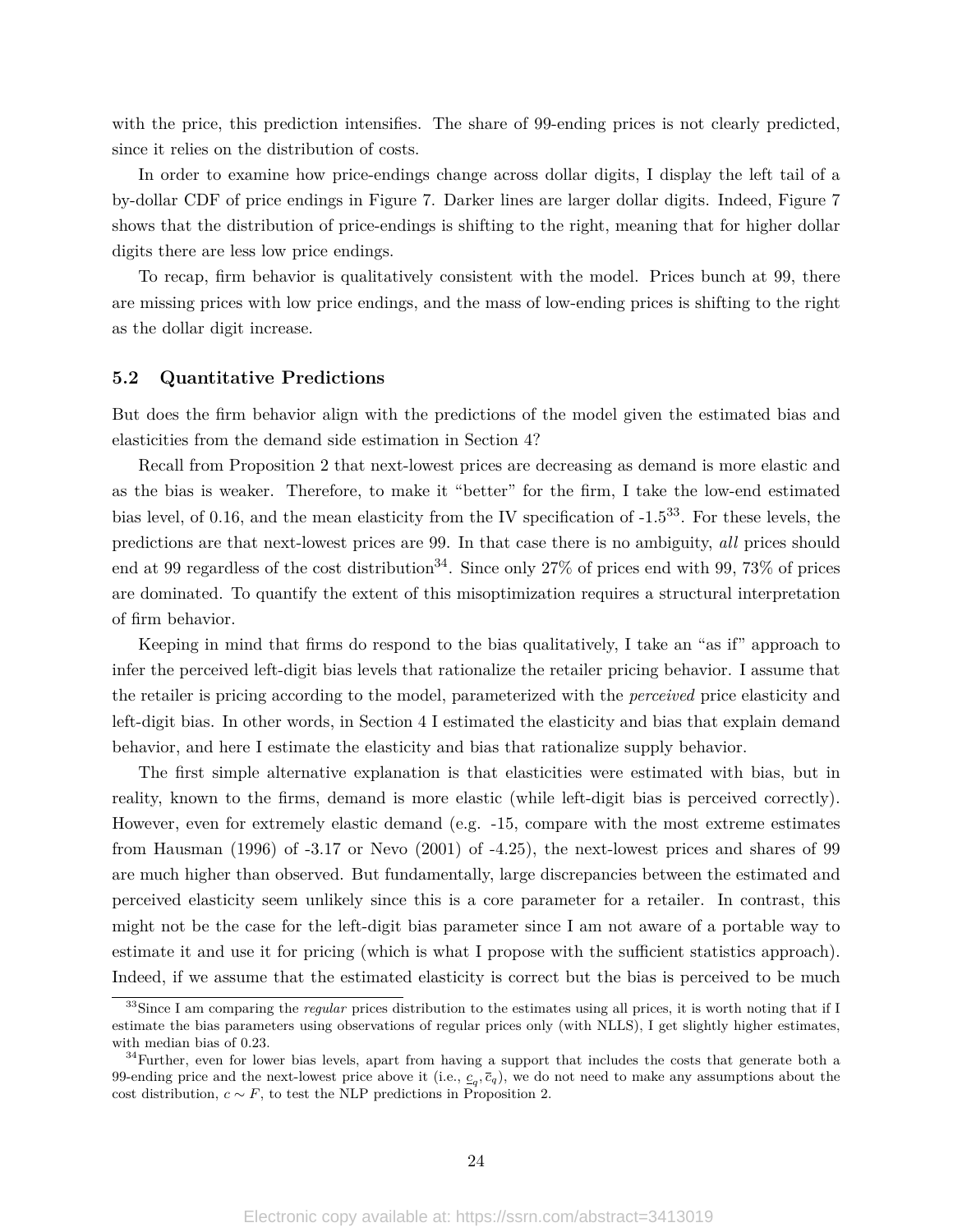lower, then the pricing patterns can be rationalized quite well.

Next, I conduct proper estimation. The comparative statics effects of the left-digit bias and price elasticity allow for identification of the price elasticity and bias solely from the price distribution under the assumption of constant price elasticity and some parametric cost distribution. This is of methodological interest, since it allows for *price elasticity identification just from the price distribution even without knowledge of costs or quantities*. Absent the bias, this is impossible to do. Price data are becoming more and more available (e.g, Cavallo (2016), Cavallo and Rigobon (2016)), and this is a rare case in which a behavioral bias is allowing for estimation rather than adding a degree of freedom.

Left-digit bias allows for identification since it creates discontinuities in demand. In a sense, this is the dual of the notch estimation in the taxation literature (see Kleven and Waseem (2013), Saez (2010)). However, this estimation approach relies on measuring with precision an ill-behaved statistic which is the next-lowest price. An extremum moment is highly sensitive to measurement error, and even small heterogeneity can lead to disproportional large effects on the estimands<sup>35</sup>. In addition, the price distribution is more discrete than just masses at 99, as almost all prices end with 9. If this is driven by added left-digit bias to the cent digit, different parameters would translate to the same 9-ending next-lowest price, tampering with the variation needed for identification.

From a practical standpoint, this is also a data-intensive method. It hinges on the assumption that the cost distribution is smooth for regular prices. While this is probably true aggregating over many products, it is less likely to hold for a single item. Further, if a product is priced identically across stores (as is true in the data, especially for regular prices), increasing the number of stores does not add power.

To satisfy the need for a smooth cost distribution, I am aggregating over products, assuming a constant left-digit bias and elasticity. Which leads me to the next caveat - the assumption of homogeneous parameters. Heterogeneity of the bias parameter can of course lead to low-ending prices, and is definitely plausible, as shown in Section 4. However, identification with heteregoneous bias relies far more heavily on the shape of the cost distribution, which is an arduous requirement to infer from the data. I argue that since there is such a stark difference in predictions on aggregate and product-by-product (there are only 11 out of 3859 popular products whose prices end solely by 99), assuming a single left-digit bias parameter is a reasonable first step. In addition, in Section 6 I explore the implications of heterogeneous parameters on pricing and profits, and find them to be small.

Given all the caveats, this is an exercise worth doing even if only for getting rough estimates. To be less sensitive to the exact measure of missing prices, I will use the entire price distribution (binned at 9-ending prices) and a method-of-moments approach.

Let  $S_p$  be the share of prices set at a price p. I use minimum-distance estimation to match the empirical price densities,  $\{S_p\}$ , to the predicted price densities,  $\{\hat{S}_p\}$  (where *p* belongs to a grand

<sup>&</sup>lt;sup>35</sup>Kleven and Waseem (2013) face a similar issue where no one should have income in dominate regions. They interpret it as frictions, and implicitly assume that frictions are random. The approach I follow is implicitly taking a similar stance, since I put equal weight on many price moments.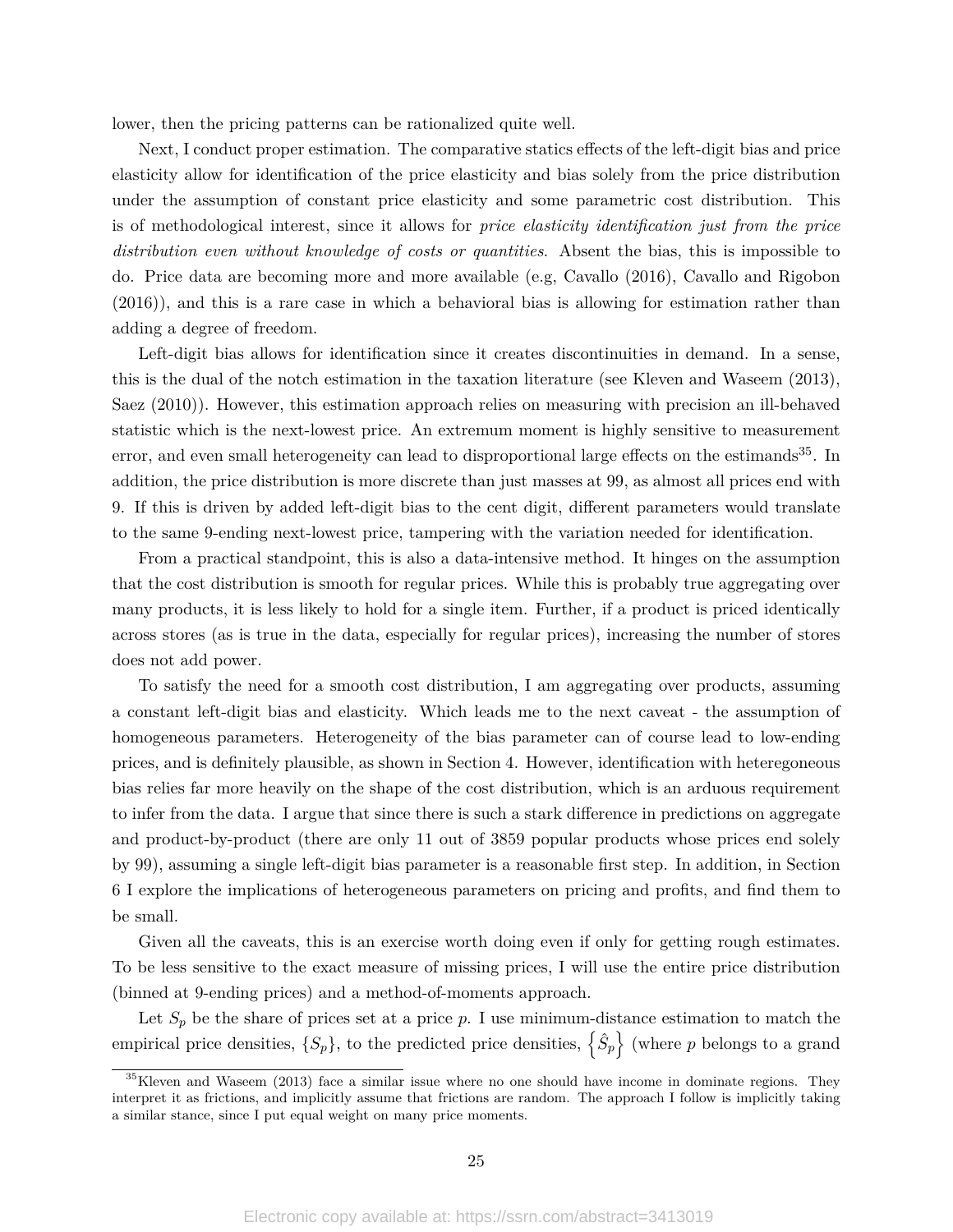price vector  $P$ ). For example, take  $P = \{2.29, 2.39, ..., 3.69\}$ . The algorithm is as follows: (1) Fit a polynomial to the empirical price distribution using prices that are not bunching at 99 or missing due to the bias, call that price distribution  $\hat{F}_p$ . Then, for each pair of elasticity  $\epsilon$  and left-digit bias  $\theta$ : (2) take all relevant 99-ending prices,  $\{q_i\}$  and calculate the matching next-lowest prices  ${P_{q_i}}$  using Equation 5 (for example, say  ${q_i} = {1.99, 2.99}$  and that  ${P_{q_i}} = {2.51, 3.53}$ ). (3) expand the vector of prices to include  $\{q_i\}$ ,  $\{P_{q_i}\}$ , and all 9-ending prices between each pair of  $P_{q_i}$ and  $q_{i+1}$ , giving a vector of prices  $\mathcal{P}'$  (e.g.  $\mathcal{P}' = \{1.99, 2.51, 2.59, 2.69, ..., 2.99, 3.53, 3.59, 3.69\}$ ). (4) Given  $\theta$  and  $\epsilon$  calculate for each  $p_i \in \mathcal{P}'$  the cost  $\underline{c}_{p_i}$ , such that  $p_i$  is the profit-maximizing price. By construction this is given by the first order condition as  $\underline{c}_{p_i} = p_i \frac{1+\epsilon}{\epsilon} + \frac{\theta}{1-\theta}$  $\lfloor p_i \rfloor$  $\frac{\partial i}{\epsilon}$ . (5) Then for each price, the share of observations at that price are  $\hat{S}_{p_i} = \hat{F}_c \left( c_{p_{i+1}} \right) - \hat{F}_c \left( c_{p_i} \right)$ . And we get  $\hat{F}_c$ using the following model-induced identity:

$$
\hat{F}_c(\underline{c}_p) = Pr(c \le \underline{c}_p) = Pr\left(p\frac{1+\epsilon}{\epsilon} + \frac{\theta}{1-\theta}\frac{p}{\epsilon}\right) \le \underline{c}_p\right)
$$

$$
= Pr\left(p \le \underline{c}_p \frac{\epsilon}{1+\epsilon} - \frac{\theta}{1-\theta}\frac{p}{1+\epsilon}\right)
$$

$$
= \hat{F}_p\left(\underline{c}_p \frac{\epsilon}{1+\epsilon} - \frac{\theta}{1-\theta}\frac{p}{1+\epsilon}\right)
$$

(6) expand  $\mathcal{P}'$  to  $\mathcal{P}$  by adding the missing prices, between  $q_i$  and  $P_{q_i}$ , and assign them predicted zero shares<sup>36</sup>.

The above procedure generates the predicted price moments  $\hat{S}_{p_i}$  as a function of elasticity  $\epsilon$  and left-digit bias *θ*. I minimize the distance between predicted moments and actual moments. Since I am also estimating the densities for prices outside of the missing prices and 99s, I am excluding these moments from the minimization problem.

This procedure might be somewhat sensitive to which moments are chosen, what moments are excluded from the fit estimation, and the degree of the polynomial fit. I therefore take 32 combinations of estimation settings $37$ . For example, in one of these settings moments are between \$1.29 and \$5.89, using all prices with price endings between 29 and 89 for the  $\hat{F}_p$  fit, with a polynomial of degree 3. I minimize the distance of actual moments from predicted with price endings strictly higher than 89 and lower than 29 (that is 99, 09, and 19), since these are the prices that were not used to predict the price distribution<sup>38</sup>. Then, for each setting I run 300

$$
\{bottom-cents\} \times \{top-cents\}
$$

$$
\times \{lowest-dollar\} \times \{highest-dollar\} \times \{polynomial-degree\} = \{0.29, 0.59\} \times \{0.79, 0.89\} \times \{\$1, \$2\} \times \{\$5, \$6\} \times \{3, 7\}
$$

<sup>38</sup>Appendix Figure 21 shows an example of the actual moments, highlighting which were excluded from the fit to create the counterfactual distribution in light yellow. The dark bars are the shares that are being matched by the predicted moments. The predicted moments are shown in semi-transparent bordered bars.

<sup>&</sup>lt;sup>36</sup>relabel non-9-ending next lowest prices as the lower 9-ending price, without changing the share. For example, 2.51 will be relabeled as 2.49 with a share  $\hat{S}_{2.49} = \hat{F}_c (c_{2.59}) - \hat{F}_c (c_{2.51})$ 

<sup>37</sup>I take all combinations of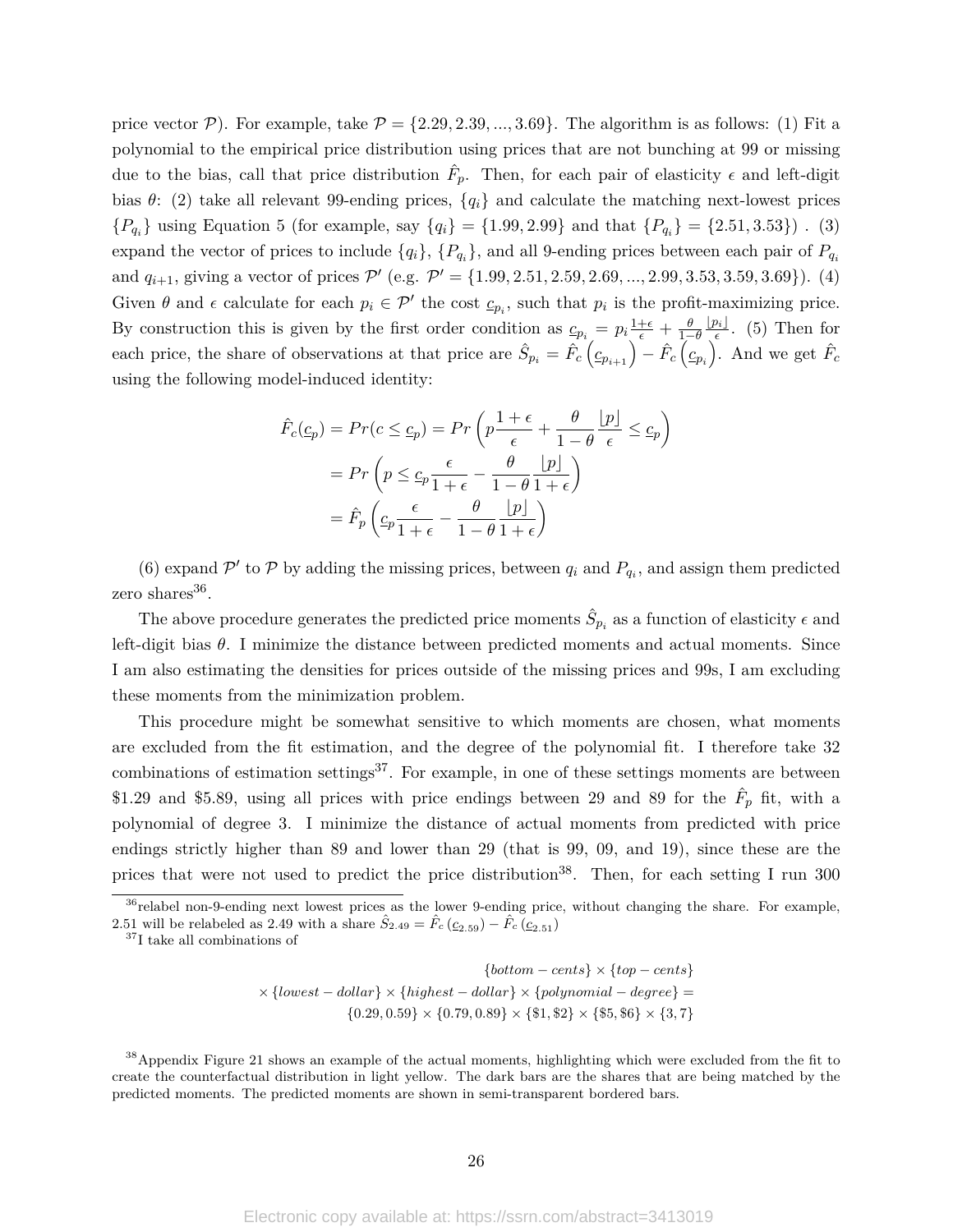cluster-bootstraps at the product level.

Table 3 presents the estimation results showing the estimated perceived left-digit bias and price elasticity for the main sample, using regular prices of the 1710 products. I am guessing 50 initial values of bias and elasticity and choose the estimation with the best fit. To get confidence intervals I run additional thousand cluster-bootstraps at the product level (each with 50 initial guesses). I am estimating homogeneous parameters and find a mean perceived bias of  $\hat{\theta} = 0.023$  and elasticity of  $\hat{\epsilon} = -3.35$ . I can reject a perceived left-digit bias larger than 0.043, but can not reject that the price elasticity is -1.5.

If I restrict the elasticity to be -1.5 and only estimate the bias I get tighter estimates (with similar goodness-of-fit) for the same bootstrapped sample of  $\hat{\theta} = 0.0047$ . The similar goodnessof-fit between the unrestricted and restricted versions means, as predicted by the comparative statics results, that there is weak identification separating between the elasticity and left-digit bias parameters. However, the firm is underestimating the bias at least by a factor of 3, and more likely by an order of magnitude. As a robustness, a break-down of the estimates by specific setting with 95% confidence intervals per each setting is plotted in Figure 8. The figure shows that while point estimates are sensitive to the moments choice and the assumed shape of the cost distribution (via the polynomial fit), confidence intervals are stable.

The two rightmost columns of Table 3 are showing the results using the alternative sample of popular products, namely those with less variation in prices. The same pattern arises, with very similar estimates for both samples. This is useful since there might be a worry that by choosing the 1710 products that exhibit more variation in prices leads to a mechanical finding of lower perceived bias (even though the demand side estimates should be consistent with their pricing if the bias is perceived correctly).

This method can be used to estimate the price elasticity from a price distribution in other settings, especially if one is willing to take a stance regarding the left-digit bias. Meaning, if the researcher does not have access to quantities sold nor costs but observe multiple prices for similar products with fluctuating costs, they can estimate what the firm perceives to be the price elasticity. Appendix Figure 22 shows the estimated elasticities for the various specifications.

## **6 Counterfactuals**

Left-digit bias and how firms respond to it affect welfare. Left-digit bias of consumers has direct effects on *demand*, and the perceived left-digit bias of firms has effects on *pricing*. Together, these forces affect firm profits, consumer surplus, and deadweight loss. I examine two counterfactuals. First, I assume firms optimize and study the effects of left-digit bias versus a no-bias world. Second, I study underestimation of the bias by the pricing firm. The main findings from these exercises are that, (1) by lowering prices, left-digit bias has ambiguous effects, and might even increase consumer surplus and lead to a more efficient outcome; (2) firms lose a few percents of gross profits by underestimating the bias, with small effects on consumer surplus.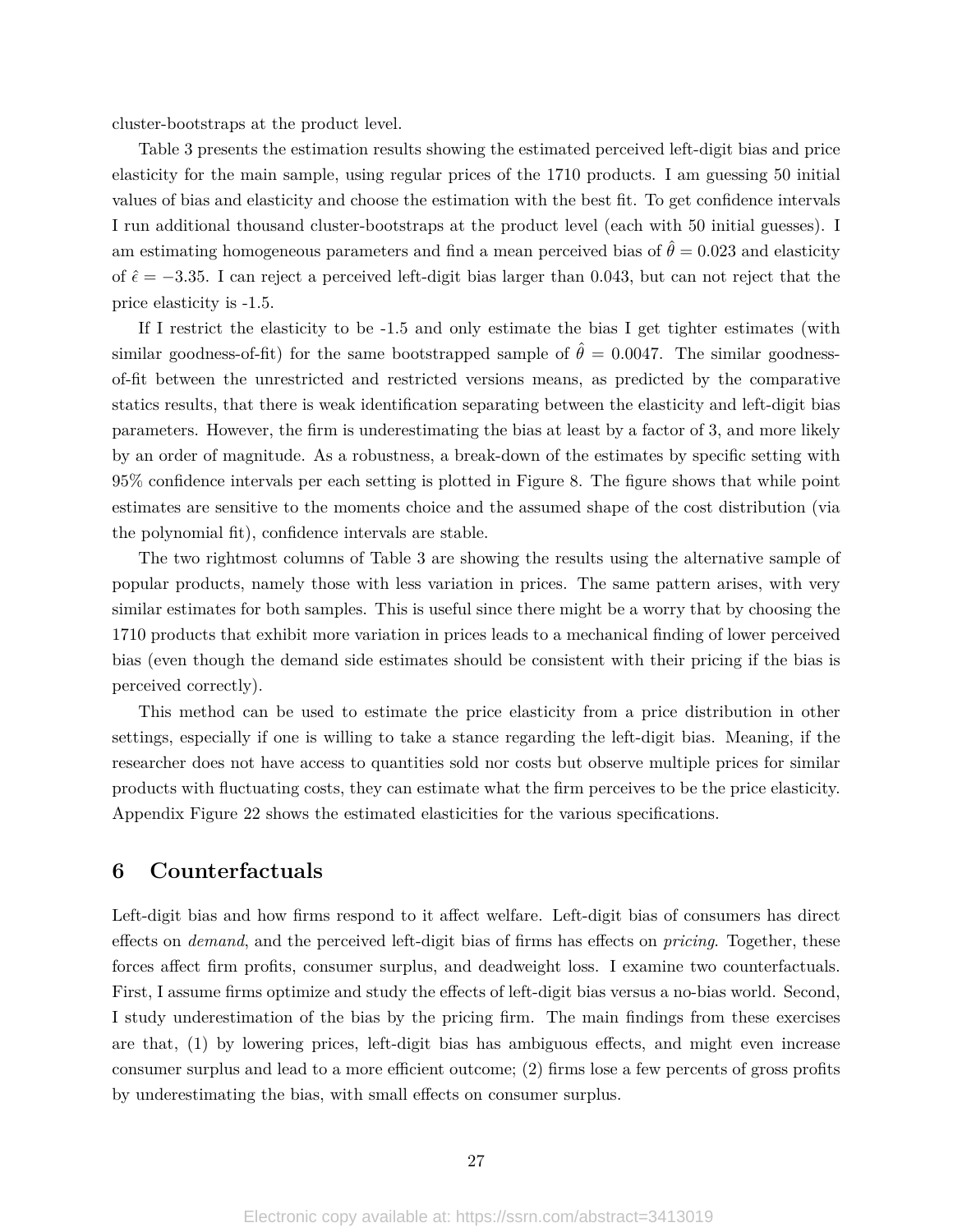The effects of the bias on demand hinge on the discontinuities at round prices, but also directly depend on the level shift driven by by  $\Delta$  (recall  $\hat{p} = (1 - \theta)p + \theta(|p| + \Delta)$ ). As corner examples, when  $\Delta = 0$  demand, and hence profits, are higher everywhere, while if  $\Delta = 0.99$  demand and profits are lower. Clearly, the first order effects on profits are driven by  $\Delta$ . However,  $\Delta$  can not be inferred from the demand nor supply estimations. Therefore, I focus on comparative statics conditional on  $\Delta$ .

Unlike the demand effects,*pricing* decisions are a function of what the firm perceives the bias to be,  $\hat{\theta}$ , rather than the bias itself,  $\theta$ . A price governed by  $\hat{\theta} > 0$  versus  $\hat{\theta} = 0$  can be higher (e.g. 4.29 instead of 4.20) or lower (e.g. the price will go down from 4.20 to 3.99). These mixed movements of prices are key to understanding the overall effects. Importantly, these are functions of  $\theta$  and the elasticity, and are not very sensitive to  $\Delta^{39}$ .

Together, the demand and pricing effects lead to distortions in consumers choice and firms performance. I will now examine the effects of bias existence when firms respond to it optimally, and then the effects of firms underestimating the bias.

#### **6.1** The effects of left-digit bias  $\theta > 0$

First, consider the case when the firm prices optimally according to the true level of the bias. The equilibrium outcomes are illustrated in Figure 9. The key idea in interpreting the figure is that welfare is governed by the true demand curve, prices, and costs. Assume first that  $\Delta = 0$  as in panel (a). Compared to the outcome with no bias, point *x*, the equilibrium price with bias  $\theta > 0$ can be the 99-ending price below, which is point *y*. In that case, consumers enjoy the lower price  $p(y)$  and purchase more of it, leading to an increase in consumer surplus represented by the gray trapezoid; but consumers over-consume because  $\hat{p}(y) < p(y)$ , leading to a transfer of surplus from consumers to firms, represented by the triangle. Therefore the overall effect of a lower price depends on which one dominates. Further, the price might actually go up, as in  $y'$ , in which case consumers are clearly worse off. Deadweight loss is also ambiguous in sign since the overall quantity sold goes up for prices at 99-ending prices (as in *y*) but goes down if prices increase due to the bias (as in  $(y')$ .<sup>40</sup>

As shown in Section 2, the left-digit bias pushes some prices up to *y* and others down to *y'*. The average change depends on the exact demand elasticity and underlying cost distribution, but is fundamentally mixed. Even if the average price across products does not change, due to nonlinearity of demand there can be aggregate effects on quantity sold, and on deadweight loss and consumer surplus.

In contrast to consumer surplus, one effect is easily determined, which is the effect on producer

<sup>&</sup>lt;sup>39</sup>The force pushing prices up are the lower elasticity within a dollar-digit price change, while the force pushing prices down is the discontinuity in demand at round prices. Both of these forces exist regardless of  $\Delta$  even though their magnitude is affected to some degree. See Proposition 1

<sup>&</sup>lt;sup>40</sup>The effects in panel (b), when  $\Delta = 0.99$  are similar. moving from x to y leads to an increase in CS, here even unambiguously because the 99-ending perceived price is closest to the truth. Still, a change from  $x$  to  $y'$  leads to a decrease.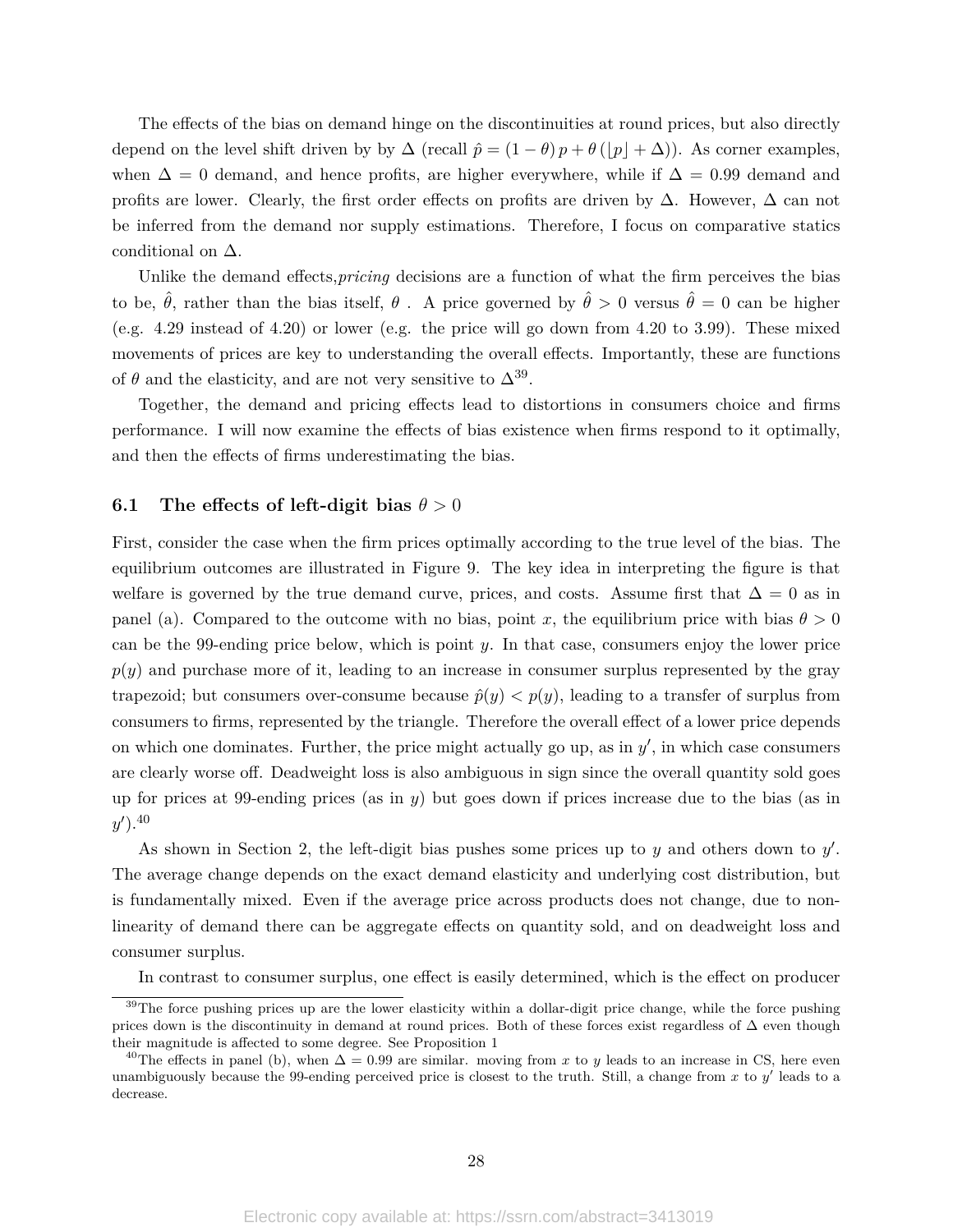surplus as mentioned above.

Because  $\Delta$  is unknown I simulate the effects under various assumptions. Indeed, effects vary in sign and magnitude when assuming different ∆s (see Appendix G and Appendix Table 8). Further, even fixing  $\Delta$ , the effects of higher  $\theta$  can be non-monotonic. Meaning, the possibility of mixed effects is easily found in simulations.

Overall, even though it might be expected that being biased will necessarily harm consumers and lead to less efficient outcomes, that is not the case. Consumers bias creates opportunities (or constraints if  $\Delta = 0.99$  for the firm to gain from lower prices, and as such can effectively cut down monopolistic margins. It does come at a cost of consumption distortions, but the net effect, on both consumers and deadweight loss, is inherently undetermined due to the opposing changes in price.

# **6.2** The effects of firms underestimating the bias  $\hat{\theta} < \theta$

Now consider a scenario, as I find in Section 5, in which firms underestimate the bias. The extreme version, in which the firm ignores the bias is captured in Figure 9 as point *z*. The price is the same as in point  $x$ , but the quantity shifts (up in panel (a), down in panel (b)) due to the biased demand. That is, if there are no price effects, the distortion only harms consumers as it distorts consumption choices away from the optimum. In contrast, an underestimated bias that is not zero, will mean that the price will be more likely to be on the curve between  $(z, y')$  - there will be fewer instances in which the price will go to 99-ending  $y$ , and when corrected up will be kept lower than in  $y'$ . As in the previous discussion, the effects on consumer surplus and deadweight loss are ambiguous, for we are doing a similar comparison between  $x$  and  $y$  or  $y'$ .

It is clear then that the firm is in a worse situation by pricing at *z*, which is not one of the possible profit-maximizing options *y* and *y*'. But perhaps this is not a costly mistake. For that reason I will now quantify the profits lost by underestimating the bias. Using the estimates from the demand side as "the truth", I compare profits under different pricing strategies: if the firm is ignoring the bias, fully optimizing, or pricing by the perceived bias as estimated in Section  $5^{41}$ .

To be precise, I do the following: I am simulating a cost distribution by taking the actual price distribution scaled down by a constant markup. I calculate the price for each triplet of cost, price elasticity  $\epsilon$ , and perceived bias  $\hat{\theta}$  (assuming elasticity is perceived correctly). Given the true parameters of the price elasticity  $\epsilon$ , and  $\theta$ , I calculate the profit from each tuple and then integrate. That is, I calculate

$$
\Pi = \int D\left(p\left(c;\epsilon,\hat{\theta}\right);\epsilon,\theta\right) \cdot \left(p\left(c;\epsilon,\hat{\theta}\right) - c\right) dF\left(c,\epsilon,\theta,\hat{\theta}\right)
$$

The formula reflects that pricing is governed by the perceived bias, while demand is governed by actual left-digit bias.

<sup>&</sup>lt;sup>41</sup>The reason I am focusing on profits lost is because the sign of these effects is not driven by assumptions, while other effects (CS and DWL) are sensitive to assumptions, as shown in Appendix Table 8.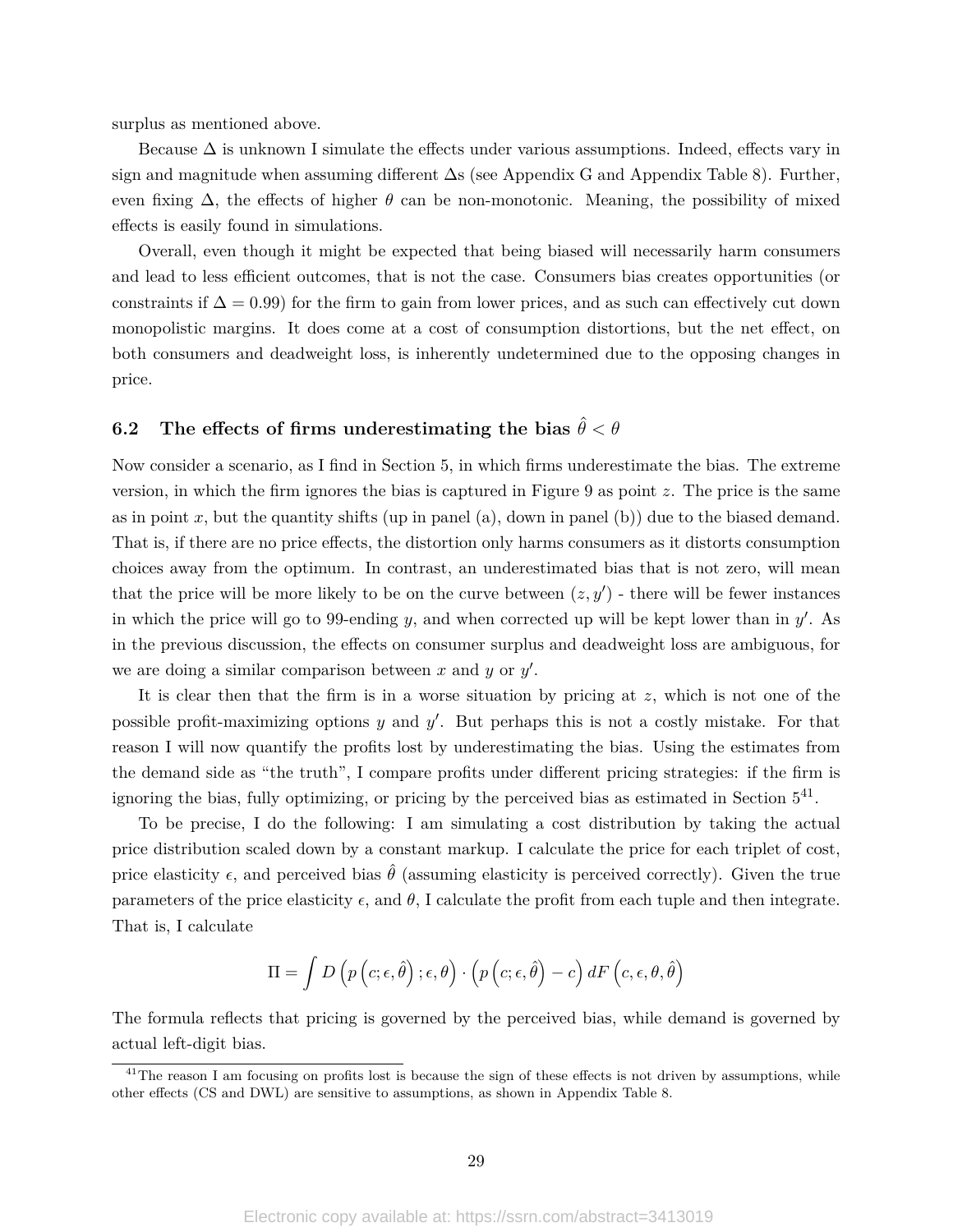The results are shown in Table 4, where I present the gross profits lost by pricing according to  $\theta$  versus the profits if the firm were to price according to  $\theta$ . As a sensitivity test, I assume different distributions of the elasticity, left-digit bias, and perceived left-digit bias parameters. Panel A shows profits lost if the firm were to ignore the bias altogether, that is, price as if  $\theta = 0$ . Panel B shows the loss if the perceived bias is as estimated, that is, lower than the actual but not ignored. In Appendix G I conduct a robustness exercise, where instead of assuming a constant elasticity demand, I simulate different demand structures stemming from populations with various latent product valuations. I find similar magnitudes of profits forgone as in the constant elasticity exercise (see Appendix Table 8).

I take the point estimates from the demand and supply side as a benchmark, and estimate that the retailer is losing 2.7% of profits versus the optimum, out of a possible loss of 4.3% if were to ignore the bias. If I assume that the bias is actually lower, at 0.1, that the elasticity is on the high end from the perceived estimation, at -4, and the perceived bias is also higher at 0.03, I still find losses of 1.1% of gross profits. I then explore the effect of heterogeneity of each of the parameters, and it does not carry a large impact on the results. Finally, I also estimate a case of a 2-product monopolist with an elasticity of substitution of 0.1 between them. For the particular distribution the potential loss is 3%, and the perceived bias leads to a loss of 1.7%.

In Appendix Table 7 I add two robustness tests for each of the scenarios. In the first I assume that consumers also ignore the last digit with  $\theta_2 = 0.25$ . It bears a very small effect on the results. The second robustness is more fundamental. I assume that the bias is such that the focal price ending  $\Delta$  is 99. It decreases the losses to be 1%-2% across scenarios<sup>42</sup>.

Across scenarios and assumptions I estimate that the retailer may lose 1.1%-3.2% of gross profits. If, as in Montgomery (1997), operating margins are about 12%, it means that the firm is losing 9%-27% of operating profits by underestimating the bias. Interestingly, following circulation of a previous version of this paper, Hilger (2018) conducted the same empirical exercise on proprietary online subscriptions of private vendors, and finds similar effect sizes.

The losses are coming from pricing at dominated regions. Note, also, that as Appendix Figure 19 shows, the overall price level actually does not change much, and if anything is somewhat lower. This result is insensitive to  $\Delta$  as shown in Appendix Table 7. Namely, it does not matter if demand is overall higher or lower, what matters is that pricing at dominated regions is a costly mistake.

Of course the model of monopolistic pricing is simple, but the exercise is internally consistent, and shows low sensitivity to other assumptions. Therefore, while I do not find the exact numbers as important, the magnitude of the effect is robust and economically meaningful. In the next section I conclude with discussion of possible limitations.

 $42$ Considering CS effects in the same pricing scenarios I find that consumer surplus varies a lot with different assumptions. The effect of firms underestimating the bias changes consumer surplus from -4.6% to +2.8% compared to if firms were to price according to the true bias. However, pricing with underestimation versus pricing optimally in a world with no bias at all produces consumer surplus level that are almost the same (0*.*1%). This is merely suggestive, as under other assumptions the effects can amount to a few percents.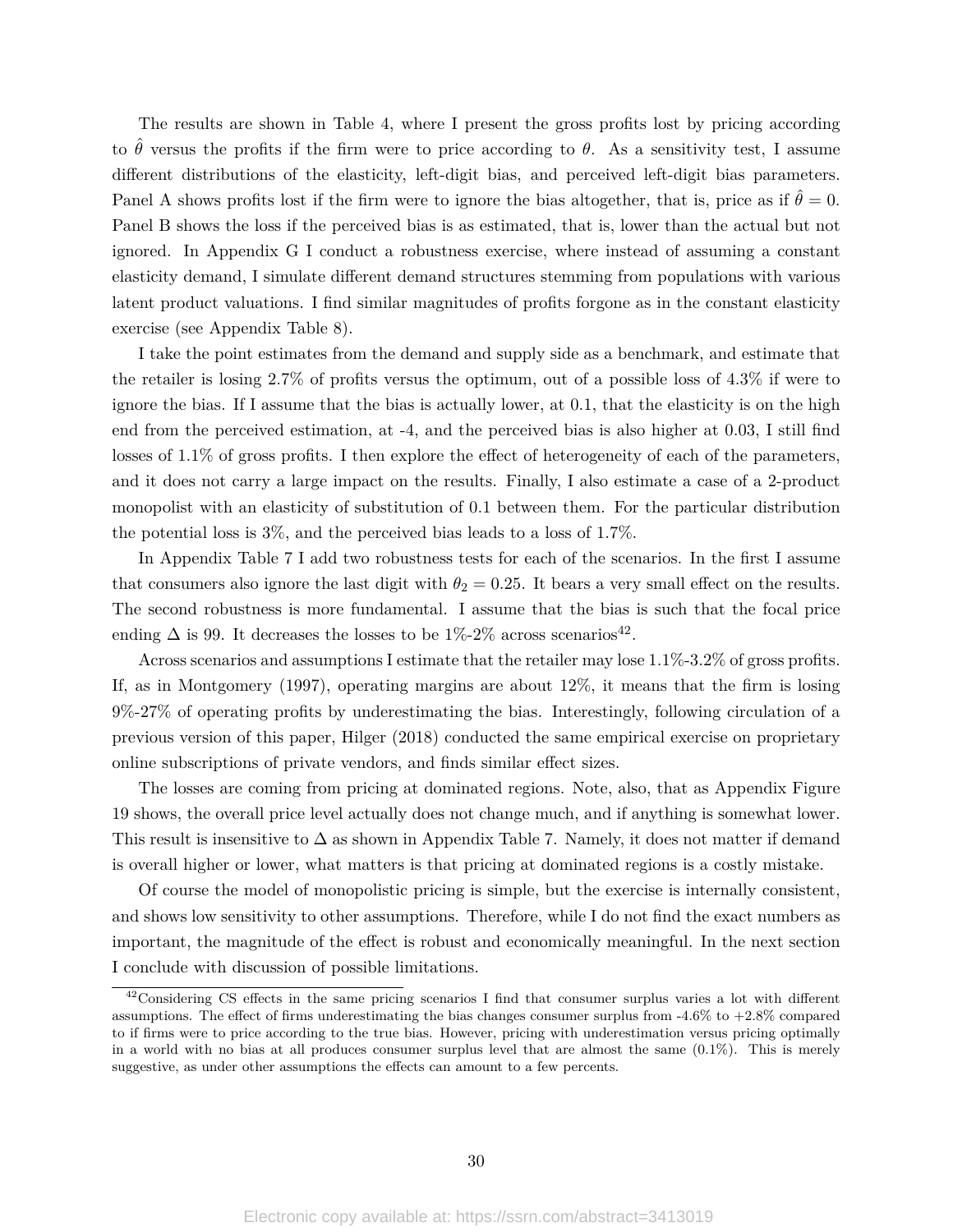## **7 Conclusions**

In this paper I argue that a model of left-digit biased consumers and optimizing firms offers a sensible description of retail data. Consumers exhibit substantial left-digit bias in everyday choices while shopping at supermarkets. The supermarkets, in response, are using 99-ending prices and avoid some low-ending prices to increase demand. However, retailers also seem to underestimate the extent of left-digit bias. I find that firms do better than pricing as if there is no bias at all, but not half as good as possible. I estimate that they lose 1%-3% of gross profits, or \$60 million annual revenue on regular price sales. How can it be, that firms at the same time respond to the bias and stop short of fully optimizing?

Two main explanations for the discrepancy are that either the model is missing something fundamental, or the firms are making a consistent mistake.

First and foremost, the pricing model is very simple. It simplifies competitive forces to enter through the price elasticity. Pure price competition with left-digit biased consumers also leads to missing prices as shown in Appendix B, but I did not solve a full model that can be taken to the data. Insofar as elasticity is a good approximation for the strength of competition it does reduce the ranges of missing prices. But, as I argued above, high elasticity by itself is not a plausible resolution to the discrepancy. Next, consider the case of a multi-product monopolist, as retailers are. Keeping same-price elasticity and left-digit bias fixed, if differentiated products are substitutes, it leads to *higher* next-lowest prices. This result holds whether the other product is more or less elastic, and whether its cost is higher or lower (see Appendix C). The conclusion, in any case, is that adding cross elasticities to the counterfactual analysis is likely to make the discrepancy between predicted and observed retailer behavior even *stronger*.

Another explanation is that the bias level,  $\theta$ , might be endogenous to the price distribution. Meaning, if all prices were to end at 99 as the estimation suggests, then the bias would have become much lower. Note however, that from a rational inattention standpoint the opposite should hold if all prices end with 99, there is no point in paying attention to the rightmost digits and  $\theta \to 1$ . What might change, perhaps, is  $\Delta$ . That is, high price-endings increase the focal price-ending and bring demand down. It is reasonable to assume that the firm is a"∆-taker", meaning that the focal price-ending is not store-contingent. In this case, and even in the case where the firm's own pricing has low effect on  $\Delta$ , the optimal pricing is as in the above.

Another avenue is that the model is a reasonable approximation, but firms are wrong. One possibility is that firms are following a heuristic ("use 99-prices") and so when the "absent-bias" price they come up with is close to 99 they round to  $99^{43}$ . The appeal of this story is that it makes intuitive sense that an absent-bias price of \$2.00 should be adjusted to \$1.99, but that it is less clear what a \$2.50 should change to. But there is more to it, since not only is it more intuitive to make small changes in prices, but also the impact on profits is larger for the small changes. For example, consider two products with unit costs of \$1 and \$1.25, price elasticity of -2, and bias of

<sup>&</sup>lt;sup>43</sup>also "corroborated" by three anecdotal conversations I held with two mom-and-pop shop owners and a CEO of a large chain of convenience stores.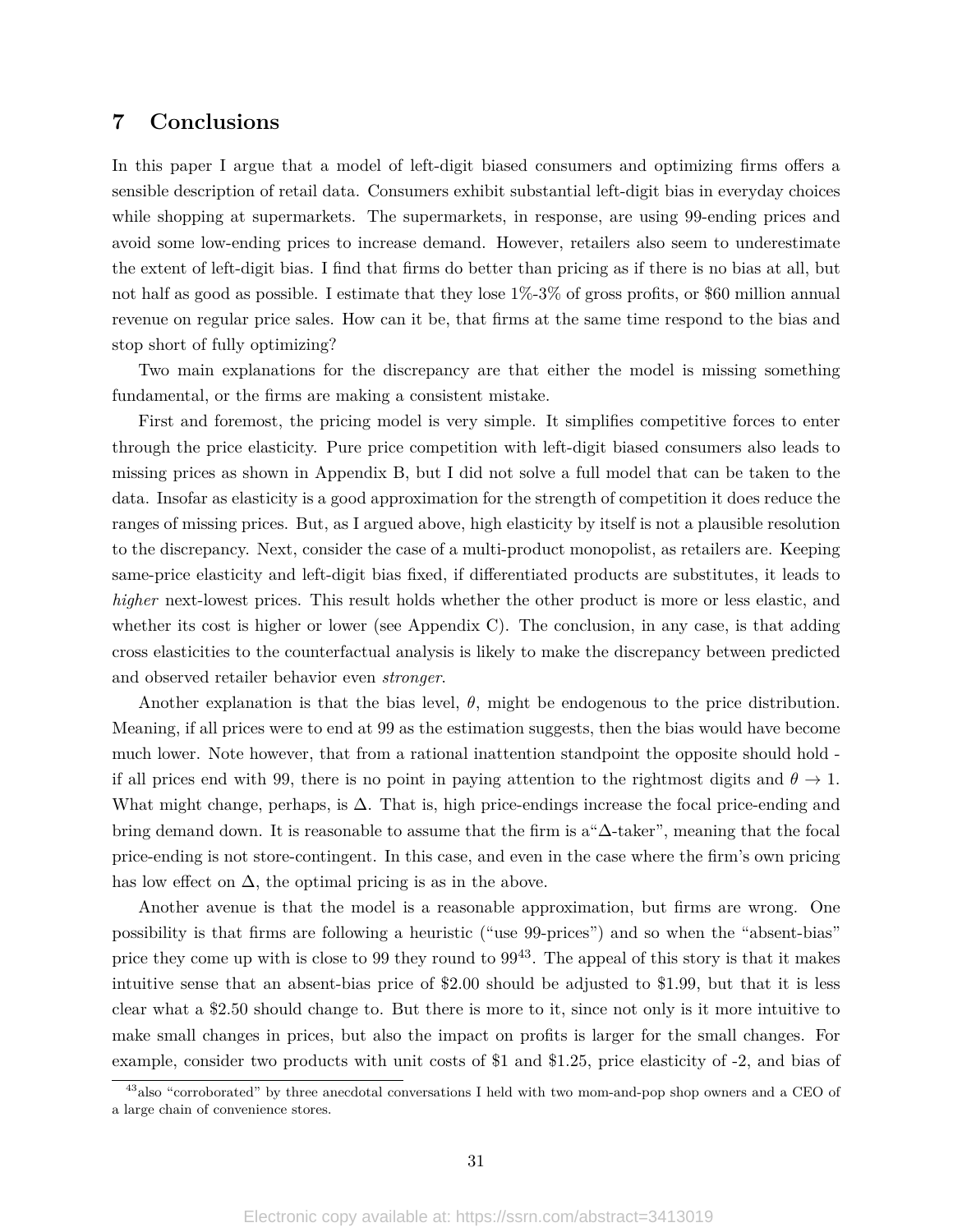0.15. Absent the bias the product should be priced at \$2 and \$2.50, but with the bias both should be priced at \$1.99. The gains from changing from a naive \$2 to an optimal \$1.99 are 15.5% in profits, while the gains from changing a naive \$2.50 to an optimal \$1.99 are much lower, at 2.6%. So, given the counter-intuitive nature of big adjustments in price, and considering the relatively lower gains of big adjustments (masked in fluctuations in demand in real data), it seems reasonable that firms would stop shy of full adjustment. Making the full adjustment requires either "brave" and large scale experimentation with prices, or a rigorous analysis with a quantitative model.

A companion paper, Strulov-Shlain (2019), analyzes a policy reform in Israel where supermarkets had to stop the common practice of pricing at 99-ending prices, and were only allowed to price "to-the-dime" (i.e, in 0-ending prices). Before the reform about 40%-50% of prices ended with 99, suggesting substantial levels of perceived and actual bias. Using the same model as in this paper, I show that for any reasonable level of left-digit bias, firms should have never round to a 00-ending price. However, all chains did so, and priced about 20% of products at 00-ending products after the reform. Within 6-12 months, they stopped. This finding is inline with the heuristic explanation, showing that firms respond to the bias in a limited "trial and error" sense, but without understanding the underlying model.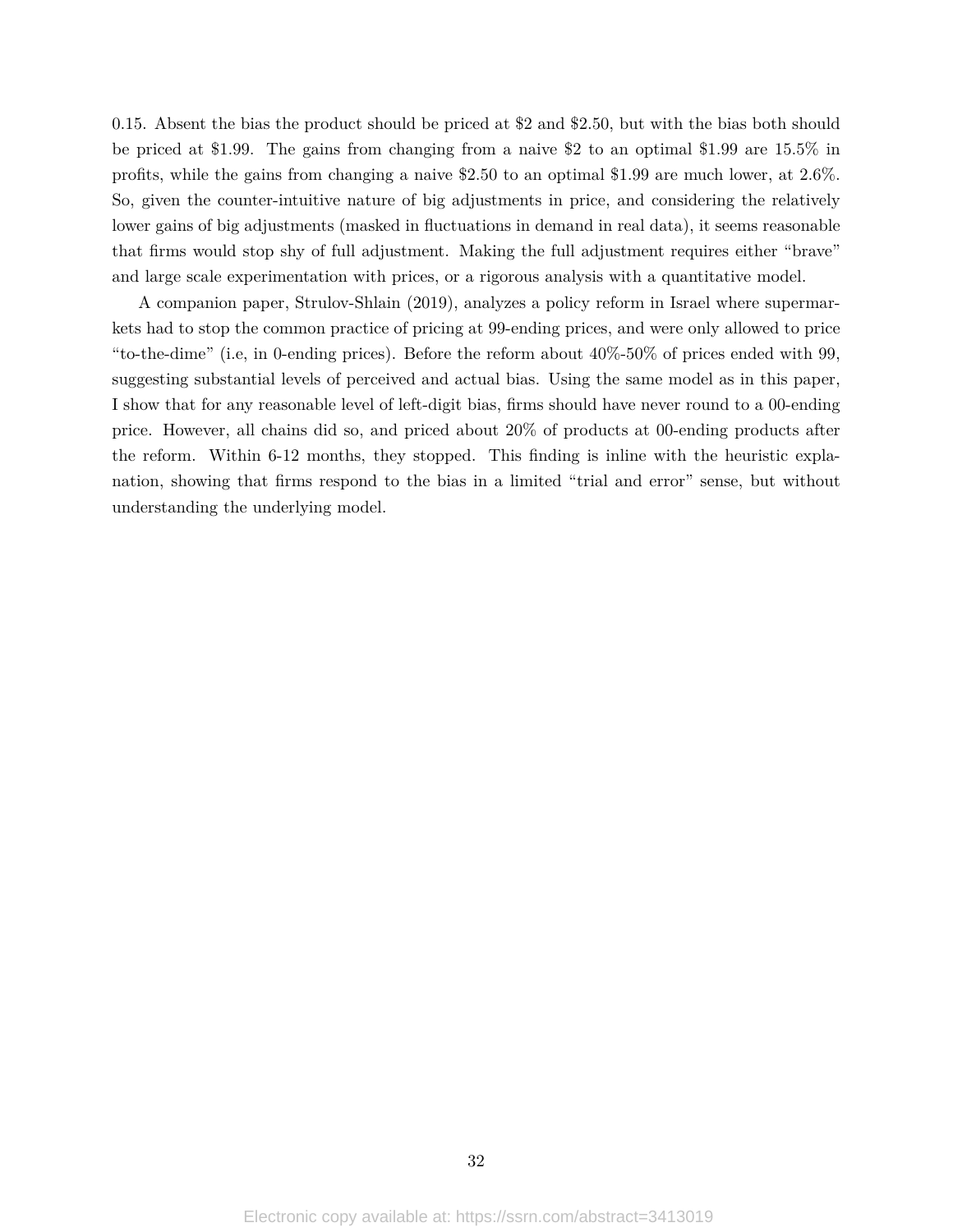

Figure 1: Demand curve of a single product, exhibiting drops at dollar digits

The figure shows binned demand for a single product (a single UPC). Each dot is the estimate from regressing logquantity sold on a 10-cent dummy (e.g., \$4.90-\$4.99), controlling for store, seasonality, price of other same-category products, and a promotion fixed effects. To focus on the price support of most common prices, the figure includes all price points with at least 50 observations. Further details in Section 4. The item in this figure was not chosen at random, but rather as a motivating example. A systematic analysis is in Section 4.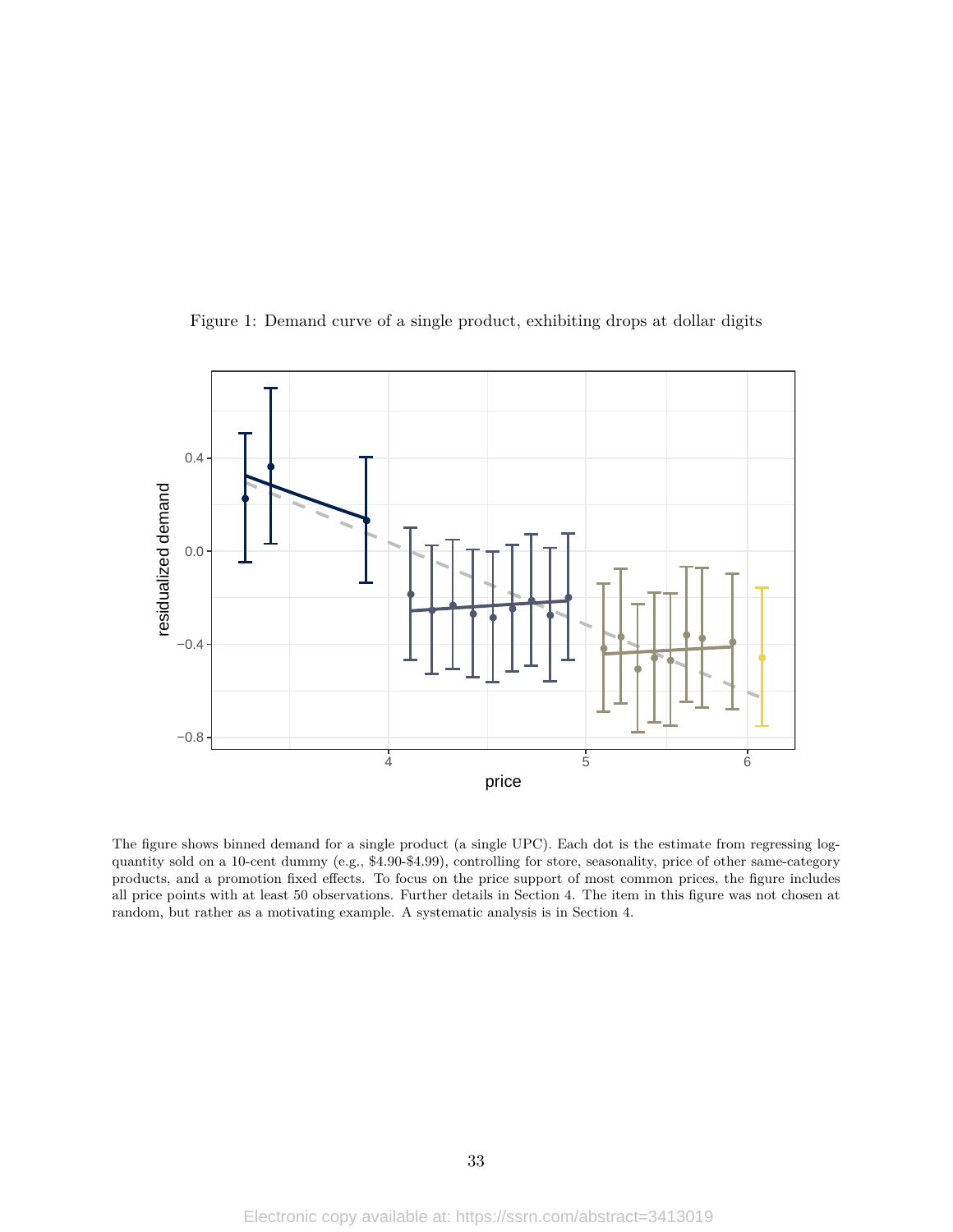

Figure 2: Illustration of the optimal price schedule

The thick lines represent optimal prices as function of cost, of a monopolist facing constant elasticity demand with left-digit biased consumers. The gray thin line represents the no-bias counterfactual where  $p = c \frac{\epsilon}{\epsilon + 1}$ . The horizontal sections of the thick lines are the 99-ending prices, emerging for regions of costs. The lowest cost that translates to a 99-ending price is when this is the interior solution, and the highest cost is when there is profit indifference between 99 and the next-lowest-price. The resulting ranges of missing prices are highlighted by vertical arrows.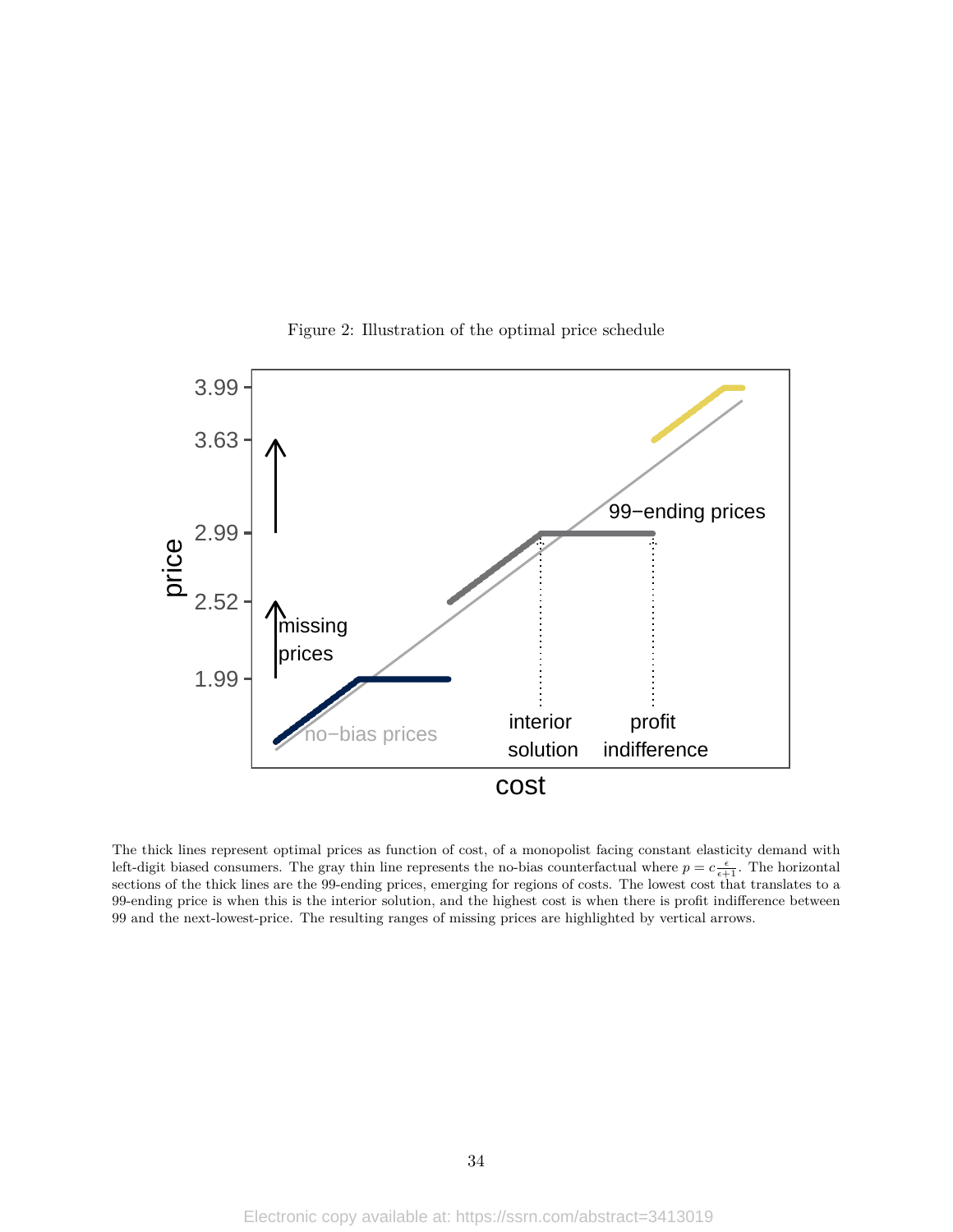

Figure 3: Illustration: Demand and residuals with and without left-digit bias (a) Illustration: Demand with left-digit bias

(b) Illustration: Residualized demand from log-log regression with left-digit-biased demand



The figures illustrate simulated demand curves under a model of left-digit bias. The top figures show simulated log(quantity)-price demand curves.Colors represent different dollar digits. The dashed gray line is the curve of best fit from a logQ~logP regression. Bottom figures show the residualized demand (actual minus predicted) by price. Right figures are for a case left-digit bias of  $\theta = 0.16$ , and left figures are for the standard case of no bias,  $\theta = 0$ .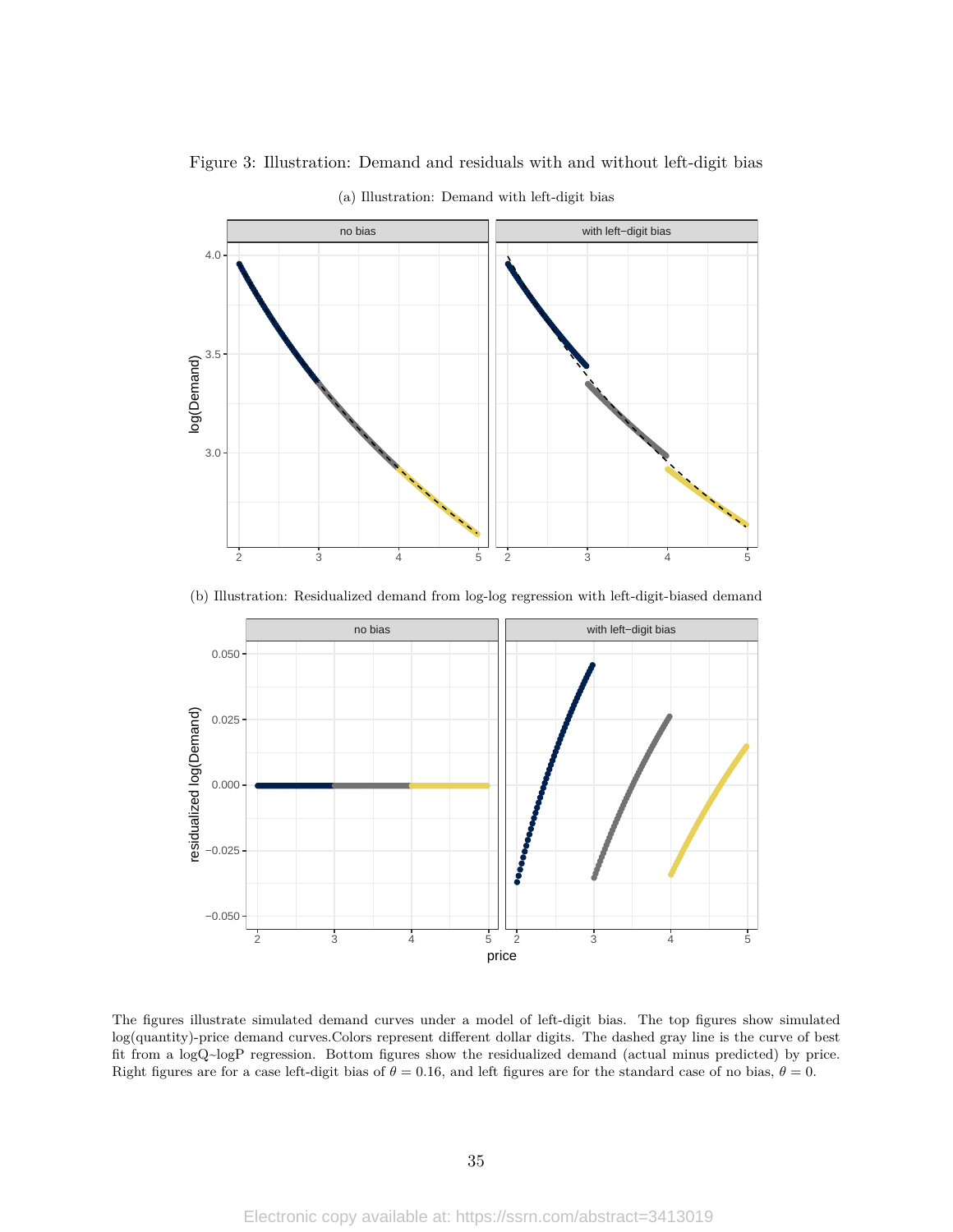

Figure 4: Sawtooth patterns of residualized demand by price





Net log-demand by price, residualizing product-level price elasticity, seasonality, cross elasticities, store fixed effects, and promotion effects. Regressions are conducted at the product level (1710 products, 248 stores, 177 weeks). Different dollar digits are designated by color. Within-dollar linear fits, weighted by number of observations, are added in solid lines. Plotted fixed effects estimated at 10-cent bins (e.g. \$3.90-\$3.99), and 95% confidence intervals are the result of 300 cluster-bootstraps by store. The top panel is using data on all to-the-cent prices (Column (3) in Table 1), and the regression is run with instrumental variables, as specified in equation 6. Bottom panel presents the results of an OLS constructed on regular prices only (column (4) of Table 1). Results shown for prices between \$1 and \$7.99 for clarity. See Section 4.1.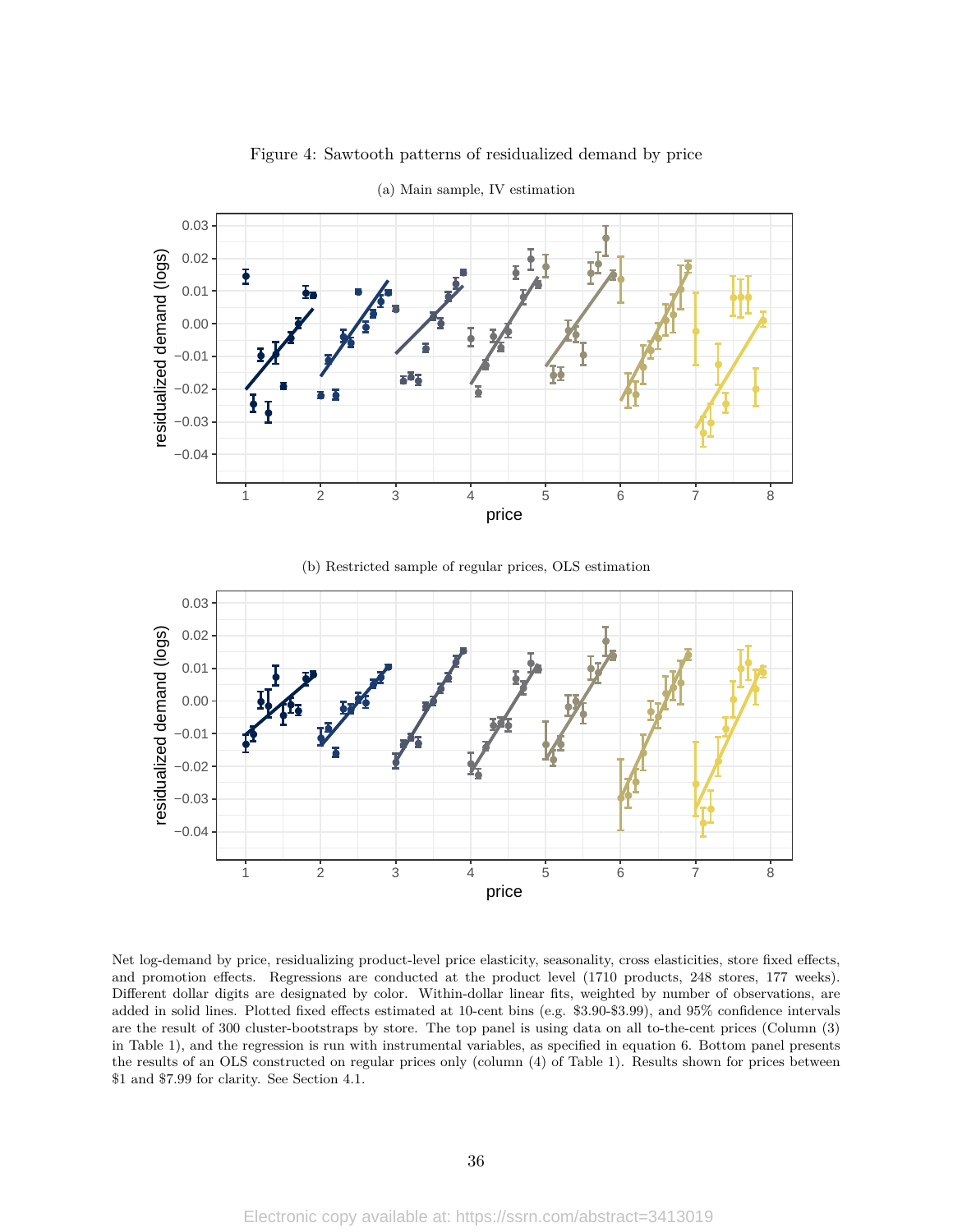

Figure 5: Histogram of product-level left-digit bias estimates from drops in demand at the dollardigit

The figure shows the histogram of product-level estimates of left-digit bias, calculated from Equation 7, using estimated drops in demand and price elasticity estimated with instrumental variables. Highlighted by darker color are the 75% most precise estimates. Most impercise estimates are also outliers and vice versa.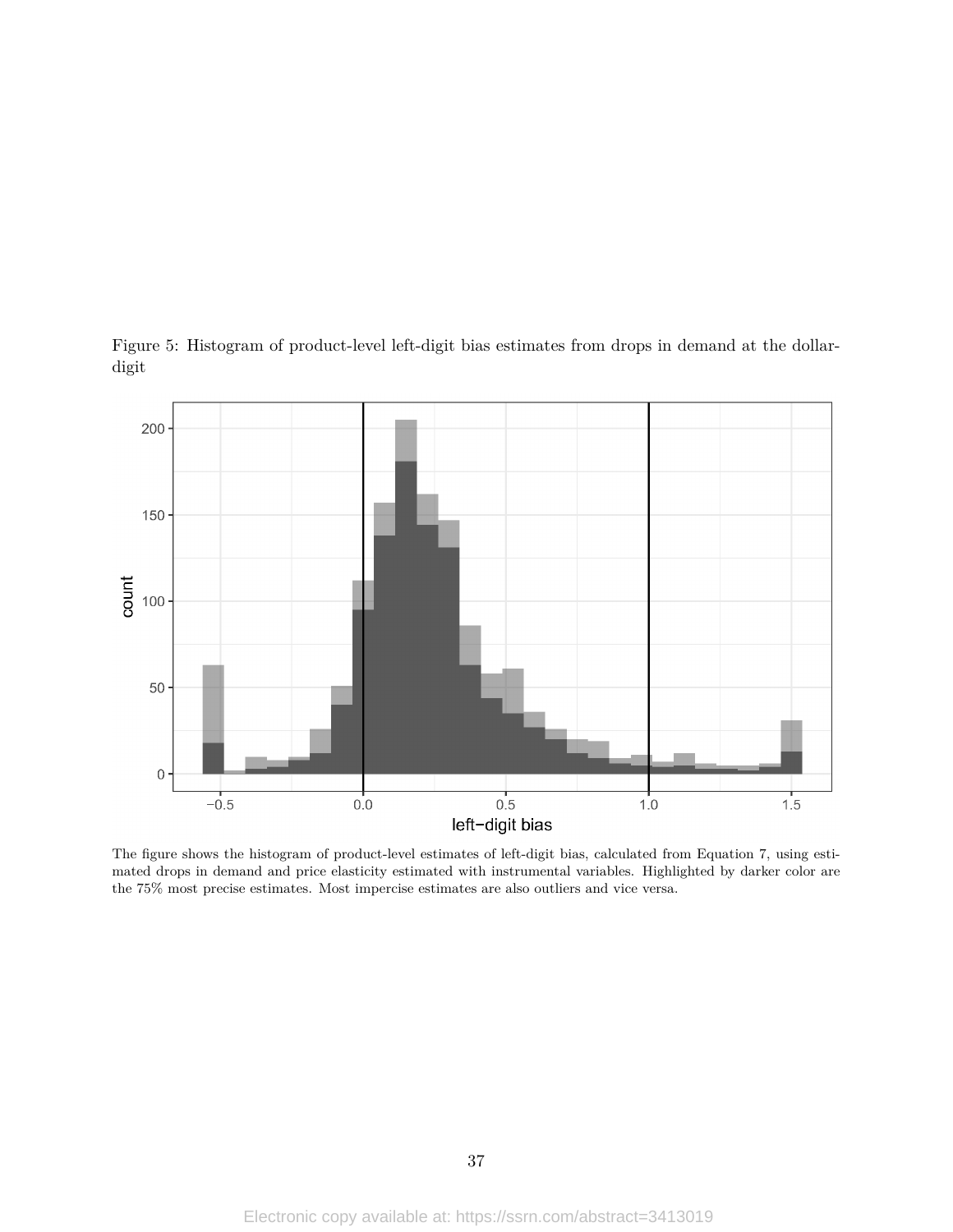

Figure 6: Pricing response: Price-endings distributions

The figures show the price-endings histograms of all regular prices in the retailer data (36M observations, top panel), and all prices that belong to spells of at least 6 weeks in the Nielsen data across more than 60 retailers (11M observations, bottom panel). Main patterns are excess mass at 9- and 99-ending prices, and missing prices at low price endings.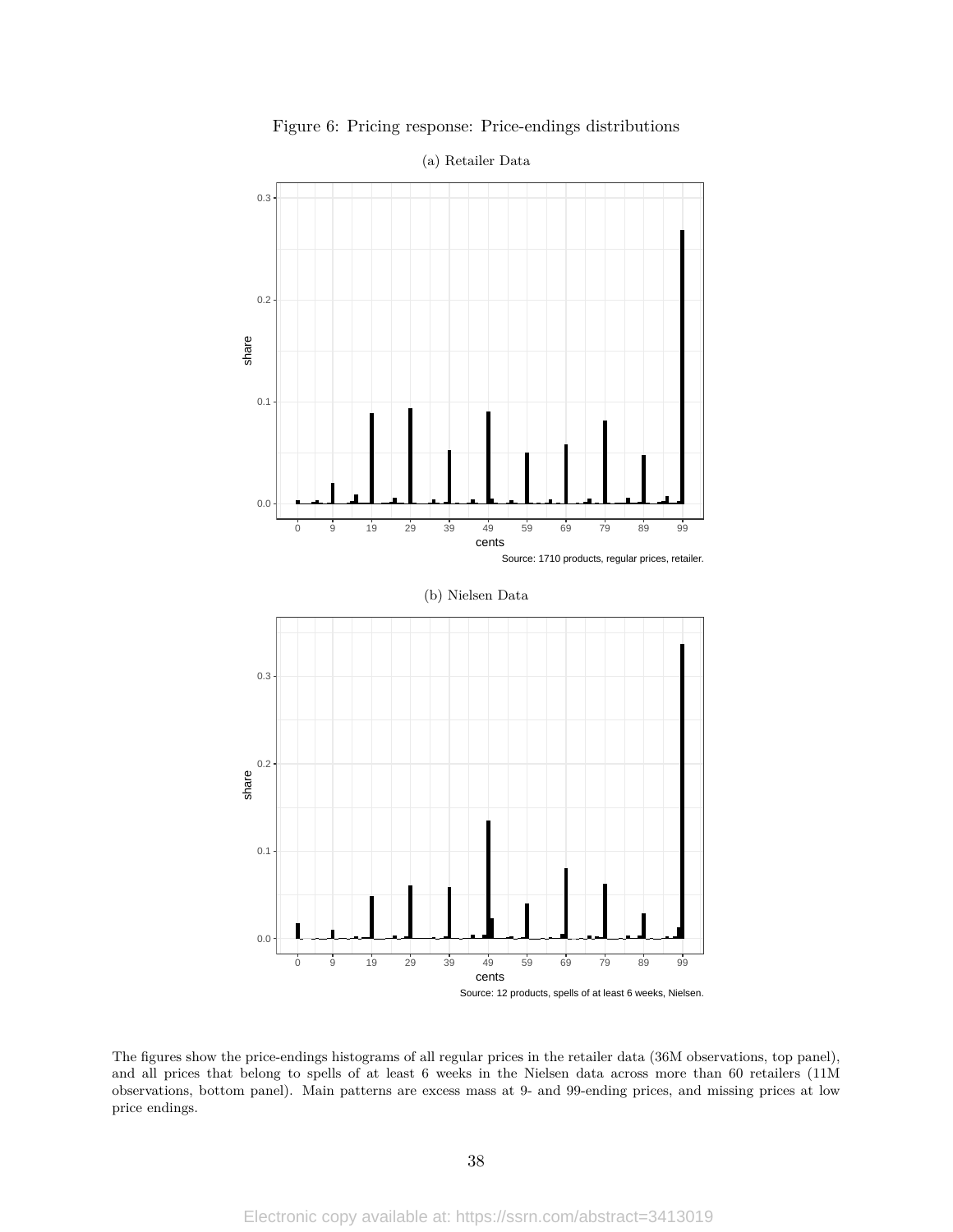

Figure 7: Price endings: left-tail of CDF by dollar digit in retailer data (a) Left tail of CDF for regular prices of main sample

(b) Left tail of CDF for regular prices of full sample



The figures show the left-tails of regular prices price-endings empirical CDFs, by dollar digit. The top panel is the main sample, while the bottom uses all regular prices in the data. Line color represents the first digit of the price, where \$1+ is the lightest and \$8+ is the darkest. The figures show that as prices increase, the firm is using less of lower price endings, qualitatively following the predictions from Corollary 1.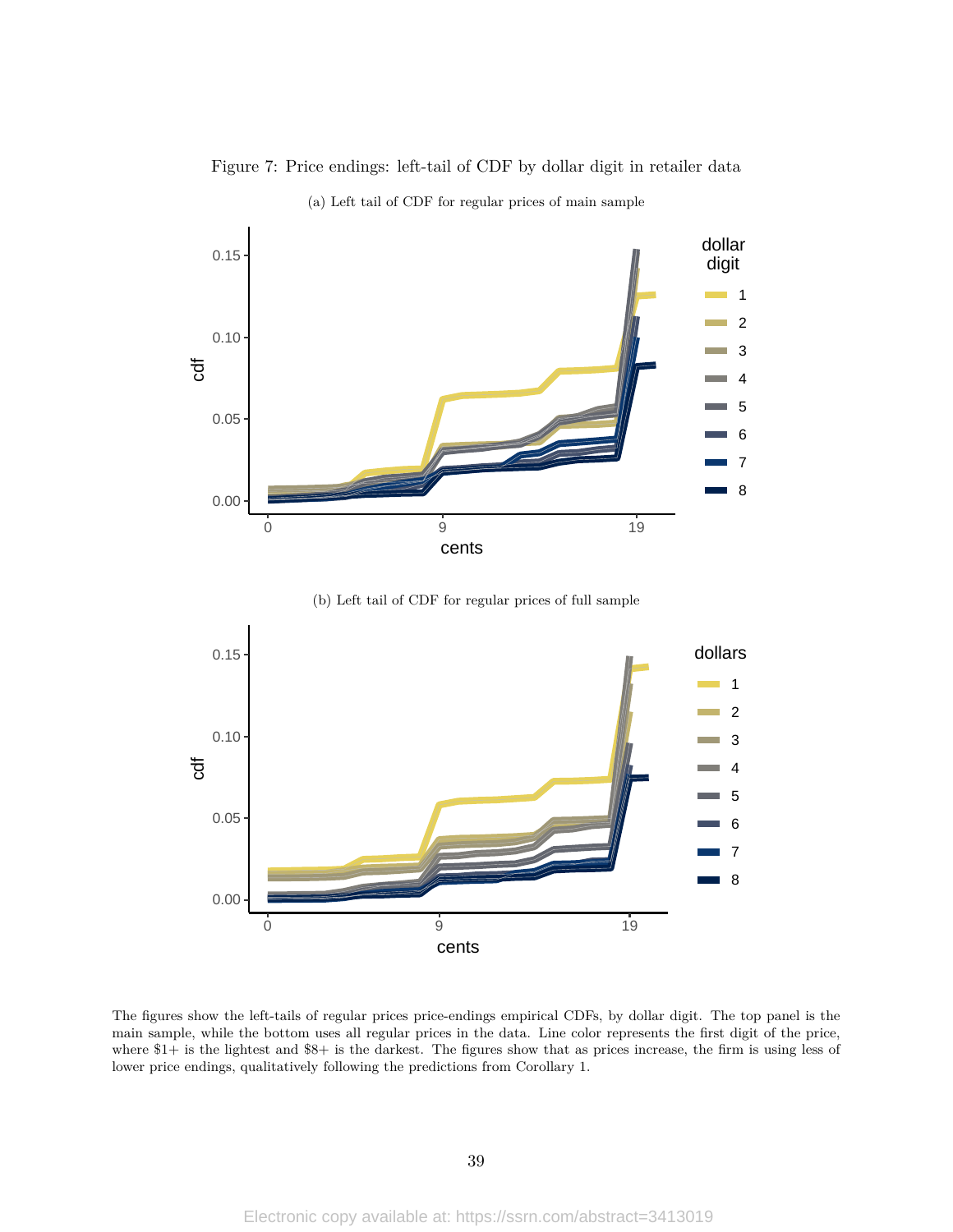

### Figure 8: Estimated firm-perceived left-digit bias

The figure shows the estimated perceived left-digit bias inferred from the price distribution. On the horizontal axis are different assumptions about the estimation procedure. Namely, the range of prices used for estimation, the excluded prices from the counterfactual price distribution fit, and the shape of that distribution via the polynomial degree. Each point is the estimated perceived left-digit bias for each specification, and the confidence intervals are the 2.5% and 97.5% estimates from 300 cluster-bootstraps of the moments at the product level (that is why some point estimates are outside of the confidence interval).

For all specifications, I can reject that the perceived bias is 0 or larger than 0.05. While point estimates are sensitive to the exact specification, bootstrapping the sample provide more similar confidence intervals.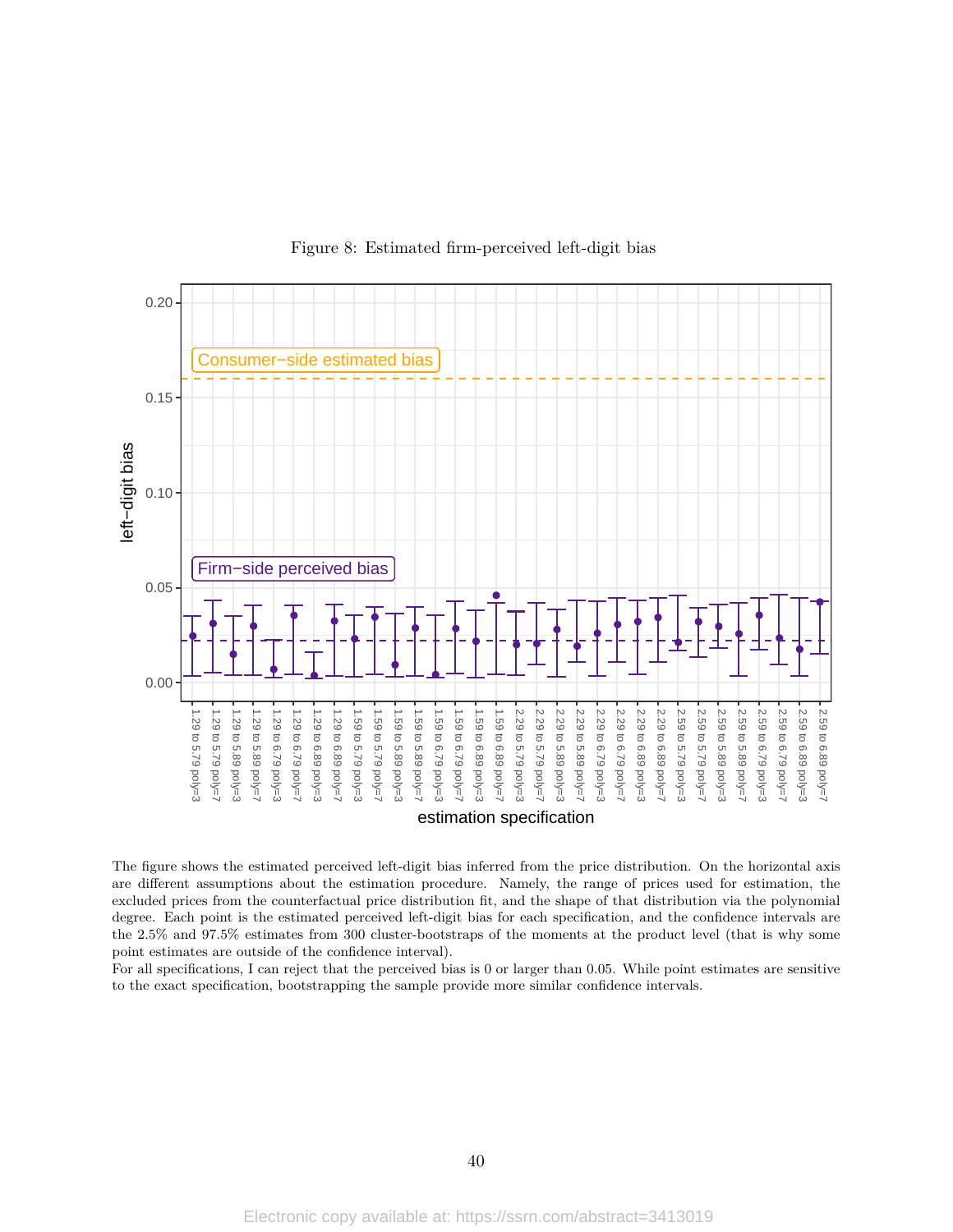

Figure 9: Ilustration of welfare effects

The figures describe the optional equilibrium quantities and prices under different levels of left-digit-bias and firm perception of the bias. Point *x* is the solution in the standard no-bias case, on the gray no-bias demand line. The no-bias demand line captures the true underlying valuation of the product. In contrast, the dotted line shows the demand under the perceived price  $\hat{p} = (1 - \theta)p + \theta(|p| + \Delta)$ . Panel (a) shows the biased demand when the focal price-ending is 0, hence demand is higher everywhere; while panel (b) shows the biased demand when the focal price ending is 99. Points *y* and *y'* describe the new possible equilibrium outcomes when there is left-digit bias  $\theta = \hat{\theta} > 0$ . Point *y* is the outcome when the optimal price is the lower 99-ending price, and point *y'* is the outcome for interior price updating. Finally, point *z* is the outcome when there is bias  $\theta > 0$  but the firm prices as if there is no bias,  $\ddot{\theta} = 0.$ 

Consumer surplus is the area between true demand and the price for all quantity sold. If there is over-consumption (as in point *y* of panel (a)), where the price is higher than true demand, this is negative consumer surplus. Producer surplus, or firm profits, is the area between the price and marginal cost for all quantity sold. Deadweight loss is the area between true demand and marginal cost for all unsold quantity in which demand is higher than cost.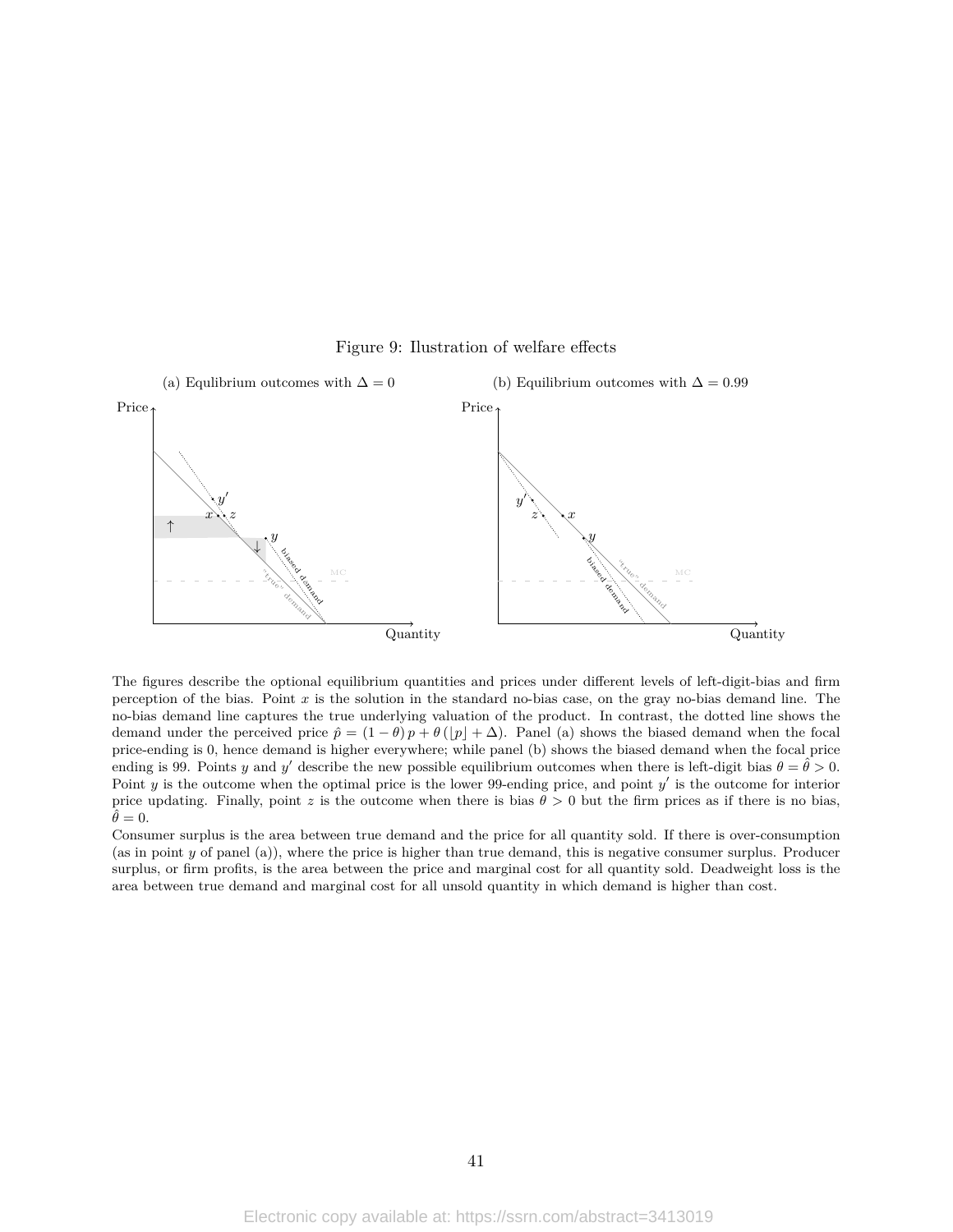|                                 |                                                                                     | 1710 UPCs                                                                                      | Main sample                                                                                                                                                                                | Regular Prices                                           | Wholesale (costs)                                                                                                     |
|---------------------------------|-------------------------------------------------------------------------------------|------------------------------------------------------------------------------------------------|--------------------------------------------------------------------------------------------------------------------------------------------------------------------------------------------|----------------------------------------------------------|-----------------------------------------------------------------------------------------------------------------------|
|                                 | $\frac{Full}{(1)}$                                                                  | $\odot$                                                                                        | $\bigodot$                                                                                                                                                                                 | $\bigoplus$                                              | $\widetilde{\mathbf{E}}$                                                                                              |
| Panel A: Data Description       |                                                                                     |                                                                                                |                                                                                                                                                                                            |                                                          |                                                                                                                       |
| Observations (Millions)         |                                                                                     |                                                                                                |                                                                                                                                                                                            |                                                          |                                                                                                                       |
| Products                        |                                                                                     |                                                                                                |                                                                                                                                                                                            |                                                          |                                                                                                                       |
| Stores                          |                                                                                     |                                                                                                |                                                                                                                                                                                            |                                                          |                                                                                                                       |
| Weeks                           |                                                                                     |                                                                                                |                                                                                                                                                                                            |                                                          |                                                                                                                       |
| Chains                          |                                                                                     |                                                                                                |                                                                                                                                                                                            |                                                          |                                                                                                                       |
| Annual Revenue (\$Millions)     |                                                                                     |                                                                                                |                                                                                                                                                                                            |                                                          |                                                                                                                       |
| (Millions<br>Annual Units Sold  | $\begin{array}{c} 375.0 \\ 74224 \\ 250 \\ 177 \\ 170 \\ 3060 \\ 83 \\ \end{array}$ | $\begin{array}{c} 51.0 \\ 1710 \\ 248 \\ 177 \\ 396 \\ 136 \end{array}$                        |                                                                                                                                                                                            |                                                          |                                                                                                                       |
| First Date                      |                                                                                     |                                                                                                |                                                                                                                                                                                            |                                                          |                                                                                                                       |
| Last Date                       | $Jan-04$ $\rm{May-07}$                                                              | $Jan-04$ $Max-07$                                                                              | $\begin{array}{c} 45.9 \\ 1710 \\ 248 \\ 177 \\ 171 \\ 177 \\ 188 \\ 99 \\ 99 \\ 1 \mathrm{an}\text{-}04 \\ \mathrm{J} \\ 99 \\ \mathrm{J} \\ 04 \\ \mathrm{May}\text{-}07 \\ \end{array}$ |                                                          | $\begin{array}{c} 375.0 \\ 74224 \\ 250 \\ 177 \\ 177 \\ 1 \\ 1 \\ \mathrm{Jan-04} \\ \mathrm{Jan-04} \\ \end{array}$ |
| Panel B: Pricing Descriptives   |                                                                                     |                                                                                                |                                                                                                                                                                                            |                                                          |                                                                                                                       |
| Mean Price                      |                                                                                     |                                                                                                |                                                                                                                                                                                            |                                                          |                                                                                                                       |
| Price SD                        |                                                                                     |                                                                                                |                                                                                                                                                                                            |                                                          | $\begin{array}{c} 2.14 \\ 1.59 \end{array}$                                                                           |
| Share on-sale                   |                                                                                     |                                                                                                |                                                                                                                                                                                            |                                                          |                                                                                                                       |
| Share 99-ending                 | $3.19$<br>$1.9$<br>$0.36$<br>$0.58$<br>$0.58$<br>$0.52$<br>$0.59$                   | $\begin{array}{c} 4.42 \\ 1.63 \\ 1.63 \\ 0.28 \\ 0.05 \\ 0.05 \\ 0.03 \\ 0.03 \\ \end{array}$ | 5.54<br>1.612174<br>0.000000                                                                                                                                                               | $3.66$<br>$1.67$<br>$0.27$<br>$0.85$<br>$0.85$<br>$0.02$ |                                                                                                                       |
| Share 9-ending                  |                                                                                     |                                                                                                |                                                                                                                                                                                            |                                                          | $\begin{array}{c} 0.01 \\ 0.11 \\ 0.12 \\ 0.12 \\ 0.13 \\ 0.12 \end{array}$                                           |
| Share 9-ending (non-sale)       |                                                                                     |                                                                                                |                                                                                                                                                                                            |                                                          |                                                                                                                       |
| Share 0-ending                  |                                                                                     |                                                                                                |                                                                                                                                                                                            |                                                          |                                                                                                                       |
| $Share 0$ -ending $(non-scale)$ | 0.05                                                                                | 0.02                                                                                           | 0.02                                                                                                                                                                                       | 0.02                                                     |                                                                                                                       |

Table 1: Summary Statistics and Data Selection Table 1: Summary Statistics and Data Selection The table presents summary statistics for the retailer data. Column (1) is the full data set, after exclusion of by-weight products. Column (2) shows the sample of 1710 products chosen for analysis. Column (3) is the main Column  $(4)$  provides further information on the instances in which the price charged is the regular price and not a discounted one. Column  $(5)$  provides some The table presents summary statistics for the retailer data. Column (1) is the full data set, after exclusion of by-weight products. Column (2) shows the sample Column (4) provides further information on the instances in which the price charged is the regular price and not a discounted one. Column (5) provides some of 1710 products chosen for analysis. Column (3) is the main sample used in the paper, excluding non-real prices (i.e., keeping only prices that are to-the-cent). descriptive statistics on the price endings of the wholesale prices the retailer pays for the same products as in column (1). descriptive statistics on the price endings of the wholesale prices the retailer pays for the same products as in column (1).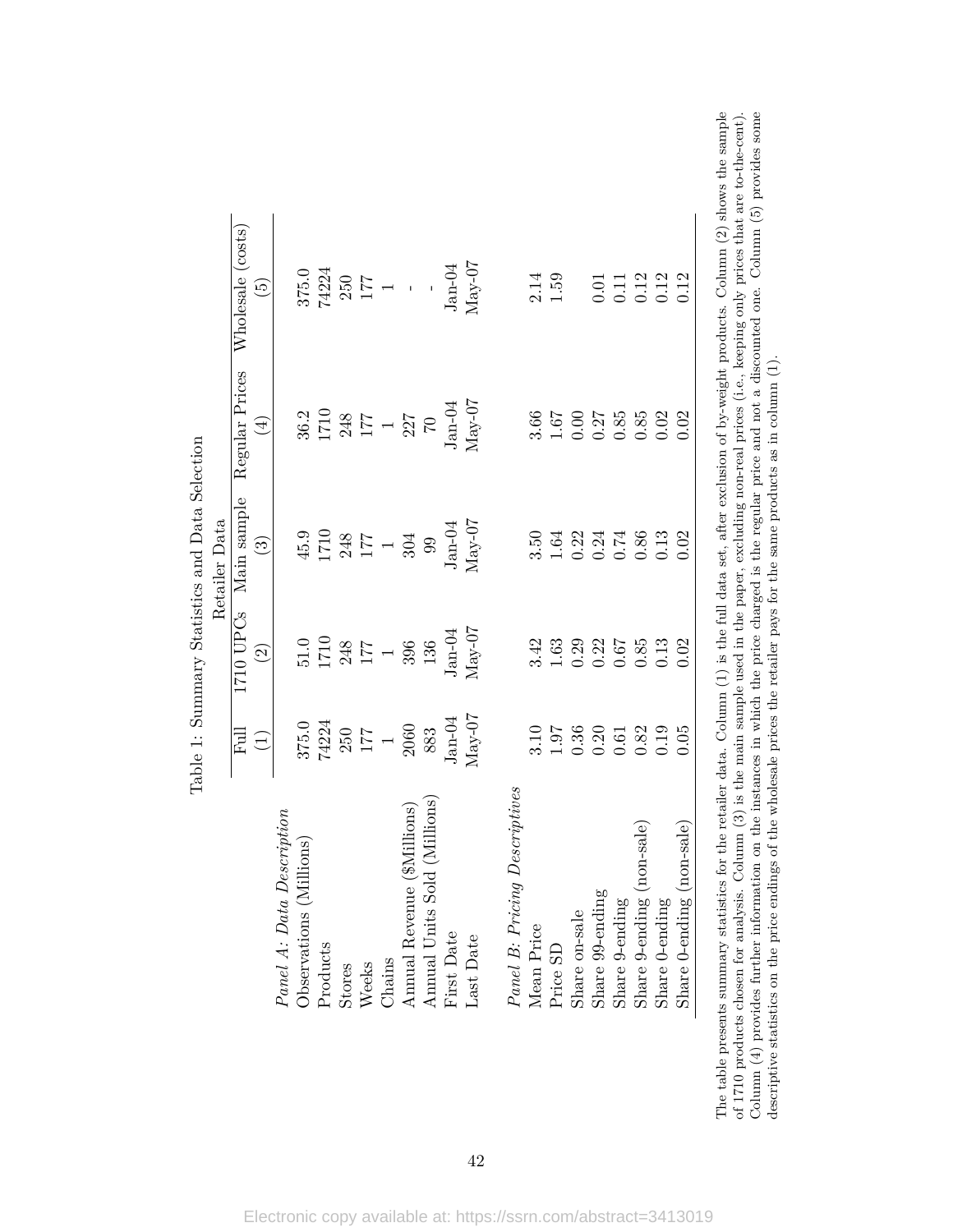|                                                          | Mean     | Number of |         | Percentile                   |                                                                 |
|----------------------------------------------------------|----------|-----------|---------|------------------------------|-----------------------------------------------------------------|
|                                                          | estimate | estimates | 25th    | median                       | 75th                                                            |
| Panel A: Drops in demand (percentage points,             |          |           |         |                              |                                                                 |
| All drops<br>$\begin{pmatrix} 1 \end{pmatrix}$           | 8.89     | 2518      | 1.79    | 8.22                         | 15.5                                                            |
|                                                          |          |           | (4.74)  | $(8.33)$<br>$8.04$           |                                                                 |
| Most precise drop per product<br>$\widehat{\mathcal{O}}$ | 0.01     | 1351      | 3.26    |                              |                                                                 |
|                                                          |          |           | (3.22)  | $\left(3.51\right)$ $7.90$   | $\begin{array}{c} (3.99) \\ 13.8 \\ (6.18) \\ 15.2 \end{array}$ |
| Drops estimated from regular prices sample<br>$\odot$    | 8.71     | 1029      | 2.06    |                              |                                                                 |
|                                                          |          |           | (2.62)  | (2.88)                       | (2.21)                                                          |
|                                                          |          |           |         |                              |                                                                 |
| Panel B: Left-digit Bias Estimates                       |          |           |         |                              |                                                                 |
| (4) Homogeneous, semi-elasticity model                   | 0.164    |           |         |                              |                                                                 |
|                                                          | (0.010)  |           |         |                              |                                                                 |
| Drops and IV elasticities<br>$\widehat{\Theta}$          | 0.226    | 1351      | 0.065   | 0.202                        | 0.388                                                           |
|                                                          |          |           |         |                              |                                                                 |
| Non-linear least squares<br>$\widehat{\mathfrak{S}}$     | 0.239    | 1701      | 0.046   | 0.181                        | 0.374                                                           |
|                                                          |          |           | (0.061) | $\left(0.067\right)$ $0.165$ | $(0.159)$<br>$0.333$                                            |
| Semi-elasticity specification<br>$\widehat{C}$           | 0.200    | 1632      | 0.029   |                              |                                                                 |
|                                                          |          |           | (0.054) | (0.081)                      | (0.053)                                                         |

Table 2: Estimates of product-level drops and left-digit bias parameter Table 2: Estimates of product-level drops and left-digit bias parameter

Panel A: Row (1) shows all estimated drops in demand, including multiple drops per products (for example if a product prices span \$2.19-\$4.79 then it will have a drop at \$3.00 and at \$4.00). Row (2) keeps the most precisely estimated drop per product. Row number (3) uses a restricted sample, where the drops are show the product-by-product estimates, inferred by three different approaches: The sufficient statistic approach (Equation 7 in Section 4); estimated by non-linear least squares (Equation 13); and log-linear OLS (Equation 14), respectively. To calculate means I winsorize at  $\theta = -0.5$  and 1.5. See Figure 17 for the CDFs of least squares (Equation 13); and log-linear OLS (Equation 14), respectively. To calculate means I winsorize at *θ* = −0*.*5 and 1.5. See Figure 17 for the CDFs of Panel A: Row (1) shows all estimated drops in demand, including multiple drops per products (for example if a product prices span \$2.19-\$4.79 then it will have a drop at \$3.00 and at \$4.00). Row (2) keeps the most precisely estimated drop per product. Row number (3) uses a restricted sample, where the drops are Panel B: Row (4) provides the estimate from a homogeneous log-linear model, with a single parameter of left-digit bias and single semi-elasticity. Rows  $(5)-(7)$ show the product-by-product estimates, inferred by three different approaches: The sufficient statistic approach (Equation 7 in Section 4); estimated by non-linear Panel B: Row (4) provides the estimate from a homogeneous log-linear model, with a single parameter of left-digit bias and single semi-elasticity. Rows (5)-(7) estimates shows the number of estimates in each row. They differ from the number of products due to convergence problems, or lack of sufficient variation. estimates shows the number of estimates in each row. They differ from the number of products due to convergence problems, or lack of sufficient variation. estimated from regular prices only. estimated from regular prices only.

the complete distributions.

the complete distributions.

Panel A shows the distribution of product level estimated drops-in-demand at dollar crossing, and panel B shows the distribution of left-digit bias estimates. In parentheses are standard errors clustered at the store level (asymptotic in rows 1,2,3,4, and 7; by cluster-bootsrap in row 6). The column titled number of

Panel A shows the distribution of product level estimated drops-in-demand at dollar crossing, and panel B shows the distribution of left-digit bias estimates.

In parentheses are standard errors clustered at the store level (asymptotic in rows 1,2,3,4, and 7; by cluster-bootsrap in row 6). The column titled number of

43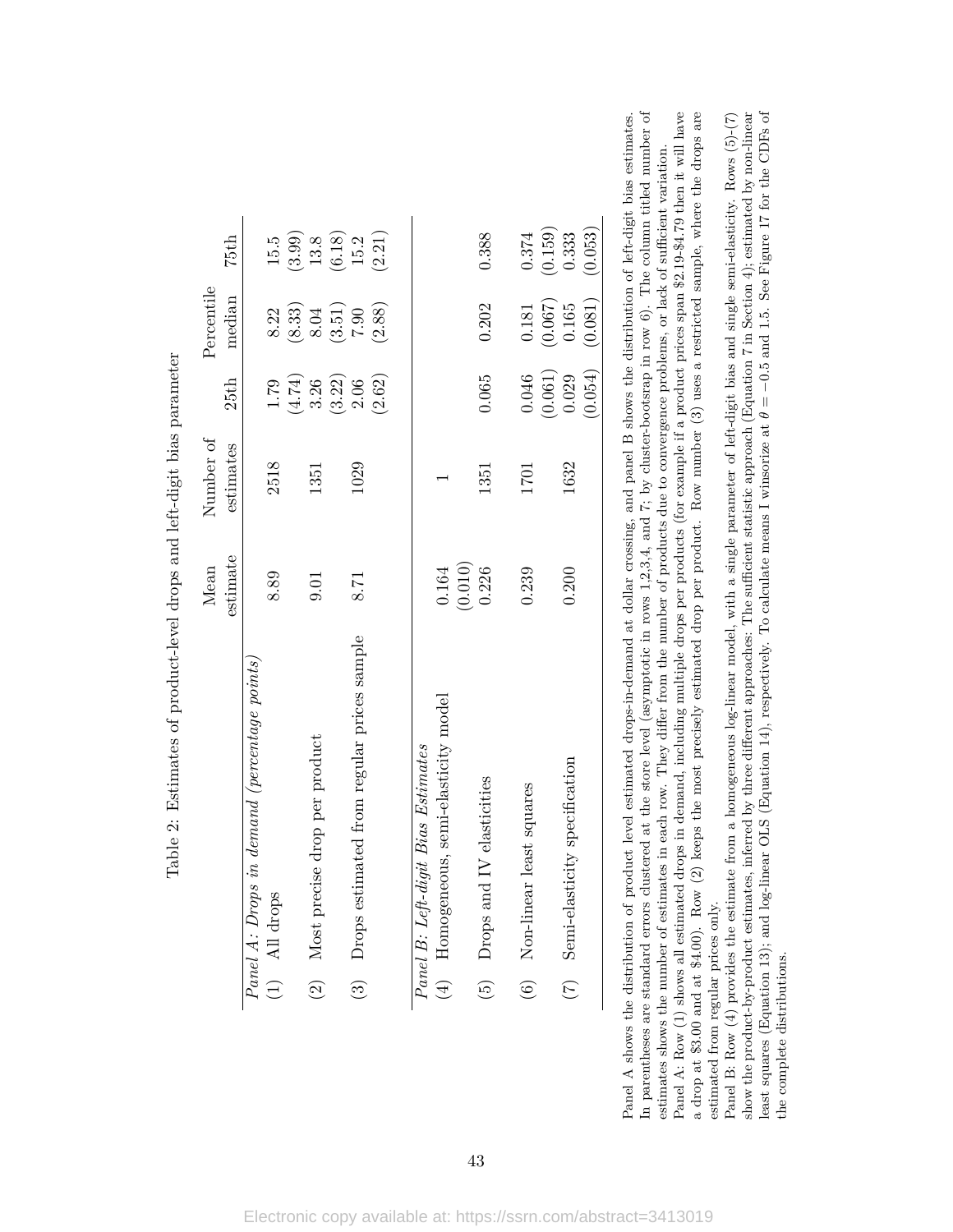|                 |                             | Main Sample                       |                             | Alternative Sample                |
|-----------------|-----------------------------|-----------------------------------|-----------------------------|-----------------------------------|
|                 |                             | Estimating Both Fixing Elasticity |                             | Estimating Both Fixing Elasticity |
| Left-digit bias | [0.004, 0.043]<br>0.023     | [0.0040, 0.0069]<br>0.0047        | [0.006, 0.045]<br>0.028     | [0.0024, 0.0056]<br>0.0041        |
| Elasticity      | $[-1.40, -4.97]$<br>$-3.35$ | $-1.5$                            | $[-1.91, -5.31]$<br>$-4.15$ | $-1.5$                            |
| Goodness of fit | 0.00347                     | 0.00355                           | 0.00575                     | 0.00580                           |

| i<br>֚֕֕֡<br>l<br>l                                                                                                                                                                                                                      |
|------------------------------------------------------------------------------------------------------------------------------------------------------------------------------------------------------------------------------------------|
| .<br> <br> <br> <br>)<br>ï<br>l<br>י                                                                                                                                                                                                     |
|                                                                                                                                                                                                                                          |
|                                                                                                                                                                                                                                          |
| concert work was a second to the concert was a concert of the second to the second to the second to the second to the second to the second to the second to the second to the second to the second to the second to the second<br>;<br>; |
| ;<br>)<br>Í                                                                                                                                                                                                                              |
| )<br>}<br>$\sim$<br>ĺ<br>֧֦֧֦֧֦֧֦֦֧֦֧֦֧֦֧֦֧֦֧ׅ֧֧֧֧ׅ֧֧֧ׅ֧֧ׅ֧֧֧֧֧֧֧֚֚֚֚֚֚֚֚֚֚֝֝֝֝֜֓֝֬֝֓֝֓֜֓֝֬֝֬֜֓֝֬֜֝֬֝֬֝֬֝֬֝֬֝֬                                                                                                                           |
| Ĩ<br>$\frac{1}{2}$<br>.<br> <br>                                                                                                                                                                                                         |

The table shows the results of minimum distance estimation of homogeneous perceived left-digit bias and price elasticity using the regular prices distribution of 1710 products priced by the retailer (two left columns) and The table shows the results of minimum distance estimation of homogeneous perceived left-digit bias and price elasticity using the regular prices distribution of 1710 products priced by the retailer (two left columns) and an alternative sample of 2149 popular products in the two rightmost columns. Confidence intervals in square brackets are the result of 300 cluster-bootstraps per 32 different specifications (total of 9632 runs per column) at the product level.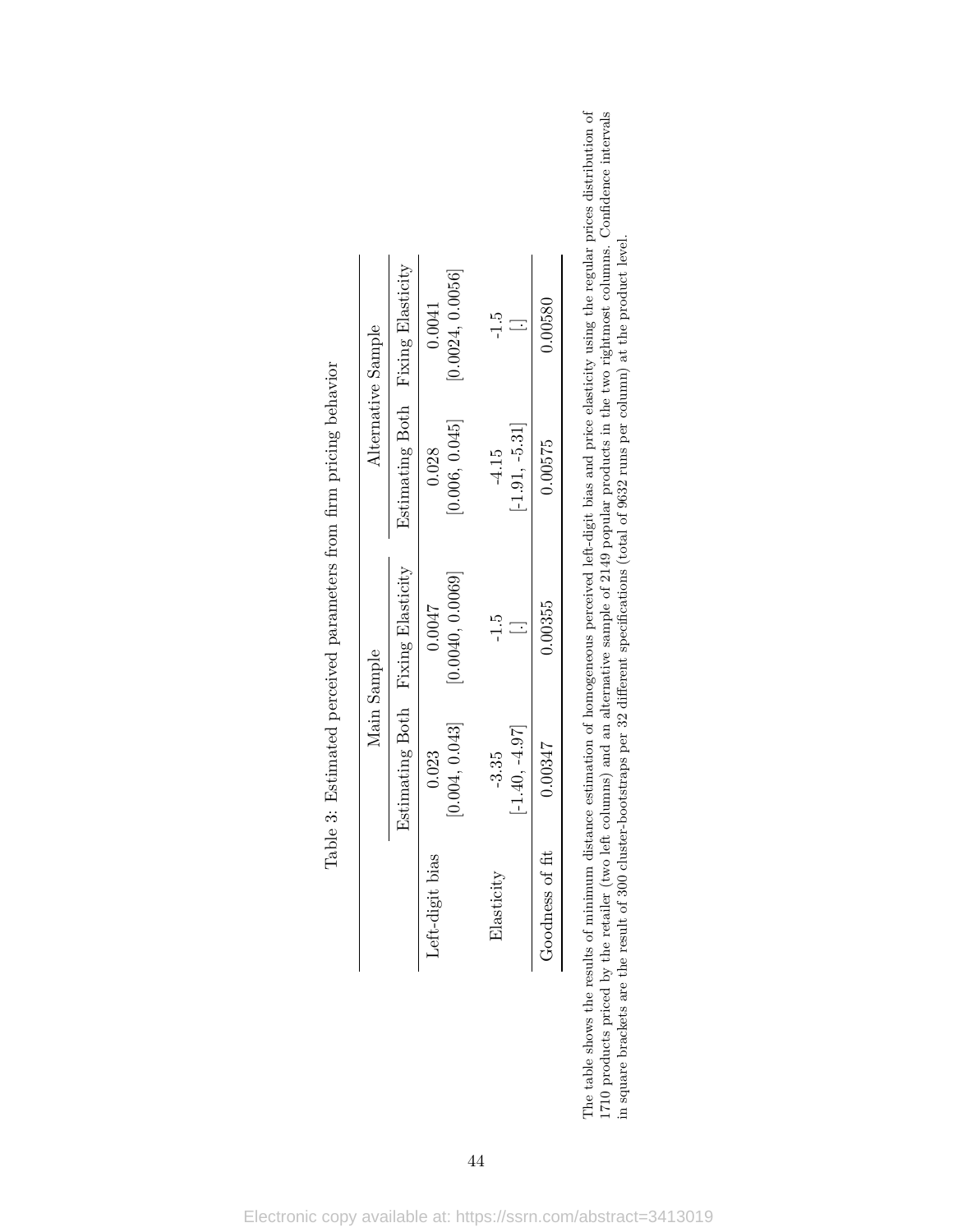|                                                                        | Assumed scenario            |                                                 |                             | $\%$ profits lost pricing                           |
|------------------------------------------------------------------------|-----------------------------|-------------------------------------------------|-----------------------------|-----------------------------------------------------|
|                                                                        | Left-digit bias<br>$\theta$ | Price elasticity Perceived bias<br>$\mathsf{C}$ | $\hat{\boldsymbol{\theta}}$ | by perceived bias<br>$(\theta$ instead of $\theta)$ |
| Panel A: If the firm ignores the bias $(\hat{\theta} = 0)$             |                             |                                                 |                             |                                                     |
| Point estimates                                                        | 0.16                        | $-1.5$                                          |                             | $-4.3$                                              |
| Extreme estimates                                                      | 0.10                        | $-4.0$                                          |                             | $-4.4$                                              |
| Heterogeneous bias                                                     | N(0.16, 0.05)               | $-1.5$                                          |                             | $-4.9$                                              |
| Heterogeneous perceived bias                                           | 0.16                        | $-1.5$                                          |                             | $-4.3$                                              |
| Heterogeneous elasticity                                               | 0.16                        | $N(-1.5, 0.2)$                                  |                             | $-4.3$                                              |
| 2-product monopolist                                                   | 0.16                        | $-1.5\,\,(\epsilon_{ij}=0.1)$                   |                             | $-3.0$                                              |
| Panel B: If the firm underestimates the bias $(\hat{\theta} < \theta)$ |                             |                                                 |                             |                                                     |
| Point estimates                                                        | 0.16                        | $-1.5$                                          | 0.004                       | $-2.7$                                              |
| Extreme estimates                                                      | 0.10                        | $-4.0$                                          | 0.03                        | $\overline{-1.1}$                                   |
| Heterogeneous bias                                                     | N(0.16, 0.05)               | $-1.5$                                          | 0.004                       | $-3.2$                                              |
| Heterogeneous perceived bias                                           | 0.16                        | $-1.5$                                          | $N\left(0.004,0.01\right)$  | $-2.2$                                              |
| Heterogeneous elasticity                                               | 0.16                        | $N\left(-1.5,0.2\right)$                        | 0.004                       | $-2.7$                                              |
| 2-product monopolist                                                   | 0.16                        | $-1.5\,\,(\epsilon_{ij}=0.1)$                   | 0.004                       | $-1.7$                                              |

| くりく<br>)<br>)<br>)<br>)        |
|--------------------------------|
| $\frac{1}{2}$<br>j<br>)        |
| $\frac{1}{2}$<br>l<br>j        |
| ひんしょう うちゅうしょう ちょう<br>ĺ         |
| $\sim$<br>i                    |
| I                              |
| $-1.0.04$<br>į                 |
| ;<br>$\frac{1}{\zeta}$         |
| $\frac{1}{1}$<br>$\frac{1}{2}$ |
| ĺ<br>)<br>i<br>.<br>           |

bias into account. Panel A shows the profits lost if the firm ignores the bias, and panel B shows the profits lost when it underestimates it. Each row makes under point estimates of left-digit bias of 0.16 and perceived bias of 0.004, and elasticity of -1.5, 2.7 percentage points are lost relative to optimal pricing. If the firm were to ignore the bias altogether, it would lose 4.3 percentage points. The first row in each panel shows the lost profits under point estimates taken from the main analysis. The second row, extreme estimates, makes a firm-forthcoming assumption with lower bias, high price elasticity, and the upper bound of perceived bias. The next three rows explore the role of heterogeneity and how consequential it might be: heterogeneity in left-digit bias, in perceived left-digit bias a different assumption about the "true" parameters and the perceived ones (but always assuming that the firm knows the true price elasticity). For example, under point estimates of left-digit bias of 0.16 and perceived bias of 0.004, and elasticity of -1.5, 2.7 percentage points are lost relative to optimal pricing. If (truncating from below at 0.001), and in same price elasticity. Finally, the last row takes cross-elasticities into account. At each cell I simulate 3000 costs from  $\theta = \theta$ , while other cases take a lower perceived bias into account. Panel A shows the profits lost if the firm ignores the bias, and panel B shows the profits lost when it underestimates it. Each row makes the firm were to ignore the bias altogether, it would lose 4.3 percentage points. The first row in each panel shows the lost profits under point estimates taken from the main analysis. The second row, extreme estimates, makes a firm-forthcoming assumption with lower bias, high price elasticity, and the upper bound of perceived bias. The next three rows explore the role of heterogeneity and how consequential it might be: heterogeneity in left-digit bias, in perceived left-digit bias (truncating from below at 0.001), and in same price elasticity. Finally, the last row takes cross-elasticities into account. At each cell I simulate 3000 costs from  $\ldots$  and in same price elasticity. Finally, the last ro a cost distribution that mimics the actual distribution inferred from a constant markup prices. For the heterogeneous cases I draw 50 values for each parameter. a different assumption about the "true" parameters and the perceived ones (but always assuming that the firm knows the true price elasticity). For example, a cost distribution that mimics the actual distribution inferred from a constant markup prices. For the heterogeneous cases I draw 50 values for each parameter. ˆ*θ*Calculated percentage of gross profits lost, relative to optimal pricing. Optimal means correctly perceived bias, For the last row, I sample 80 prices for each of 2 products (from the same cost distribution as above). For the last row, I sample 80 prices for each of 2 products (from the same cost distribution as above).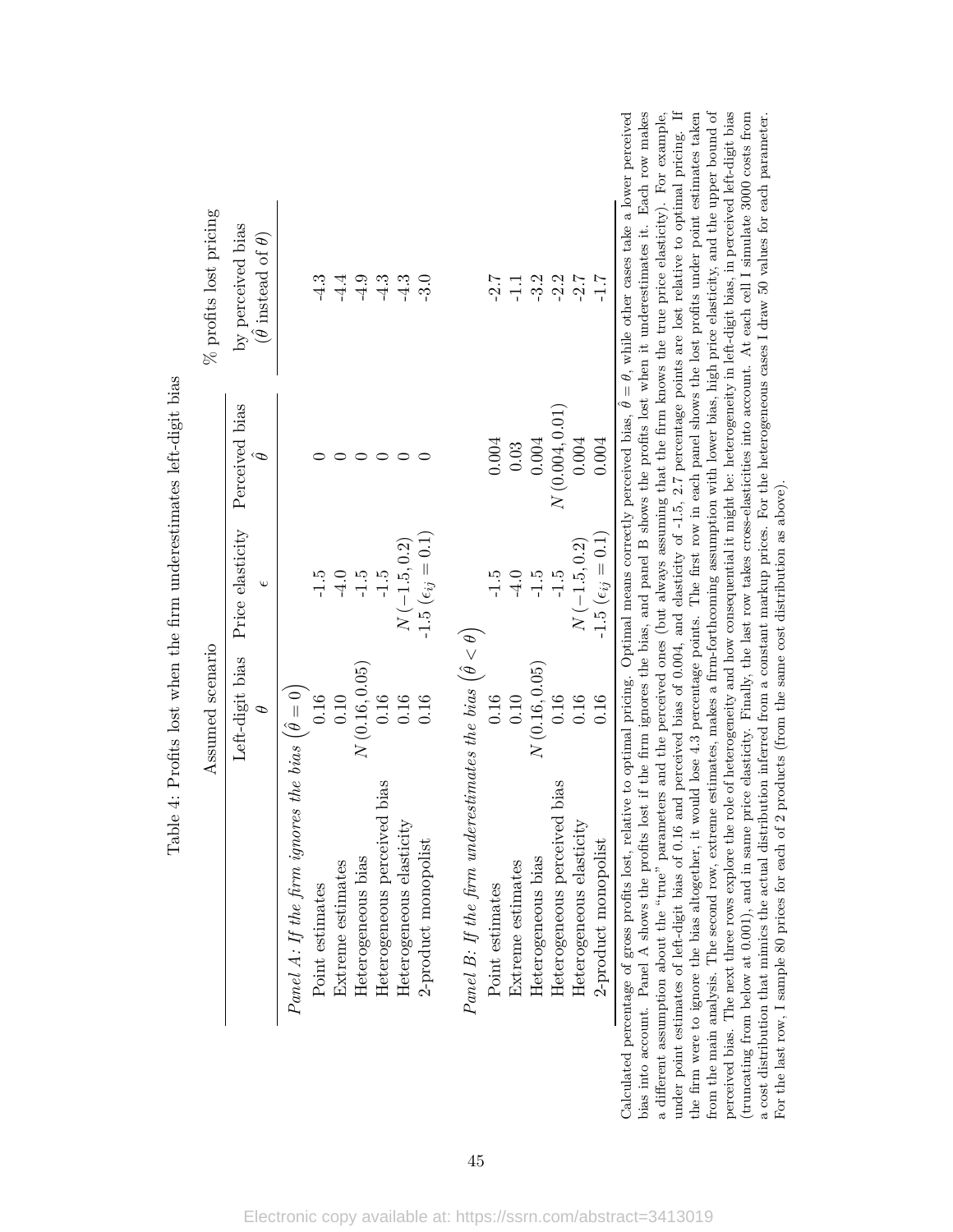## **References**

- Aalto-Setala, V. (2005). How do markets behave? the adjustment of price endings. *Journal of Product & Brand Management*, *14* (7), 455–459.
- Anderson, E. T., & Simester, D. I. (2003). Effects of \$9 price endings on retail sales: Evidence from field experiments. *Quantitative Marketing and Economics*, *1* (1), 93–110.
- Anderson, E., Jaimovich, N., & Simester, D. (2015). Price stickiness: Empirical evidence of the menu cost channel. *Review of Economics and Statistics*, *97* (4), 813–826.
- Ashton, L. (2014). Left-digit bias and inattention in retail purchases: Evidence from a field experiment. Available at SSRN: https://ssrn.com/abstract=2538816.
- Ater, I., & Gerlitz, O. (2017). Round prices and price rigidity: Evidence from outlawing odd prices. *Journal of Economic Behavior & Organization*, *144*, 188–203.
- Azar, O. H. (2007). Relative thinking theory. *The Journal of Socio-Economics*, *36* (1), 1–14.
- Basu, K. (1997). Why are so many goods priced to end in nine? and why this practice hurts the producers. *Economics Letters*, *54* (1), 41–44.
- Basu, K. (2006). Consumer cognition and pricing in the nines in oligopolistic markets. *Journal of Economics & Management Strategy*, *15* (1), 125–141.
- Berry, S., Levinsohn, J., & Pakes, A. (1995). Automobile prices in market equilibrium. *Econometrica: Journal of the Econometric Society*, 841–890.
- Bizer, G. Y., & Schindler, R. M. (2005). Direct evidence of ending-digit drop-off in price information processing. *Psychology and Marketing*, *22* (10), 771–783.
- Blattberg, R. C., & Neslin, S. A. (1990). *Sales promotion: Concepts, methods, and strategies*. Prentice Hall.
- Blattberg, R. C., & Wisniewski, K. J. (1988). *Issues in modeling store level scanner data*. University of Chicago, Center for Research in Marketing.
- Bloom, N., & Van Reenen, J. (2007). Measuring and explaining management practices across firms and countries. *The Quarterly Journal of Economics*, *122* (4), 1351–1408.
- Bray, J. P., & Harris, C. (2006). The effect of 9-ending prices on retail sales: A quantitative uk based field study. *Journal of Marketing Management*, *22* (5-6), 601–617.
- Bronnenberg, B. J., Dubé, J.-P., Gentzkow, M., & Shapiro, J. M. (2015). Do pharmacists buy bayer? informed shoppers and the brand premium. *The Quarterly Journal of Economics*, *130* (4), 1669–1726.
- Bushong, B., Rabin, M., & Schwartzstein, J. (2015). A model of relative thinking. *Unpublished manuscript, Harvard University, Cambridge, MA*.
- Busse, M. R., Lacetera, N., Pope, D. G., Silva-Risso, J., & Sydnor, J. R. (2013). Estimating the effect of salience in wholesale and retail car markets. *American Economic Review*, *103* (3), 575–79.
- Carver, J. R., & Padgett, D. T. (2012). Product category pricing and future price attractiveness: 99-ending pricing in a memory-based context. *Journal of Retailing*, *88* (4), 497–511.
- Cavallo, A. (2016). Scraped data and sticky prices. *Review of Economics and Statistics*, (0).
- Cavallo, A., & Rigobon, R. (2016). The billion prices project: Using online prices for measurement and research. *Journal of Economic Perspectives*, *30* (2), 151–78.
- Chava, S., & Yao, V. W. (2017). Cognitive reference points, the left-digit effect, and clustering in housing markets.
- Chen, Y., Iyer, G., & Pazgal, A. (2010). Limited memory, categorization, and competition. *Marketing Science*, *29* (4), 650–670.
- Chetty, R., Looney, A., & Kroft, K. (2009). Salience and taxation: Theory and evidence. *American Economic Review*, *99* (4), 1145–1177.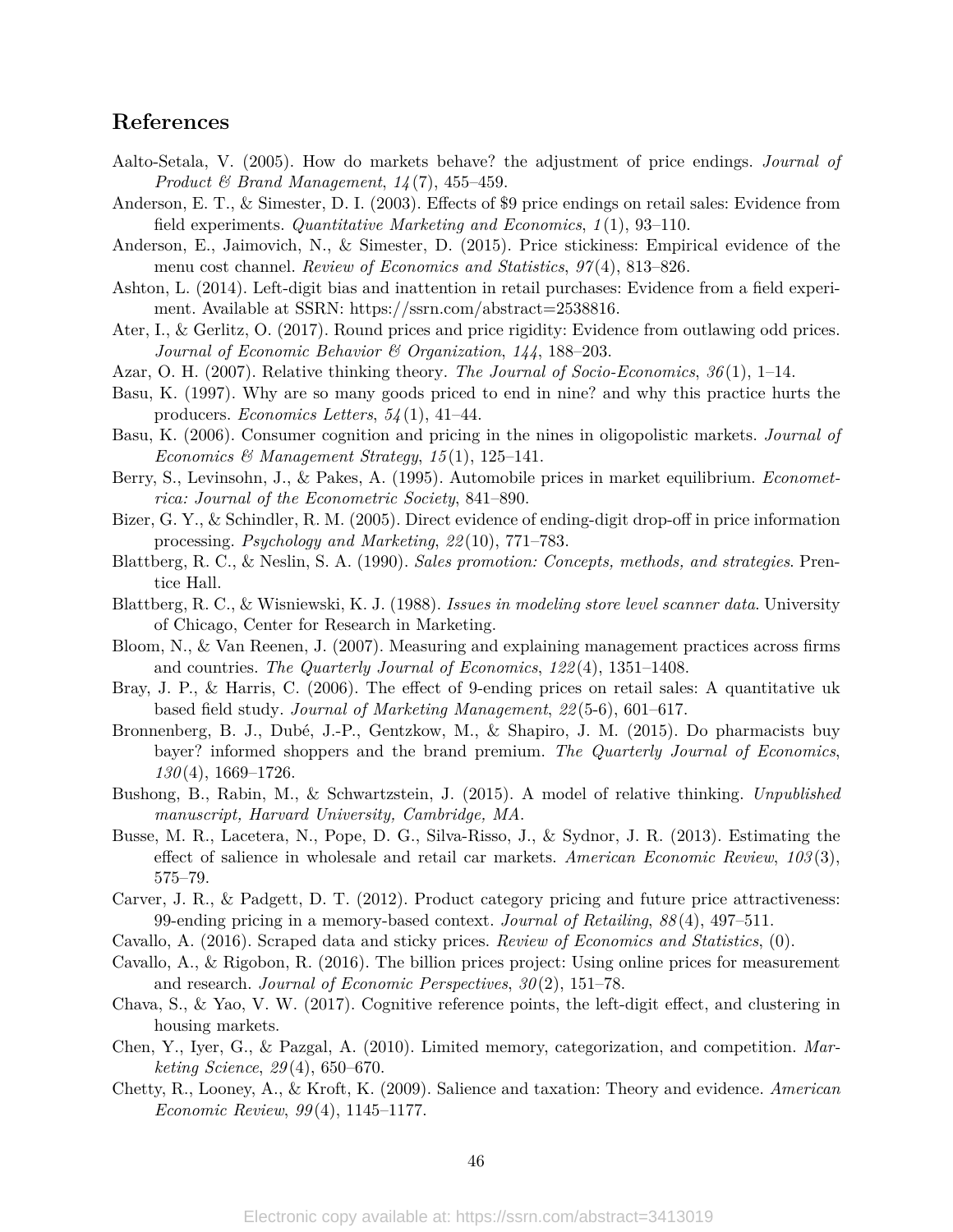- Cho, S., & Rust, J. (2008). Is econometrics useful for private policy making? a case study of replacement policy at an auto rental company. *Journal of econometrics*, *145* (1-2), 243–257.
- Cho, S., & Rust, J. (2010). The flat rental puzzle. *The Review of Economic Studies*, *77* (2), 560–594.

Conlon, C. T., & Rao, N. (2016). Discrete prices and the incidence and efficiency of excise taxes.

- Conlon, C., & Gortmaker, J. (2019). *Best practices for differentiated products demand estimation with pyblp*. Working paper. url: https://chrisconlon. github. io/site/pyblp. pdf.
- Dalrymple, D. J., & Haines Jr, G. H. (1970). A study of the predictive ability of market period demand-supply relations for a firm selling fashion products. *Applied Economics*, *1* (4), 277– 285.
- DellaVigna, S. (2009). Psychology and economics: Evidence from the field. *Journal of Economic Literature*, *47* (2), 315–372.
- DellaVigna, S. (2018). Chapter 7 structural behavioral economics. In B. D. Bernheim, S. DellaVigna, & D. Laibson (Eds.), *Handbook of behavioral economics - foundations and applications 1* (Vol. 1, pp. 613–723). doi:https://doi.org/10.1016/bs.hesbe.2018.07.005
- DellaVigna, S., & Gentzkow, M. (2019). Uniform pricing in us retail chains. *The Quarterly Journal of Economics*.
- Dube, A., Manning, A., & Naidu, S. (2017). Monopsony and employer mis-optimization account for round number bunching in the wage distribution. *Unpublished manuscript*.
- Dubé, J.-P., Fox, J. T., & Su, C.-L. (2012). Improving the numerical performance of static and dynamic aggregate discrete choice random coefficients demand estimation. *Econometrica*, *80* (5), 2231–2267.
- Eichenbaum, M., Jaimovich, N., & Rebelo, S. (2011). Reference prices, costs, and nominal rigidities. *The American Economic Review*, *101* (1), 234–262.
- Eichenbaum, M., Jaimovich, N., Rebelo, S., & Smith, J. (2014). How frequent are small price changes? *American Economic Journal: Macroeconomics*, *6* (2), 137–155.
- Einav, L., Leibtag, E., & Nevo, A. (2010). Recording discrepancies in nielsen homescan data: Are they present and do they matter? *QME*, *8* (2), 207–239.
- El Sehity, T., Hoelzl, E., & Kirchler, E. (2005). Price developments after a nominal shock: Benford's law and psychological pricing after the euro introduction. *International Journal of Research in Marketing*, *22* (4), 471–480.
- Farhi, E., & Gabaix, X. (2015). *Optimal taxation with behavioral agents*. National Bureau of Economic Research.
- Gabaix, X. (2014). A sparsity-based model of bounded rationality. *The Quarterly Journal of Economics*, *129* (4), 1661–1710.
- Gabaix, X. (2019). Chapter 4 behavioral inattention. In B. D. Bernheim, S. DellaVigna, & D. Laibson (Eds.), *Handbook of behavioral economics - foundations and applications 2* (Vol. 2, pp. 261–343). doi:https://doi.org/10.1016/bs.hesbe.2018.11.001
- Ginzberg, E. (1936). Customary prices. *The American Economic Review*, *26* (2), 296–296.
- Goldfarb, A., & Xiao, M. (2011). Who thinks about the competition? managerial ability and strategic entry in us local telephone markets. *American Economic Review*, *101* (7), 3130–61.
- Gopinath, G., Gourinchas, P.-O., Hsieh, C.-T., & Li, N. (2011). International prices, costs, and markup differences. *The American Economic Review*, *101* (6), 2450–2486.
- Hackl, F., Kummer, M. E., & Winter-Ebmer, R. (2014). 99 cent: Price points in e-commerce. *Information Economics and Policy*, *26*, 12–27.
- Hanna, R., Mullainathan, S., & Schwartzstein, J. (2014). Learning through noticing: Theory and evidence from a field experiment. *The Quarterly Journal of Economics*, *129* (3), 1311–1353.
- Hausman, J. A. (1996). Valuation of new goods under perfect and imperfect competition. In *The economics of new goods* (pp. 207–248). University of Chicago Press.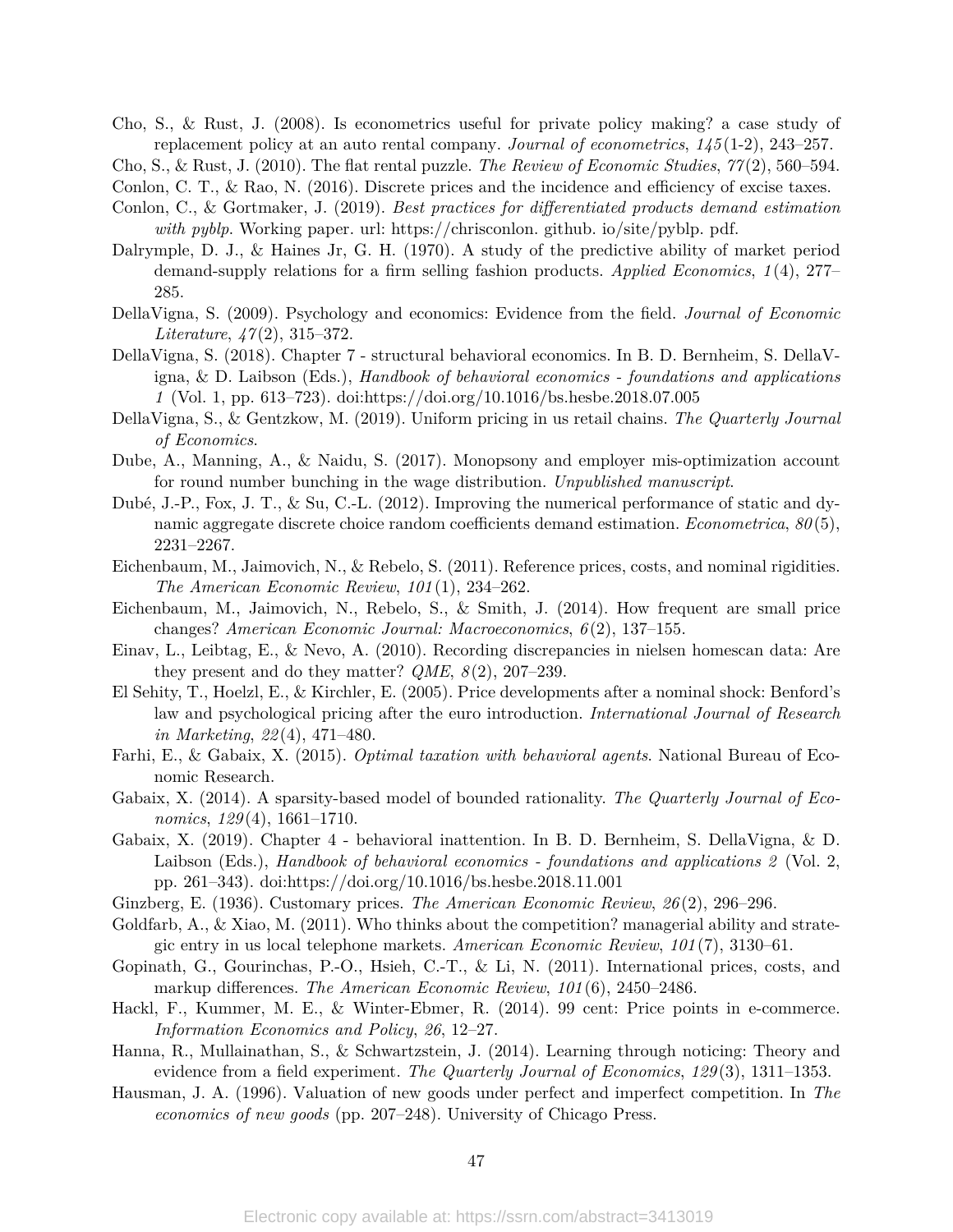- Hausman, J., Leonard, G., & Zona, J. D. (1994). Competitive analysis with differenciated products. *Annales d'Economie et de Statistique*, 159–180.
- Heidhues, P., & Kőszegi, B. (2018). Chapter 6 behavioral industrial organization. In B. D. Bernheim, S. DellaVigna, & D. Laibson (Eds.), *Handbook of behavioral economics - foundations and applications 1* (Vol. 1, pp. 517–612). doi:https://doi.org/10.1016/bs.hesbe.2018.07.006
- Hilger, N. (2018). Heuristic thinking in the market for online subscriptions. *Available at SSRN 3296698*.
- Hirshman, S., Pope, D., & Song, J. (forthcoming). Mental budgeting vs. relative thinking. *American Economic Association Papers and Proceedings*.
- Hitsch, G. J., Hortacsu, A., & Lin, X. (2017). Prices and promotions in us retail markets: Evidence from big data. *Chicago Booth Research Paper*, (17-18).
- Jiang, Z. (2018). An empirical bargaining model with digit bias a study on auto loan monthly payments. *Unpublished manuscript*.
- Kalyanam, K., & Shively, T. S. (1998). Estimating irregular pricing effects: A stochastic spline regression approach. *Journal of Marketing Research*, 16–29.
- Kleven, H. J., & Waseem, M. (2013). Using notches to uncover optimization frictions and structural elasticities: Theory and evidence from pakistan. *The Quarterly Journal of Economics*, *128* (2), 669–723.
- Knittel, C. R., & Metaxoglou, K. (2014). Estimation of random-coefficient demand models: Two empiricists' perspective. *Review of Economics and Statistics*, *96* (1), 34–59.
- Lacetera, N., Pope, D. G., & Sydnor, J. R. (2012). Heuristic thinking and limited attention in the car market. *American Economic Review*, *102* (5), 2206–2236.
- Levy, D., Lee, D., Chen, H., Kaufmann, R. J., & Bergen, M. (2011). Price points and price rigidity. *Review of Economics and Statistics*, *94* (4), 1417–1431.
- Macé, S. (2012). The impact and determinants of nine-ending pricing in grocery retailing. *Journal of Retailing*, *88* (1), 115–130.
- Matějka, F. (2015). Rationally inattentive seller: Sales and discrete pricing. *The Review of Economic Studies*, *83* (3), 1125–1155.
- Montgomery, A. L. (1997). Creating micro-marketing pricing strategies using supermarket scanner data. *Marketing science*, *16* (4), 315–337.
- Morrison, W., & Taubinsky, D. (2019). *Rules of thumb and attention elasticities: Evidence from under-and overreaction to taxes*. National Bureau of Economic Research.
- Nevo, A. (2000). A practitioner's guide to estimation of random-coefficients logit models of demand. *Journal of economics & management strategy*, *9* (4), 513–548.
- Nevo, A. (2001). Measuring market power in the ready-to-eat cereal industry. *Econometrica*, *69* (2), 307–342.
- Nevo, A. (2011). Empirical models of consumer behavior. *Annual Review of Economics*, *3* (1), 51– 75.
- Repetto, L., & Solis, A. (2018). The price of inattention: Evidence from the swedish housing market.
- Rossi, P. E. (2014). Even the rich can make themselves poor: A critical examination of iv methods in marketing applications. *Marketing Science*, *33* (5), 655–672.
- Rossi, P. E., Allenby, G. M., & McCulloch, R. (2012). *Bayesian statistics and marketing*. John Wiley & Sons.
- Saez, E. (2010). Do taxpayers bunch at kink points? *American Economic Journal: Economic Policy*, *2* (3), 180–212.
- Schindler, R. M., & Chandrashekaran, R. (2004). Influence of price endings on price recall: A by-digit analysis. *Journal of Product & Brand Management*, *13* (7), 514–524.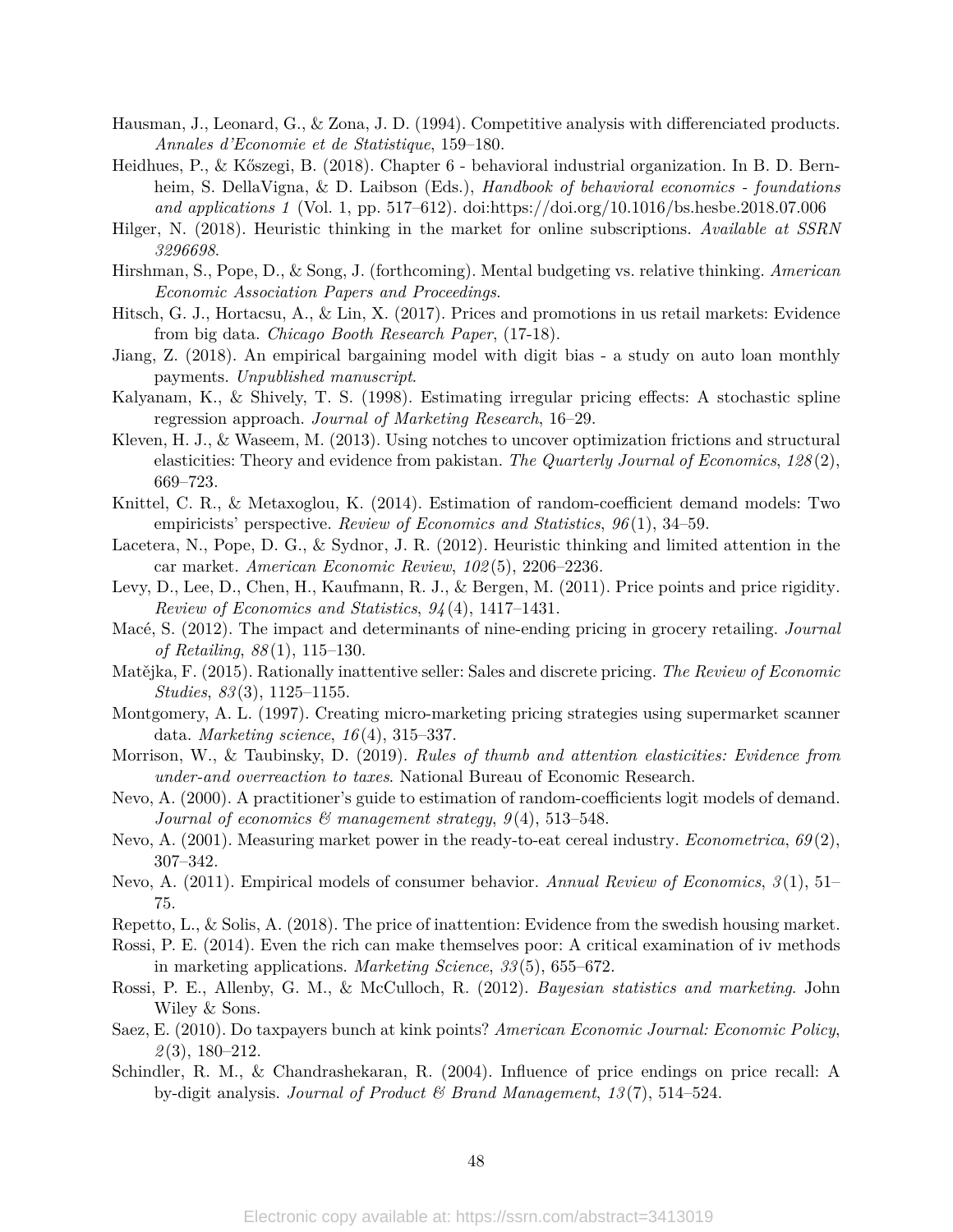- Schindler, R. M., & Kibarian, T. M. (1996). Increased consumer sales response though use of 99-ending prices. *Journal of Retailing*, *72* (2), 187–199.
- Schindler, R. M., & Kirby, P. N. (1997). Patterns of rightmost digits used in advertised prices: Implications for nine-ending effects. *Journal of Consumer Research*, *24* (2), 192–201.
- Schindler, R. M., & Wiman, A. R. (1989). Effects of odd pricing on price recall. *Journal of Business Research*, *19* (3), 165–177.
- Snir, A., Levy, D., & Chen, H. A. (2017). End of 9-endings, price recall, and price perceptions. *Economics Letters*, *155*, 157–163.
- Stiving, M. (2000). Price-endings when prices signal quality. *Management Science*, *46* (12), 1617– 1629.
- Stiving, M., & Winer, R. S. (1997). An empirical analysis of price endings with scanner data. *Journal of Consumer Research*, *24* (1), 57–67.
- Strulov-Shlain, A. (2019). Firm sophistication: A natural experiment on price endings. *Unpublished manuscript*.
- Taubinsky, D., & Rees-Jones, A. (2016). *Attention variation and welfare: Theory and evidence from a tax salience experiment* (Working Paper No. 22545). National Bureau of Economic Research. doi:10.3386/w22545
- Thomas, M., & Morwitz, V. (2005). Penny wise and pound foolish: The left-digit effect in price cognition. *Journal of Consumer Research*, *32* (1), 54–64.
- Tversky, A., & Kahneman, D. (1981). The framing of decisions and the psychology of choice. *Science*, *211* (4481), 453–458.
- Varian, H. R. (1980). A model of sales. *The American Economic Review*, *70* (4), 651–659.
- Wansink, B., Kent, R. J., & Hoch, S. J. (1998). An anchoring and adjustment model of purchase quantity decisions. *Journal of Marketing Research*, 71–81.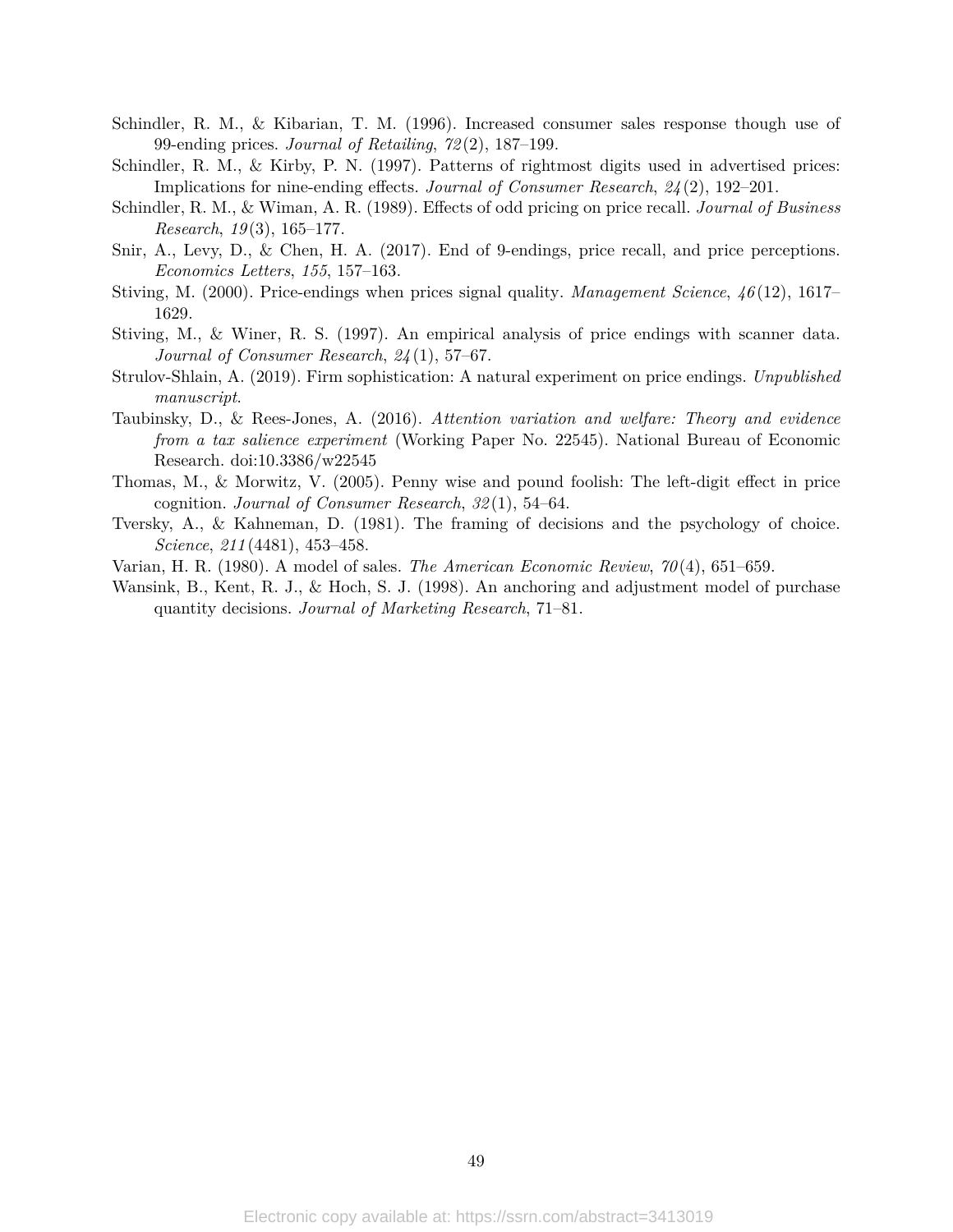# **Left-Digit Bias and Firm Pricing: Online Appendix Not for Print Publication**

## **A Proofs**

### **A.1 Proof - Proposition 1**

To see that equation 3 describes the optimal price, we will proceed in the following steps.

### **A.1.1 Interior solution**

Consider the classic setting. There, since demand is convex, it satisfies the second order condition globally, and hence the first order condition is sufficient to characterize the solution. Here, the second order condition is satisfied locally, meaning that any interior solution is a local maximum. However, demand is not convex when changing the first digits. Therefore, one must also check for other prices, where convexity is not satisfied.

The first order condition is

$$
\frac{\partial \Pi}{\partial p} = 0 = A\epsilon ((1 - \theta) p + \theta p_1)^{\epsilon - 1} (1 - \theta) (p - c) + A ((1 - \theta) p + \theta p_1)^{\epsilon}
$$
  
\n
$$
0 = \epsilon (1 - \theta) (p - c) + (1 - \theta) p + \theta p_1
$$
  
\n
$$
p = c \frac{\epsilon}{1 + \epsilon} - p_1 \frac{\theta}{1 - \theta} \frac{1}{1 + \epsilon}
$$
  
\n
$$
p = \left(c - \frac{\theta}{1 - \theta} \frac{q_1 + 1}{\epsilon}\right) \frac{\epsilon}{1 + \epsilon}
$$

Where the last transition is due to that  $p_1 = q_1 + 1$  given a range of costs as in proposition 3, So, first, for any cost *c*, we can find a local maximum being the interior solution, as presented in the second row of equation 3. Note that this solution is strictly increasing in  $c$ , as long as  $p_1$  does not change.

### **A.1.2** First case,  $c < \overline{c}_q$

Since demand is locally convex, and isoprofits are strictly convex, it is sufficient to rule-out an interior solution as being optimal if the profits at the highest price below the discontinuity are higher. So, if  $p^*(c)$  is the interior solution and  $c < \overline{c}_q$ , we need to show that  $D(q)(q-c)$  $D(p^*) (p^* - c)$  where  $q = p_1 - 0.01$ :

$$
D (p^*) (p^* - c) + D (p^*) (c - \overline{c}_q) = D (p^*) (p^* - \overline{c}_q)
$$
  

$$
< D (P) (P - \overline{c}_q)
$$
  

$$
= D (q) (q - \overline{c}_q)
$$
  

$$
= D (q) (q - c) + D (q) (c - \overline{c}_q)
$$
  

$$
\Leftrightarrow D (p^*) (p^* - c) < D (q) (q - c) + (D (q) - D (p^*)) (c - \overline{c}_q)
$$
  

$$
< D (q) (q - c)
$$

Where the first inequality (second row) is due to P being the optimal price for  $\bar{c}_q$ , and the last inequality (last row) is since  $c < \overline{c}_q$  and  $D(q) > D(p^*)$ .

Once we have shown that  $q$  is more profitable than  $p^*$ , to see that the optimal price in that case is *q* itself, note that since demand is locally strictly convex between discontinuity points, if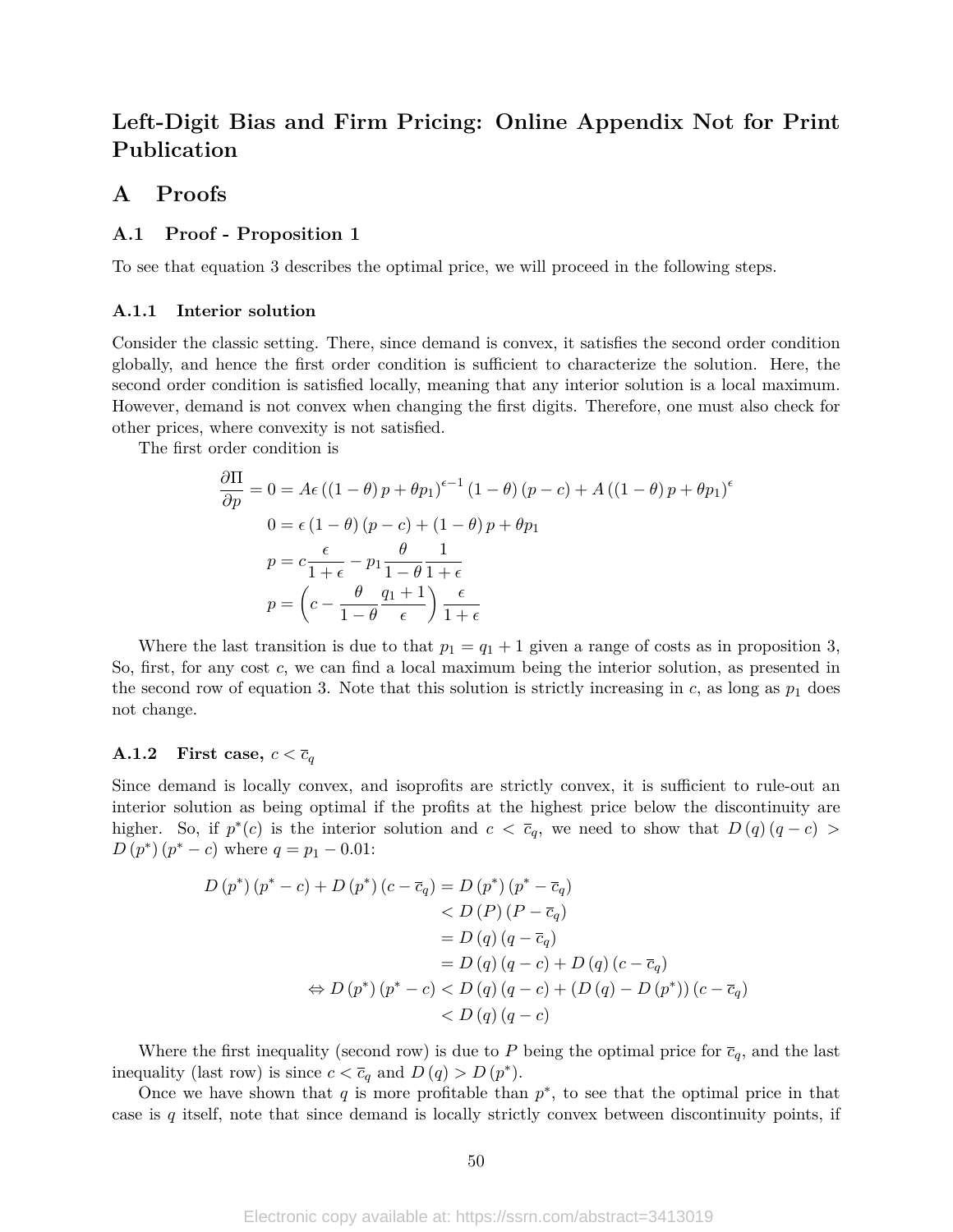the profit at *q* is higher than at the interior solution it means that the slope of the isoprofit (in the quantity-price dimension) is less steep than the demand curve, meaning that profits at *q* must be maximal for these costs. This is only true for  $\theta$  low enough, such that there is not another point where demand is crossing the isoprofit<sup>44</sup>.

### **A.1.3** Second case,  $c > \overline{c}_q$

We want to show that if  $c > \bar{c}_q$ , then the interior solution is more profitable than *q*. That is, that  $\Pi(p^*, c) > D(q)(q - c)$ . Define p' as the price that given demand  $D(q)$  results in the same profits as  $\Pi^* = \Pi(p^*, c)$ . That is,

$$
p' = \frac{\Pi^*}{D(q)} + c
$$
  

$$
= \frac{\Pi^* - \Pi_q}{D(q)} + q + (c - \overline{c}_q)
$$
  

$$
\Rightarrow p' - q = \frac{\Pi^* - \Pi_q}{D(q)} + (c - \overline{c}_q)
$$
  

$$
> (c - \overline{c}_q) \left(1 - \frac{D(P)}{D(q)}\right) > 0
$$

where we used that  $\Pi^* = \Pi(p^*, c) > \Pi(P, c) = \Pi_q - D(P)(c - \overline{c}_q)$ , and that  $D(P) < D(q)$ . So, since  $p' > q$  it means that  $\Pi(p^*, c) = D(q)(p' - c) > D(q)(q - c)$ .

### **A.2 Proof - Proposition 2**

Rewriting equation 5,

$$
P + \frac{(1 - \theta)P + \theta P_1}{\epsilon (1 - \theta)} - \frac{((1 - \theta)P + \theta P_1)^{\epsilon} P - ((1 - \theta)q + \theta q_1)^{\epsilon} q}{((1 - \theta)P + \theta P_1)^{\epsilon} - ((1 - \theta)q + \theta q_1)^{\epsilon}} = 0
$$
  
\n
$$
P\left(1 + \frac{1}{\epsilon}\right) + \frac{TP_1}{\epsilon} - \frac{(P + TP_1)^{\epsilon} P - (q + Tq_1)^{\epsilon} q}{(P + TP_1)^{\epsilon} - (q + Tq_1)^{\epsilon}} = 0
$$
  
\n
$$
P\left(1 + \frac{1}{\epsilon}\right) + \frac{TP_1}{\epsilon} - \frac{\Lambda^{\epsilon} P - q}{\Lambda^{\epsilon} - 1} = 0
$$
  
\n
$$
P(1 + \epsilon) (\Lambda^{\epsilon} - 1) + TP_1 \Lambda^{\epsilon} - TP_1 = \Lambda^{\epsilon} P \epsilon - q \epsilon
$$
  
\n
$$
(P + TP_1) \Lambda^{\epsilon} = P + TP_1 + (P - q) \epsilon
$$
  
\n
$$
\Lambda^{\epsilon} = 1 + \frac{(P - q) \epsilon}{P + TP_1}
$$
(8)

where  $T \equiv \frac{\theta}{1-\theta}$ , the likelihood ratio of being inattentive and  $\Lambda \equiv \frac{P+TP_1}{q+Tq_1}$  $\frac{P+TP_1}{q+Tq_1}$ . <sup>44</sup>i.e.,  $\theta$  needs to satisfy that  $\Pi(q, \underline{c}_q) \geq \Pi(q-1, \underline{c}_q)$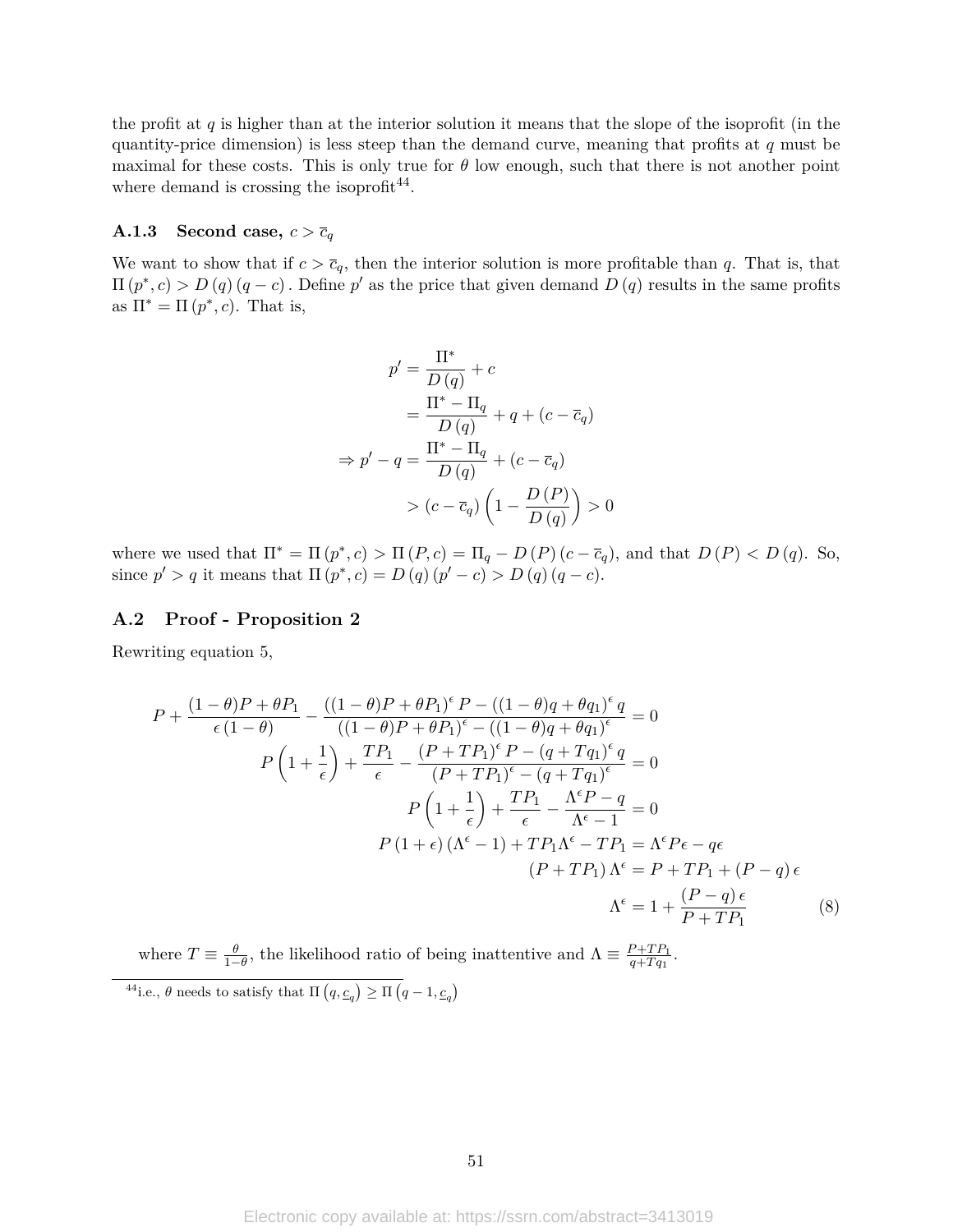### **A.2.1 The effect of elasticity on nl-price**

First, note that  $\frac{\partial \Lambda}{\partial \epsilon} = \frac{\partial F}{\partial \epsilon}$ *∂* 1  $\frac{1}{q+Tq1}$ . Then, differentiating equation 8 with respect to  $\epsilon$ ,

$$
(P + TP_1) \Lambda^{\epsilon} \left( \frac{\epsilon \frac{\partial P}{\partial \epsilon}}{P + TP_1} + \ln \Lambda \right) + \frac{\partial P}{\partial \epsilon} \Lambda^{\epsilon} = \frac{\partial P}{\partial \epsilon} + \frac{\partial P}{\partial \epsilon} \epsilon + P - q
$$

$$
\frac{\partial P}{\partial \epsilon} (\Lambda^{\epsilon} - 1) (1 + \epsilon) + (P + TP_1) \Lambda^{\epsilon} \ln \Lambda = P - q
$$

$$
\frac{\partial P}{\partial \epsilon} = \frac{P - q - (P + TP_1) \Lambda^{\epsilon} \ln \Lambda}{(\Lambda^{\epsilon} - 1) (1 + \epsilon)} > 0
$$

To see that note that the denominator is positive for  $\epsilon < -1$ , since  $\Lambda > 1$ . Further, the enumerator is positive iff

$$
(P - q) (q + Tq_1)^{\epsilon} - (P + TP_1)^{\epsilon+1} \ln \left( \frac{P + TP_1}{q + Tq_1} \right) > 0
$$

It is easy to see that the above term equals zero for  $P = q$ . We now show that it is increasing in *P*, and hence positive, since  $P > q$ . To see that it is increasing in *P*, differentiate to show

$$
(q+Tq_1)^{\epsilon} - (\epsilon+1)(P+TP_1)^{\epsilon} \ln \left(\frac{P+TP_1}{q+Tq_1}\right) - (P+TP_1)^{\epsilon} > 0
$$
  

$$
\Leftrightarrow 1 > \Lambda^{\epsilon} (1 + (1+\epsilon)\ln \Lambda)
$$

and note that  $\Lambda^{\epsilon} < 1$ , and that  $\ln \Lambda > 0$  and  $\epsilon < -1$  hence  $(1 + (1 + \epsilon) \ln \Lambda) < 1$ .

### **A.2.2 Proof of corollary, effect of dollar digit on nl-price**

We know that the NLP satisfies:

$$
((1 - \theta)P + \theta P_1)^{\epsilon} \left( -\frac{(1 - \theta)P + \theta P_1}{\epsilon (1 - \theta)} \right) -
$$
\n(9)

$$
((1 - \theta)q + \theta q_1)^{\epsilon} \left( q - P \cdot \frac{1 + \epsilon}{\epsilon} - \frac{\theta P_1}{(1 - \theta)\epsilon} \right) = 0 \tag{10}
$$

$$
\hat{p}^{\epsilon} \frac{\hat{p}}{\epsilon (1-\theta)} + \hat{q}^{\epsilon} \left( q - p - \frac{\hat{p}}{\epsilon (1-\theta)} \right) = 0 \tag{11}
$$

$$
\hat{q}^{\epsilon} (q - p) \epsilon (1 - \theta) = \hat{p} (\hat{q}^{\epsilon} - \hat{p}^{\epsilon}) \tag{12}
$$

Where the transitions are just algebraic simplifications, and writing the perceived price instead of its components. To prove the corollary I ask if it is possible that the NLP will be that same for two consecutive dollar digits,  $p_{q+1} = p_q + 1$ . That is if,

$$
(\hat{q}+1)^{\epsilon}[(q-p)\epsilon(1-\theta)] \leq (\hat{p}+1) ((\hat{q}+1)^{\epsilon} - (\hat{p}+1)^{\epsilon})
$$

$$
(\hat{q}+1)^{\epsilon}[\hat{p}(\hat{q}^{\epsilon} - \hat{p}^{\epsilon})\hat{q}^{-\epsilon}] \leq (\hat{p}+1) ((\hat{q}+1)^{\epsilon} - (\hat{p}+1)^{\epsilon})
$$

$$
\frac{\hat{p}}{\hat{p}+1} \leq \frac{1 - (\frac{\hat{p}+1}{\hat{q}+1})^{\epsilon}}{1 - (\frac{\hat{p}}{\hat{q}})^{\epsilon}}
$$

if  $\epsilon = -1$  it holds with equality:

$$
\frac{\hat{p}}{\hat{p}+1} = \frac{\frac{\hat{p}+1-\hat{q}-1}{\hat{p}+1}}{\frac{\hat{p}-\hat{q}}{\hat{p}}} = \frac{\hat{p}}{\hat{p}+1}
$$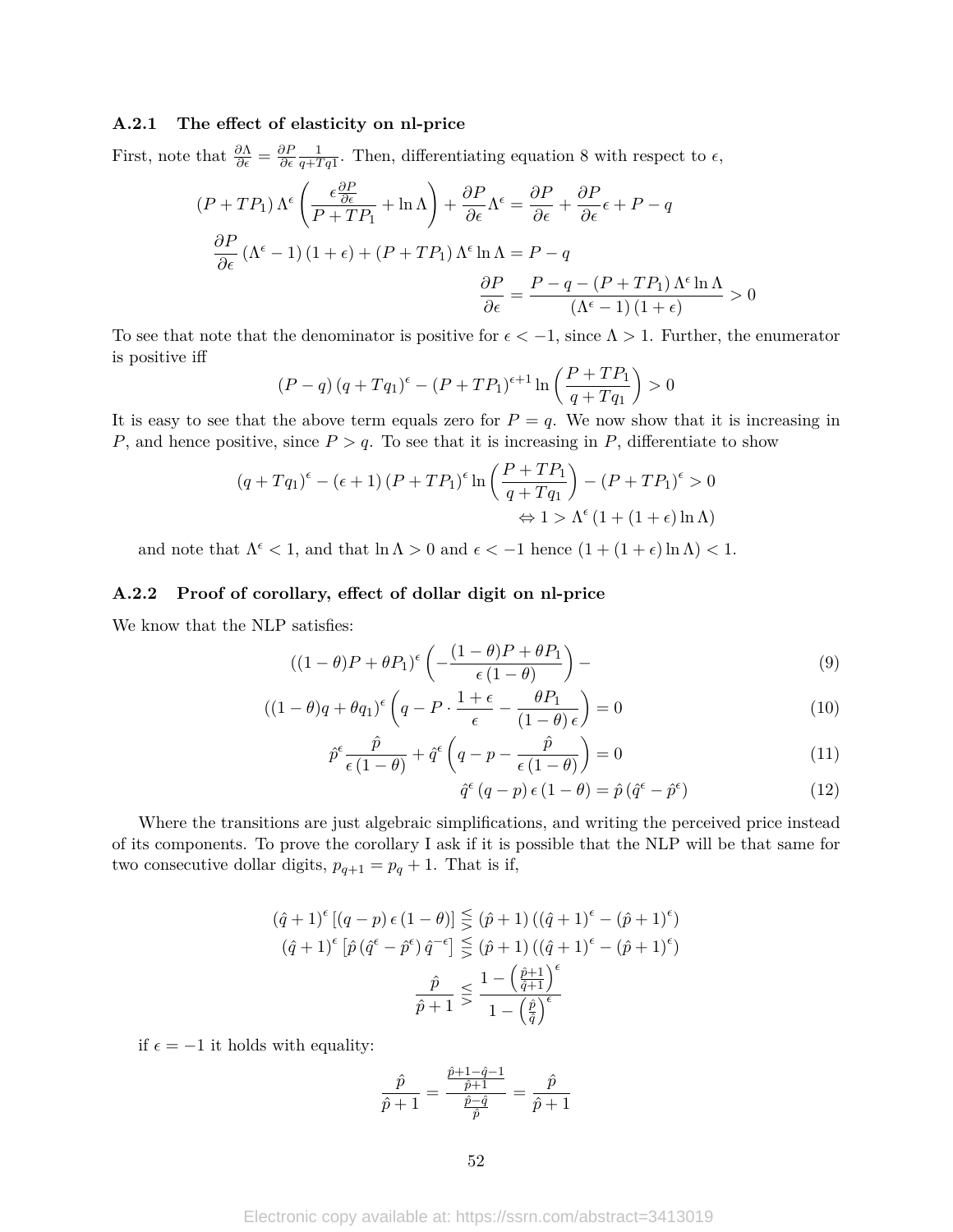but if  $\epsilon < -1$ , as assumed all over, then the RHS is lower. Meaning, that the equality does not hold.

### **A.2.3 The effect of inattention on nl-price**

How does higher inattention affects the next lowest price? Differentiate equation 8 with respect to *θ*:

$$
(\epsilon+1)\left(\frac{P+TP_1}{q+Tq_1}\right)^{\epsilon} \frac{\left(\frac{\partial P}{\partial \theta} + \frac{\partial T}{\partial \theta}P_1\right)(q+Tq_1) - \frac{\partial T}{\partial \theta}(P+TP_1)}{q+Tq_1} + \frac{\partial T}{\partial \theta}q_1\left(\frac{P+TP_1}{q+Tq_1}\right)^{\epsilon+1} - \frac{\partial P}{\partial \theta}(1+\epsilon) = \frac{\partial T}{\partial \theta}P_1
$$

$$
(\epsilon+1)\left(\frac{\partial P}{\partial \theta} + \frac{\partial T}{\partial \theta}P_1\right) + \frac{\partial T}{\partial \theta}(q_1-1-\epsilon)\frac{P+TP_1}{q+Tq_1} - \frac{\partial P}{\partial \theta}(1+\epsilon)\left(\frac{P+TP_1}{q+Tq_1}\right)^{-\epsilon} = \frac{\partial T}{\partial \theta}P_1\left(\frac{P+TP_1}{q+Tq_1}\right)^{-\epsilon}
$$

$$
\frac{\partial P}{\partial \theta} \left( 1 - \left( \frac{q + Tq_1}{P + TP_1} \right)^{\epsilon} \right) = \frac{1}{(1 - \theta)^2} \left( \frac{P_1}{1 + \epsilon} \left( \frac{q + Tq_1}{P + TP_1} \right)^{\epsilon} - P_1 + \left( 1 - \frac{q_1}{\epsilon + 1} \right) \frac{P + TP_1}{q + Tq_1} \right)
$$

the term in parentheses on the left-hand side is negative, so the effect is determined by the opposite sign of  $\frac{P_1}{1+\epsilon} \left( \frac{q+Tq_1}{P+TP} \right)$  $P + TP_1$  $\int^{\epsilon} -P_1 + \left(1 - \frac{q_1}{\epsilon+1}\right) \frac{P+TP_1}{q+Tq_1}$  $\frac{p+TP_1}{q+Tq_1}$ . This is sign is always negative for  $\epsilon < -1$  for  $q_1 > 0$ . To see that  $\frac{P_1}{1+\epsilon} \left( \frac{q+Tq_1}{P+TP} \right)$ *P* +*T P*<sup>1</sup>  $\int_{0}^{\epsilon} -P_1 + \left(1 - \frac{q_1}{\epsilon+1}\right) \frac{P + TP_1}{q + T q_1}$  $\frac{P+TP_1}{q+Tq_1} < 0$ , recall that  $P-q = \Delta < 1$  and  $P_1 = 1+q_1$ .

Then, we need to show that

$$
\frac{P_1}{1+\epsilon} \left(\frac{q+Tq_1}{P+TP_1}\right)^{\epsilon} + \left(1 - \frac{q_1}{\epsilon+1}\right) \frac{P+TP_1}{q+Tq_1} < P_1
$$
\n
$$
\frac{P+TP_1}{q+Tq_1} \left(\frac{1+\epsilon-q_1+P_1\left(\frac{q+Tq_1}{P+TP_1}\right)^{-(1+\epsilon)}}{1+\epsilon}\right) < 1+q_1
$$

focusing on the LHS, using that  $\epsilon < -1$  and  $P_1 = 1 + q_1$ :

$$
\frac{P + TP_1}{q + Tq_1} \left( \frac{1 + \epsilon - q_1 + P_1 \left( \frac{q + Tq_1}{P + TP_1} \right)^{-(1 + \epsilon)}}{1 + \epsilon} \right) < \frac{P + TP_1}{q + Tq_1} \left( \frac{2 + \epsilon}{1 + \epsilon} \right) < \frac{P + TP_1}{q + Tq_1}
$$

then it is left to show that

$$
\frac{P + TP_1}{q + Tq_1} = \frac{q + \Delta + T(1 + q_1)}{q + Tq_1} < 1 + q_1
$$

or

$$
q + \Delta + T(1 + q_1) < (1 + q_1)(q + Tq_1) \\
\Delta + T < q_1(q + Tq_1)
$$

and since  $\Delta + T \leq 1 + T$ , if  $q_1 \geq 1$ , then  $q + Tq_1 > 1 + T$ . If  $q_1 = 0$  then this inequality does not hold.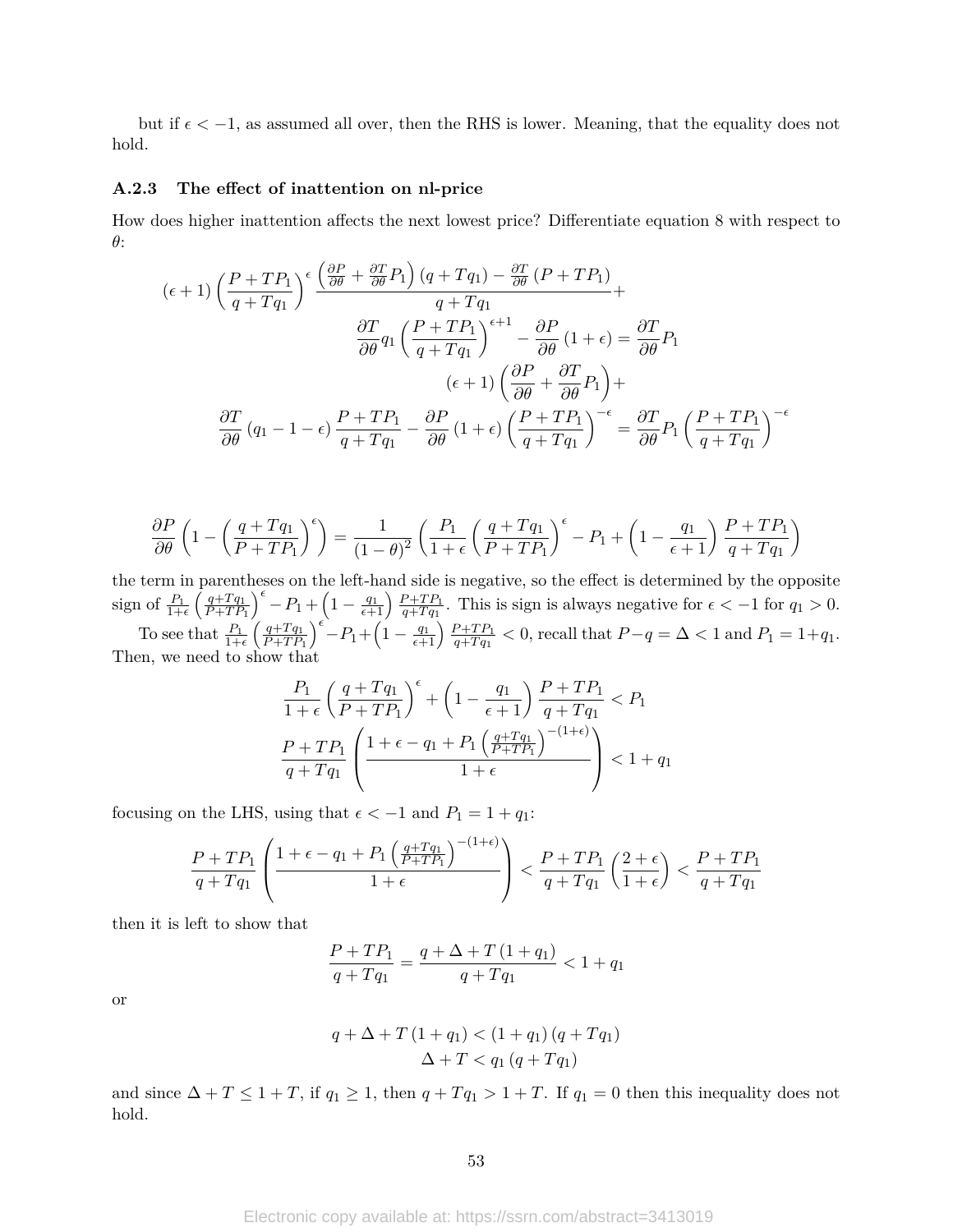## **B Price Competition**

In that section we solve for a price competition model where some consumers are inattentive to the first digit. However, the solution is for a continuous pricing, and the proof relies on the continuity of the price domain.

Varian, 1980, with a different motivation and interpretation, solved a closely related model in his seminal paper "A Model of Sales". We solve a Varian-variant model, where there are *N* firms that have no costs of producing a homogeneous good. Prices can be set *continuously* between 0 and 2. A measure 1−*θ* of consumers is attentive, and a measure *θ* is partially inattentive. An attentive consumer buys from the cheapest firm (or randomizes between all cheapest firms.) A partially inattentive consumer has a coarse perception of the price, seeing the price as being "weakly less than 1" or "strictly more than 1". So a partially inattentive consumer is equally likely to purchase from any firm who prices below 1, or if no firm prices below 1, from those who price above 1.

### **Proposition 3.** *There is no pure strategy equilibrium in this game*

*Proof.* Assume all firms play a strategy p. If  $p > 0$  an  $\epsilon$  downward deviation from a positive price will lend a firm the entire attentive market, while a price strategy of 0 is sub-optimal since setting the price at any  $0 < p \le 1$  gives positive profits from the partially inattentive market.  $\Box$ 

Think of a mixed strategy as a cumulative distribution function *F* (with the accompanying PDF *f*) over prices and consider symmetric equilibria. Given *F*, notate  $\phi \equiv F(1)$  as the probability of a firm pricing below 1. Define a *simple mixed equilibrium* as a symmetric equilibrium where  $\phi = 1$ , and a *truly mixed equilibrium* as a symmetric equilibrium where  $\phi \in (0,1)$ .

**Proposition 4.** (1) There exists a simple mixed equilibrium where  $F(1) = 1$  and firms mix over  $[p_0, 1]$  *according to a unique*  $F_{\theta,N}$ ,  $p_0 > 0$ .

*(2) There sometimes exist a* truly mixed equilibrium *as a function of θ and N, where firms mix over*  $[p_0, 1] \cup [p_1, 2]$  *according to a unique*  $F_{\theta, N}$ *, where*  $p_0 > 0$  *and*  $p_1 > 1$ *.* 

An immediate corollary is that in any equilibrium, firms will not price at the point of discontinuity. Taking this simplistic, continuous domain model to our setting, the price of "1" represents the highest price before the drop in demand, i.e. prices that end with 99 before the policy or 90 post policy. So, that model predicts no pricing at 00.

*Proof.* Given  $\phi$  from each firm's perspective, the number of other firms pricing under 1 is described by a binomial distribution  $x \sim B(N-1, \phi)$ . It must be that  $\phi > 0$ , since if all firms price above 1, a deviation to 1 gives an expected payoff of 1, while the expected payoff from *F* must be strictly less than  $\frac{2}{N}$  (since all firms have the same expected profit, and the maximal industry profit is 2). A firm's expected market share from a price  $p \leq 1$  is

$$
X(p|p \le 1) = (1 - \theta) (1 - F(p))^{N-1} + \theta \mathbb{E} \left[ \frac{1}{1+x} \right]
$$

$$
= (1 - \theta) (1 - F(p))^{N-1} + \theta \frac{1 - (1 - \phi)^N}{N\phi}
$$

A firm's expected market share from a price *p >* 1 is

$$
X(p|p>1) = (1 - \theta) (1 - F(p))^{N-1} + \theta \frac{(1 - \phi)^{N-1}}{N}
$$

 $\Box$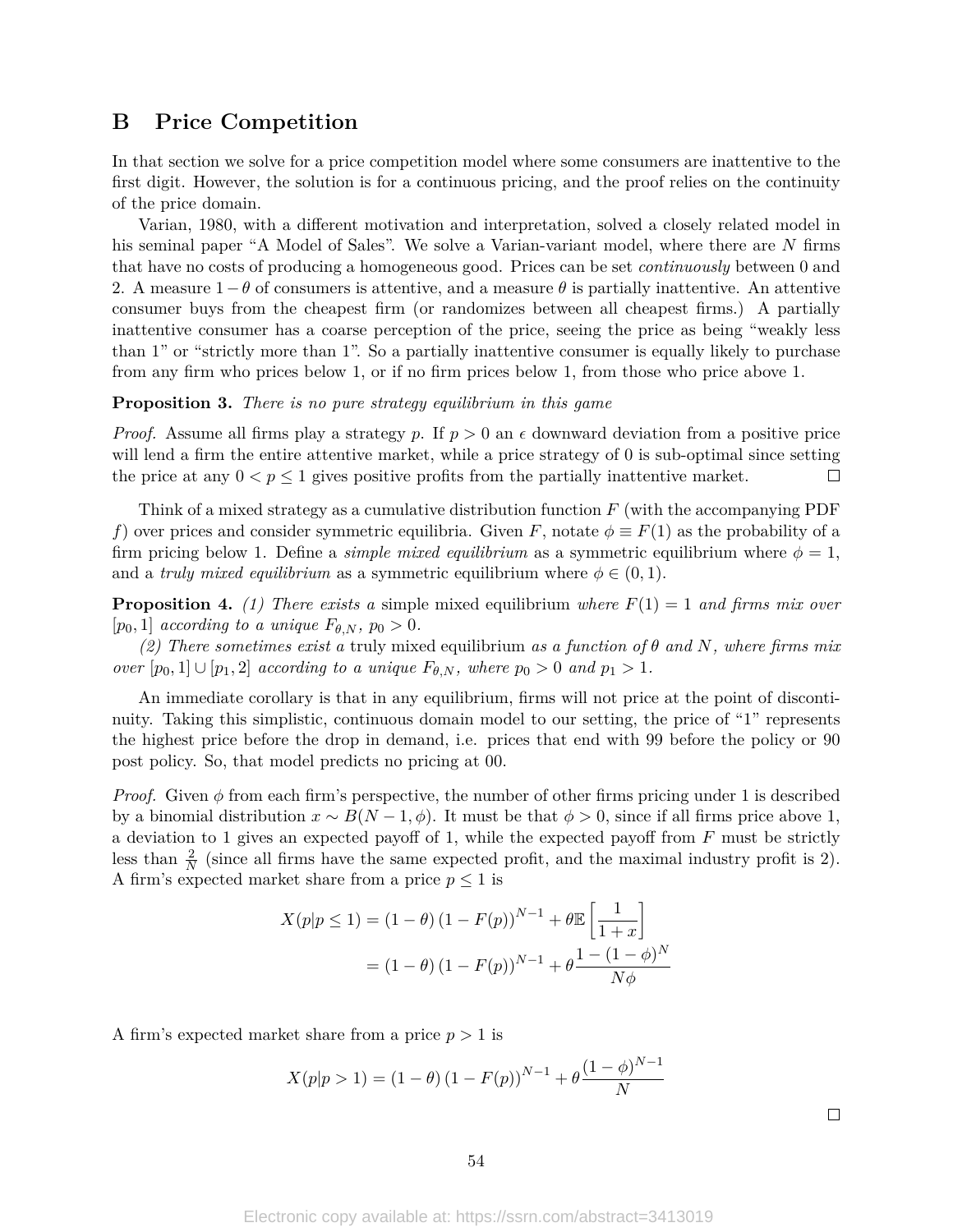In each region, above or below 1, the CDF has no mass points. To see that, assume there is a mass point then it is profitable for a firm to shift that mass a little bit to the left<sup>45</sup>.

Also, within each region there are no gaps. Assume there is, i.e.  $f(p) = 0$  for all  $p \in (p, \overline{p})$ where either  $\bar{p}$  < 1 or  $p > 1$ . Then, it is profitable to shift a probability from  $f(p) > 0$  to a price in the gap region, thus only increasing profit without changing the probability of winning it. For the same reason  $f(1) > 0$  and  $f(2) > 0$ .

Call an equilibrium where  $\phi < 1$  a "truly mixed equilibrium". From the above, the support of the CDF in a truly mixed equilibrium is  $[p_0, 1] \cup [p_1, 2]$ . Now, we can find the CDF using the indifference principle, stating that the expected profit of every price point should be equal. Explicitly, it should be that the payoff is the same as for  $p = 1$ . So, the expected payoff is

$$
(1 - \theta) (1 - \phi)^{N-1} + \theta \frac{1 - (1 - \phi)^N}{N\phi}
$$

From that we can also find the lowest price  $p_0$ , since  $F(p_0) = 0$ . So,

$$
p_0 \left( (1 - \theta) + \theta \frac{1 - (1 - \phi)^N}{N\phi} \right) = (1 - \theta) (1 - \phi)^{N - 1} + \theta \frac{1 - (1 - \phi)^N}{N\phi}
$$

$$
p_0 = \frac{(1 - \theta) (1 - \phi)^{N - 1} + \theta \frac{1 - (1 - \phi)^N}{N\phi}}{(1 - \theta) + \theta \frac{1 - (1 - \phi)^N}{N\phi}}
$$

Notice that if  $\phi = 1$ , all firms never price above 1, then  $p_0 = \frac{\theta}{N(1-\theta)}$  $\frac{\theta}{N(1-\theta)+\theta}$ , as in Varian 1980.

What is  $p_1$ ?  $F(p_1) = \phi$ , the price is higher than 1, but the expected share of inattentives is conditional on all firms pricing above 1. That is,

$$
p_1\left((1-\theta)(1-\phi)^{N-1} + \theta \frac{(1-\phi)^{N-1}}{N}\right) = (1-\theta)(1-\phi)^{N-1} + \theta \frac{1 - (1-\phi)^N}{N\phi}
$$

$$
p_1 = \frac{(1-\theta)(1-\phi)^{N-1} + \theta \frac{1 - (1-\phi)^N}{N\phi}}{(1-\theta)(1-\phi)^{N-1} + \theta \frac{(1-\phi)^{N-1}}{N}}
$$

Next, notice that  $F(2) = 1$ , and from the indifference principle,

(1 − *φ*)

$$
2\theta \frac{(1-\phi)^{N-1}}{N} = (1-\theta)(1-\phi)^{N-1} + \theta \frac{1-(1-\phi)^N}{N\phi}
$$

$$
(1-\phi)^{N-1} \left(2 - N\frac{1-\theta}{\theta} + \frac{1-\phi}{\phi}\right) = \frac{1}{\phi}
$$

$$
1-\phi)^{N-1} \left(\phi \left(2 - N\frac{1-\theta}{\theta}\right) + (1-\phi)\right) = 1
$$

This equation determines  $\phi$ , if it even exists. Note that the leftmost term is smaller than 1, and the term in parentheses is a weighted average of 1 and  $2 - N \frac{1-\theta}{\theta}$ . If that last term is less than

<sup>&</sup>lt;sup>45</sup>If there is a mass point at 1, then it is profitable to shift it to just below 1 and gain  $\theta^{\frac{1-(1-\phi)^N-(1-\phi)^{N-1}\phi}{N\phi}}$  $\theta \frac{1-(1-\phi)^{N-1}}{N\phi} > 0$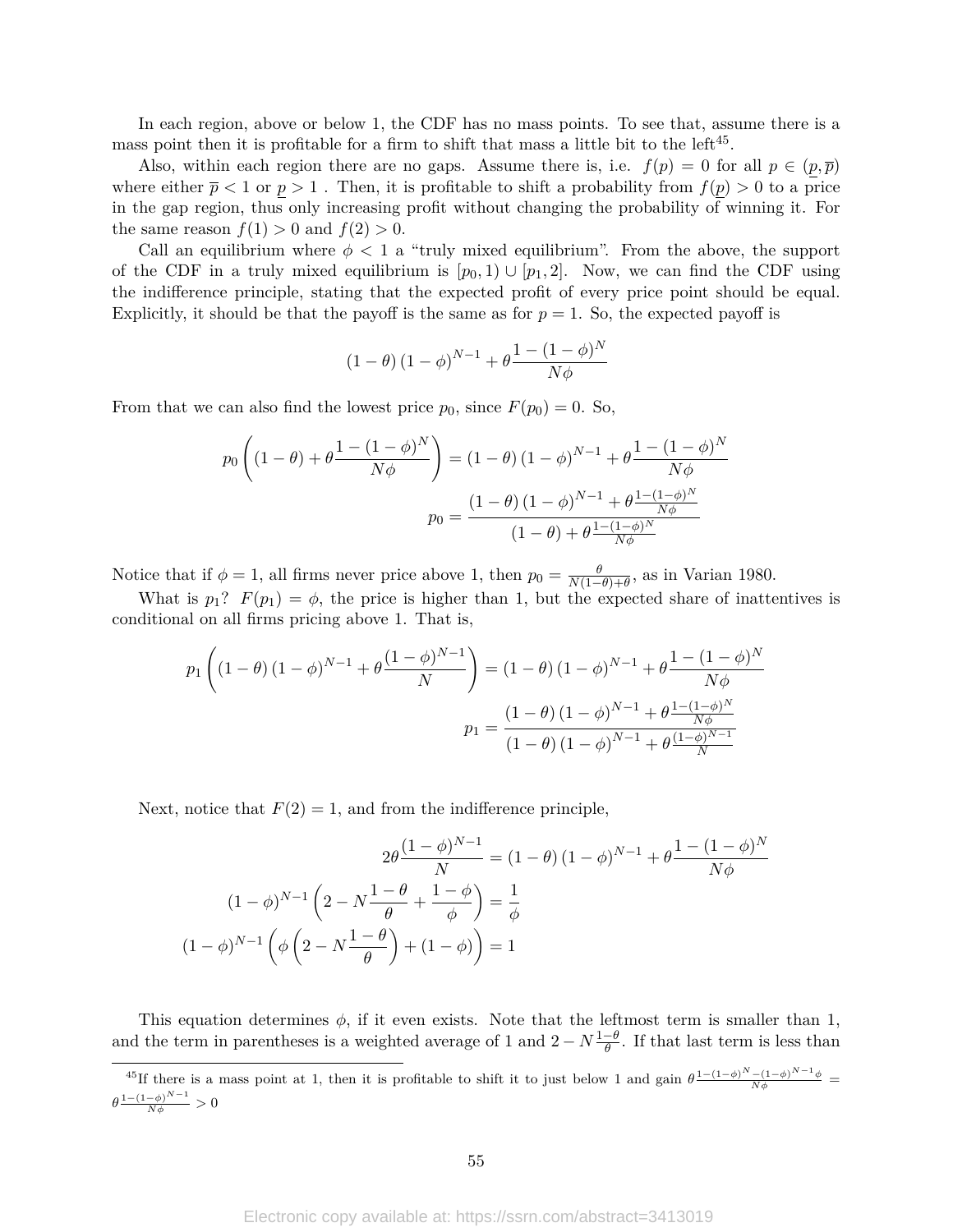1, then no  $\phi$  can solve that equation. So, a necessary condition for such an equilibrium to exist is that

$$
2 - N \frac{1 - \theta}{\theta} > 1
$$
\n
$$
N \frac{1 - \theta}{\theta} < 1
$$
\n
$$
N < \frac{\theta}{1 - \theta}
$$
\n
$$
\theta > \frac{N}{1 + N}
$$

For example, if  $N=2$  then  $\theta > \frac{2}{3}$ . In practice, we assume that the share of inattentives is likely to be small. However, this restriction relies on the marginal costs being 0. A higher marginal cost  $0 < c < 1$  will alter the above indifference,

$$
(2 - c)\theta \frac{(1 - \phi)^{N-1}}{N} = (1 - c) \left( (1 - \theta) (1 - \phi)^{N-1} + \theta \frac{1 - (1 - \phi)^N}{N\phi} \right)
$$

$$
(1 - \phi)^{N-1} \left( \phi \left( \frac{2 - c}{1 - c} - N \frac{1 - \theta}{\theta} \right) + (1 - \phi) \right) = 1
$$

Therefore, the above constraint is relaxed to be  $\theta > \frac{N}{\frac{1}{1-c}+N}$ . For example, if  $N=2$  and  $c=0.5$ , then  $\theta > \frac{1}{2}$  instead of  $\frac{2}{3}$ . Still, we need a small *N* and high *c* to bring the bound on  $\theta$  to reasonable values.

In any case, if  $\phi = 1$  we are almost back to the Varian case, and an equilibrium exists. Call it a "simple mixed equilibrium". To see that, assume that all firms play *F* such that  $F(1) = 1$ . Then, deviating any density to above 1 gains nothing - both attentives and inattentives will not buy at that price. Therefore a simple mixed equilibrium, as already characterized by Varian, exists. This is actually a way to make the arbitrary assumption that Varian makes, of a bound on the maximal price, to be weakly less arbitrary.

## **C Multi-product Monopolist**

Even though single-item sellers use 9-ending prices as well (firms such as Netflix, or Amazon, or in house listings Repetto and Solis, 2018), supermarkets are sellers of multiple items. Substitution between differentiated products is a main focus and an empirical challenge that spans a huge literature (see review by Nevo, 2011). How does simultaneous pricing of multiple products with cross-elasticities between them affect the firm pricing behavior regarding 9-ending pricing?

To keep the problem simple, consider a firm that sells two products setting prices to maximize profit of the form

$$
\Pi = D(p_i, p_j; \theta) (p - c)
$$

where  $D = (D_i, D_j)$  is a vector of demand for items *i* and *j*,  $p = (p_i, p_j)$  is the prices vector, and  $c = (c_i, c_j)$  is the unit costs vector. Let

$$
D_i = A_i \hat{p}_i^{\epsilon_{ii}} \hat{p}_j^{\epsilon_{ij}}
$$

where  $\epsilon_{ii}$  is the same price elasticity, and  $\epsilon_{ij} = \epsilon_{ji}$  is the cross-product elasticity. Then the firm's problem is to maximize

$$
\Pi = \max_{p_i, p_j} A_i \hat{p}_i^{\epsilon_{ij}} \hat{p}_j^{\epsilon_{ij}} (p_i - c_i) + A_j \hat{p}_i^{\epsilon_{ij}} \hat{p}_j^{\epsilon_{jj}} (p_j - c_j)
$$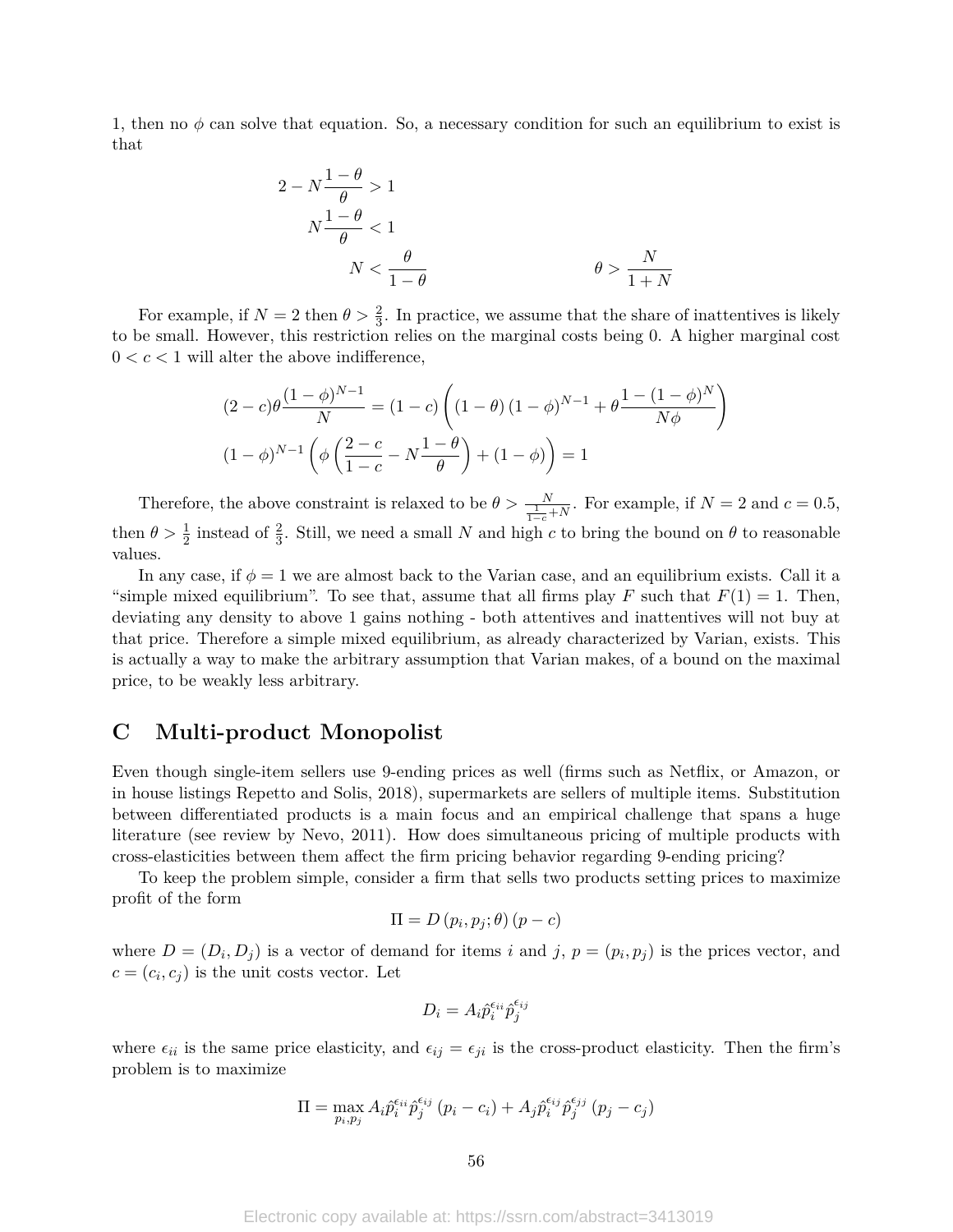If the cross-elasticity is 0, we are back to the single item monopolist, since the problem is separable. Deriving a closed-form solution is possible, but it is not very insightful, in the sense that I do not have any comparative statics to provide. Instead, I solve the problem numerically, and focus attention on the effects of adding cross elasticities on the region of missing prices (numerical, local, comparative statics). Figure 20 provides an example for such effects. Here, the black curves describe the price versus cost of product *i*, when product *j* has a cost of 1.5, and the orange curves are the price of product *j*. Both items have same price elasticity of -2, and cross-elasticity is either zero (the solid lines) or 0.1 (the dashed line). Margins of product *i* are higher due to the substitution with product *j*. Also, the arrows point to the lowest-prices of 4.67 in the single item case, and 4.73 with the cross-elasticity.

The finding of a higher next-lowest price for higher substitution holds in more general simulations – when I allow for varying costs for the other item as well (taking the next-lowest price regardless of the other items underlying cost), different same-price elasticities for each product, and at various levels of left-digit bias. Further, it holds for both the more expensive and cheaper product. While this is hardly a proof, it seems to be a plausible conjecture.

## **D Nielsen Data**

Here I describe the Nielsen data, and discuss its issues and the solution I propose.

Nielsen Retail Scanner (RMS) and Consumer Panel (HMS) data are provided by the Kilts Center at the University of Chicago. RMS records weekly UPC-store level quantity and revenues. Summary statistics are described in column (1) of Appendix Table 1. The sample consists of 28 million observations of 12 products from DellaVigna and Gentzkow, 2019, selling in 11000 stores, with a total of 188 million units sold for \$881 million. The average price is at \$5.51, with a standard deviation of 2.81.

The data is similar to the retailer's data, with the key advantage being that it includes the clientele and pricing behavior of more than 60 retailers rather than one. Another pragmatic advantage is the longer panel of 9 years instead of 3.5. However, the data have three main disadvantages, and as such is not part of the main analysis. First, prices are rounded such that they are always "to the cent", thus not allowing to infer if an observation represents a fictitious price. Second, Nielsen measurement weeks start on Sunday, and are not always aligned with a retailer's price changing frequency. For example, some chains change their prices weekly but do so on Wednesdays, so if a price changed the Nielsen price will mix sales with one price for Sunday-Tuesday and another for Wednesday-Saturday. Measurement misalignment leads to far more fictitious prices than in the retailer data. Finally, only the weekly average price is observed, excluding a simple way to infer if a price is on-sale or not. Additional variables, "promotion" and "display", are available but are missing for 80% of the observations.

To solve the issues of fictitious prices and sale prices I use a new, yet simple, data cleaning technique. If an observed price of a unique product in a certain store is the result of averaging different prices, it is unlikely to be identical to the price in the following week  $46$ . For example, imagine there is a discount to club members only, so some consumers pay \$4.99 and others \$4.29. In order for the "weekly" price to be the same across weeks, the share of club members among weekly consumers must be kept exactly the same. Therefore, I define for each product-store the spell length of each price and exclude 1-week spells. Longer spells are also more likely to be regular prices, or conversely, shorter spells are more likely to be on-sale prices. Therefore, while I can not directly observe if a product is on-sale in a certain week, I proxy for it with the spell length. The

 $^{46}$ Mostly true for a popular product purchased in multiple units each week, otherwise might be likely.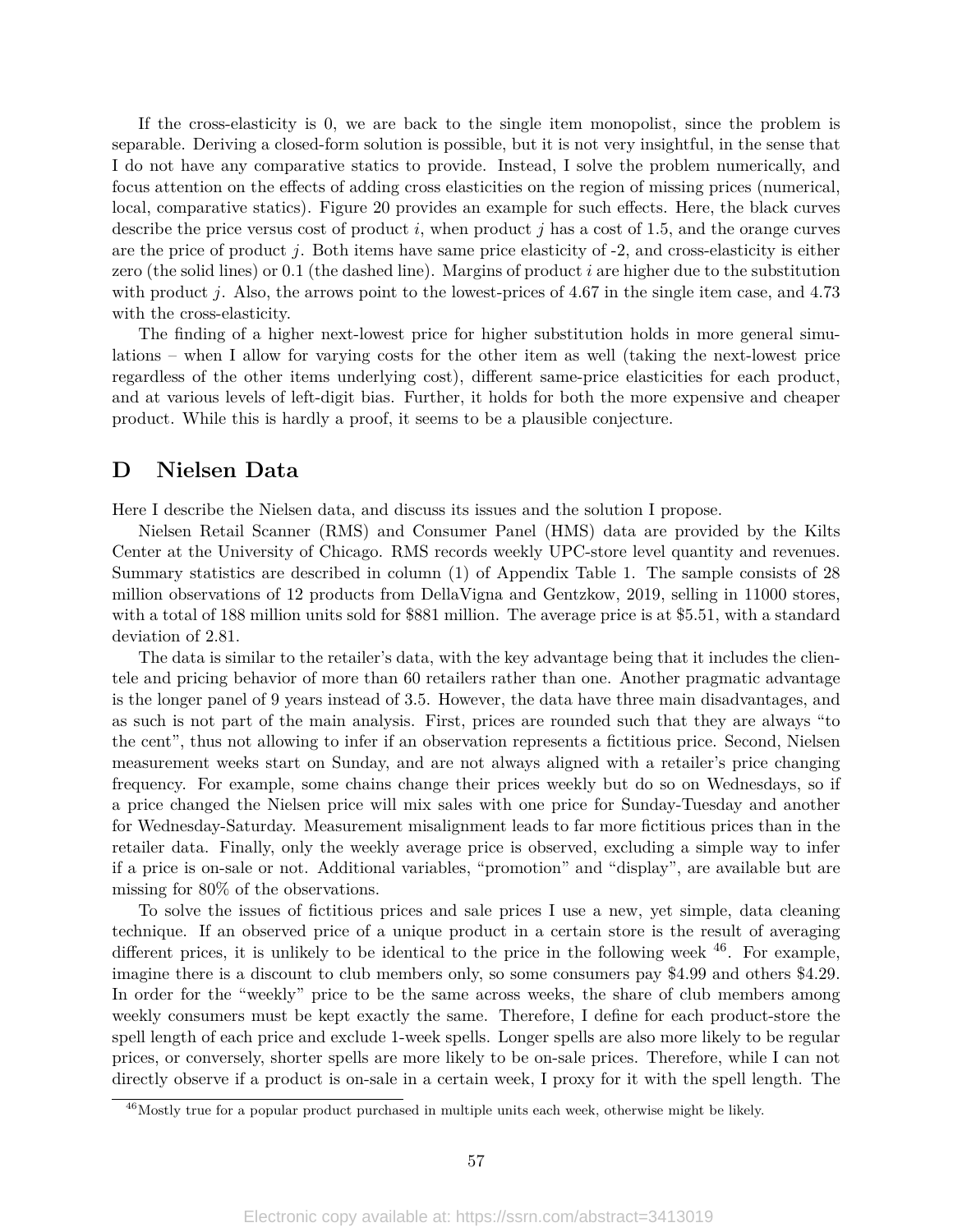spell length proxy has the advantage of not inferring an on-sale by price, which is problematic since regular prices also change.

These intuitive arguments are corroborated using the retailer data, where they can be directly examined. In Appendix Figure 12 I am testing these conjectures for the 1710 products of the retailer data. The black circles show the share of observations that are real (to the cent) conditional on the spell length. About 50% are real for a 1 week spell, and that share jumps to 95% for 2 week spells, and gets close to a 100% for 3 weeks and longer. The yellow triangles show that share of observations that are regular prices (not on-sale) by spell length. About 25% of 1-week spells represent regular prices, 40% at 2 weeks, and by 6 week spells almost all are regular prices.

The price ending distributions, depicted in Figure 10, further depicts and support the data cleaning procedure. To recap, non-real prices are excluded in the retailer data by excluding nonround prices, and in Nielsen data by excluding 1 week spells. An observation is on-sale in the retailer data if the net price is lower than the regular price, and in Nielsen I add dummies for 2,3,4, and 5 week spells to proxy for on-sale propensity (motivated by Appendix Figure 12). Indeed, a similar qualitative pattern appears in both data sets even though the data cleaning procedure is different. The figure shows the shares of observations that end with 9, 0, or other price-ending, and each color bars describe a different cut of the data. Moving from all observations to a sample that includes only "real" prices (to-the-cent or at least 2 weeks spells), decreases the shares of non-9 non-0 observations, which add almost solely to 9-ending prices. i.e., without that exclusion, about a third to half of observations in other price endings should be attributed to 9-ending prices. Further focusing on likely regular prices (observable in the retailer data, and defined as at least 6 week spells), increases the share of 9-ending prices, but on the expense of 0-ending ones. That is, 0-ending prices are mostly on-sale prices or more transient price spells.

## **E Other Estimation Techniques**

#### **E.0.1 Non-linear Least Squares**

An alternative to the sufficient statistic approach is to estimate the model via non-linear least squares. The advantage of this approach is that it is a direct specification of the model. The disadvantage is that it relies on numerical optimization and is not run with instrumental variables. Namely, instead of regressing log-quantity on log-price, I regress log-quantity on log-*perceived*-price, and estimate the elasticity and  $\theta$  simultaneously:

$$
logQ_{ist} = \epsilon_i log ((1 - \theta) P_{ist} + \theta [P_{ist}]) +
$$
  
\n
$$
\alpha_i logP_{c(i)st} + \beta_{is} + \gamma_{i, year(t)} + \delta_{i, month(t)} +
$$
  
\n
$$
\mu_{i, on, sale(ist)} + \mu'_{i, spell(ist)} + \nu_{i, cents, digit(ist)} + e_{ist}
$$
\n(13)

To estimate it I code the analytical gradient and hessian, and minimize the sum of squared errors with a numerical optimizer. I get the initial guess from running an OLS without the bias, and guessing a  $\theta$  of 0.2 (I get the same results for different initial values of  $\theta$ ). The identifying assumption being that variation in prices and in price-endings is not driven by changes in elasticity. I am relying on variation in prices within and between dollar digits, absorbing the variation across years, month of year, stores, sale effects, and last digits with fixed effects. In the NLLS I do not instrument with other prices, and to get standard errors I use cluster bootstrap, sampling different stores with replacement. The CDF of product level estimates is the dashed blue curve in Appendix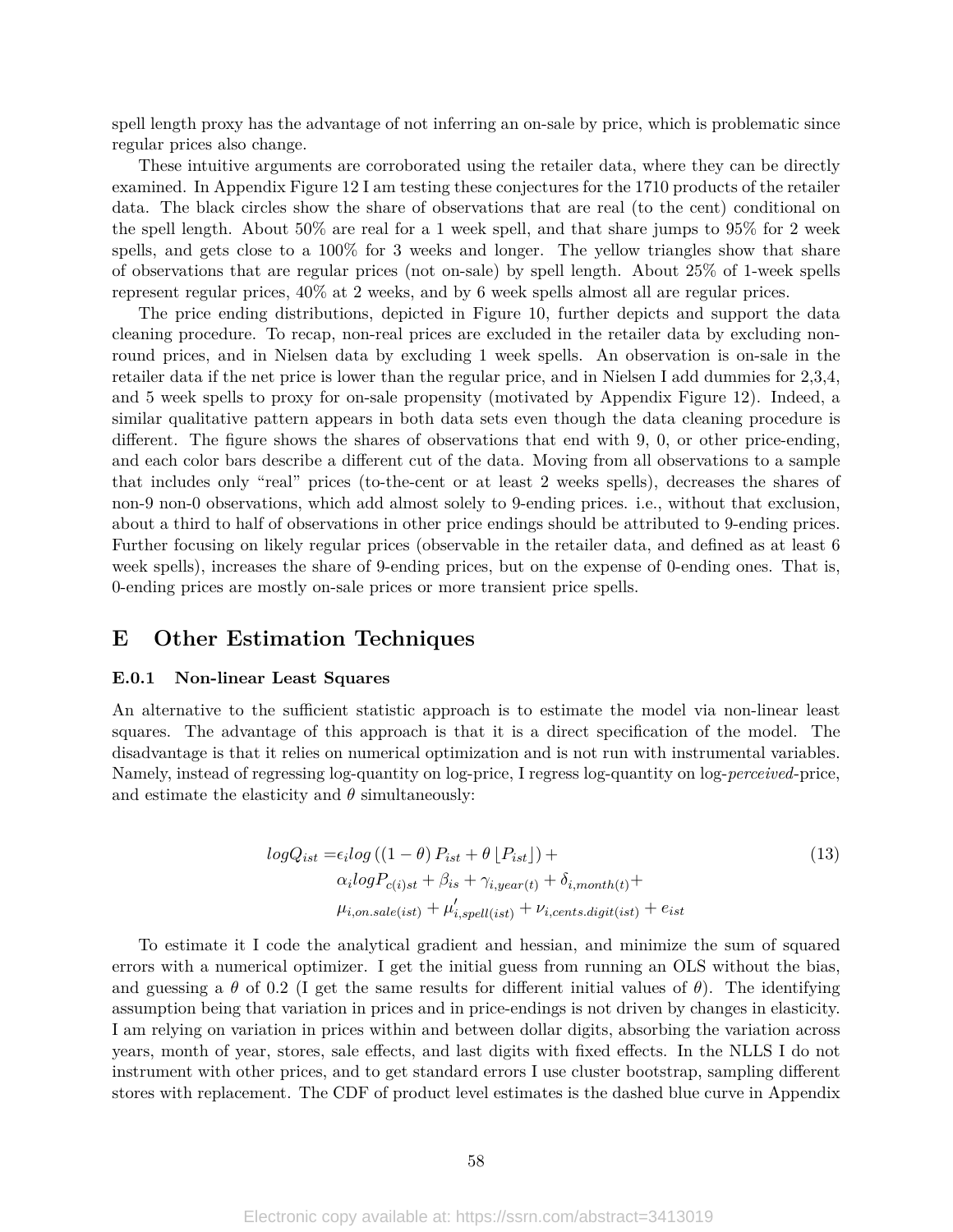Figure 17, which is very similar to the estimates coming from the drops. As shown in Table 2, the mean bias is 0.24 and the median is 0.18.

#### **E.0.2 Semi-elasticity**

A third method is to assume a log-linear structure instead of a log-log estimation. This is a further test of the way left-digit is modeled, since we should get the same estimates under a different demand structure. It has the key advantage that the bias can be estimated linearly in a simple OLS. That is, instead of the standard log-linear structure of  $logQ \sim P$ , I regress  $logQ$  on  $P + |P|$ . That is, I run at the product level

$$
logQ_{ist} = \eta_i (1 - \theta_i) P_{ist} + \eta_i \theta_i \left[ P_{ist} \right] +
$$
  
\n
$$
\alpha_i P_{c(i)st} + \beta_{is} + \gamma_{i, year(t)} + \delta_{i, month(t)} +
$$
  
\n
$$
\mu_{i, on. sale(ist)} + \mu'_{i, spell-length(ist)} + \nu_{i, cents. digit(ist)} + e_{ist}
$$
\n(14)

where  $\eta$  is the semi-elasticity (the change in log quantity due to a unit change in prices), and the ratio of estimated coefficients on the price and the floor of the price gives the ratio of  $\frac{1-\theta}{\theta}$ <sup>47</sup>. Reassuringly, the estimates from that approach are similar to the estimates from the NLLS approach, as can be seen in Figure 17. The estimates have a correlation of 0.85 and a rank correlation of 0.91. As shown in Table 2, the mean bias is 0.20 with a median of 0.16.

The near-identical estimates across estimation techniques and demand structures imply that the left-digit bias parameter is robust to the assumed demand curve shape, and supports its interpretation as ignoring the exact lower digits.

### **F Bias Heterogeneity**

Armed with estimates of the bias at the product level, we can ask how does the bias change according to the product characteristics? A few mechanisms are interesting to look at. First, a mechanism of relative thinking might be in place. The idea was introduced by Tversky and Kahneman, 1981 with the famous calculator-jacket example. Namely, 68% of respondents take the same hypothetical effort for a \$5 discount if it is out of a \$15 item, while only 29% if it is out of a \$125 item. Needless to say, this kind of behavior is not consistent with utility maximization. While different theories were developed (e.g., Azar, 2007; Bushong, Rabin, and Schwartzstein, 2015), field evidence for the effect is rare (with the recent exception of Hirshman, Pope, and Song, forthcoming). In this left-digit bias setting, a manifestation of relative thinking is if the bias is higher for high ticket items, everything else constant. Meaning, if a cent out of a \$2 item weighs more heavily than a cent out of an \$8 item. Already hinted in Figure 4, the drops are not shrinking for higher dollar digits. According to the sufficient statistic formula, with the same elasticity and demand drop size, the bias is increasing linearly with the dollar digit. Thus, it seems likely to suspect that relative thinking might be affecting the bias.

Higher bias for more expensive products is irrational if a single unit is purchased of each item. However, if cheaper items are also purchased more frequently and in multiple units by purchasing households, the price level correlation might be a proxy for a form of rational inattention. Therefore, I turn to Nielsen HomeScan Panel (HMS), and calculate for each product the average number of

<sup>&</sup>lt;sup>47</sup>Specification 14 also emphasizes why  $\Delta$  is not identified. Indeed,  $\eta_i\theta_i\Delta$  is absorbed by the fixed effects.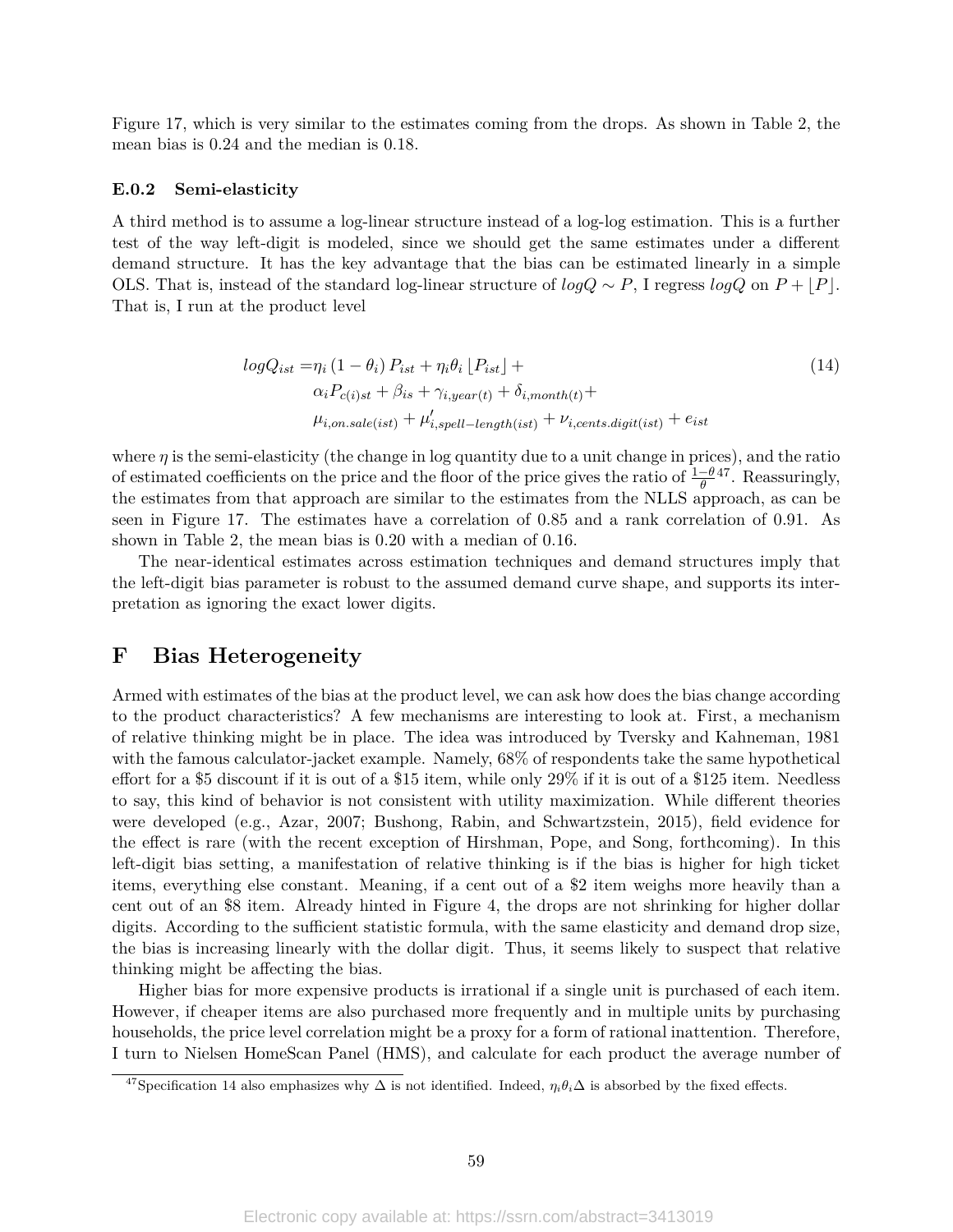units purchased of an item, conditional on it being purchased in a shopping trip<sup>48</sup>. If the bias is a form of deliberate inattention, focusing more on products whose last-digits weight on the budget is higher, we should expect more frequently purchased items to be correlated with lower bias.

Finally, one might be curious how the demographics of purchasing clientele are related to the bias. I focus on two main variables, household income and education, also taken as the average level of those by purchasing households in the HMS. Income has an ex-ante unknown sign, since low income might be correlated with more behavioral biases (CITES), but high income people might care less about the cents (recall, the bias is above and beyond the overall product price elasticity). Education is expected to be more clearly, correlated with less bias (e.g. Bronnenberg, Dubé, Gentzkow, and Shapiro, 2015).

Since I have various measures of the bias from the three methods discussed above, each with its benefits and drawbacks, I use a simple mean as the bias measure. This is a crude way of minimizing sampling error in the estimates. The simple correlates appear in Figure 18. As hinted above, price (panel a), is positively correlated with the bias; demand is negatively correlated (panel b); and education and income are less clearly correlated (panels c and d).

More important than the univariate correlations, is how are these affected when taken together. In a multivariate case we can look at the price effects controlling for number of units purchased, or on the education effects controlling for income. Table 6 show these results. Columns 1-4 are the univariate regressions of the bias on the four different variables, while columns 5-7 are multivariate versions taking all variables together. Column 7 adds subcategory fixed effects to look at the variation of the bias within products of the same type (e.g., "coffee", "rice", "cottage cheese", or "refrigerated orange juice"). The overall picture is that both price and number of units are associated with the bias, where a  $1\%$  higher price is associated with a 0.21 (standard error 0.04) points higher bias (that is additional 2.1 cents are ignored), while a  $1\%$  higher number of units purchased is associated with 0.22 (0.09) points lower bias. Income is positively correlated with the bias, and education negatively so, but the estimates are not significantly different than zero. Meaning, we find suggestive support for both relative thinking and deliberate inattention.

### **G Welfare**

How does the bias affects welfare? Section 6 discusses the basic concepts, of the demand and price effects. Here I will present a more formal treatment, followed by simulations demonstrating the comparative statics.

### **G.1 Constant elasticity**

For exposition purposes, I begin with the monopolistic constant elasticity demand benchmark of the paper. Recall that demand is a function of price and left-digit bias,  $D(p, \theta) = A\hat{p}^{\epsilon}$ .

• Profits given a price *p*<sup>∗</sup> and unit costs *c* are

$$
\Pi = A \hat{p}^{\epsilon}_* \left(p_*-c\right)
$$

since  $p_* = (1 - \theta) p_* + \theta (\lfloor p_* \rfloor + \Delta)$ , if  $\Delta = 0$  then the price with bias is always perceived as lower than it is  $p_*(\theta) \leq p_*(0)$ , and in contrast if  $\Delta = 0.99$  then  $p_*(\theta) \geq p_*(0)$ . So, for  $\Delta = 0$  $(\Delta = 0.99)$ demand is higher (lower) for every price, and therefore profits are higher (lower) by assumption.

 $^{48}I$  also calculate the total number of units purchased within a year, the results are very similar, but the per-trip purchases seem like a more relevant measure.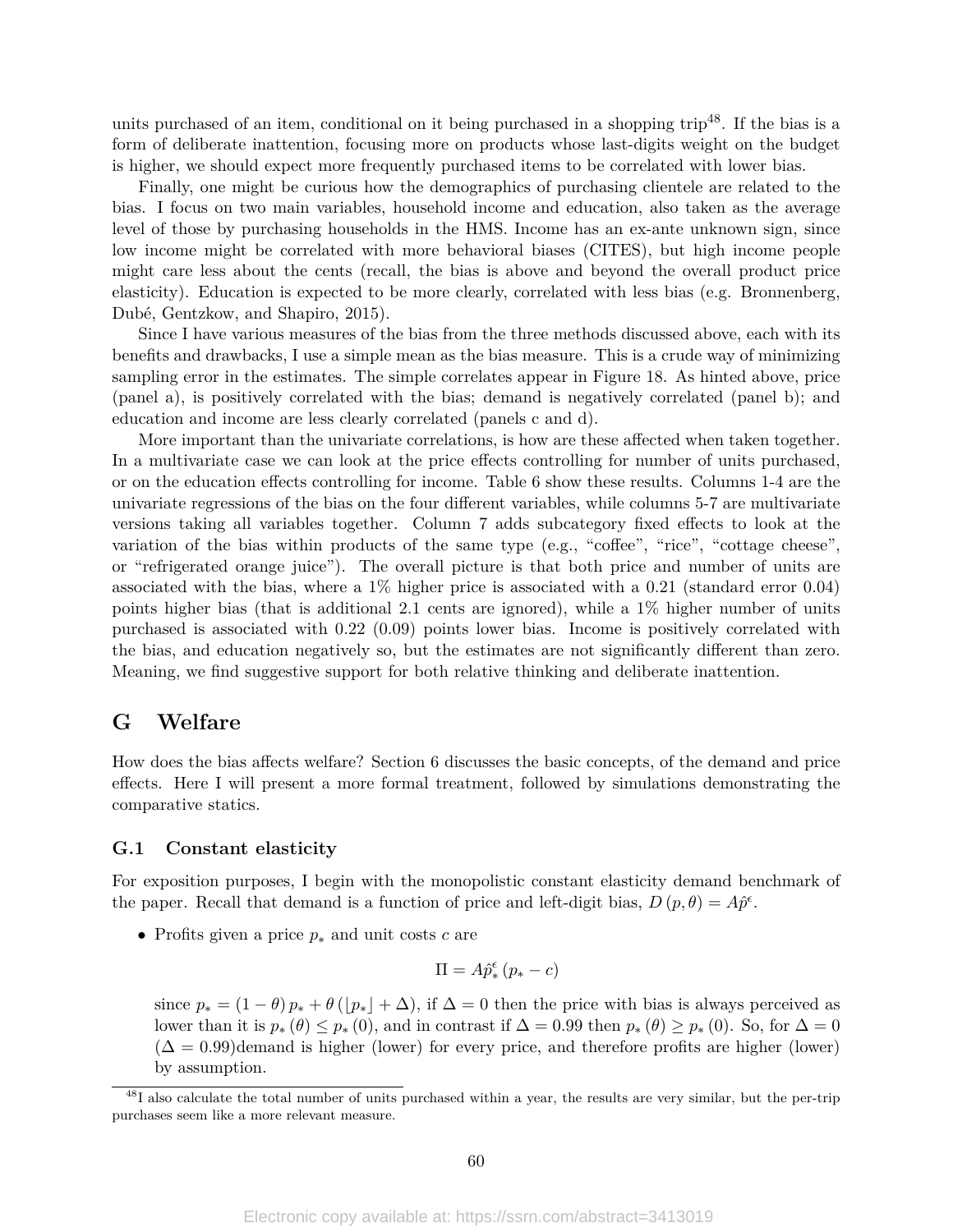• Consumer surplus is the value created by the transaction. Meaning, the area above the price, *p*<sup>∗</sup>, and potentially demanded quality if the price were perceived correctly. That is,

$$
CS = \int_{D(\infty,\theta)}^{D(p_*,\theta)} \left( D^{-1}(q,\theta=0) - p_* \right) dq = \int_0^{A\hat{p}^{\epsilon}_*} \left( \left( \frac{q}{A} \right)^{\frac{1}{\epsilon}} - p_* \right) dq
$$

which can be broken down to the surplus absent a bias and the transfer from consumers to producers from overconsumption if there is any

$$
= \int_0^{Ap_*^{\epsilon}} \left( \left( \frac{q}{A} \right)^{\frac{1}{\epsilon}} - p_* \right) dq - \int_{Ap_*^{\epsilon}}^{Ap_*^{\epsilon}} \left( p_* - \left( \frac{q}{A} \right)^{\frac{1}{\epsilon}} \right) dq
$$

which equals in total

$$
CS = A \left( \frac{\epsilon}{\epsilon + 1} \hat{p}_*^{\epsilon + 1} - p_* \cdot \hat{p}_*^{\epsilon} \right)
$$
  
=  $A \left( \frac{\epsilon}{\epsilon + 1} \left[ (1 - \theta) p_* + \theta \left( p_* \right] + \Delta \right) \right]^{\epsilon + 1} - p_* \cdot \left[ (1 - \theta) p_* + \theta \left( p_* \right] + \Delta \right]^{\epsilon} \right)$ 

• Deadweight loss is the amount of surplus that could have been created, i.e. the area between true demand and demand at cost

$$
DWL = \int_{D(p_*,\theta)}^{D(c,\theta)} \left( \left(\frac{q}{A}\right)^{\frac{1}{\epsilon}} - c \right) dq
$$

If one can see beyond the algebra, the above make clear that the price level  $p_*$  is the key component, together with the left-digit bias that sets the distortions in demand (depending on  $\Delta$ ) and transfers from consumers to producers.

 $p_{*}$ , the set price, does not depend on  $\theta$ , the consumers left-digit bias, but on  $\hat{\theta}$ , the bias the firm perceives to exist. Such that *p*<sup>∗</sup> solves

$$
p_*\left(\hat{\theta}, c, \epsilon\right) = \arg\max_{p} \left[ \left(1 - \hat{\theta}\right) p + \hat{\theta}\left(\lfloor p \rfloor + \Delta\right) \right]^{\epsilon} (p - c)
$$

As shown in the paper in equation 3, the price is shifted up in the interior solutions region and down to a lower 99-ending price otherwise. Meaning that we know that the effect of the bias on prices are mixed in sign

$$
p_*\left(\theta, c, \epsilon\right) \lessgtr p_*\left(0, c, \epsilon\right)
$$

Further, if  $\hat{\theta} < \theta$  then: If  $p_*(\theta, c, \epsilon) > p_*(0, c, \epsilon) \Rightarrow p_*(\theta, c, \epsilon) > p_*(\hat{\theta}, c, \epsilon) > p_*(0, c, \epsilon);$  and if  $p_*(\theta, c, \epsilon) < p_*(0, c, \epsilon)$  and is 99-ending, then  $p_*(\hat{\theta}, c, \epsilon) \ge p_*(\theta, c, \epsilon)$ . Meaning, under bias underestimation of firms, the effects on prices are also mixed in sign. Note that these effects are not affected by  $\Delta$ .

Together, these mean that the effects on CS and DWL are ambiguous in sign as they depend on the underlying distribution of costs and elasticities.

### **G.2 Simulations and other demand structures**

The mixed effects are not sensitive to the demand structure in a monopolistic setting. The reason being that the same forces operate for any smooth demand with discontinuities – left-digit bias as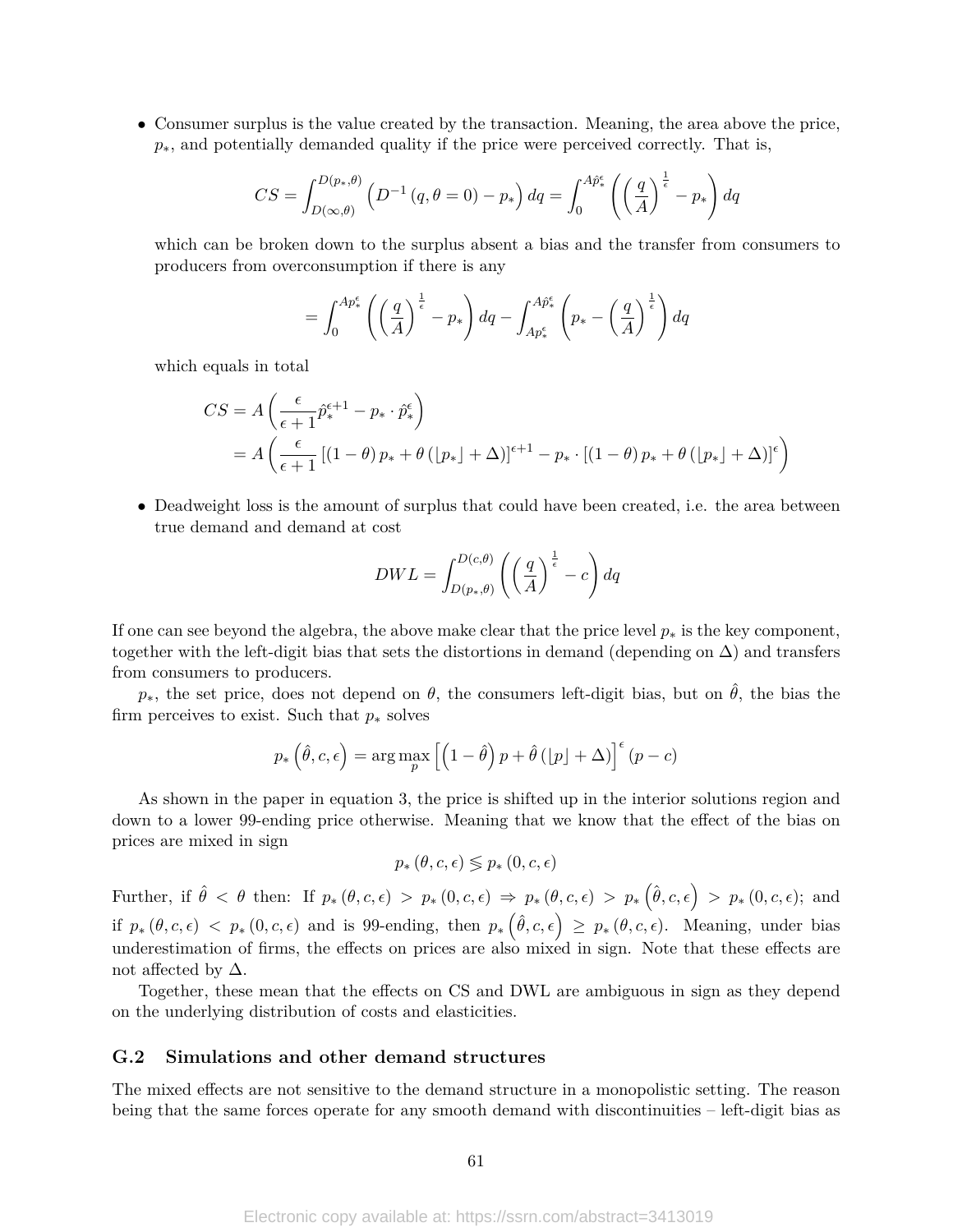modeled here, as a mix of the true price with a focal price ending, will shift demand reducing withindigit sensitivity and creating sharp incentives to deviate to the lower 99-ending price. Profits, as with constant elasticites, will be such that demand is affected by perceived prices but consumers pay the actual price. Consumer Surplus is the area between "true" demand and the price, so the shape of the demand curve will change above the price, but the effects of a higher price  $p_*$  remain a reduction in surplus, while a lower  $p_*$  means a mix of benefits and costs to consumers. Similarly, DWL is affected by whether or not the price is pushed down due to the bias.

Another question is whether this mixtures matter in practice or just in theory. While true demand and cost structure are not observable, we can simulate different distributions of costs and demand structures to at least see if the different components are indeed changing signs, and how. Table 8 summarizes the signs of effects in the following exercise: I simulate 10,000 consumers with individual valuation for a product drawn from a distribution *F*. A specific distribution determines the local elasticity at each price point. Consumers have left-digit bias *θ* with focal price ending of  $\Delta$  and the firm has perceived left-digit bias of  $\hat{\theta} \leq \theta$ . I then simulate a distribution of 500 costs on a uniform distribution, solve for the price and surpluses at each set of parameters  $(\theta, \hat{\theta}, c, \Delta)$ . I average across costs to obtain a number at each tuple  $(\theta, \hat{\theta}, \Delta)$ .

One exercise is looking at the values at  $\hat{\theta} = \theta > 0$  compared to a baseline of  $\theta = \hat{\theta} = 0$  to see the effects of higher left-digit bias when firms are sophisticated. The second exercise, is to compare the values fixing  $\theta$  and only changing  $\hat{\theta}$  to 0 (meaning the firm prices as if there is no bias at all) and to 0.005 (understimation of the bias, roughly as estimated in Section 5).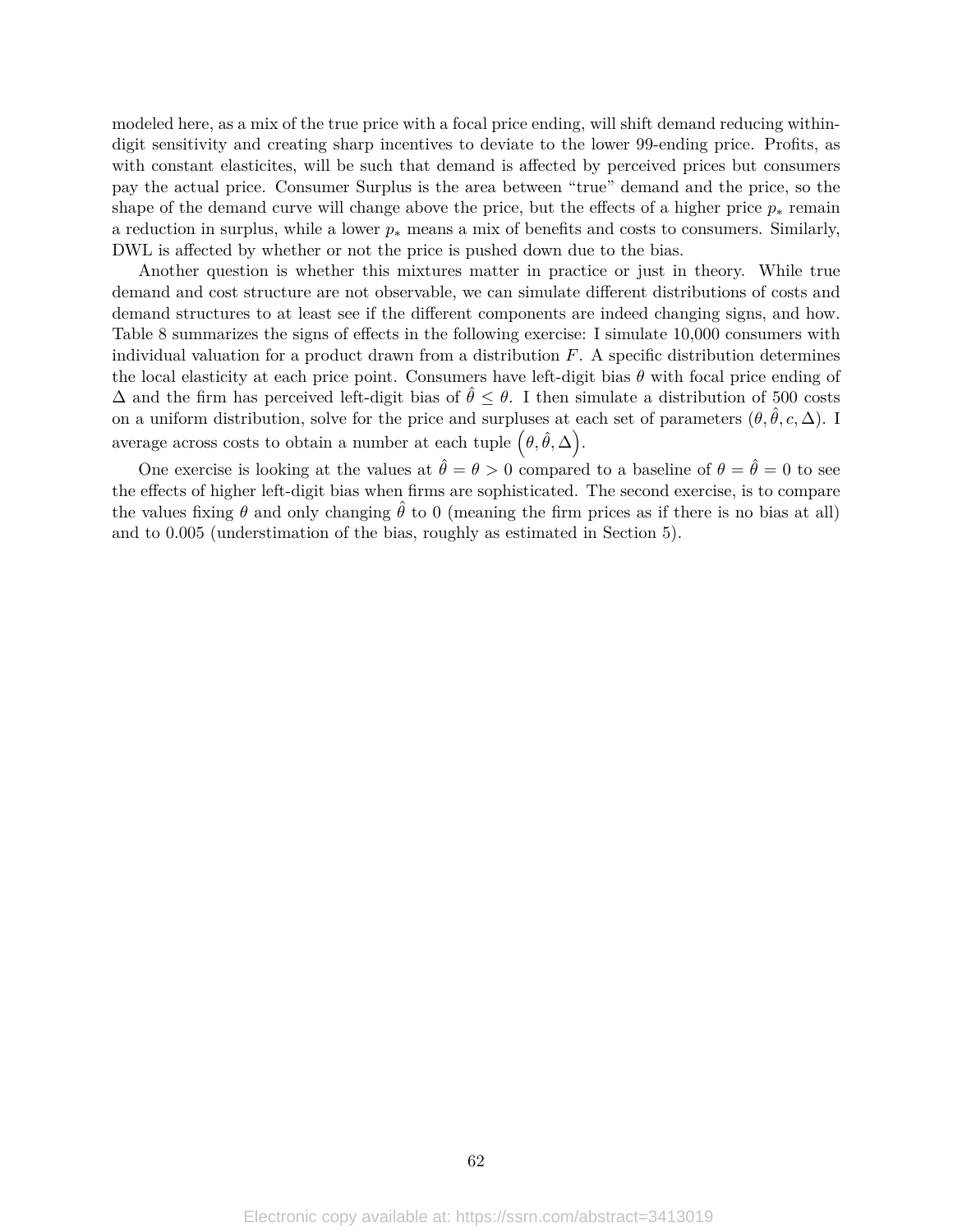

Figure 10: Data comparison, price ending shares, and sample selection

The figures show the shares of 9-ending prices, 0-ending prices and others in the Retailer data (panel A) and Nielsen data (panel B), and how these change by sample selection. The dark blue bars are the data before cleaning (corresponding to column (2) in Table 1 and column (1) in 5). The middle green bars are the shares of "real" prices in the data (columns (3) and (2)) defined as to-the-cent prices in the Retailer data and at least 2 week price spells in Nielsen. The light yellow bars are the shares for "regular" prices (columns (4) and (3)), defined as instances in which the net price equals the regular price in the Retailer data and price spells of at least 6 weeks in Nielsen.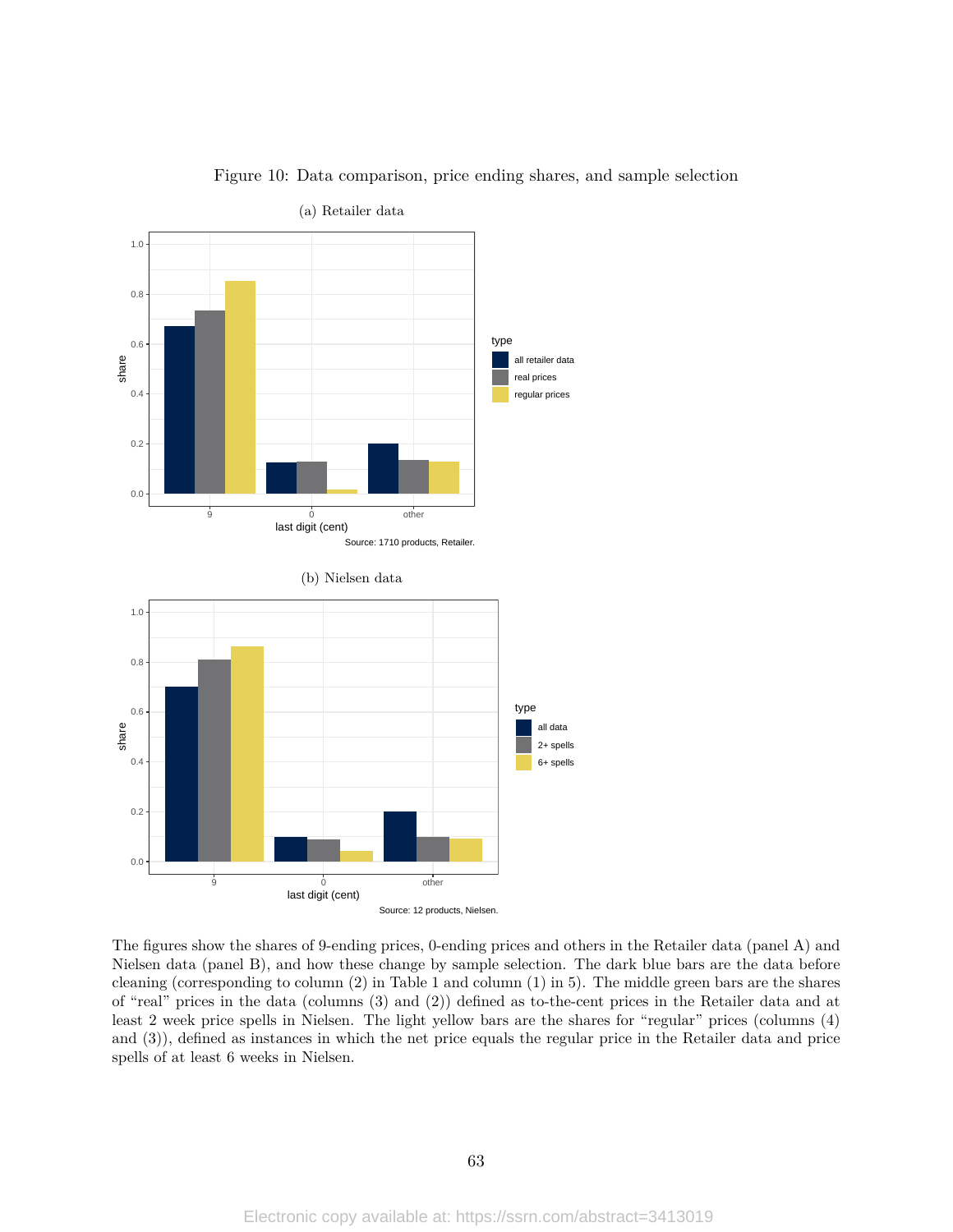

Figure 11: Data description: "real" and "on-sale" by last digit of observed price

`real price` = the weekly average price is `to the cent`. Shares of price endings: 9: 67%, 0: 13%, 5: 6%, others <2%. source: retailer data.

The figure shows the shares of observed prices that are to-the-cent (left) and on-sale (right), conditional on the last digit of the (rounded to the cent) price. For example, on the left, prices ending with 9 are 98% to-the-cent while 2-ending prices are to-the-cent in 31% of observations. Meaning, for 69% of observed 2-ending rounded price, the observation represents a mixture of several prices. On the right, an observation is on-sale if the actual price is lower than the regular price. A 9-ending price is on-sale 9.9% of the time, while a 0-ending price is on-sale for 91% of these observations.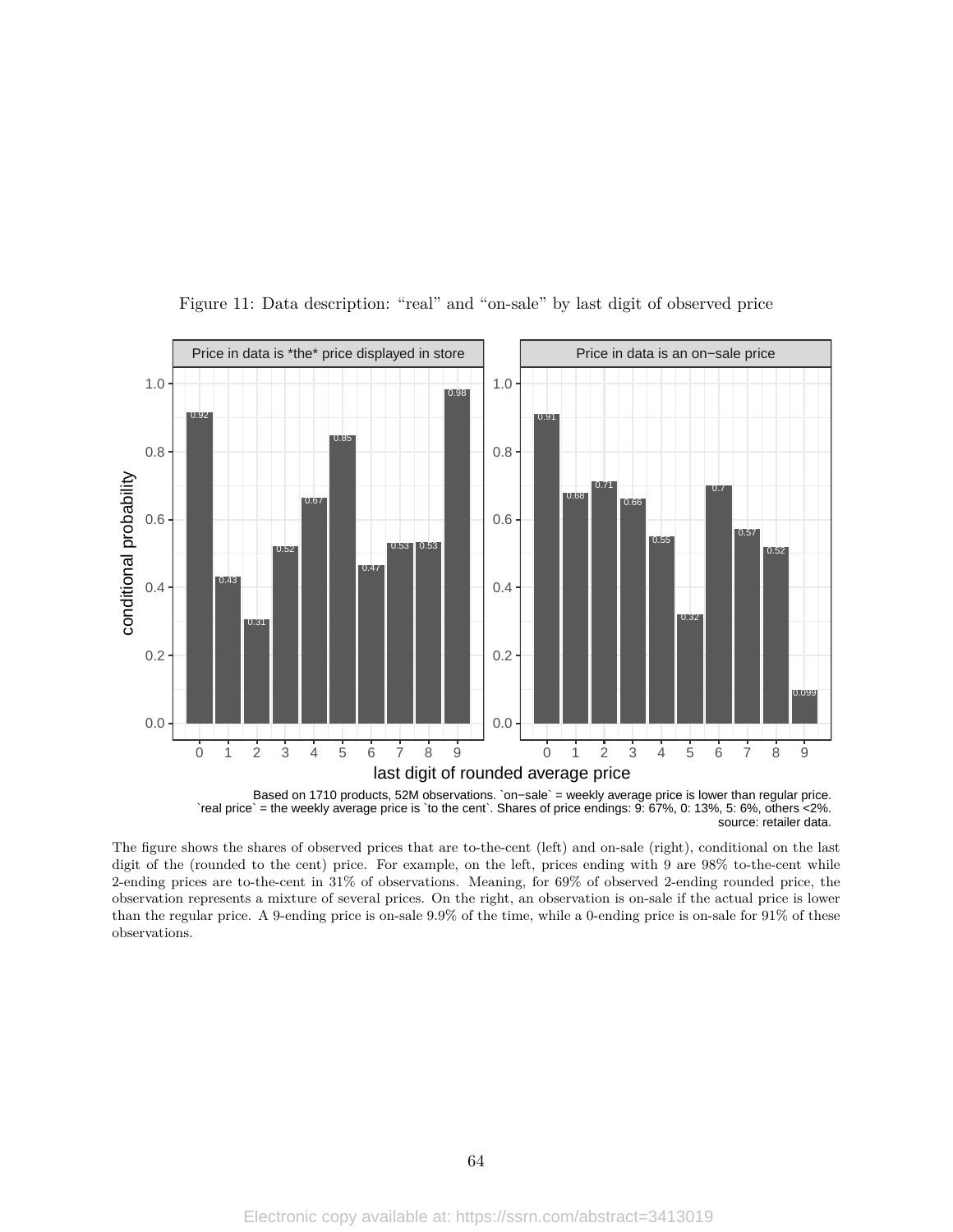

Figure 12: Shares of real prices and on-sale prices by length of price spell

Shares of observations that are to-the-cent prices and on-sale by spell-length for the retailer data (corresponding to column (3) in Table 1). A product-week-store observation is allocated to spell length T if the price on that week is identical across T consecutive weeks. The light yellow line is the CDF of observations in the data. The dark circles are the share of observations, conditional on spell length, that are "real" (i.e., prices ending to-the-cent). The lighter triangles are the share of observations, conditional on spell length, that are on-sale (i.e. net price is less than the regular price).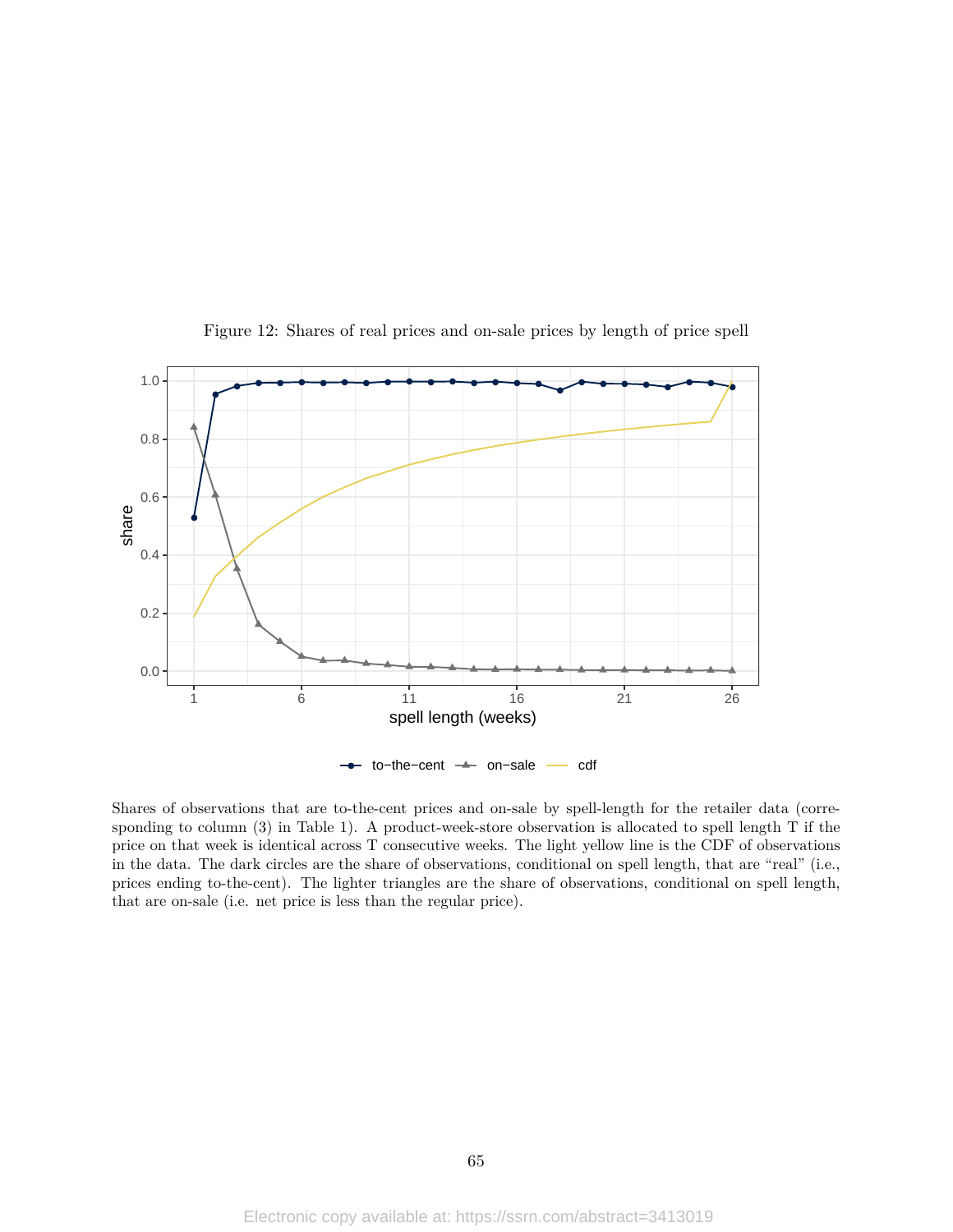Figure 13: Retailer Robustness: Residualized demand of 12 products and 70 retailers using Nielsen data



(a) residualized demand, 2+ week spells

Net log-demand by price, residualizing product-level price elasticity, seasonality, store fixed effects, and promotion effects. Regressions are conducted at the product-chain level (12 products, 11000 stores of 70 retailers, 468 weeks). Different dollar digits are designated by color. Within-dollar linear fits, weighted by number of observations, are added in solid lines. Fixed effects are estimated at 10-cent bins, and 95% confidence intervals are result of 300 cluster-bootstraps by store.

The top panel is using data on all observations of at least 2-week spells (Column (2) in Table 5). The bottom panel presents the results from a restricted sample of at least 6-week spells (column (3) of Table 5). Data is truncated for prices between \$1 and \$9.99 for clarity. For further details see Section 4.1 for the empirical specification and Appendix D for data description.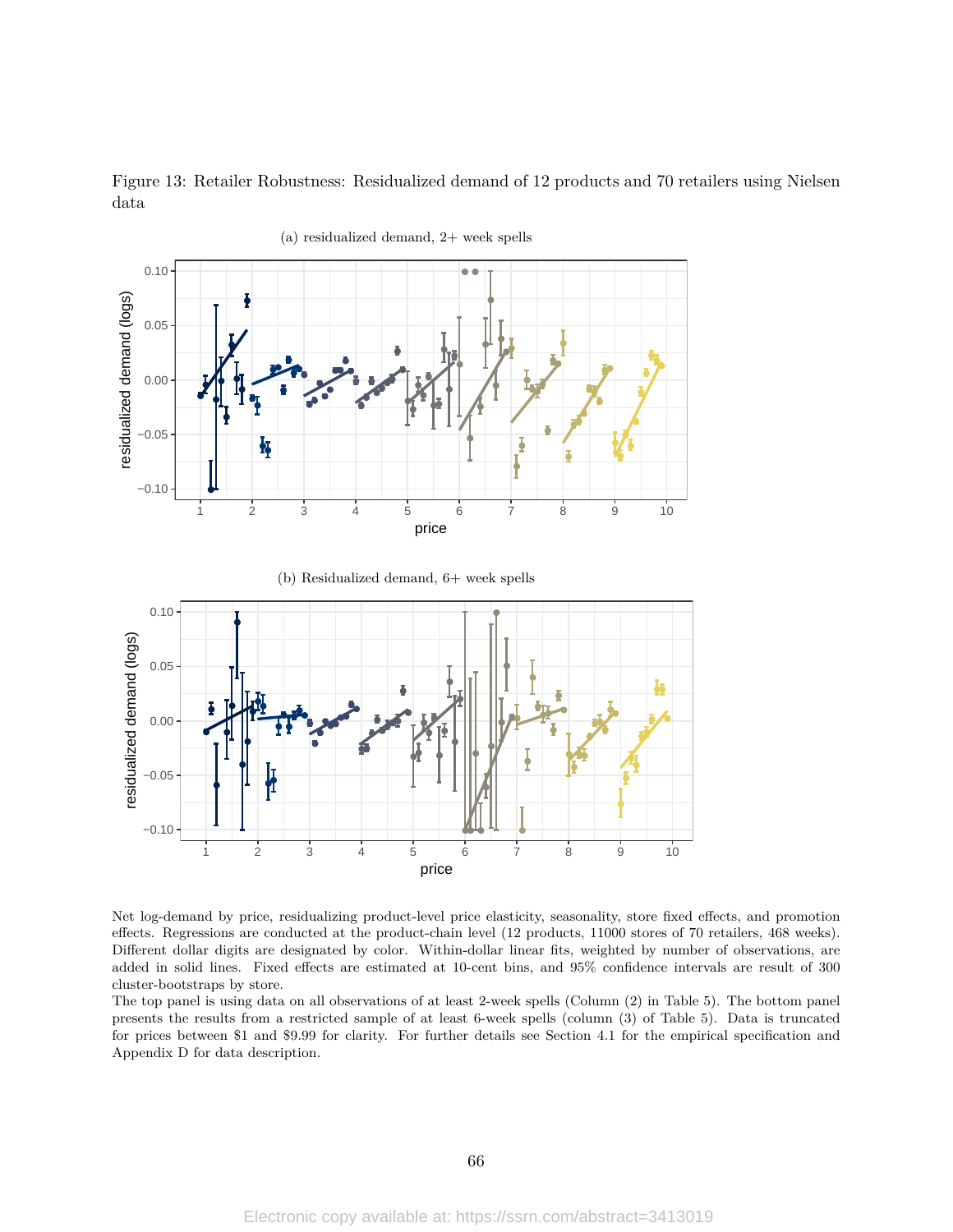

Figure 14: Demand structure robsutness: Residualized log-linear demand

(a) Main sample, constant semi-elasticity IV estimation

(b) Restricted sample of regular prices, constant semi-elasticity OLS estimation



Robustness: Alternative demand structure. Net log-demand by price, residualizing product-level price *semi-*elasticity, cross-semi-elasticity, seasonality, store fixed effects, and promotion effects. Regressions are conducted at the product level (1710 products, 248 stores, 177 weeks). Different dollar digits are designated by color. Within-dollar linear fits, weighted by number of observations, are added in solid lines. Fixed effects are estimated at 10-cent bins, and 95% confidence intervals are result of 200 cluster-bootstraps by store.

The top panel is using data on all to-the-cent prices from a national retailer data (Column (3) in Table 1), and the regression is run with instrumental variables, as in Specification 6 but on prices rather than log-prices. i.e.,  $logQ \sim$ p, instrumenting for the price with the price of the same item in other stores of the same distribution center in other cities. The bottom panel presents the results of an OLS constructed on regular prices only (column (4) of Table 1). Data is truncated for prices between \$1 and \$7.99 for clarity. For further details see Section 4.1.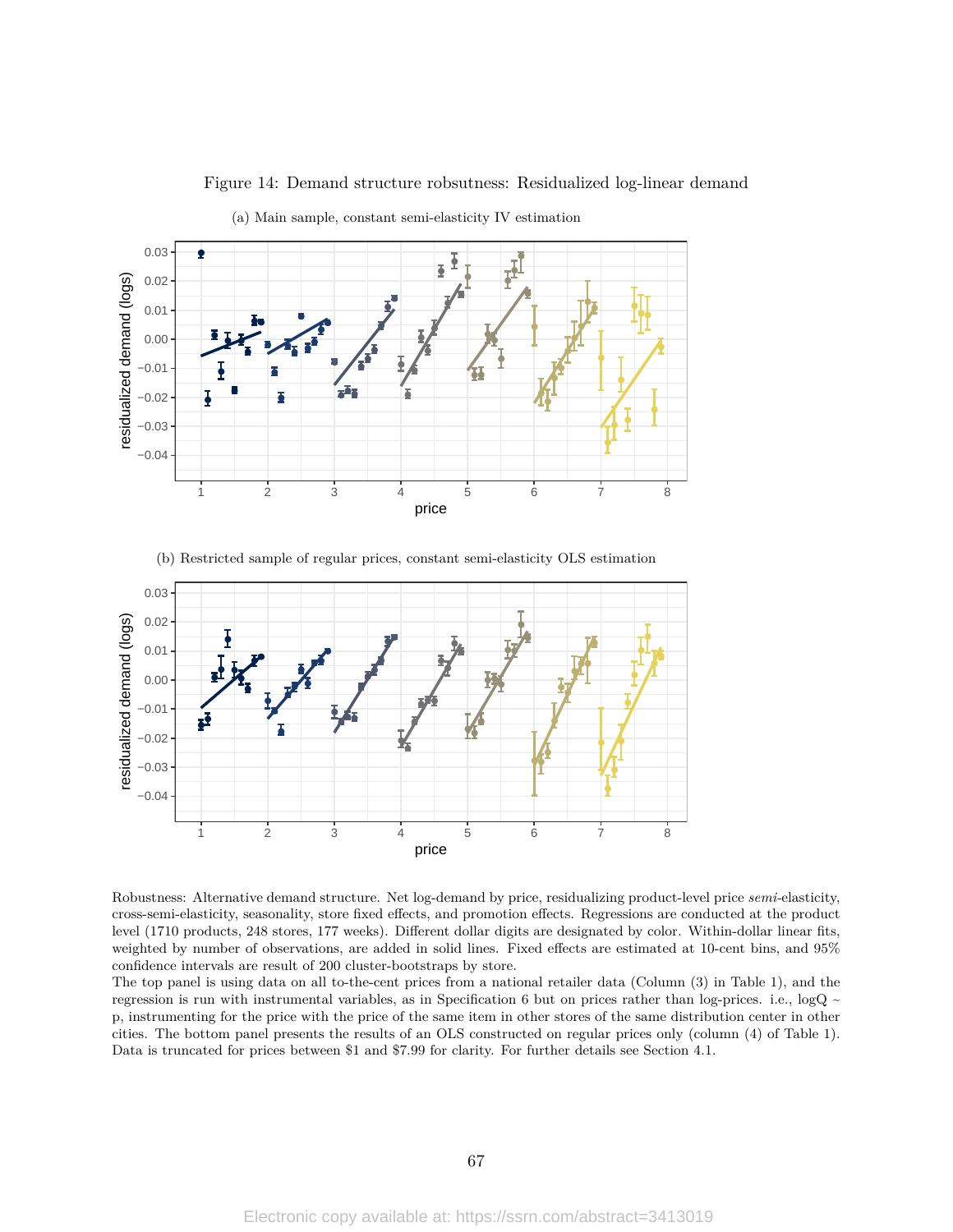

Figure 15: Demand structure robsutness: Residualized polynomial demand and rank fixed-effects

(b) Main sample, constant elasticity, within-category price decile fixed effects, OLS estimation



Robustness: Alternative demand structure continued. Net log-demand by price. Top panel: residualizing productlevel 5th degree polynomial in prices, cross-elasticity, seasonality, store fixed effects, and promotion effects. Bottom panel: residualizing product-level log-price, the decile of product price within the concurrent price distribution of items from the same product category, cross-elasticity, seasonality, store fixed effects, and promotion effects. Regressions are conducted at the product level (1710 products, 248 stores, 177 weeks). Different dollar digits are designated by color. Within-dollar linear fits, weighted by number of observations, are added in solid lines. Fixed effects are estimated at 10-cent bins, and 95% confidence intervals are result of 200 cluster-bootstraps by store.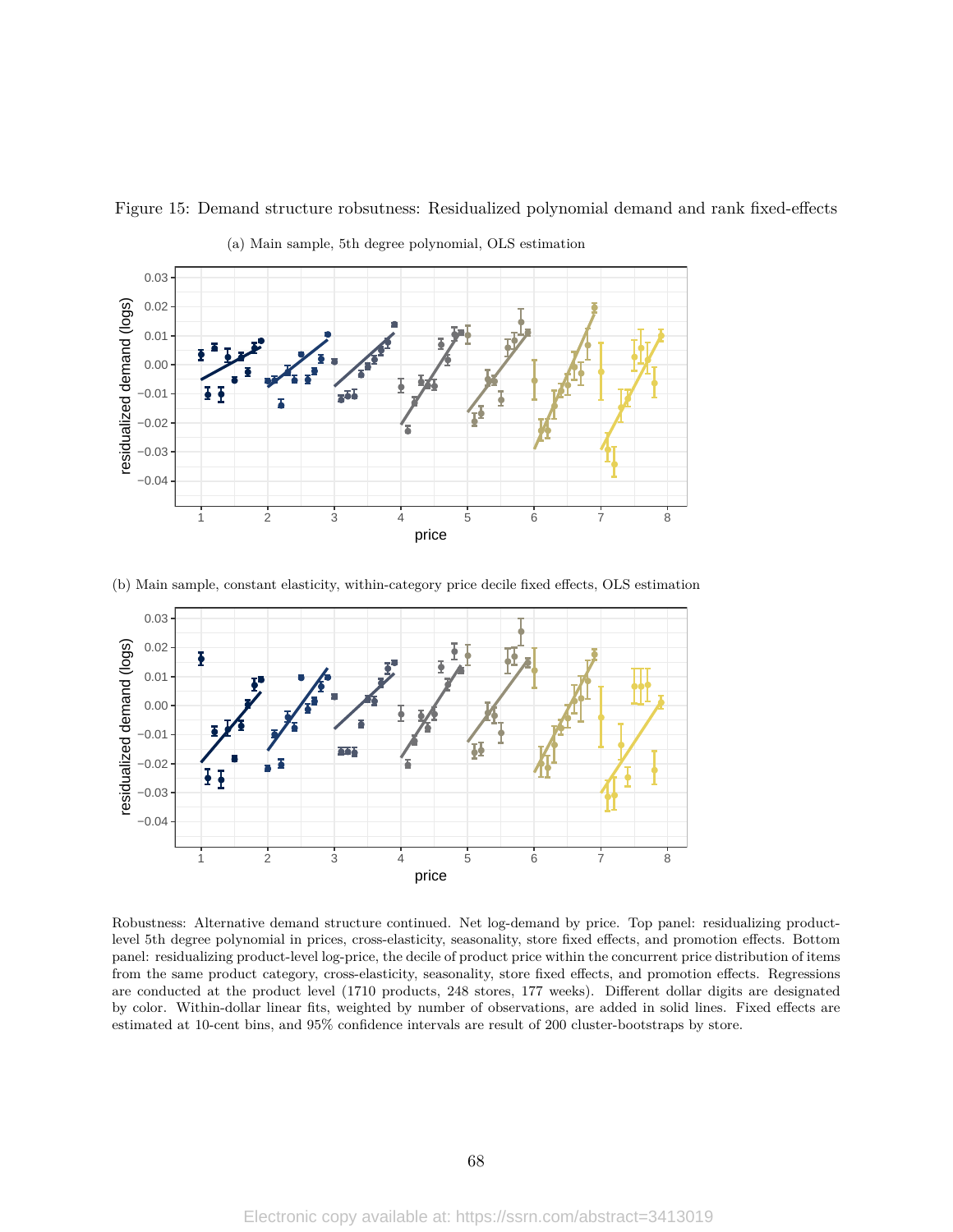

Figure 16: Sample robustness: Residualized demand for an alternative sample of products

Robustness: alternative sample. Net log-demand by price, residualizing product-level price elasticity, seasonality, store fixed effects, and promotion effects. Regressions are conducted at the product level (2149 products). Different dollar digits are designated by color. Within-dollar linear fits, weighted by number of observations, are added in solid lines. Fixed effects are estimated at 10-cent bins, and 95% confidence intervals are result of 100 cluster-bootstraps by store. Top panel shows the entire sample of to-the-cent prices, while the bottom restricts attention to regular prices only.

The sample is of 2149 products of high availability but also highly concentrated prices (125 with more than 75% of observations at 99-ending prices, the rest with more than 75% of observations sharing common dollar digit). Sample consisted of 55.5 Million observations spanning the same stores and period of time as for the main sample. Data cover \$292 Million in annual revenues via sale of 170 Million units per year. Mean price of these products is \$2.20 (1.27), with 21.7% of observations representing on-sale prices.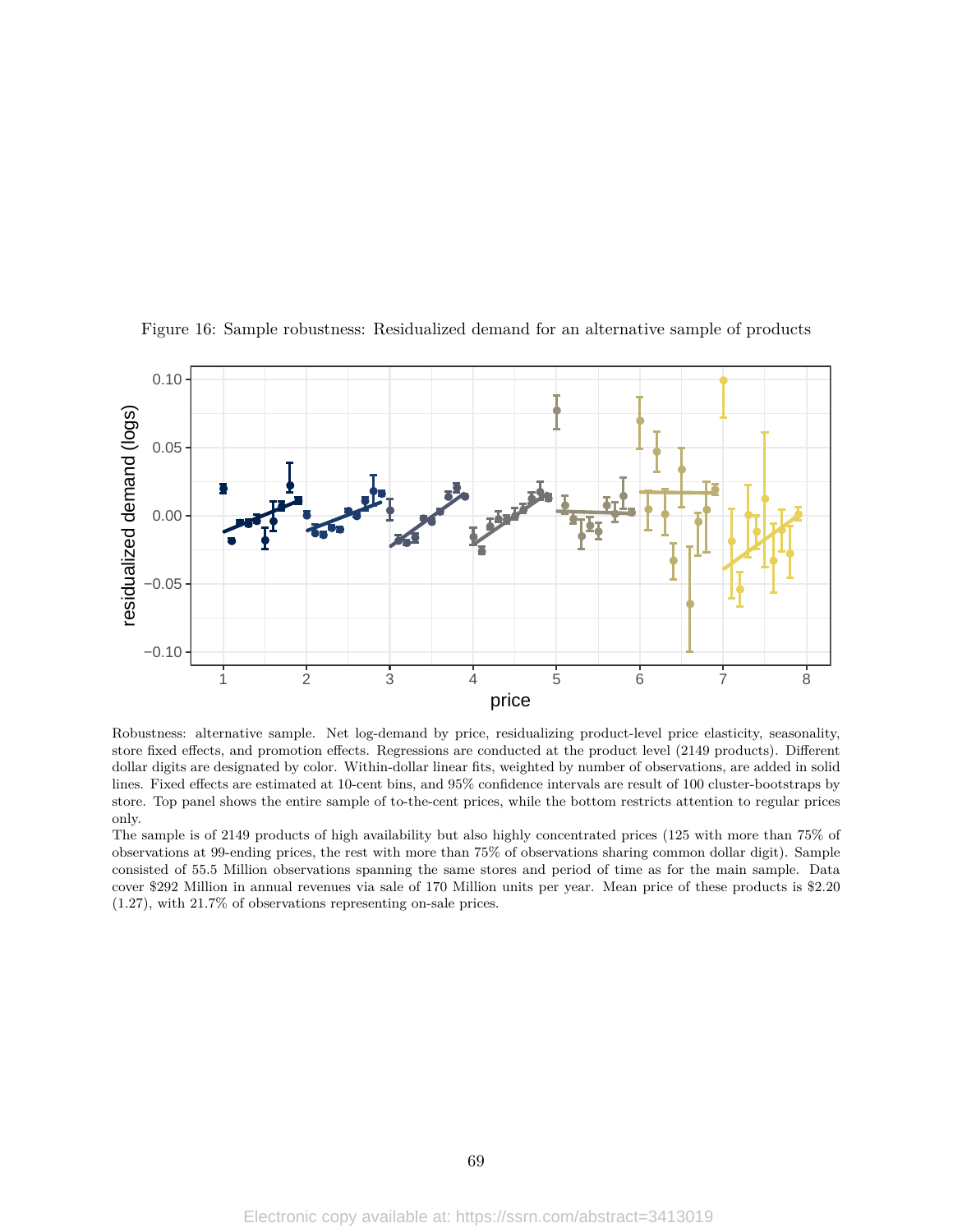

Figure 17: CDF of left-digit bias estimates on Retailer data, three estimation methods.

The figure shows the CDF of product-level left-digit bias estimates, corresponding to panel B of Table 2. The dark solid line, "From drops", is the CDF of left-digit bias estimates at the product level using the drops in demand at dollar crossings coupled with elasticity of demand and the dollar digit. Dashed green, "NLS", are estimates from non-linear least squares. Light long dashed, "semi elasticity", are the estimates from a log-linear regression with constant semi-elasticity of demand. For details see Section 4.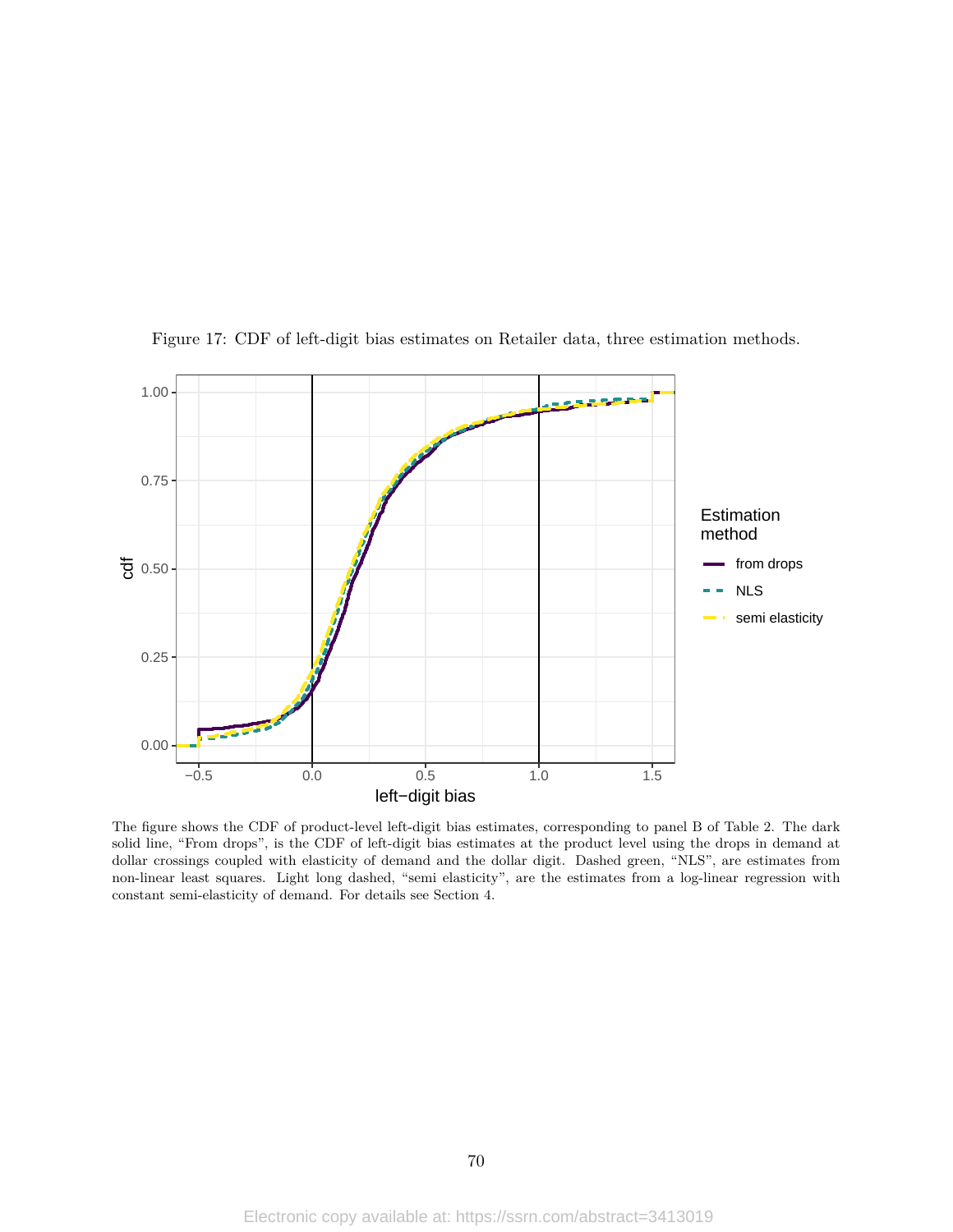

Figure 18: Bias Heterogeneity: Correlates of product and clientele characteristics with left-digt bias

The figures show the correlation between product-level left-digit bias estimates and underlying characteristics of the product and its clientele. Product-level estimates are averaged in 50 equally sized bins of the horizontal axis. In each facet, the horizontal axis is the characteristic variable, and the vertical axis is the left-digit bias estimates (from non-linear least squares estimates). Data on clientele characteristics are calculated from Nielsen home panel. Panels (a)-(d) show the association with the product overall average price, the average number of units a purchasing household purchase of that item in a single trip, the education level of purchasing household heads (maximum level if two heads of household), and the annual income of purchasing households. For further details see Appendix Section F.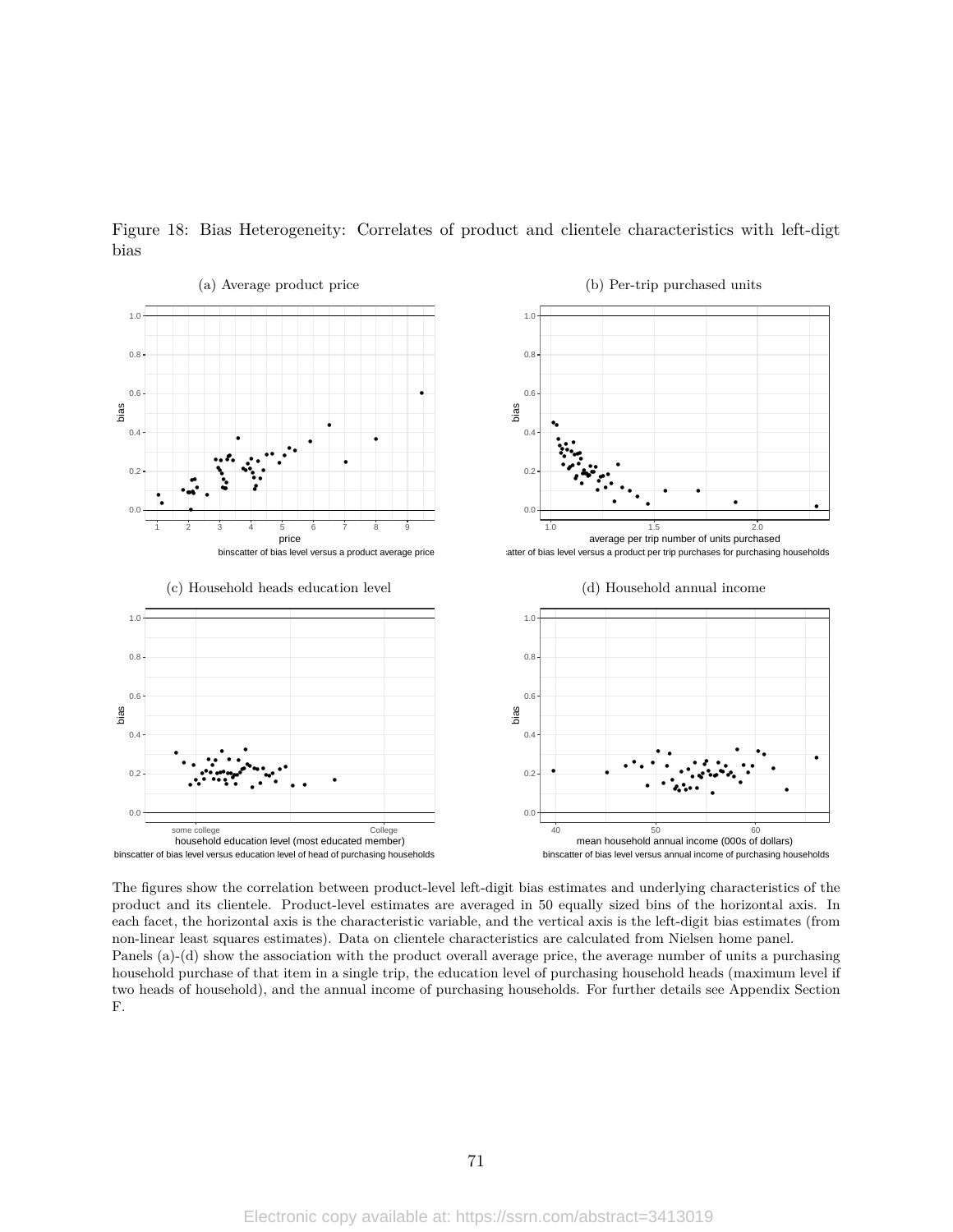

Figure 19: Simulation: Relative price level by bias

The figure shows the the average price of products set by an optimizing firm by the level of left-digit bias, keeping everything else fixed. The horizontal axis is the degree of left-digit bias, the vertical axis is the relative price to a no-bias case, normalized to 1. Each curve represents a different price elasticity. For low elasticities, the average price goes down with higher left-digit bias because the dominating force is to push prices down to 99-endings. For more elastic demand, the price goes up, because the dominating force is on interior prices, or pushing to a higher 99-ending price.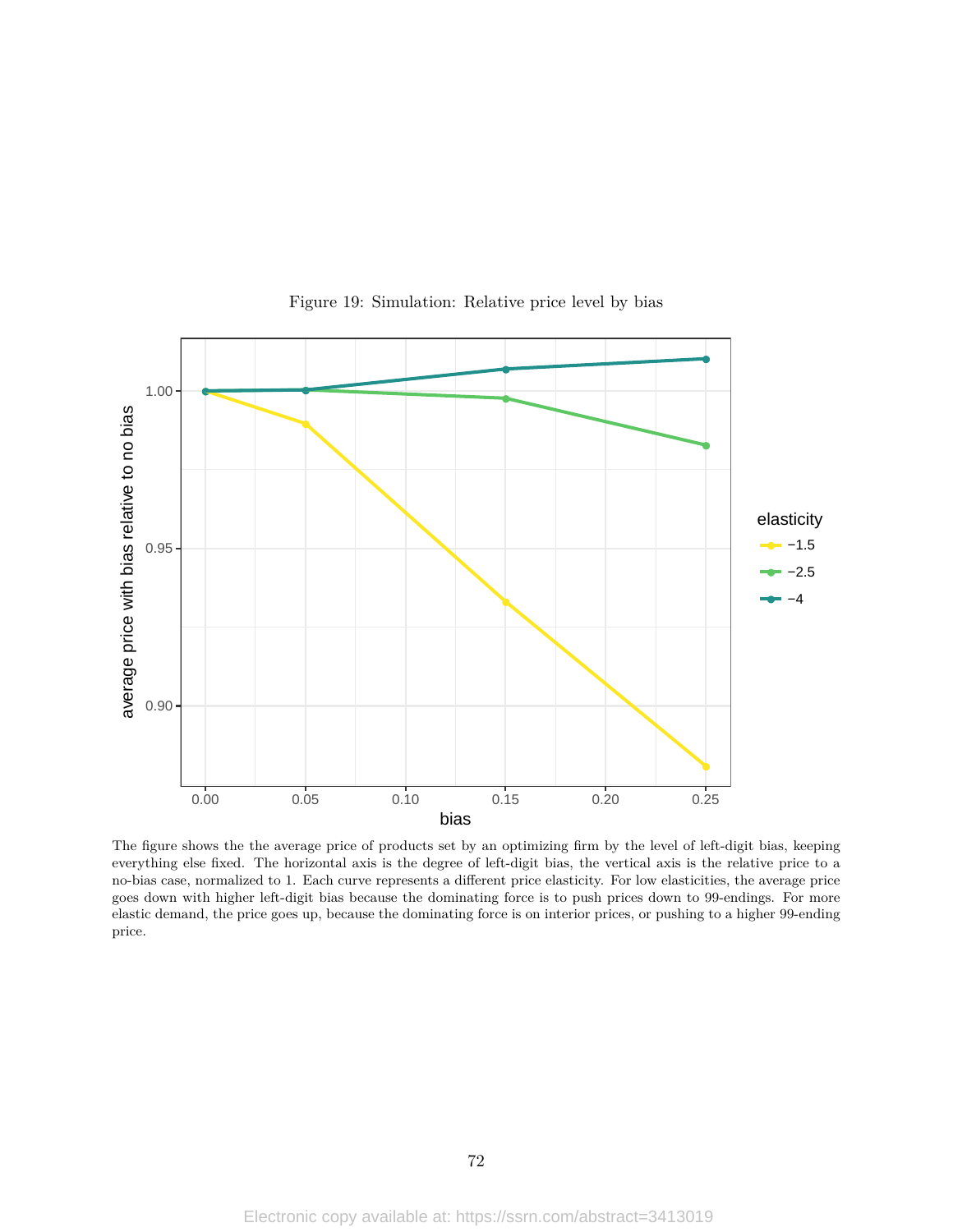

Figure 20: Illustration: pricing schedule of a 2-product monopolist

The figure gives an example of a pricing schedule of two products with and without cross elasticities of substitution between the items. The same-price elasticity of each product is -2. Black curves are the prices of product *i* and orange curves, which lie on top of another, are the prices of product *j* (the cost of product *j* is kept constant at 1.5). Solid lines are the prices if there is no substitution between the products, and dashed when there is a cross-elasticity of 0.1. The gray arrows point to the lowest prices of product *i* starting at 4 in the two different cases, showing that the next-lowest price is higher for substitutes.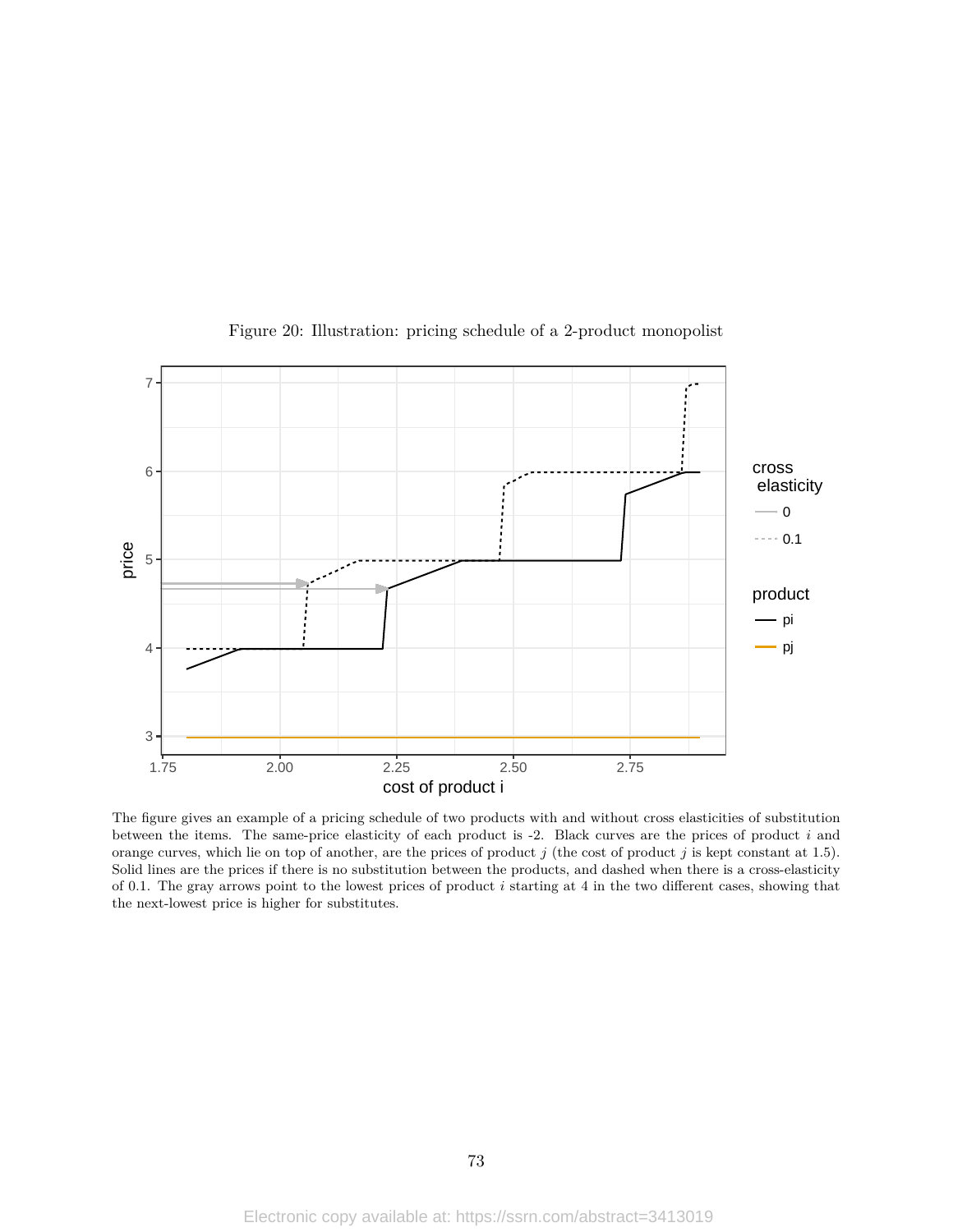

Figure 21: Minimum distance estimation: empricial and predicted moments

The figure shows the empirical moments and predicted moments from a minimum distance estimation. Each moment is share of prices in a 10-cent bin. The empirical moments are the shares of regular prices for the 1710 products, shown in solid bars. Dark bars are the moments used for fitting, while the light bars are excluded from the fit and used to create the counterfactual price distribution. The predicted moments are shown in semi-transparent light green. For further details see Section 5.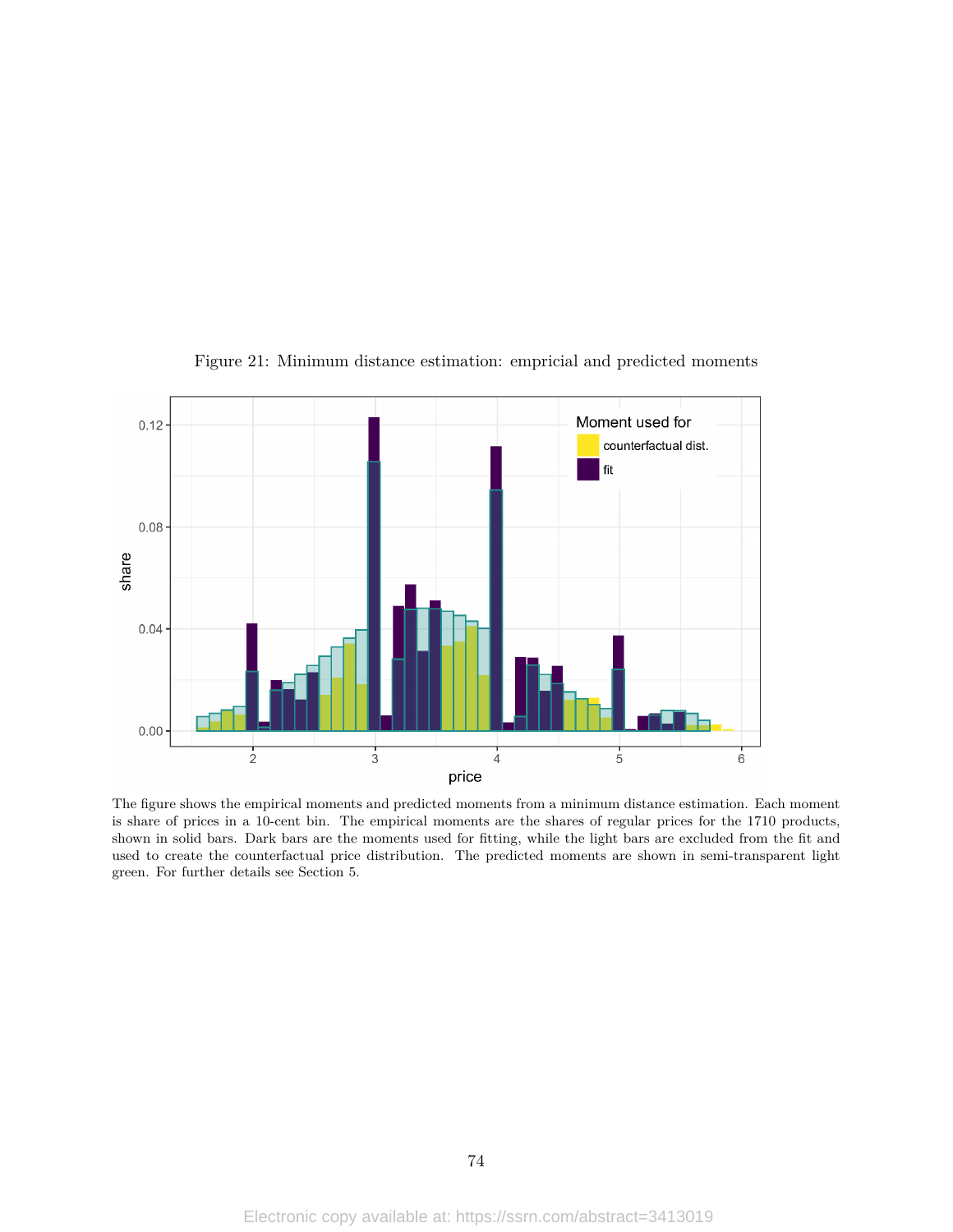

## Figure 22: Estimated firm-perceived elasticity

The figure shows the estimated perceived elasticity inferred from the price distribution. On the horizontal axis are different assumptions about the estimation procedure. Namely, the range of prices used for estimation, the excluded prices from the counterfactual price distribution fit, and the shape of that distribution via the polynomial degree. Each point is the estimated perceived elasticity for each specification, and the confidence intervals are the 2.5% and 97.5% estimates from 300 cluster-bootstraps of the moments at the product level (that is why some point estimates are outside of the confidence interval).

For all specifications, I can reject that the elasticity is larger than -1. While point estimates are sensitive to the exact specification, bootstrapping the sample provide more similar confidence intervals.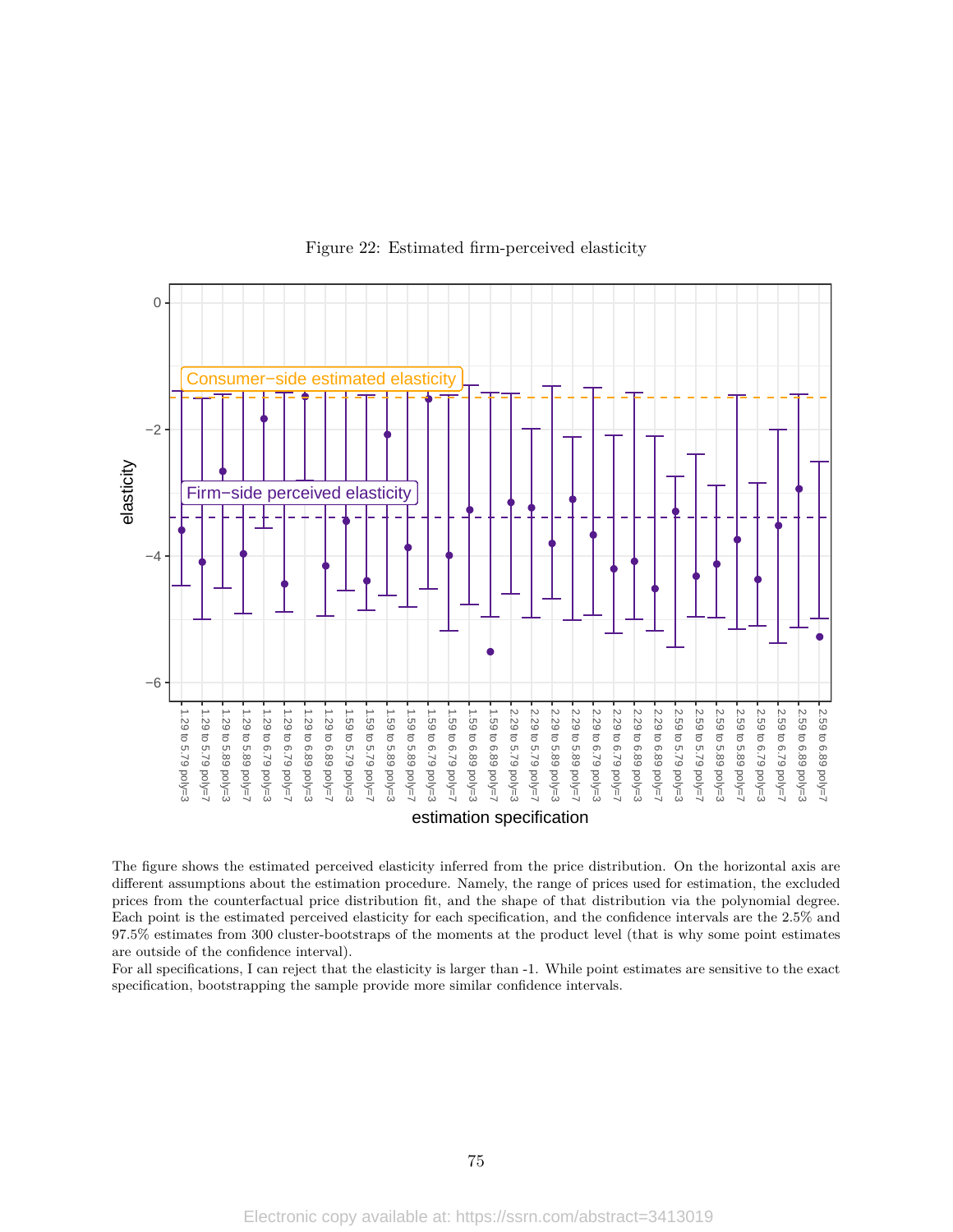|                                      |          | Nielsen RMS |            |  |  |
|--------------------------------------|----------|-------------|------------|--|--|
|                                      | Full     | $2+$ weeks  | $6+$ weeks |  |  |
|                                      | (1)      | (2)         | (3)        |  |  |
| Panel A: Data Description            |          |             |            |  |  |
| Observations $(M)$                   | 27.8     | 20.5        | 11.5       |  |  |
| Products                             | 12       | 12          | 12         |  |  |
| <b>Stores</b>                        | 11000    | 11000       | 11000      |  |  |
| Weeks                                | 468      | 468         | 468        |  |  |
| Chains                               | 70       | 70          | 70         |  |  |
| Annual Revenue (\$M)                 | 97.9     | 57.2        | 28.4       |  |  |
| Annual Units Sold (M)                | 20.9     | 11.5        | 5.67       |  |  |
| First Date                           | $Jan-06$ | $Jan-06$    | $Jan-06$   |  |  |
| Last Date                            | $Dec-14$ | $Dec-14$    | $Dec-14$   |  |  |
| <b>Panel B: Pricing Descriptives</b> |          |             |            |  |  |
| Mean Price                           | 5.51     | 5.55        | 5.32       |  |  |
| Price SD                             | 2.81     | 2.78        | 2.57       |  |  |
| Share on-sale                        |          |             |            |  |  |
| Share 99-ending                      | 0.30     | 0.35        | 0.34       |  |  |
| Share 9-ending                       | 0.70     | 0.81        | 0.86       |  |  |
| Share 9-ending (non-sale)            |          |             |            |  |  |
| Share 0-ending                       | 0.10     | 0.09        | 0.04       |  |  |
| Share 0-ending (non-sale)            |          |             |            |  |  |

Table 5: Summary Statistics and Data Selection, Nielsen Data

The table presents summary statistics for the Nielsen data. Column (1) is the full sample as taken from DellaVigna and Gentzkow, 2019. Column (2) is the main sample used, excluding what are likely non-real prices (i.e., keeping only prices that are part of an at least 2-week spell). Column (3) provides further information on the characteristics of longer price spells (at least 6 weeks).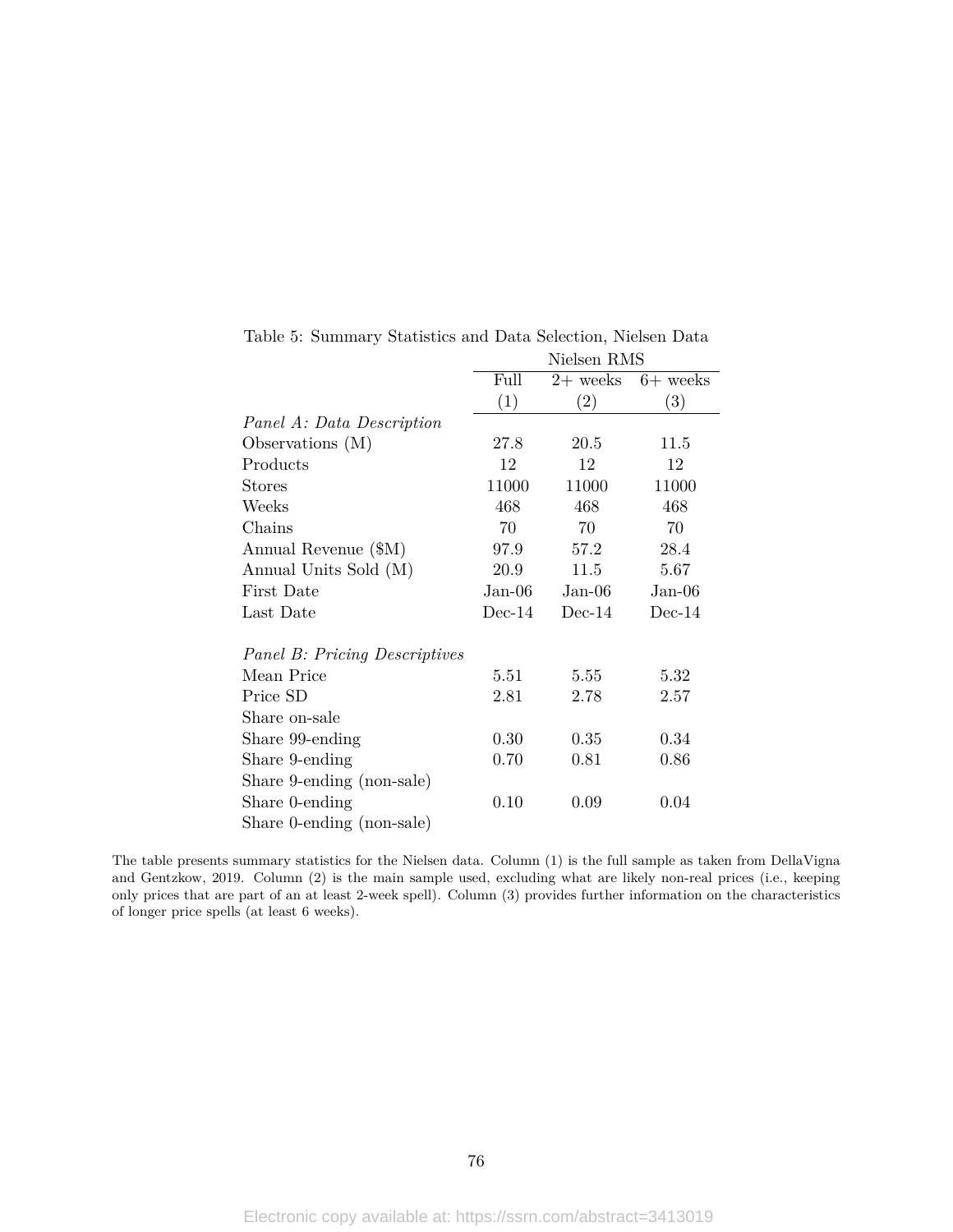| Dep: Left-digit bias                            | $\widehat{\Xi}$       | $\widetilde{c}$        | $\widehat{S}$    | $(\pm)$             | $\widetilde{5}$        | $\widehat{\odot}$                      | $(\overline{z})$              |  |
|-------------------------------------------------|-----------------------|------------------------|------------------|---------------------|------------------------|----------------------------------------|-------------------------------|--|
| log(average price)                              | $0.195***$<br>(0.018) |                        |                  |                     | $0.141***$<br>(0.020)  | $0.157***$<br>(0.030)                  | $0.210***$<br>(0.036)         |  |
| log(per-trip units)                             |                       | $-0.489***$<br>(0.045) |                  |                     | $-0.332***$<br>(0.050) | $-0.396***$<br>(0.076)                 | $-0.220**$<br>(0.089)         |  |
| log(income)                                     |                       |                        | (0.087)<br>0.077 |                     | $(0.129)$<br>(0.104)   | $\left(0.113\right)$<br>$0.193^{\ast}$ | (0.114)<br>0.095              |  |
| education (z-score)                             |                       |                        |                  | $-0.011$<br>(0.008) | $-0.022**$<br>(0.010)  | $-0.019*$<br>(0.010)                   | $-0.016$<br>(0.010)           |  |
| Fixed Effects<br>Observations<br>R <sup>2</sup> | 1,504<br>0.094        | 1,504<br>0.076         | 1,504<br>0.001   | 0.002<br>1,504      | 0.123<br>1,504         | Category<br>1,504<br>0.214             | SubCategory<br>1,504<br>0.306 |  |

Table 6: Correlations between product-level estimated bias and product characteristics Table 6: Correlations between product-level estimated bias and product characteristics The table shows results from regressing product-level left-digit bias estimates on a product average price, and purchasing households per-trip units bought,<br>income, and education (highest among household heads). Columns ( income, and education (highest among household heads). Columns (1)-(4) are the univariate correlates, while (5)-(7) include all variables. Column (6) includes 47 category fixed effects (e.g. "coffee/tea/hot cocoa/cream") and column (7) includes 121 sub-category fixed effects (e.g. "coffee"). So in column (7) the variation The table shows results from regressing product-level left-digit bias estimates on a product average price, and purchasing households per-trip units bought, is between products of the same sub-category.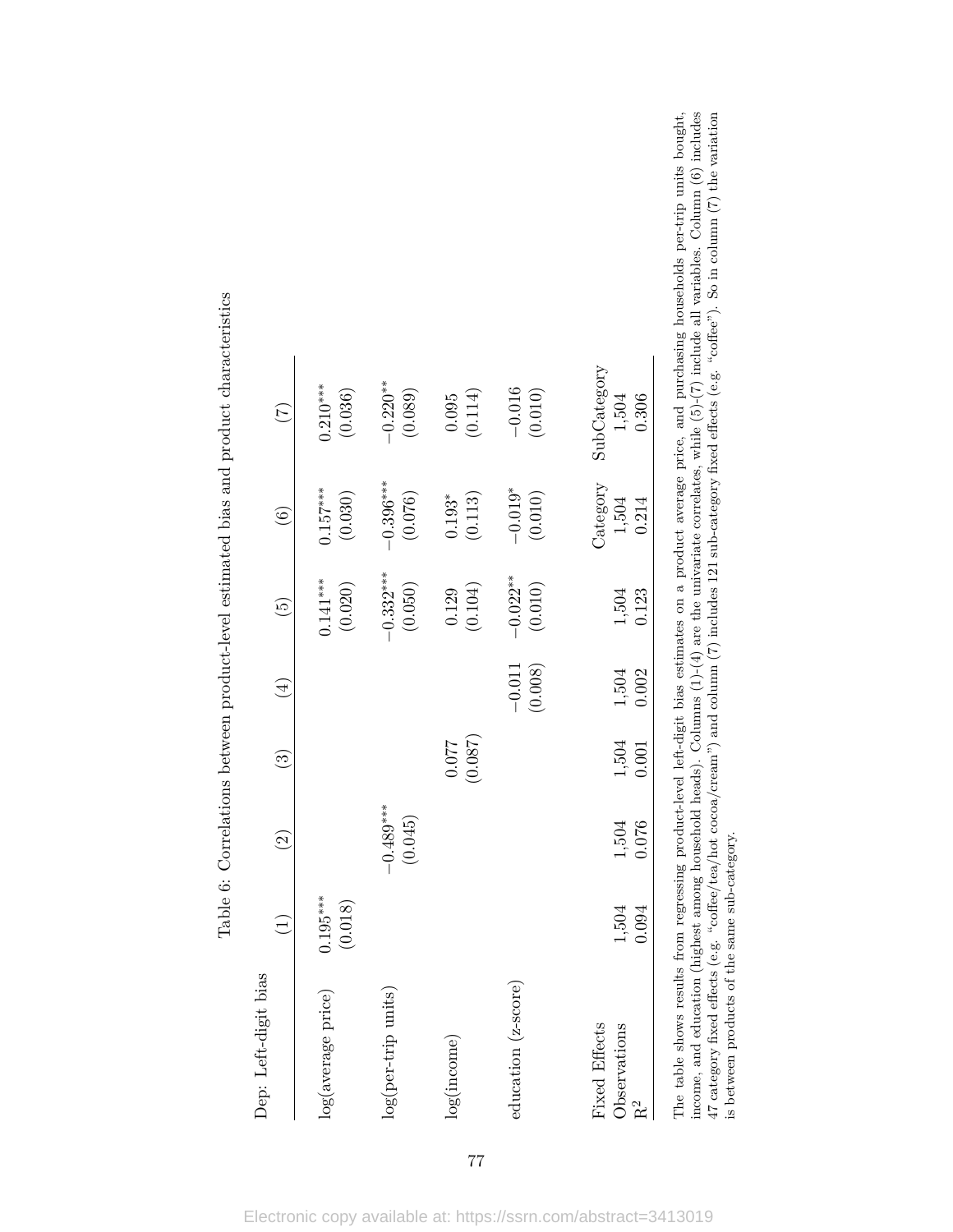| profits lost pricing | by perceived bias (%)<br>$(\hat{\theta}$ instead of $\theta)$ |                                                        | $-2.8$          | $-1.0$            | $-3.2$             | $-2.3$                          | $-2.8$                      |                                                               | $-1.6$          | $-1.0$            | $-1.4$             | $-1.2$                          |                             |
|----------------------|---------------------------------------------------------------|--------------------------------------------------------|-----------------|-------------------|--------------------|---------------------------------|-----------------------------|---------------------------------------------------------------|-----------------|-------------------|--------------------|---------------------------------|-----------------------------|
|                      |                                                               |                                                        | 0.004           | 0.03              | 0.004              | $N\left(0.004,0.01\right)$      | 0.004                       |                                                               | 0.004           | 0.03              | 0.004              | N(0.004, 0.01)                  | 0.004                       |
|                      | Left-digit bias Price elasticity Perceived bias               |                                                        | $-1.5$          | $-4.0$            | $-1.5$             | $-1.5$                          | $N(-1.5,0.2)$               |                                                               | $-1.5$          | $-4.0$            | $-1.5$             | $-1.5$                          | $N(-1.5, 0.2)$              |
| Assumed scenario     |                                                               | is also left-digit bias to last digits $\theta_2=0.25$ | 0.16            | 0.10              | N(0.16, 0.05)      | 0.16                            | 0.16                        |                                                               | 0.16            | 0.10              | N(0.16, 0.05)      | 0.16                            | 0.16                        |
|                      |                                                               | Panel I: If there                                      | Point estimates | Extreme estimates | Heterogeneous bias | perceived bias<br>Heterogeneous | elasticity<br>Heterogeneous | Panel II: If consumers round up when ignoring the last digits | Point estimates | Extreme estimates | Heterogeneous bias | perceived bias<br>Heterogeneous | elasticity<br>Heterogeneous |

Table 7: Profits lost when the firm underestimates left-digit bias, alternative assumptions Table 7: Profits lost when the firm underestimates left-digit bias, alternative assumptions The table shows calculated percentage of gross profits lost, relative to optimal pricing. Optimal means that the firm perceives the bias to be what it actually is, ˆ*θ* = *θ*, while the other cases take a lower perceived bias into account. Panel I shows the profits lost if the perceived price is ˆ*p* = (1  $- θ - θ<sub>2</sub>$ )  $p$ <br><del>C</del>+ +*θp*1 +*θ*2 (*p*1 + *p*0*.*1)*,* that is, with extra ignorance of the cent digit only, assuming the firm prices as if  $\hat{\theta}_2 = \theta_2 = 0.25$ . Panel II shows the profits lost when perceived price is  $\hat{\theta}_2 = \theta_2 = 0.25$ . Panel II shows the profits lost when perceived price is  $\hat{p} = (1$  *θ*) *p* + *θ* (*p*1 + 0*.*99), meaning that consumers assume the price ends with 99 with weight *θ*. Each row makes a different assumption about the "true" parameters and the perceived ones (but always assuming that the firm knows the true price elasticity).

forthcoming assumption with lower bias, high price elasticity, and the upper bound of perceived bias. The next three rows explore the role of heterogeneity and how consequential it might be: I examine heterogeneity in left-digit bias, in perceived left-digit bias (truncating from below at 0.001), and in same price elasticity. The first row in each panel shows the lost profits under point estimates taken from the main analysis. The second row, extreme estimates, makes a firm-The first row in each panel shows the lost profits under point estimates taken from the main analysis. The second row, extreme estimates, makes a firmforthcoming assumption with lower bias, high price elasticity, and the upper bound of perceived bias. The next three rows explore the role of heterogeneity and Finally, the last row takes cross-elasticities into account (I use the implied perceived bias of 0.004, even though the implied perceived bias with cross-elasticities, how consequential it might be: I examine heterogeneity in left-digit bias, in perceived left-digit bias (truncating from below at 0.001), and in same price elasticity. Finally, the last row takes cross-elasticities into account (I use the implied perceived bias of 0.004, even though the implied perceived bias with cross-elasticities, given pricing, is lower. This way I am consistent and provide a lower bound on losses). given pricing, is lower. This way I am consistent and provide a lower bound on losses).

At each cell I simulate 3000 costs from a cost distribution that mimics the actual distribution inferred from a constant markup prices. For the heterogeneous At each cell I simulate 3000 costs from a cost distribution that mimics the actual distribution inferred from a constant markup prices. For the heterogeneous cases I draw 50 values for each parameter. For the last row, I sample 80 prices for each of 2 products (from the same cost distribution as above). cases I draw 50 values for each parameter. For the last row, I sample 80 prices for each of 2 products (from the same cost distribution as above).